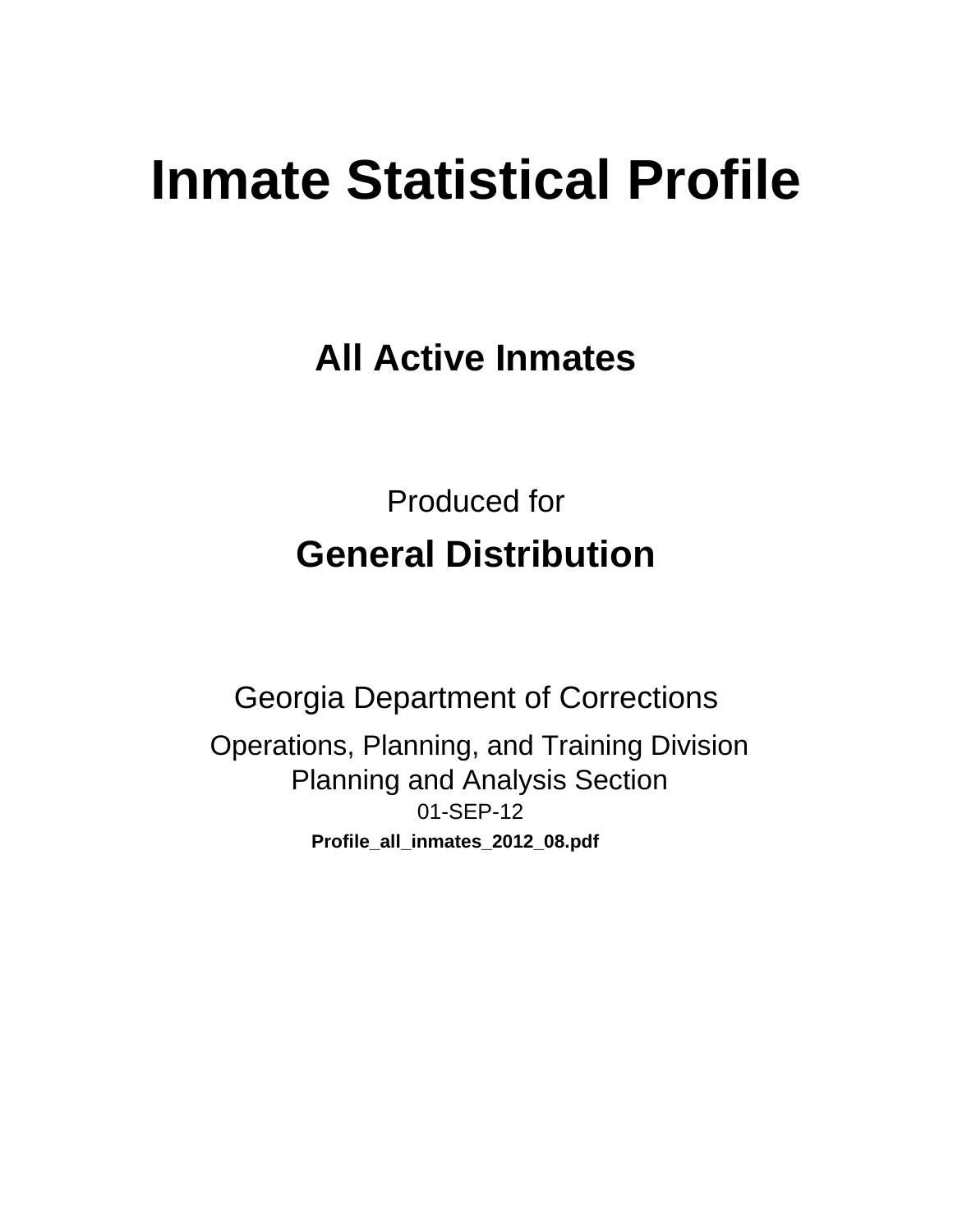#### **Inmate Statistical Profile 01-SEP-12** Contents

**All Active Inmates** 

Produced for General Distribution

### **Table of Contents**

| <b>Demographic information</b>                                       |
|----------------------------------------------------------------------|
| 5 Current age, broken out in ten year age groups                     |
| 6 Race group                                                         |
| 7 Marital status, self-reported at entry to prison                   |
| 8 Number of children, self-reported at entry to prison               |
| 9 Religious affiliation, self-reported at entry to prison            |
| 10 Home county - self-reported at entry to prison                    |
| 15 Socioeconomic class, self-reported at entry to prison             |
| 16 Environment to age 16, self-reported at entry to prison           |
| 17 Guardian status to age 16, self-reported at entry to prison       |
| 18 Employment status before prison, self-reported at entry to prison |
| 19 Age at admission                                                  |
| 21 Height, measured at entry to prison                               |
| 22 Weight, measured at entry to prison                               |
| 24 Military service                                                  |
| <b>Correctional information</b>                                      |
| 25 Type of admission to prison                                       |
| 26 Current / last security status                                    |
| 27 Current / last institution type                                   |
| 28 Institution type - transitional centers                           |
| 29 Institution type - county prisons                                 |
| 30 Institution type - state prisons                                  |
| 31 Institution type - private prisons                                |
| 32 Institution type - pre-release centers                            |
| 33 Institution type - inmate boot camp                               |
| 34 Number of disciplinary reports                                    |
| 35 Number of transfers                                               |
| 36 Number of escapes                                                 |
| 38 Probable future release type of still active inmates              |
| 39 Time served in current (or last) institution                      |
| Educational, psychological and physical information                  |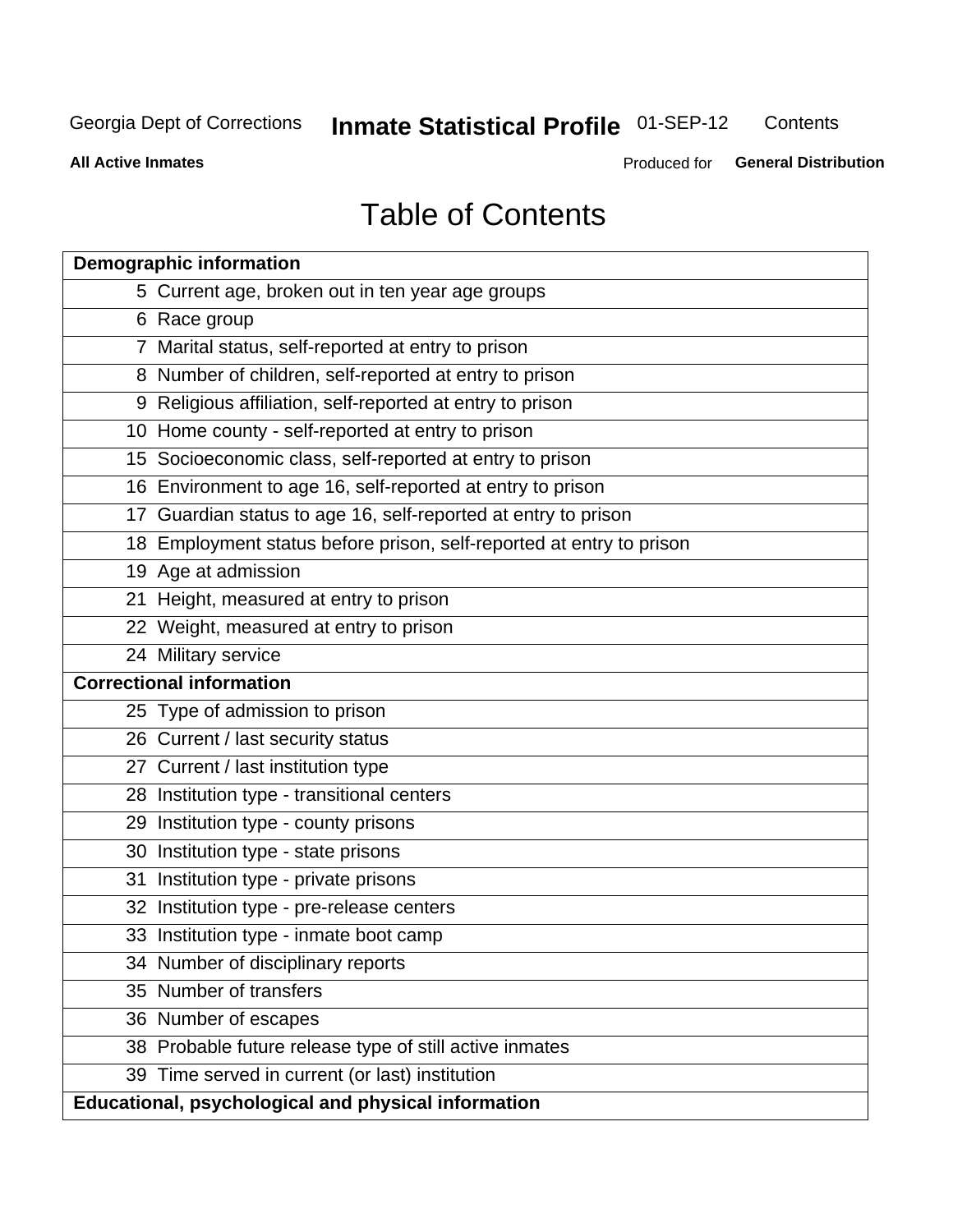#### **Inmate Statistical Profile 01-SEP-12** Contents

**All Active Inmates** 

Produced for General Distribution

## **Table of Contents**

| <b>Educational, psychological and physical information</b>       |
|------------------------------------------------------------------|
| 37 Culture fair IQ scores                                        |
| 40 Highest grade level attained                                  |
| 41 Culture fair IQ scores                                        |
| 42 Wide Range Achievement Test (WRAT) reading score              |
| 43 Wide Range Achievement Test (WRAT) math score                 |
| 44 Wide Range Achievement Test (WRAT) spelling score             |
| 45 Scope of substance abuse - summary                            |
| 46 Scope of substance abuse - detail                             |
| 47 Current / last mental health treatment level                  |
| 48 PULHESDWIT medical scale - 'P' overall condition ('P'hysical) |
| 49 PULHESDWIT medical scale - 'U' upper body                     |
| 50 PULHESDWIT medical scale - 'L' lower body                     |
| 51 PULHESDWIT medical scale - 'H' hearing                        |
| 52 PULHESDWIT medical scale - 'E' vision                         |
| 53 PULHESDWIT medical scale -'S' psychiatric                     |
| 54 PULHESDWIT medical scale - 'D' dental                         |
| 55 PULHESDWIT medical scale - 'W' work ability                   |
| 56 PULHESDWIT medical scale - 'I' impairment                     |
| 57 PULHESDWIT medical scale - 'T' transportability               |
| 58 Criminality in family, self-reported                          |
| 59 Alcoholism in family, self-reported                           |
| 60 Drug abuse in family, self-reported                           |
| 61 Subjected to frequent beatings, self-reported                 |
| 62 Father absent during inmate's childhood                       |
| 63 Mother absent during inmate's childhood                       |
| 64 Inmate diagnosed as manipulative                              |
| 65 Inmate diagnosed as assaultive                                |
| <b>Crimes and criminal history information</b>                   |
| 66 Number of prior Georgia incarcerations                        |
| 67 Prison sentence in years                                      |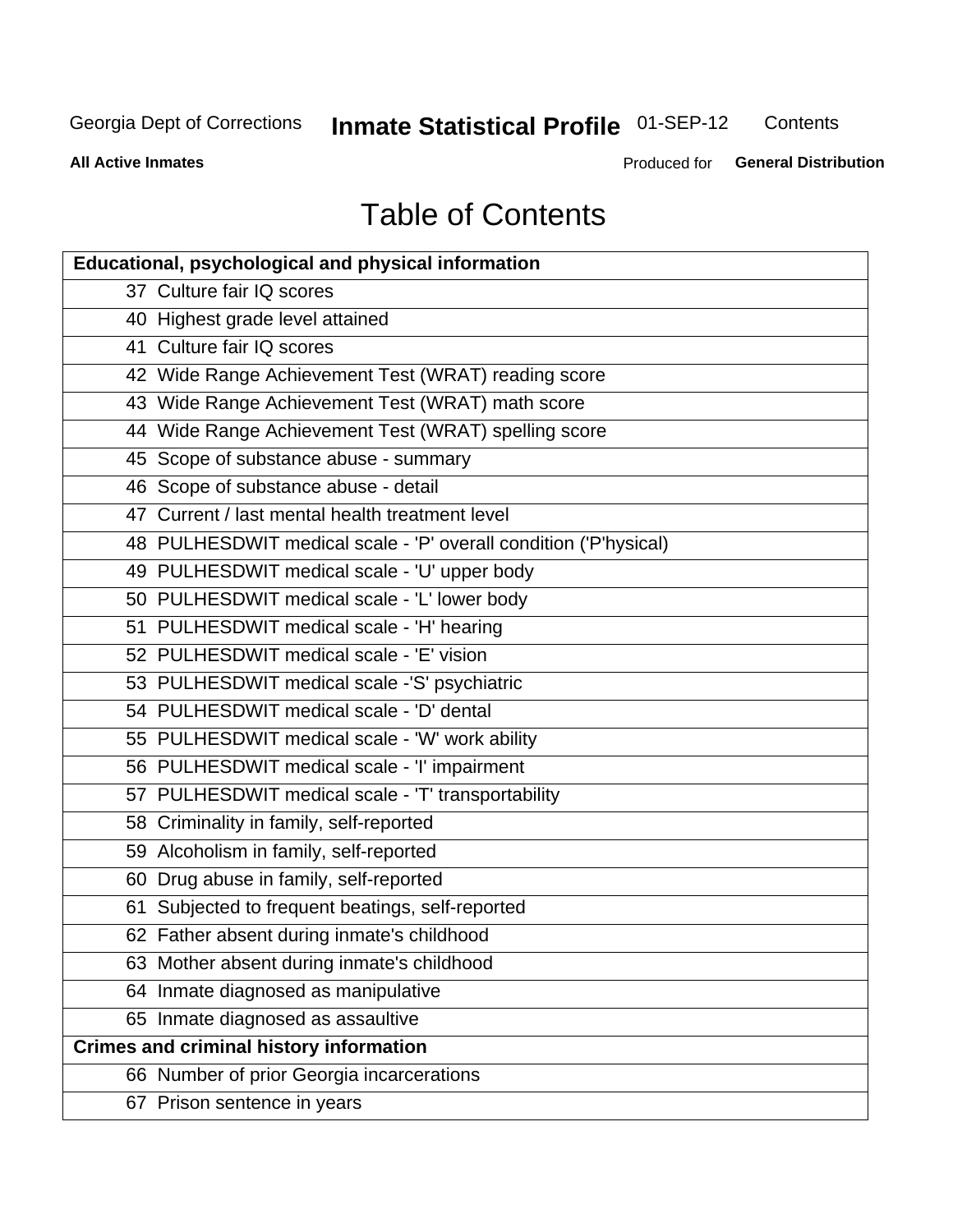#### **Inmate Statistical Profile 01-SEP-12** Contents

**All Active Inmates** 

Produced for General Distribution

### **Table of Contents**

| <b>Crimes and criminal history information</b>                 |
|----------------------------------------------------------------|
| 68 Primary offense, broken out into felonies vs misdemeanors   |
| 69 Primary offense, broken out into six broad crime categories |
| 70 Primary offense, detailed offense code                      |
| 79 County of conviction of primary offense                     |
| 84 Circuit of conviction of primary offense                    |
| 86 Years served (jail + prison) in this incarceration          |
| <b>Medical information</b>                                     |
| 87 Results of most recent HIV test                             |
| 88 Results of most recent tuberculosis test                    |
| 89 Results of most recent syphilis test                        |
| 90 Results of most recent Hepatitis-C test                     |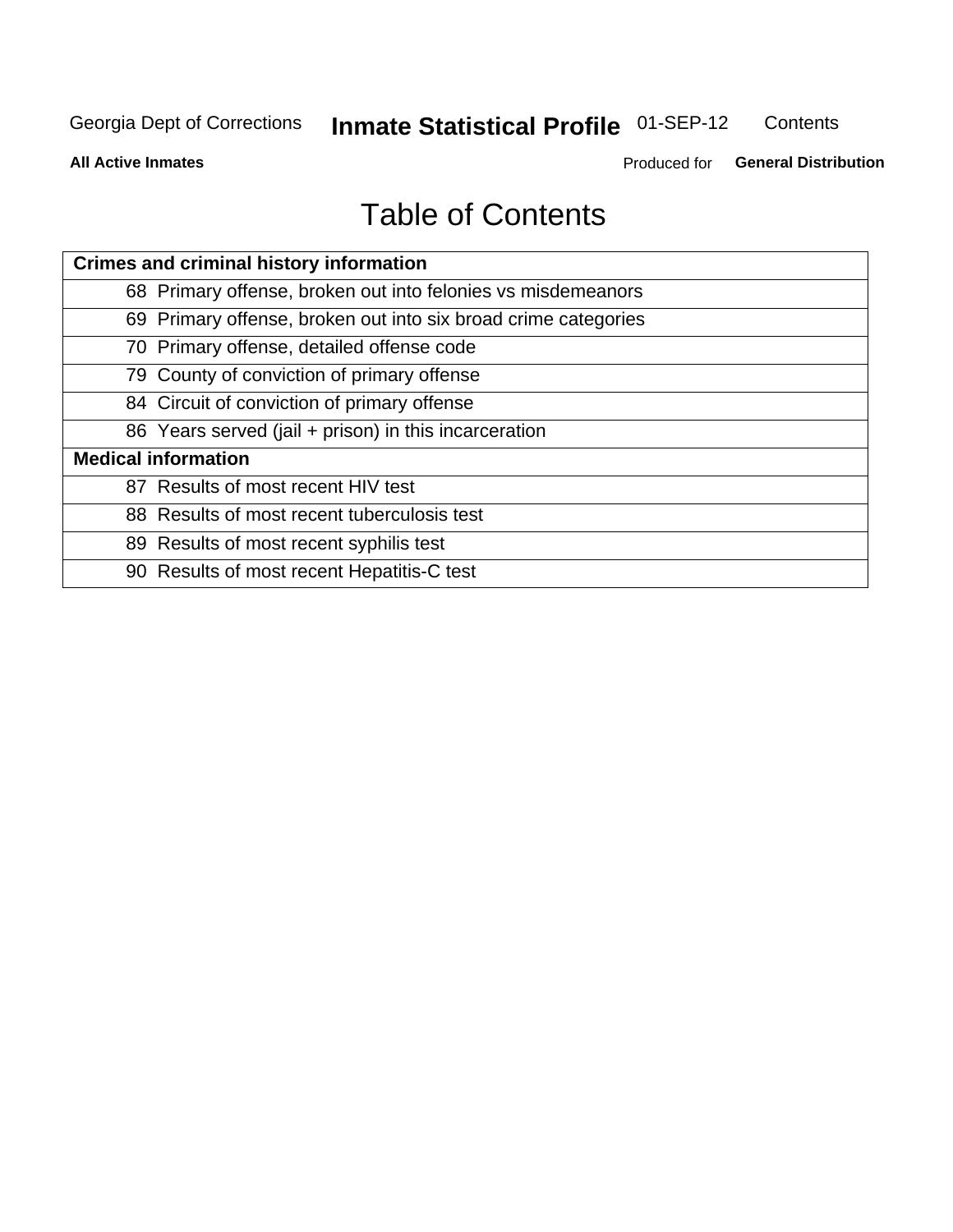#### **All Active Inmates**

#### Produced for General Distribution

#### Current age, broken out in ten-year age groups

COL % - percent each COUNT is of its particular column

|                          |              | <b>Male</b> |        |                 | <b>Female</b> |       |              | <b>Total</b>  |
|--------------------------|--------------|-------------|--------|-----------------|---------------|-------|--------------|---------------|
| <b>Current Age</b>       | <b>Count</b> | Col %       | Row %  | <b>Count</b>    | Col %         | Row % | <b>Total</b> | Col %         |
| <b>Teens (1-19)</b>      | 1,079        | $2.00\%$    | 97.38% | 29              | 0.74%         | 2.62% | 1,108        | 1.91%         |
| <b>Twenties (20-29)</b>  | 16,899       | 31.27%      | 93.83% | 1,112           | 28.37%        | 6.17% | 18,011       | 31.07%        |
| <b>Thirties (30-39)</b>  | 15,733       | 29.11%      | 92.50% | 1,275           | 32.53%        | 7.50% |              | 17,008 29.34% |
| <b>Forties (40-49)</b>   | 11,618       | 21.50%      | 91.90% | 1,024           | 26.13%        | 8.10% |              | 12,642 21.81% |
| <b>Fifties (50-59)</b>   | 6,524        | 12.07%      | 94.47% | 382             | 9.75%         | 5.53% | 6.906        | 11.91%        |
| <b>Sixties (60-69)</b>   | 1,653        | $3.06\%$    | 95.27% | 82              | 2.09%         | 4.73% | 1,735        | 2.99%         |
| Seventy + (70 and above) | 542          | $1.00\%$    | 97.31% | 15 <sub>1</sub> | 0.38%         | 2.69% | 557          | 0.96%         |
| <b>Total Reported</b>    | 54,048       | 100%        | 93.24% | 3,919           | 100%          | 6.76% | 57,967       | 100%          |

| <b>Not Repo</b><br><b>ported</b> |        |                | 24<br>◡ |
|----------------------------------|--------|----------------|---------|
| Total                            | 54,082 | חכם כ<br>J,JZU | 58,002  |

| <b>Mean</b><br>(average)       | 36.75     | 36.75 | 36.75    |
|--------------------------------|-----------|-------|----------|
| Median (middle)                | 2F<br>vu  | JJ    | 35       |
| <b>Mode</b><br>(most frequent) | ne.<br>◡▵ | 29    | 21<br>⊾ت |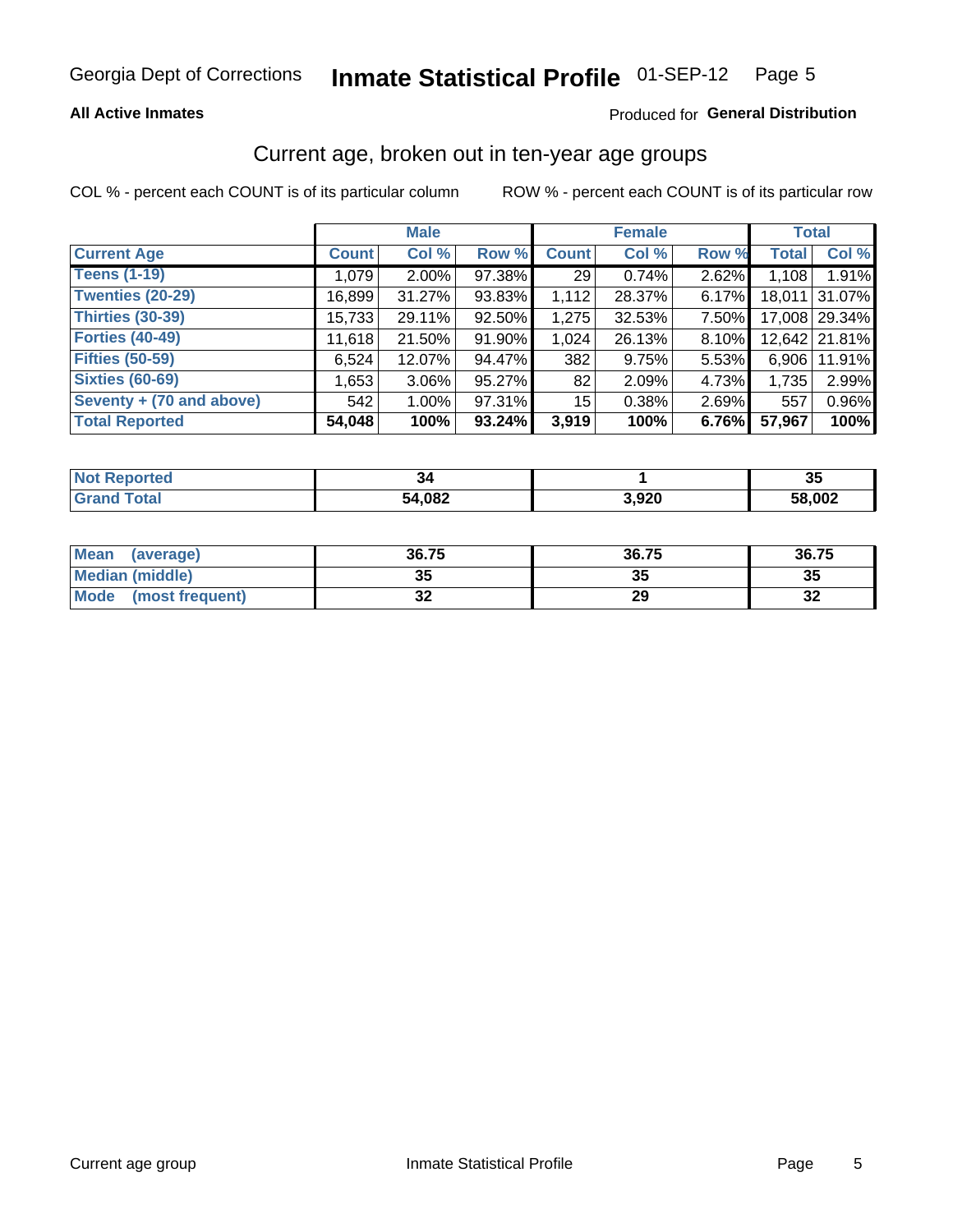#### Inmate Statistical Profile 01-SEP-12 Page 6

#### **All Active Inmates**

#### **Produced for General Distribution**

#### Race group

COL % - percent each COUNT is of its particular column

|                   |                        |              | <b>Male</b> |         |             | <b>Female</b> |         |              | <b>Total</b> |
|-------------------|------------------------|--------------|-------------|---------|-------------|---------------|---------|--------------|--------------|
|                   | <b>Race Group</b>      | <b>Count</b> | Col %       |         | Row % Count | Col %         | Row %   | <b>Total</b> | Col %        |
|                   | <b>White</b>           | 17,458       | 32.28%      | 89.33%  | 2,086       | 53.21%        | 10.67%  | 19,544       | 33.70%       |
| 2                 | <b>Black</b>           | 33,930       | 62.74%      | 95.15%  | 1,728       | 44.08%        | 4.85%   | 35,658       | 61.48%       |
| 5                 | <b>Other</b>           | 49           | .09%        | 84.48%  | 9           | .23%          | 15.52%  | 58           | .10%         |
| 6                 | <b>Asian</b>           | 154          | .28%        | 94.48%  | 9           | .23%          | 5.52%   | 163          | .28%         |
| 9                 | <b>Unknown</b>         |              | $.01\%$     | 100.00% |             |               |         |              | .01%         |
| 10                | <b>Hispanic</b>        | 2,463        | 4.55%       | 96.78%  | 82          | 2.09%         | 3.22%   | 2,545        | 4.39%        |
| $12 \overline{ }$ | <b>Native American</b> | 27           | .05%        | 84.38%  | 5           | .13%          | 15.63%  | 32           | .06%         |
| 13                | <b>Native Hawaiian</b> |              |             |         |             | .03%          | 100.00% |              | .01%         |
|                   | <b>Total Reported</b>  | 54,082       | 100%        | 93.24%  | 3,920       | 100%          | 6.76%   | 58,002       | 100%         |

| <b>Not Reported</b>         |        |       |        |
|-----------------------------|--------|-------|--------|
| <b>Total</b><br><b>Cron</b> | 54,082 | 3,920 | 58,002 |

| Mode (<br>most freduent) | ⊃lack | White | ا تا 1 |
|--------------------------|-------|-------|--------|
|                          |       |       |        |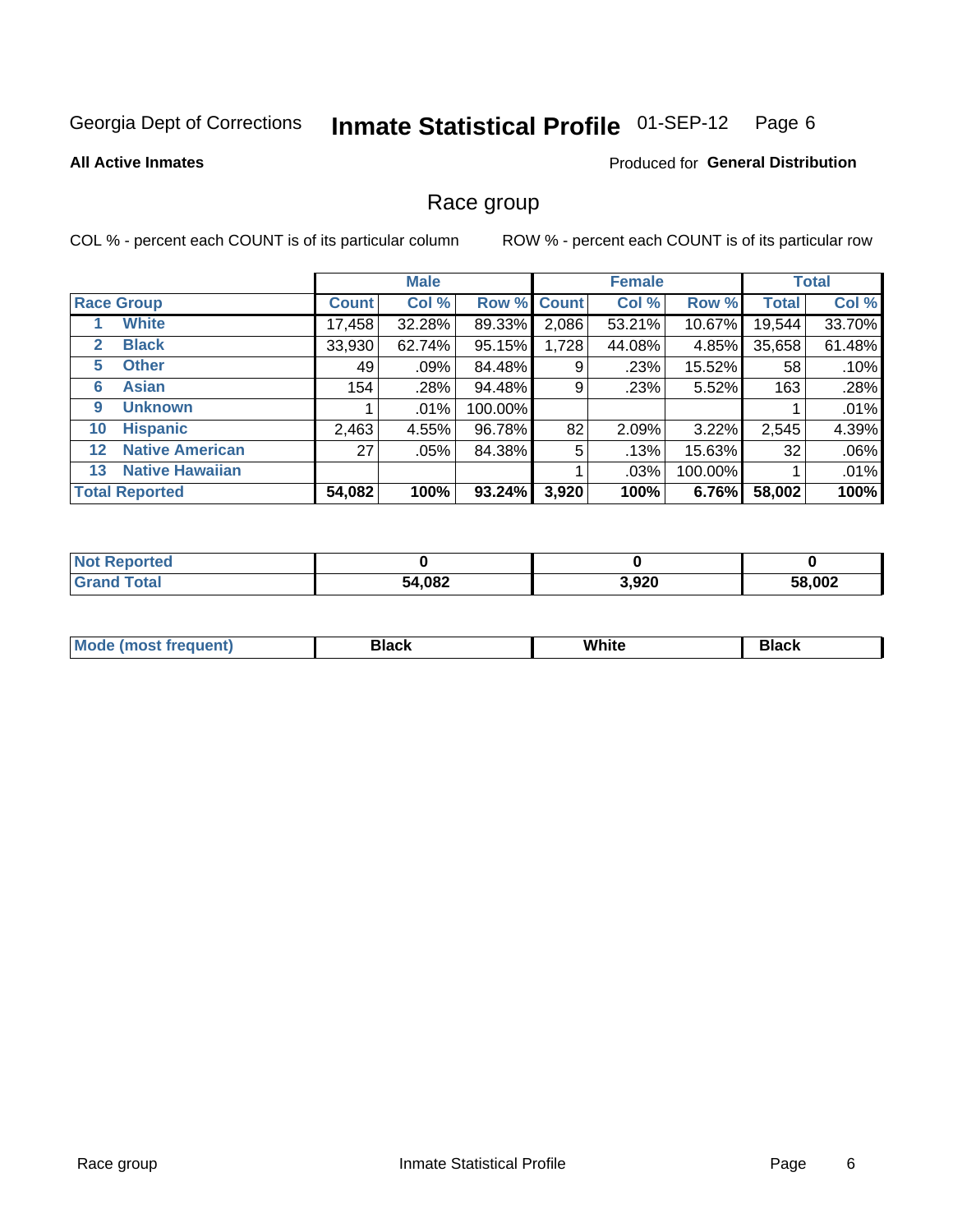#### **Inmate Statistical Profile 01-SEP-12** Page 7

**All Active Inmates** 

#### Produced for General Distribution

#### Marital status, self-reported at entry to prison

COL % - percent each COUNT is of its particular column

|                            |              | <b>Male</b> |        |              | <b>Female</b> |        |              | <b>Total</b> |
|----------------------------|--------------|-------------|--------|--------------|---------------|--------|--------------|--------------|
| <b>Marital Status</b>      | <b>Count</b> | Col %       | Row %  | <b>Count</b> | Col %         | Row %  | <b>Total</b> | Col %        |
| <b>Unknown</b><br>$\bf{0}$ | 590          | 1.09%       | 88.32% | 78           | 1.99%         | 11.68% | 668          | 1.15%        |
| <b>Divorced</b><br>D       | 5,182        | 9.58%       | 89.02% | 639          | 16.30%        | 10.98% | 5,821        | 10.04%       |
| <b>Married</b><br>М        | 7,362        | 13.61%      | 91.81% | 657          | 16.76%        | 8.19%  | 8,019        | 13.83%       |
| <b>Separated</b><br>S.     | 1,899        | 3.51%       | 84.97% | 336          | 8.57%         | 15.03% | 2,235        | 3.85%        |
| <b>Unmarried</b><br>U      | 38,568       | 71.31%      | 94.95% | 2,051        | 52.32%        | 5.05%  | 40,619       | 70.03%       |
| <b>Widow</b><br>W          | 481          | .89%        | 75.16% | 159          | 4.06%         | 24.84% | 640          | 1.10%        |
| <b>Total Reported</b>      | 54,082       | 100%        | 93.24% | 3,920        | 100%          | 6.76%  | 58,002       | 100%         |

| <b>Not Reported</b>  |        |       |        |
|----------------------|--------|-------|--------|
| <b>c</b> otal<br>Grr | 54,082 | 3,920 | 58,002 |

| <b>Mode</b><br>(most frequent)<br>Jnmarried | <b>Unmarried</b> | Unmarried |
|---------------------------------------------|------------------|-----------|
|---------------------------------------------|------------------|-----------|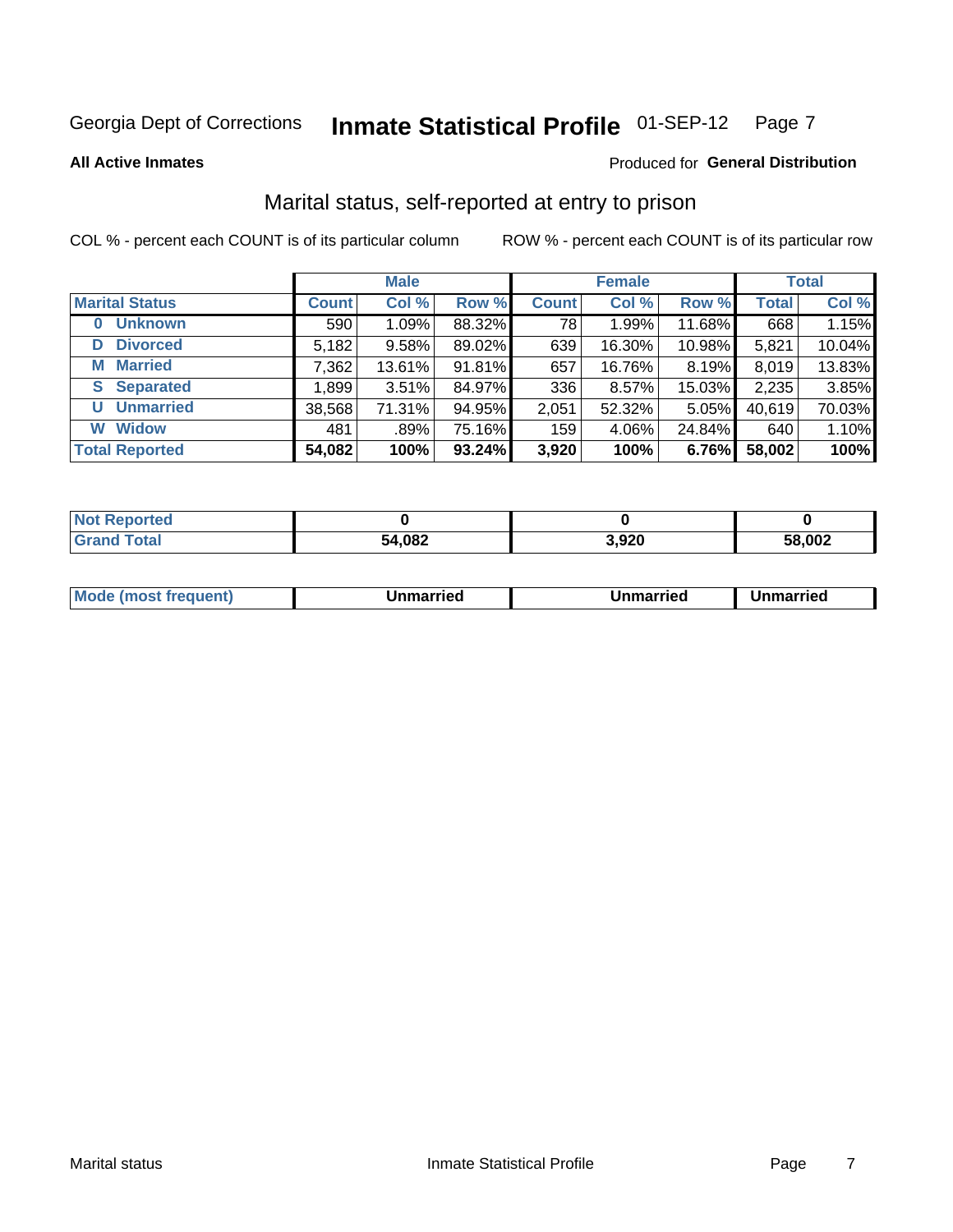#### **Inmate Statistical Profile 01-SEP-12** Page 8

#### **All Active Inmates**

#### Produced for General Distribution

### Number of children, self reported at entry to prison

COL % - percent each COUNT is of its particular column

ROW % - percent each COUNT is of its particular row

|                           |              | <b>Male</b> |        |              | <b>Female</b> |        | <b>Total</b> |               |
|---------------------------|--------------|-------------|--------|--------------|---------------|--------|--------------|---------------|
| <b>Number of Children</b> | <b>Count</b> | Col %       | Row %  | <b>Count</b> | Col %         | Row %  | <b>Total</b> | Col %         |
| $\overline{0}$            | 22,112       | 41.29%      | 94.80% | 1,214        | 31.01%        | 5.20%  | 23,326       | 40.59%        |
|                           | 12,082       | 22.56%      | 94.26% | 736          | 18.80%        | 5.74%  |              | 12,818 22.30% |
| $\overline{2}$            | 8,852        | 16.53%      | 91.13% | 862          | 22.02%        | 8.87%  | 9,714        | 16.90%        |
| $\overline{3}$            | 5,210        | 9.73%       | 89.32% | 623          | 15.91%        | 10.68% | 5,833        | 10.15%        |
| 4                         | 2,660        | 4.97%       | 90.85% | 268          | 6.85%         | 9.15%  | 2,928        | 5.10%         |
| 5                         | 1,287        | 2.40%       | 92.32% | 107          | 2.73%         | 7.68%  | 1,394        | 2.43%         |
| $\overline{6}$            | 664          | 1.24%       | 91.84% | 59           | 1.51%         | 8.16%  | 723          | 1.26%         |
| 7                         | 295          | 0.55%       | 93.65% | 20           | 0.51%         | 6.35%  | 315          | 0.55%         |
| 8                         | 157          | 0.29%       | 90.23% | 17           | 0.43%         | 9.77%  | 174          | 0.30%         |
| $\boldsymbol{9}$          | 99           | 0.18%       | 98.02% | 2            | 0.05%         | 1.98%  | 101          | 0.18%         |
| 10                        | 58           | 0.11%       | 93.55% | 4            | 0.10%         | 6.45%  | 62           | 0.11%         |
| Over 10                   | 77           | 0.14%       | 96.25% | 3            | 0.08%         | 3.75%  | 80           | 0.14%         |
| <b>Total Reported</b>     | 53,553       | 100%        | 93.19% | 3,915        | 100%          | 6.81%  | 57,468       | 100.0%        |

| N | 520<br>ง∠ฮ |                | 534    |
|---|------------|----------------|--------|
|   | ,082<br>54 | חרח כ<br>J.JZU | 58,002 |

| <b>Mean</b><br>(average)       | l.35 | .70. | l.37 |
|--------------------------------|------|------|------|
| Median (middle)                |      |      |      |
| <b>Mode</b><br>(most frequent) |      |      |      |

Number of children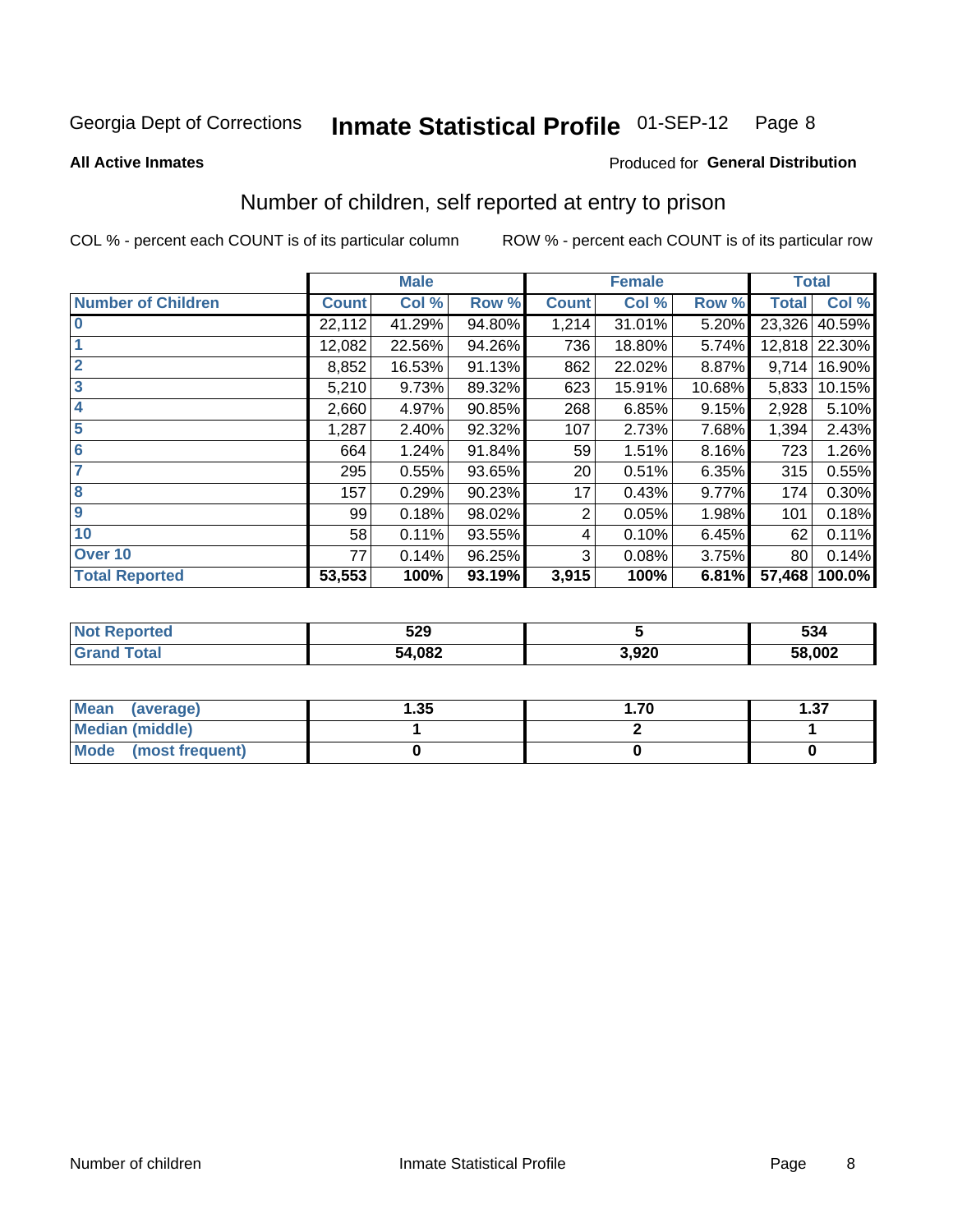#### **Inmate Statistical Profile 01-SEP-12** Page 9

#### **All Active Inmates**

#### Produced for General Distribution

#### Religious affiliation, self-reported at entry to prison

COL % - percent each COUNT is of its particular column

|                         |                              |              | <b>Male</b> |         |              | <b>Female</b> |        |              | <b>Total</b> |
|-------------------------|------------------------------|--------------|-------------|---------|--------------|---------------|--------|--------------|--------------|
|                         | <b>Religious Affiliation</b> | <b>Count</b> | Col %       | Row %   | <b>Count</b> | Col %         | Row %  | <b>Total</b> | Col %        |
| 1                       | <b>Islam</b>                 | 1,069        | 4.10%       | 97.80%  | 24           | .85%          | 2.20%  | 1,093        | 3.78%        |
| $\overline{2}$          | <b>Catholic</b>              | 1,344        | 5.15%       | 88.83%  | 169          | 5.97%         | 11.17% | 1,513        | 5.23%        |
| $\mathbf{3}$            | <b>Baptist</b>               | 12,929       | 49.57%      | 87.56%  | 1,837        | 64.84%        | 12.44% | 14,766       | 51.07%       |
| 4                       | <b>Methodist</b>             | 538          | 2.06%       | 87.91%  | 74           | 2.61%         | 12.09% | 612          | 2.12%        |
| $\overline{\mathbf{5}}$ | <b>EpiscopIn</b>             | 46           | .18%        | 86.79%  | 7            | .25%          | 13.21% | 53           | .18%         |
| $6\overline{6}$         | <b>Presbytrn</b>             | 74           | .28%        | 89.16%  | 9            | .32%          | 10.84% | 83           | .29%         |
| 7                       | <b>Chc Of God</b>            | 463          | 1.78%       | 75.90%  | 147          | 5.19%         | 24.10% | 610          | 2.11%        |
| 8                       | <b>Holiness</b>              | 879          | 3.37%       | 83.00%  | 180          | 6.35%         | 17.00% | 1,059        | 3.66%        |
| 9                       | <b>Jewish</b>                | 39           | .15%        | 95.12%  | 2            | .07%          | 4.88%  | 41           | .14%         |
| 10                      | <b>Anglican</b>              | 11           | .04%        | 78.57%  | 3            | .11%          | 21.43% | 14           | .05%         |
| 11                      | <b>Grk Orthdx</b>            | 4            | .02%        | 80.00%  | 1            | .04%          | 20.00% | 5            | .02%         |
| 12                      | <b>Hindu</b>                 | 10           | .04%        | 100.00% |              |               |        | 10           | .03%         |
| 13                      | <b>Buddhist</b>              | 39           | .15%        | 81.25%  | 9            | .32%          | 18.75% | 48           | .17%         |
| 14                      | <b>Taoist</b>                | 7            | .03%        | 100.00% |              |               |        | 7            | .02%         |
| 15                      | <b>Shintoist</b>             | 3            | .01%        | 100.00% |              |               |        | 3            | .01%         |
| 16                      | <b>Seven D Ad</b>            | 89           | .34%        | 89.90%  | 10           | .35%          | 10.10% | 99           | .34%         |
| $\overline{17}$         | <b>Jehovah Wt</b>            | 309          | 1.18%       | 90.62%  | 32           | 1.13%         | 9.38%  | 341          | 1.18%        |
| 18                      | <b>Latr Day S</b>            | 34           | .13%        | 89.47%  | 4            | .14%          | 10.53% | 38           | .13%         |
| 20                      | <b>Other Prot</b>            | 4,245        | 16.28%      | 93.81%  | 280          | 9.88%         | 6.19%  | 4,525        | 15.65%       |
| 96                      | <b>None</b>                  | 3,950        | 15.14%      | 98.87%  | 45           | 1.59%         | 1.13%  | 3,995        | 13.82%       |
|                         | <b>Total Reported</b>        | 26,082       | 100%        | 90.2%   | 2,833        | 100%          | 9.8%   | 28,915       | 100%         |

|                 | 28.000<br>__ | ,087  | 29.087 |
|-----------------|--------------|-------|--------|
| $\sim$ 4 $\sim$ | 54,082       | 3,920 | 58,002 |

|  | Mode (most frequent) | Baptist | Baptist | <b>Baptist</b> |
|--|----------------------|---------|---------|----------------|
|--|----------------------|---------|---------|----------------|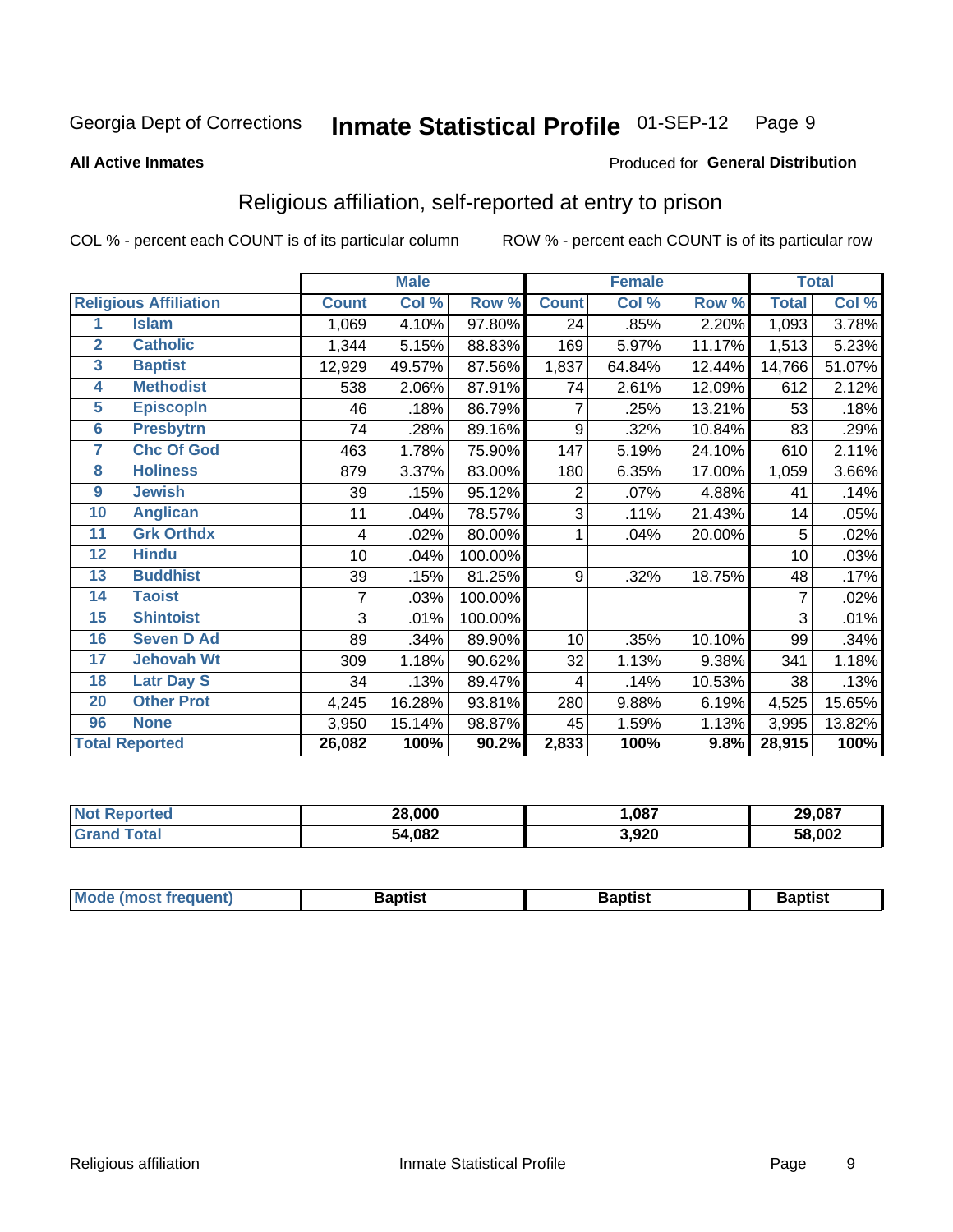#### **Inmate Statistical Profile 01-SEP-12** Page 10

**Produced for General Distribution** 

#### **All Active Inmates**

#### Home county, self-reported at entry to prison

COL % - percent each COUNT is of its particular column

|     |                             |              | <b>Male</b> |         |                  | <b>Female</b> |        | <b>Total</b> |       |
|-----|-----------------------------|--------------|-------------|---------|------------------|---------------|--------|--------------|-------|
|     | <b>Home County</b>          | <b>Count</b> | Col %       | Row %   | <b>Count</b>     | Col %         | Row %  | <b>Total</b> | Col % |
| 000 | <b>Unknown</b>              | 5,449        | 10.08%      | 95.18%  | 276              | 7.04%         | 4.82%  | 5,725        | 9.87% |
| 001 | <b>Appling County</b>       | 121          | .22%        | 96.03%  | 5                | .13%          | 3.97%  | 126          | .22%  |
| 002 | <b>Atkinson County</b>      | 47           | .09%        | 92.16%  | 4                | .10%          | 7.84%  | 51           | .09%  |
| 003 | <b>Bacon County</b>         | 72           | .13%        | 97.30%  | $\overline{2}$   | .05%          | 2.70%  | 74           | .13%  |
| 004 | <b>Baker County</b>         | 19           | .04%        | 100.00% |                  |               |        | 19           | .03%  |
| 005 | <b>Baldwin County</b>       | 291          | .54%        | 94.17%  | 18               | .46%          | 5.83%  | 309          | .53%  |
| 006 | <b>Banks County</b>         | 53           | .10%        | 96.36%  | $\overline{2}$   | .05%          | 3.64%  | 55           | .09%  |
| 007 | <b>Barrow County</b>        | 279          | .52%        | 91.78%  | 25               | .64%          | 8.22%  | 304          | .52%  |
| 008 | <b>Bartow County</b>        | 593          | 1.10%       | 89.17%  | 72               | 1.84%         | 10.83% | 665          | 1.15% |
| 009 | <b>Ben Hill County</b>      | 195          | .36%        | 93.75%  | 13               | .33%          | 6.25%  | 208          | .36%  |
| 010 | <b>Berrien County</b>       | 95           | .18%        | 94.06%  | $\,6$            | .15%          | 5.94%  | 101          | .17%  |
| 011 | <b>Bibb County</b>          | 1,226        | 2.27%       | 95.26%  | 61               | 1.56%         | 4.74%  | 1,287        | 2.22% |
| 012 | <b>Bleckley County</b>      | 79           | .15%        | 92.94%  | $\,6$            | .15%          | 7.06%  | 85           | .15%  |
| 013 | <b>Brantley County</b>      | 57           | .11%        | 85.07%  | 10               | .26%          | 14.93% | 67           | .12%  |
| 014 | <b>Brooks County</b>        | 136          | .25%        | 97.84%  | $\mathbf{3}$     | .08%          | 2.16%  | 139          | .24%  |
| 015 | <b>Bryan County</b>         | 141          | .26%        | 93.38%  | 10               | .26%          | 6.62%  | 151          | .26%  |
| 016 | <b>Bulloch County</b>       | 355          | .66%        | 92.93%  | 27               | .69%          | 7.07%  | 382          | .66%  |
| 017 | <b>Burke County</b>         | 214          | .40%        | 97.72%  | 5                | .13%          | 2.28%  | 219          | .38%  |
| 018 | <b>Butts County</b>         | 160          | .30%        | 91.43%  | 15               | .38%          | 8.57%  | 175          | .30%  |
| 019 | <b>Calhoun County</b>       | 65           | .12%        | 95.59%  | 3                | .08%          | 4.41%  | 68           | .12%  |
| 020 | <b>Camden County</b>        | 108          | .20%        | 92.31%  | $\boldsymbol{9}$ | .23%          | 7.69%  | 117          | .20%  |
| 021 | <b>Candler County</b>       | 117          | .22%        | 92.86%  | $\boldsymbol{9}$ | .23%          | 7.14%  | 126          | .22%  |
| 022 | <b>Carroll County</b>       | 609          | 1.13%       | 89.82%  | 69               | 1.76%         | 10.18% | 678          | 1.17% |
| 023 | <b>Catoosa County</b>       | 232          | .43%        | 88.21%  | 31               | .79%          | 11.79% | 263          | .45%  |
| 024 | <b>Charlton County</b>      | 51           | .09%        | 94.44%  | 3                | .08%          | 5.56%  | 54           | .09%  |
| 025 | <b>Chatham County</b>       | 2,236        | 4.13%       | 96.05%  | 92               | 2.35%         | 3.95%  | 2,328        | 4.01% |
| 026 | <b>Chattahoochee County</b> | 26           | .05%        | 92.86%  | $\overline{2}$   | .05%          | 7.14%  | 28           | .05%  |
| 027 | <b>Chattooga County</b>     | 257          | .48%        | 88.32%  | 34               | .87%          | 11.68% | 291          | .50%  |
| 028 | <b>Cherokee County</b>      | 422          | .78%        | 91.54%  | 39               | .99%          | 8.46%  | 461          | .79%  |
| 029 | <b>Clarke County</b>        | 490          | .91%        | 93.87%  | 32               | .82%          | 6.13%  | 522          | .90%  |
| 030 | <b>Clay County</b>          | 46           | .09%        | 97.87%  | $\mathbf{1}$     | .03%          | 2.13%  | 47           | .08%  |
| 031 | <b>Clayton County</b>       | 1,563        | 2.89%       | 93.04%  | 117              | 2.98%         | 6.96%  | 1,680        | 2.90% |
| 032 | <b>Clinch County</b>        | 68           | .13%        | 94.44%  | 4                | .10%          | 5.56%  | 72           | .12%  |
| 033 | <b>Cobb County</b>          | 2,172        | 4.02%       | 91.41%  | 204              | 5.20%         | 8.59%  | 2,376        | 4.10% |
| 034 | <b>Coffee County</b>        | 251          | .46%        | 93.66%  | 17               | .43%          | 6.34%  | 268          | .46%  |
| 035 | <b>Colquitt County</b>      | 240          | .44%        | 94.12%  | 15               | .38%          | 5.88%  | 255          | .44%  |
| 036 | <b>Columbia County</b>      | 250          | .46%        | 88.97%  | 31               | .79%          | 11.03% | 281          | .48%  |
| 037 | <b>Cook County</b>          | 120          | .22%        | 93.75%  | $\bf 8$          | .20%          | 6.25%  | 128          | .22%  |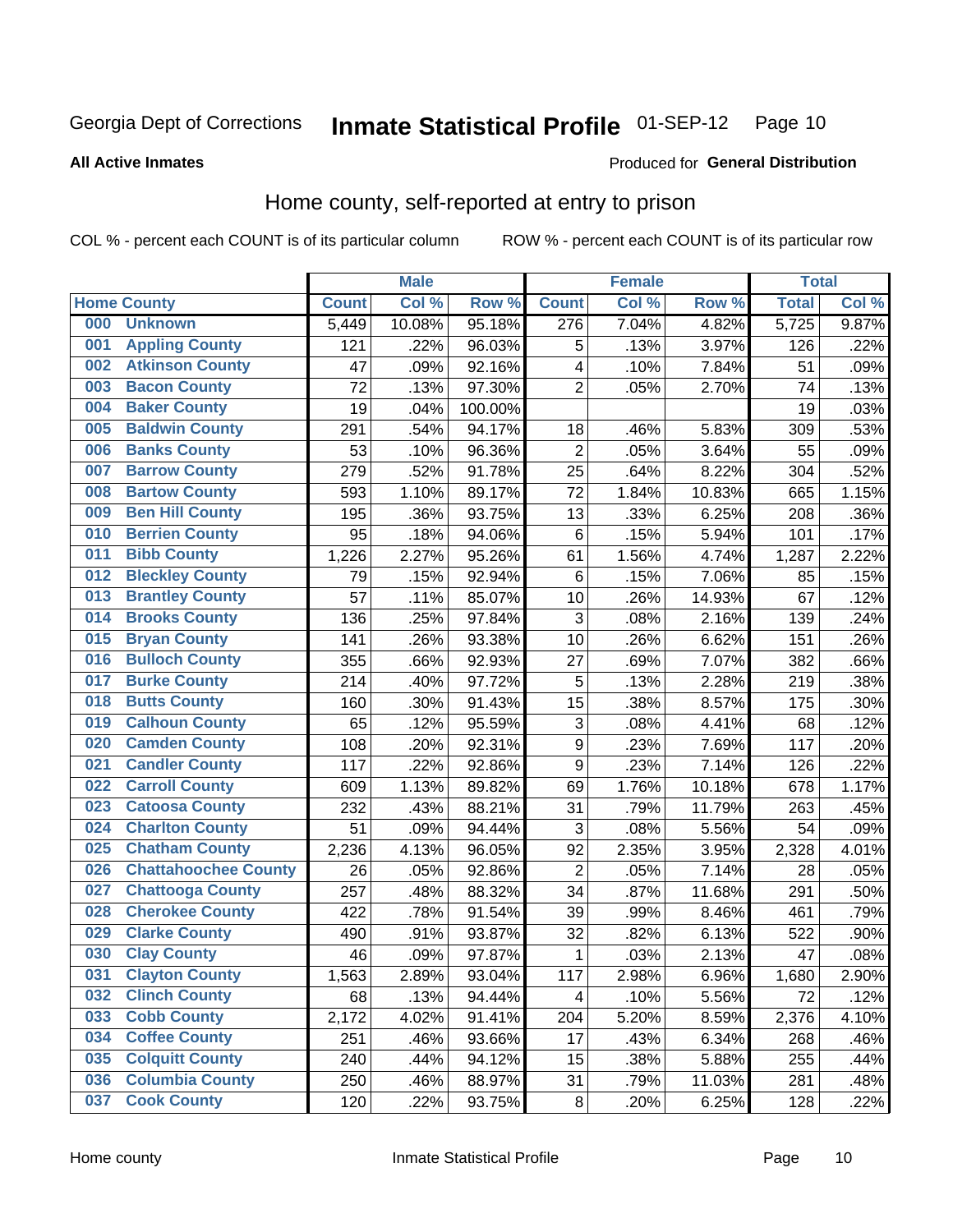### Inmate Statistical Profile 01-SEP-12 Page 11

**All Active Inmates** 

#### Produced for General Distribution

#### Home county, self-reported at entry to prison

COL % - percent each COUNT is of its particular column

|     |                         |              | <b>Male</b> |         |                 | <b>Female</b> |        | <b>Total</b> |        |
|-----|-------------------------|--------------|-------------|---------|-----------------|---------------|--------|--------------|--------|
|     | <b>Home County</b>      | <b>Count</b> | Col %       | Row %   | <b>Count</b>    | Col %         | Row %  | <b>Total</b> | Col %  |
| 038 | <b>Coweta County</b>    | 455          | .84%        | 92.29%  | $\overline{38}$ | .97%          | 7.71%  | 493          | .85%   |
| 039 | <b>Crawford County</b>  | 35           | .06%        | 87.50%  | 5               | .13%          | 12.50% | 40           | .07%   |
| 040 | <b>Crisp County</b>     | 225          | .42%        | 95.34%  | 11              | .28%          | 4.66%  | 236          | .41%   |
| 041 | <b>Dade County</b>      | 76           | .14%        | 91.57%  | $\overline{7}$  | .18%          | 8.43%  | 83           | .14%   |
| 042 | <b>Dawson County</b>    | 83           | .15%        | 90.22%  | 9               | .23%          | 9.78%  | 92           | .16%   |
| 043 | <b>Decatur County</b>   | 293          | .54%        | 91.85%  | 26              | .66%          | 8.15%  | 319          | .55%   |
| 044 | <b>Dekalb County</b>    | 3,249        | 6.01%       | 94.01%  | 207             | 5.28%         | 5.99%  | 3,456        | 5.96%  |
| 045 | <b>Dodge County</b>     | 174          | .32%        | 90.16%  | 19              | .48%          | 9.84%  | 193          | .33%   |
| 046 | <b>Dooly County</b>     | 80           | .15%        | 90.91%  | 8               | .20%          | 9.09%  | 88           | .15%   |
| 047 | <b>Dougherty County</b> | 969          | 1.79%       | 95.28%  | 48              | 1.22%         | 4.72%  | 1,017        | 1.75%  |
| 048 | <b>Douglas County</b>   | 686          | 1.27%       | 90.50%  | 72              | 1.84%         | 9.50%  | 758          | 1.31%  |
| 049 | <b>Early County</b>     | 87           | .16%        | 95.60%  | 4               | .10%          | 4.40%  | 91           | .16%   |
| 050 | <b>Echols County</b>    | 11           | .02%        | 100.00% |                 |               |        | 11           | .02%   |
| 051 | <b>Effingham County</b> | 202          | .37%        | 94.39%  | 12              | .31%          | 5.61%  | 214          | .37%   |
| 052 | <b>Elbert County</b>    | 156          | .29%        | 91.23%  | 15              | .38%          | 8.77%  | 171          | .29%   |
| 053 | <b>Emanuel County</b>   | 174          | .32%        | 93.05%  | 13              | .33%          | 6.95%  | 187          | .32%   |
| 054 | <b>Evans County</b>     | 87           | .16%        | 95.60%  | 4               | .10%          | 4.40%  | 91           | .16%   |
| 055 | <b>Fannin County</b>    | 101          | .19%        | 89.38%  | 12              | .31%          | 10.62% | 113          | .19%   |
| 056 | <b>Fayette County</b>   | 183          | .34%        | 88.83%  | 23              | .59%          | 11.17% | 206          | .36%   |
| 057 | <b>Floyd County</b>     | 705          | 1.30%       | 89.47%  | 83              | 2.12%         | 10.53% | 788          | 1.36%  |
| 058 | <b>Forsyth County</b>   | 209          | .39%        | 87.45%  | 30              | .77%          | 12.55% | 239          | .41%   |
| 059 | <b>Franklin County</b>  | 140          | .26%        | 91.50%  | 13              | .33%          | 8.50%  | 153          | .26%   |
| 060 | <b>Fulton County</b>    | 5,622        | 10.40%      | 94.95%  | 299             | 7.63%         | 5.05%  | 5,921        | 10.21% |
| 061 | <b>Gilmer County</b>    | 110          | .20%        | 90.91%  | 11              | .28%          | 9.09%  | 121          | .21%   |
| 062 | <b>Glascock County</b>  | 7            | .01%        | 87.50%  | 1               | .03%          | 12.50% | 8            | .01%   |
| 063 | <b>Glynn County</b>     | 365          | .67%        | 94.81%  | 20              | .51%          | 5.19%  | 385          | .66%   |
| 064 | <b>Gordon County</b>    | 278          | .51%        | 87.97%  | 38              | .97%          | 12.03% | 316          | .54%   |
| 065 | <b>Grady County</b>     | 197          | .36%        | 95.17%  | 10              | .26%          | 4.83%  | 207          | .36%   |
| 066 | <b>Greene County</b>    | 111          | .21%        | 93.28%  | 8               | .20%          | 6.72%  | 119          | .21%   |
| 067 | <b>Gwinnett County</b>  | 1,845        | 3.41%       | 91.52%  | 171             | 4.36%         | 8.48%  | 2,016        | 3.48%  |
| 068 | <b>Habersham County</b> | 114          | .21%        | 90.48%  | 12              | .31%          | 9.52%  | 126          | .22%   |
| 069 | <b>Hall County</b>      | 673          | 1.24%       | 91.81%  | 60              | 1.53%         | 8.19%  | 733          | 1.26%  |
| 070 | <b>Hancock County</b>   | 66           | .12%        | 92.96%  | 5               | .13%          | 7.04%  | 71           | .12%   |
| 071 | <b>Haralson County</b>  | 131          | .24%        | 92.25%  | 11              | .28%          | 7.75%  | 142          | .24%   |
| 072 | <b>Harris County</b>    | 118          | .22%        | 93.65%  | 8               | .20%          | 6.35%  | 126          | .22%   |
| 073 | <b>Hart County</b>      | 116          | .21%        | 94.31%  | 7               | .18%          | 5.69%  | 123          | .21%   |
| 074 | <b>Heard County</b>     | 58           | .11%        | 89.23%  | $\overline{7}$  | .18%          | 10.77% | 65           | .11%   |
| 075 | <b>Henry County</b>     | 578          | 1.07%       | 92.63%  | 46              | 1.17%         | 7.37%  | 624          | 1.08%  |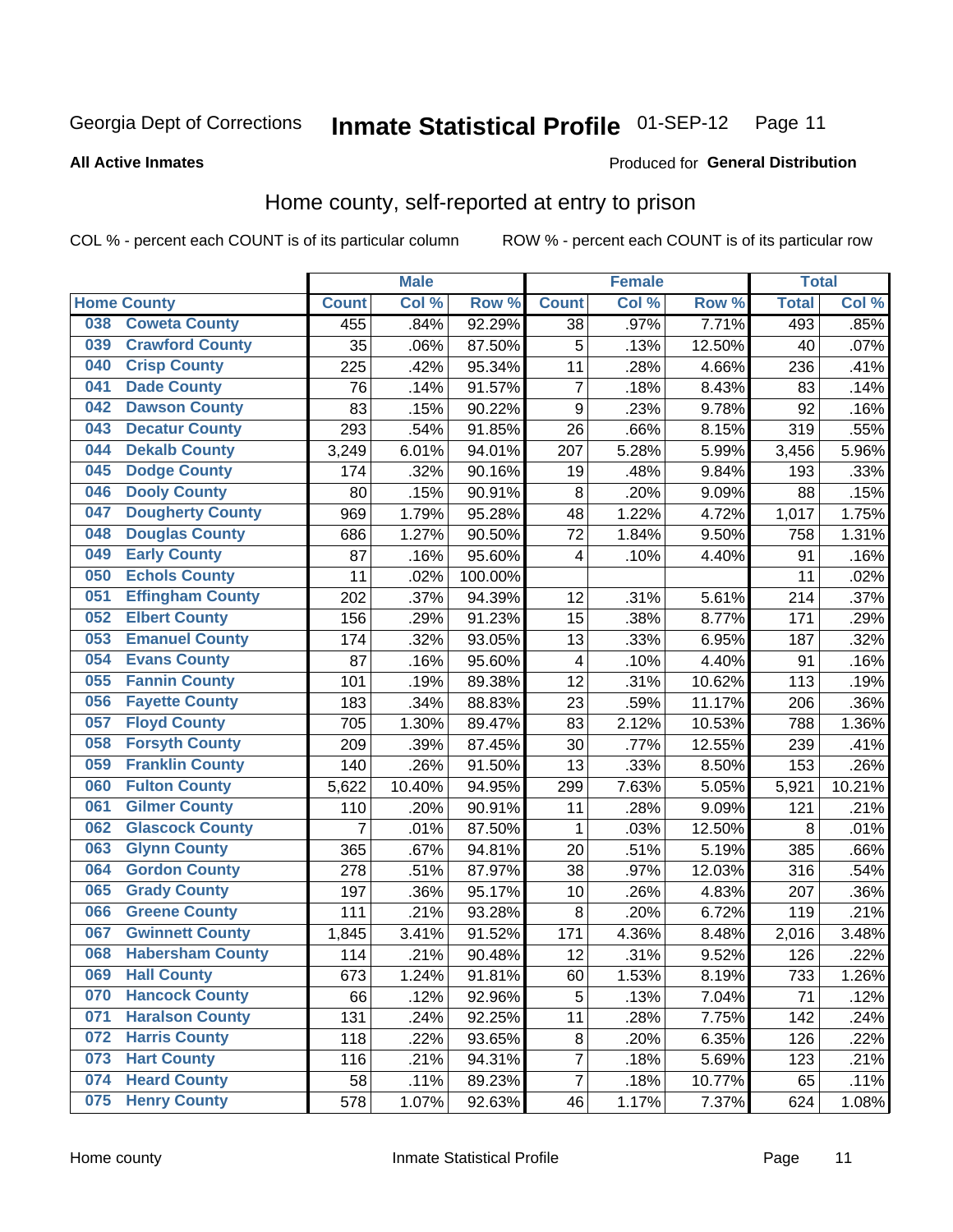### Inmate Statistical Profile 01-SEP-12 Page 12

**All Active Inmates** 

#### Produced for General Distribution

#### Home county, self-reported at entry to prison

COL % - percent each COUNT is of its particular column

|     |                          |              | <b>Male</b> |                  |                         | <b>Female</b> |        | <b>Total</b> |       |
|-----|--------------------------|--------------|-------------|------------------|-------------------------|---------------|--------|--------------|-------|
|     | <b>Home County</b>       | <b>Count</b> | Col %       | Row <sup>%</sup> | <b>Count</b>            | Col %         | Row %  | <b>Total</b> | Col % |
|     | 076 Houston County       | 547          | 1.01%       | 90.86%           | 55                      | 1.40%         | 9.14%  | 602          | 1.04% |
| 077 | <b>Irwin County</b>      | 78           | .14%        | 96.30%           | 3                       | .08%          | 3.70%  | 81           | .14%  |
| 078 | <b>Jackson County</b>    | 230          | .43%        | 88.12%           | 31                      | .79%          | 11.88% | 261          | .45%  |
| 079 | <b>Jasper County</b>     | 81           | .15%        | 94.19%           | 5                       | .13%          | 5.81%  | 86           | .15%  |
| 080 | <b>Jeff Davis County</b> | 70           | .13%        | 93.33%           | 5                       | .13%          | 6.67%  | 75           | .13%  |
| 081 | <b>Jefferson County</b>  | 190          | .35%        | 95.00%           | 10                      | .26%          | 5.00%  | 200          | .34%  |
| 082 | <b>Jenkins County</b>    | 72           | .13%        | 94.74%           | $\overline{4}$          | .10%          | 5.26%  | 76           | .13%  |
| 083 | <b>Johnson County</b>    | 45           | .08%        | 90.00%           | 5                       | .13%          | 10.00% | 50           | .09%  |
| 084 | <b>Jones County</b>      | 134          | .25%        | 93.06%           | 10                      | .26%          | 6.94%  | 144          | .25%  |
| 085 | <b>Lamar County</b>      | 69           | .13%        | 87.34%           | 10                      | .26%          | 12.66% | 79           | .14%  |
| 086 | <b>Lanier County</b>     | 46           | .09%        | 100.00%          |                         |               |        | 46           | .08%  |
| 087 | <b>Laurens County</b>    | 315          | .58%        | 92.92%           | 24                      | .61%          | 7.08%  | 339          | .58%  |
| 088 | <b>Lee County</b>        | 99           | .18%        | 93.40%           | $\overline{7}$          | .18%          | 6.60%  | 106          | .18%  |
| 089 | <b>Liberty County</b>    | 275          | .51%        | 93.54%           | 19                      | .48%          | 6.46%  | 294          | .51%  |
| 090 | <b>Lincoln County</b>    | 23           | .04%        | 82.14%           | 5                       | .13%          | 17.86% | 28           | .05%  |
| 091 | <b>Long County</b>       | 51           | .09%        | 94.44%           | 3                       | .08%          | 5.56%  | 54           | .09%  |
| 092 | <b>Lowndes County</b>    | 528          | .98%        | 94.12%           | 33                      | .84%          | 5.88%  | 561          | .97%  |
| 093 | <b>Lumpkin County</b>    | 95           | .18%        | 91.35%           | $\boldsymbol{9}$        | .23%          | 8.65%  | 104          | .18%  |
| 094 | <b>Macon County</b>      | 85           | .16%        | 97.70%           | $\overline{2}$          | .05%          | 2.30%  | 87           | .15%  |
| 095 | <b>Madison County</b>    | 153          | .28%        | 92.17%           | 13                      | .33%          | 7.83%  | 166          | .29%  |
| 096 | <b>Marion County</b>     | 50           | .09%        | 92.59%           | $\overline{\mathbf{4}}$ | .10%          | 7.41%  | 54           | .09%  |
| 097 | <b>Mcduffie County</b>   | 183          | .34%        | 92.89%           | 14                      | .36%          | 7.11%  | 197          | .34%  |
| 098 | <b>Mcintosh County</b>   | 74           | .14%        | 94.87%           | 4                       | .10%          | 5.13%  | 78           | .13%  |
| 099 | <b>Meriwether County</b> | 189          | .35%        | 94.03%           | 12                      | .31%          | 5.97%  | 201          | .35%  |
| 100 | <b>Miller County</b>     | 34           | .06%        | 97.14%           | 1                       | .03%          | 2.86%  | 35           | .06%  |
| 101 | <b>Mitchell County</b>   | 238          | .44%        | 93.33%           | 17                      | .43%          | 6.67%  | 255          | .44%  |
| 102 | <b>Monroe County</b>     | 149          | .28%        | 94.90%           | 8                       | .20%          | 5.10%  | 157          | .27%  |
| 103 | <b>Montgomery County</b> | 75           | .14%        | 93.75%           | 5                       | .13%          | 6.25%  | 80           | .14%  |
| 104 | <b>Morgan County</b>     | 126          | .23%        | 91.97%           | 11                      | .28%          | 8.03%  | 137          | .24%  |
| 105 | <b>Murray County</b>     | 184          | .34%        | 88.46%           | 24                      | .61%          | 11.54% | 208          | .36%  |
| 106 | <b>Muscogee County</b>   | 1,337        | 2.47%       | 95.23%           | 67                      | 1.71%         | 4.77%  | 1,404        | 2.42% |
| 107 | <b>Newton County</b>     | 621          | 1.15%       | 92.41%           | 51                      | 1.30%         | 7.59%  | 672          | 1.16% |
| 108 | <b>Oconee County</b>     | 55           | .10%        | 94.83%           | 3                       | .08%          | 5.17%  | 58           | .10%  |
| 109 | <b>Oglethorpe County</b> | 68           | .13%        | 89.47%           | 8                       | .20%          | 10.53% | 76           | .13%  |
| 110 | <b>Paulding County</b>   | 341          | .63%        | 89.74%           | 39                      | .99%          | 10.26% | 380          | .66%  |
| 111 | <b>Peach County</b>      | 118          | .22%        | 97.52%           | 3                       | .08%          | 2.48%  | 121          | .21%  |
| 112 | <b>Pickens County</b>    | 120          | .22%        | 88.89%           | 15                      | .38%          | 11.11% | 135          | .23%  |
| 113 | <b>Pierce County</b>     | 80           | .15%        | 89.89%           | $\boldsymbol{9}$        | .23%          | 10.11% | 89           | .15%  |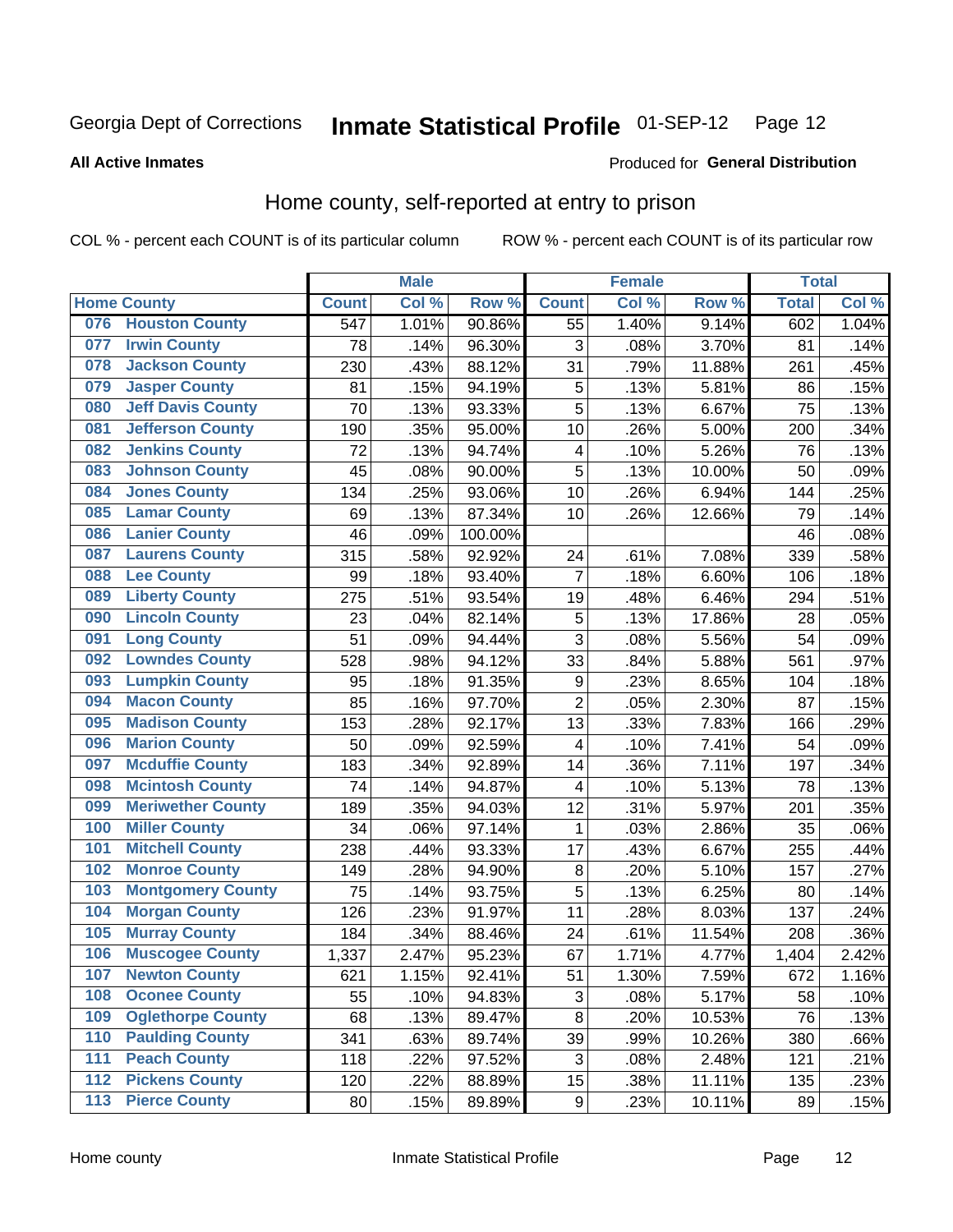### Inmate Statistical Profile 01-SEP-12 Page 13

#### **All Active Inmates**

#### **Produced for General Distribution**

#### Home county, self-reported at entry to prison

COL % - percent each COUNT is of its particular column

|                  |                          |              | <b>Male</b> |         |                  | <b>Female</b> |        | <b>Total</b> |       |
|------------------|--------------------------|--------------|-------------|---------|------------------|---------------|--------|--------------|-------|
|                  | <b>Home County</b>       | <b>Count</b> | Col %       | Row %   | <b>Count</b>     | Col %         | Row %  | <b>Total</b> | Col % |
| 114              | <b>Pike County</b>       | 59           | .11%        | 92.19%  | 5                | .13%          | 7.81%  | 64           | .11%  |
| 115              | <b>Polk County</b>       | 250          | .46%        | 88.97%  | 31               | .79%          | 11.03% | 281          | .48%  |
| 116              | <b>Pulaski County</b>    | 79           | .15%        | 90.80%  | 8                | .20%          | 9.20%  | 87           | .15%  |
| 117              | <b>Putnam County</b>     | 168          | .31%        | 91.80%  | 15               | .38%          | 8.20%  | 183          | .32%  |
| 118              | <b>Quitman County</b>    | 21           | .04%        | 100.00% |                  |               |        | 21           | .04%  |
| 119              | <b>Rabun County</b>      | 49           | .09%        | 84.48%  | $\boldsymbol{9}$ | .23%          | 15.52% | 58           | .10%  |
| 120              | <b>Randolph County</b>   | 84           | .16%        | 94.38%  | 5                | .13%          | 5.62%  | 89           | .15%  |
| 121              | <b>Richmond County</b>   | 1,772        | 3.28%       | 94.66%  | 100              | 2.55%         | 5.34%  | 1,872        | 3.23% |
| 122              | <b>Rockdale County</b>   | 385          | .71%        | 91.67%  | 35               | .89%          | 8.33%  | 420          | .72%  |
| 123              | <b>Schley County</b>     | 21           | .04%        | 95.45%  | 1                | .03%          | 4.55%  | 22           | .04%  |
| 124              | <b>Screven County</b>    | 149          | .28%        | 93.13%  | 11               | .28%          | 6.88%  | 160          | .28%  |
| 125              | <b>Seminole County</b>   | 64           | .12%        | 87.67%  | 9                | .23%          | 12.33% | 73           | .13%  |
| 126              | <b>Spalding County</b>   | 524          | .97%        | 92.25%  | 44               | 1.12%         | 7.75%  | 568          | .98%  |
| 127              | <b>Stephens County</b>   | 153          | .28%        | 92.17%  | 13               | .33%          | 7.83%  | 166          | .29%  |
| 128              | <b>Stewart County</b>    | 36           | .07%        | 94.74%  | $\mathbf 2$      | .05%          | 5.26%  | 38           | .07%  |
| 129              | <b>Sumter County</b>     | 246          | .45%        | 95.35%  | 12               | .31%          | 4.65%  | 258          | .44%  |
| 130              | <b>Talbot County</b>     | 62           | .11%        | 95.38%  | $\sqrt{3}$       | .08%          | 4.62%  | 65           | .11%  |
| 131              | <b>Taliaferro County</b> | 12           | .02%        | 92.31%  | $\mathbf 1$      | .03%          | 7.69%  | 13           | .02%  |
| 132              | <b>Tattnall County</b>   | 174          | .32%        | 95.08%  | $\overline{9}$   | .23%          | 4.92%  | 183          | .32%  |
| 133              | <b>Taylor County</b>     | 84           | .16%        | 92.31%  | $\overline{7}$   | .18%          | 7.69%  | 91           | .16%  |
| 134              | <b>Telfair County</b>    | 122          | .23%        | 93.13%  | $\boldsymbol{9}$ | .23%          | 6.87%  | 131          | .23%  |
| 135              | <b>Terrell County</b>    | 79           | .15%        | 92.94%  | $\,6$            | .15%          | 7.06%  | 85           | .15%  |
| 136              | <b>Thomas County</b>     | 237          | .44%        | 94.80%  | 13               | .33%          | 5.20%  | 250          | .43%  |
| 137              | <b>Tift County</b>       | 256          | .47%        | 97.34%  | $\overline{7}$   | .18%          | 2.66%  | 263          | .45%  |
| 138              | <b>Toombs County</b>     | 321          | .59%        | 90.17%  | 35               | .89%          | 9.83%  | 356          | .61%  |
| 139              | <b>Towns County</b>      | 32           | .06%        | 86.49%  | 5                | .13%          | 13.51% | 37           | .06%  |
| 140              | <b>Treutlen County</b>   | 67           | .12%        | 87.01%  | 10               | .26%          | 12.99% | 77           | .13%  |
| 141              | <b>Troup County</b>      | 568          | 1.05%       | 93.73%  | 38               | .97%          | 6.27%  | 606          | 1.04% |
| $\overline{142}$ | <b>Turner County</b>     | 75           | .14%        | 94.94%  | 4                | .10%          | 5.06%  | 79           | .14%  |
| 143              | <b>Twiggs County</b>     | 57           | .11%        | 90.48%  | $\overline{6}$   | .15%          | 9.52%  | 63           | .11%  |
| 144              | <b>Union County</b>      | 60           | .11%        | 83.33%  | 12               | .31%          | 16.67% | 72           | .12%  |
| 145              | <b>Upson County</b>      | 167          | .31%        | 93.82%  | 11               | .28%          | 6.18%  | 178          | .31%  |
| 146              | <b>Walker County</b>     | 372          | .69%        | 91.63%  | 34               | .87%          | 8.37%  | 406          | .70%  |
| 147              | <b>Walton County</b>     | 437          | .81%        | 91.61%  | 40               | 1.02%         | 8.39%  | 477          | .82%  |
| 148              | <b>Ware County</b>       | 287          | .53%        | 94.72%  | 16               | .41%          | 5.28%  | 303          | .52%  |
| 149              | <b>Warren County</b>     | 43           | .08%        | 93.48%  | 3                | .08%          | 6.52%  | 46           | .08%  |
| 150              | <b>Washington County</b> | 197          | .36%        | 91.20%  | 19               | .48%          | 8.80%  | 216          | .37%  |
| 151              | <b>Wayne County</b>      | 144          | .27%        | 92.90%  | 11               | .28%          | 7.10%  | 155          | .27%  |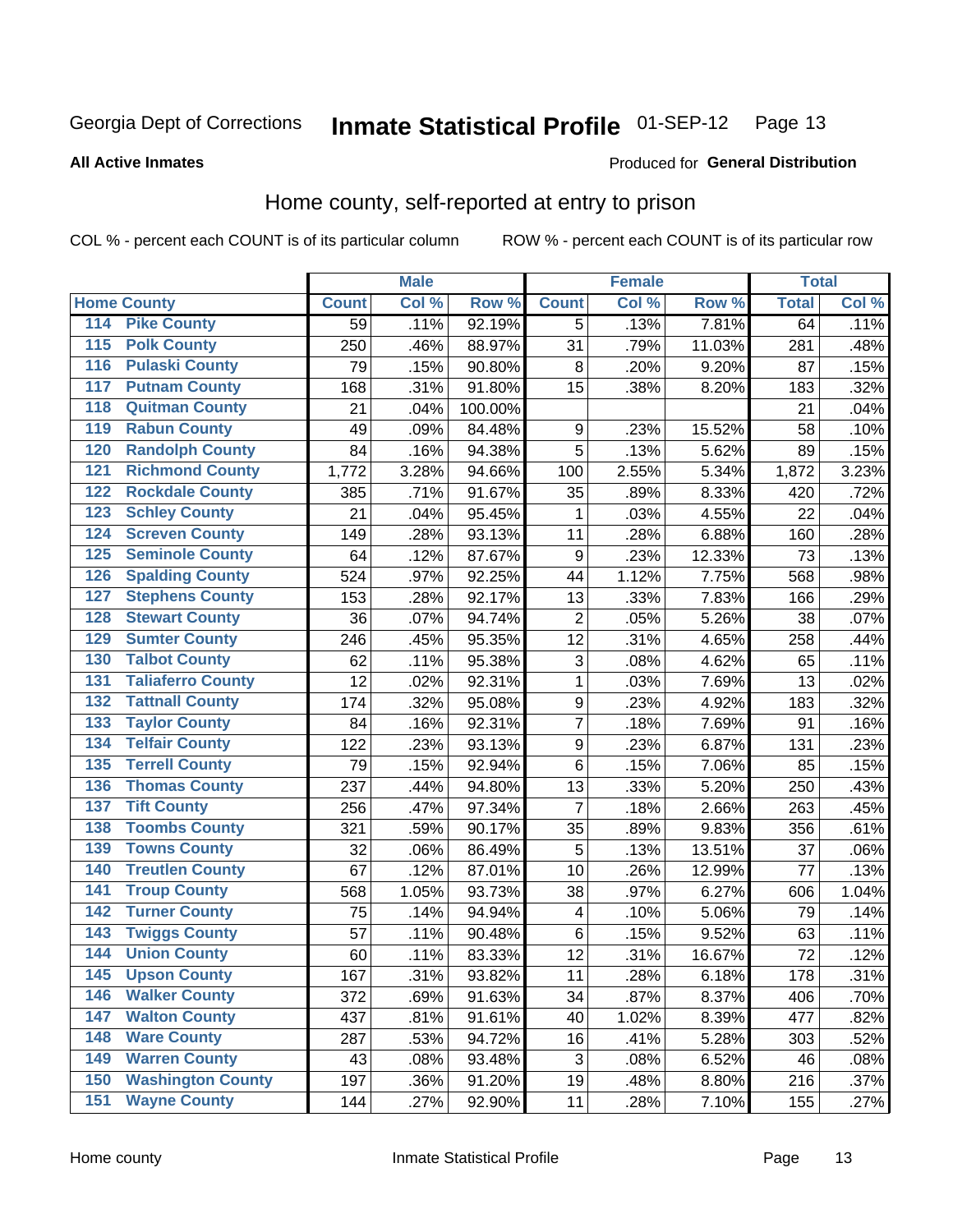### Inmate Statistical Profile 01-SEP-12 Page 14

**All Active Inmates** 

#### Produced for General Distribution

#### Home county, self-reported at entry to prison

COL % - percent each COUNT is of its particular column

|     |                             |              | <b>Male</b> |         |              | <b>Female</b> |          | <b>Total</b> |       |
|-----|-----------------------------|--------------|-------------|---------|--------------|---------------|----------|--------------|-------|
|     | <b>Home County</b>          | <b>Count</b> | Col %       | Row %   | <b>Count</b> | Col %         | Row %    | <b>Total</b> | Col % |
| 152 | <b>Webster County</b>       | 10           | .02%        | 100.00% |              |               |          | 10           | .02%  |
| 153 | <b>Wheeler County</b>       | 27           | .05%        | 79.41%  | 7            | .18%          | 20.59%   | 34           | .06%  |
| 154 | <b>White County</b>         | 85           | .16%        | 92.39%  | 7            | .18%          | 7.61%    | 92           | .16%  |
| 155 | <b>Whitfield County</b>     | 567          | 1.05%       | 91.01%  | 56           | 1.43%         | $8.99\%$ | 623          | 1.07% |
| 156 | <b>Wilcox County</b>        | 67           | .12%        | 90.54%  |              | .18%          | 9.46%    | 74           | .13%  |
| 157 | <b>Wilkes County</b>        | 58           | .11%        | 89.23%  | 7            | .18%          | 10.77%   | 65           | .11%  |
| 158 | <b>Wilkinson County</b>     | 62           | .11%        | 98.41%  |              | .03%          | 1.59%    | 63           | .11%  |
| 159 | <b>Worth County</b>         | 102          | .19%        | 92.73%  | 8            | .20%          | 7.27%    | 110          | .19%  |
| 999 | <b>Other Custody/Out Of</b> | 289          | .53%        | 91.46%  | 27           | .69%          | 8.54%    | 316          | .54%  |
|     | <b>State</b>                |              |             |         |              |               |          |              |       |
|     | <b>Total Rported</b>        | 54,082       | 100%        | 93.24%  | 3,920        | 100%          | 6.76%    | 58,002       | 100%  |

| NO<br>ueo |        |       |        |
|-----------|--------|-------|--------|
|           | 54,082 | l 920 | 58,002 |

|  | Mode (most frequent) | <b>Fulton County</b> | <b>Fulton County</b> | <b>Fulton County</b> |
|--|----------------------|----------------------|----------------------|----------------------|
|--|----------------------|----------------------|----------------------|----------------------|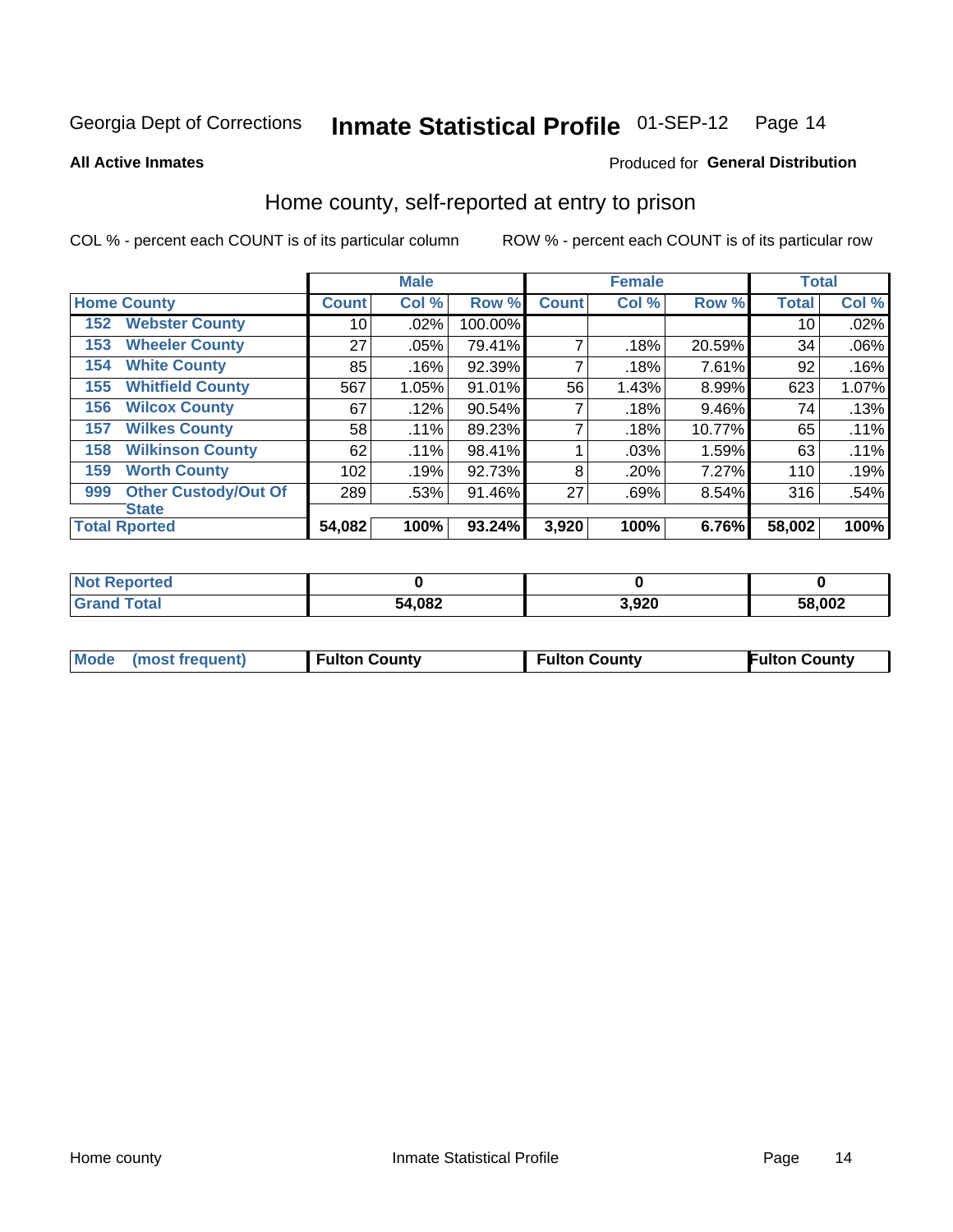### Inmate Statistical Profile 01-SEP-12 Page 15

**All Active Inmates** 

#### **Produced for General Distribution**

#### Socioeconomic class, self-reported at entry to prison

COL % - percent each COUNT is of its particular column

|                       |        | <b>Male</b> |           |              | <b>Female</b> |          |        | <b>Total</b> |
|-----------------------|--------|-------------|-----------|--------------|---------------|----------|--------|--------------|
| Socioeconomic Class   | Count  | Col %       | Row %     | <b>Count</b> | Col %         | Row %    | Total  | Col %        |
| <b>Welfare</b>        | 2,112  | 9.76%       | 95.44%    | 101          | 10.32%        | 4.56%    | 2,213  | 9.78%        |
| <b>Occ Employ</b>     | 891    | 4.12%       | $99.22\%$ |              | $.72\%$       | .78%     | 898    | 3.97%        |
| <b>Minimum Std</b>    | 8,909  | 41.17%      | $96.60\%$ | 314          | 32.07%        | $3.40\%$ | 9,223  | 40.78%       |
| <b>Middle</b><br>4    | 9,728  | 44.95%      | 94.58%    | 557          | 56.89%        | $5.42\%$ | 10,285 | 45.47%       |
| <b>Total Reported</b> | 21,640 | 100%        | 95.67%    | 979          | 100%          | $4.33\%$ | 22.619 | 100%         |

| Not Reported | 32,442 | 2,941 | 35,383 |
|--------------|--------|-------|--------|
| Total        | 54,082 | 3,920 | 58,002 |

| ____<br>_____<br>____ |
|-----------------------|
|-----------------------|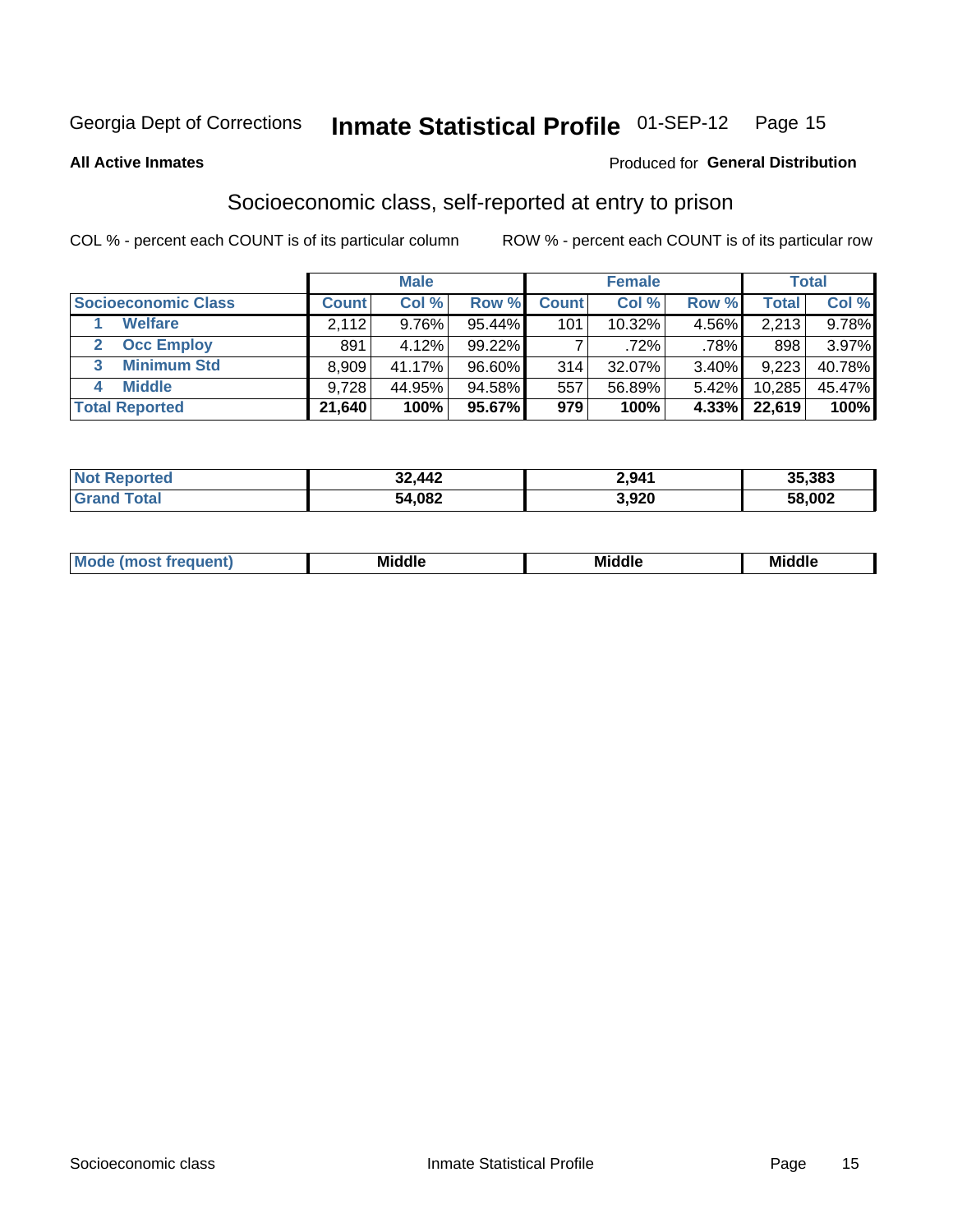### Inmate Statistical Profile 01-SEP-12 Page 16

**All Active Inmates** 

#### Produced for General Distribution

### Environment to age 16, self-reported at entry to prison

COL % - percent each COUNT is of its particular column

|                              |                     | <b>Male</b> |        |              | <b>Female</b> |       |              | <b>Total</b> |
|------------------------------|---------------------|-------------|--------|--------------|---------------|-------|--------------|--------------|
| <b>Environment to age 16</b> | <b>Count</b>        | Col %       | Row %  | <b>Count</b> | Col %         | Row % | <b>Total</b> | Col %        |
| <b>Rural/Farm</b>            | 805                 | 3.69%       | 96.64% | 28           | 2.85%         | 3.36% | 833          | $3.65\%$     |
| <b>Rural/Nfarm</b>           | $.164$ <sup>1</sup> | 5.33%       | 91.29% | 111          | 11.30%        | 8.71% | 1,275        | 5.59%        |
| S.M.S.A<br>3                 | 7,867               | 36.05%      | 97.51% | 201          | 20.47%        | 2.49% | 8,068        | 35.38%       |
| <b>Urban</b><br>4            | 4,838               | 22.17%      | 93.16% | 355          | 36.15%        | 6.84% | 5,193        | 22.77%       |
| <b>Small Town</b><br>5.      | 7,150               | 32.76%      | 96.14% | 287          | 29.23%        | 3.86% | 7,437        | 32.61%       |
| <b>Total Reported</b>        | 21,824              | 100%        | 95.69% | 982          | 100%          | 4.31% | 22,806       | 100%         |

| <b>Not Reported</b> | 32,258 | 2.938 | 35,196 |
|---------------------|--------|-------|--------|
|                     | 54,082 | 3,920 | 58,002 |

| Mou.<br>uent)<br> | . M S | Jrban<br>_____ | M<br>_____ |
|-------------------|-------|----------------|------------|
|                   |       |                |            |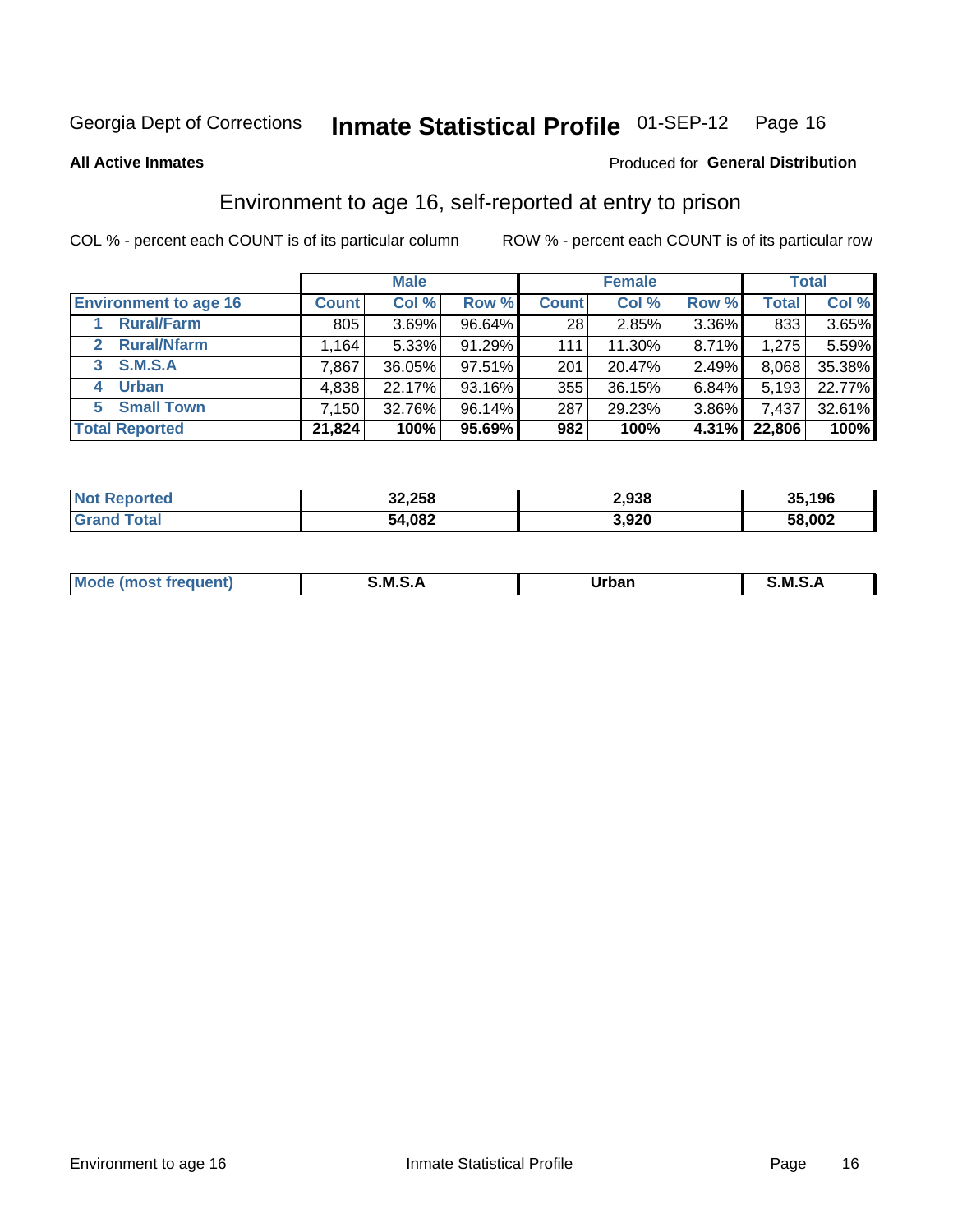### Inmate Statistical Profile 01-SEP-12 Page 17

#### **All Active Inmates**

#### **Produced for General Distribution**

#### Guardian status to age 16, self-reported at entry to prison

COL % - percent each COUNT is of its particular column

|                                  |              | <b>Male</b> |           |              | <b>Female</b> |       |              | <b>Total</b> |
|----------------------------------|--------------|-------------|-----------|--------------|---------------|-------|--------------|--------------|
| <b>Guardian Status To Age 16</b> | <b>Count</b> | Col %       | Row %     | <b>Count</b> | Col %         | Row % | <b>Total</b> | Col %        |
| 1 Orphanage                      | 15           | $.08\%$     | 100.00%   |              |               |       | 15           | .08%         |
| 2 Father Only                    | 560          | $3.01\%$    | 97.39%    | 15           | 3.25%         | 2.61% | 575          | 3.02%        |
| <b>3 Both Parents</b>            | 7,232        | 38.92%      | $97.27\%$ | 203          | 43.94%        | 2.73% | 7,435        | 39.05%       |
| <b>4 Mother Only</b>             | 8,176        | 44.00%      | 98.09%    | 159          | 34.42%        | 1.91% | 8,335        | 43.77%       |
| <b>6 Oth Female</b>              | 477          | 2.57%       | $97.55\%$ | 12           | 2.60%         | 2.45% | 489          | 2.57%        |
| <b>7 Oth Male</b>                | 81           | .44%        | 97.59%    | 2            | .43%          | 2.41% | 83           | .44%         |
| 8 Step-Parents                   | 182          | .98%        | 99.45%    |              | .22%          | .55%  | 183          | $.96\%$      |
| 9 Foster Home                    | 306          | 1.65%       | 97.45%    | 8            | 1.73%         | 2.55% | 314          | 1.65%        |
| <b>10 Grand Parents</b>          | 1,551        | 8.35%       | 96.16%    | 62           | 13.42%        | 3.84% | 1,613        | 8.47%        |
| <b>Total Reported</b>            | 18,580       | 100%        | 97.57%    | 462          | 100%          | 2.43% | 19,042       | 100%         |

| <b>prted</b><br>NOT | 35,502 | 3,458 | 38,960 |
|---------------------|--------|-------|--------|
| .Gr                 | 54,082 | 3,920 | 58,002 |

| Mode | วทIv<br>Mot | <b>Both Parents</b><br>Parents | lM.<br>Only<br>. |
|------|-------------|--------------------------------|------------------|
|      |             |                                |                  |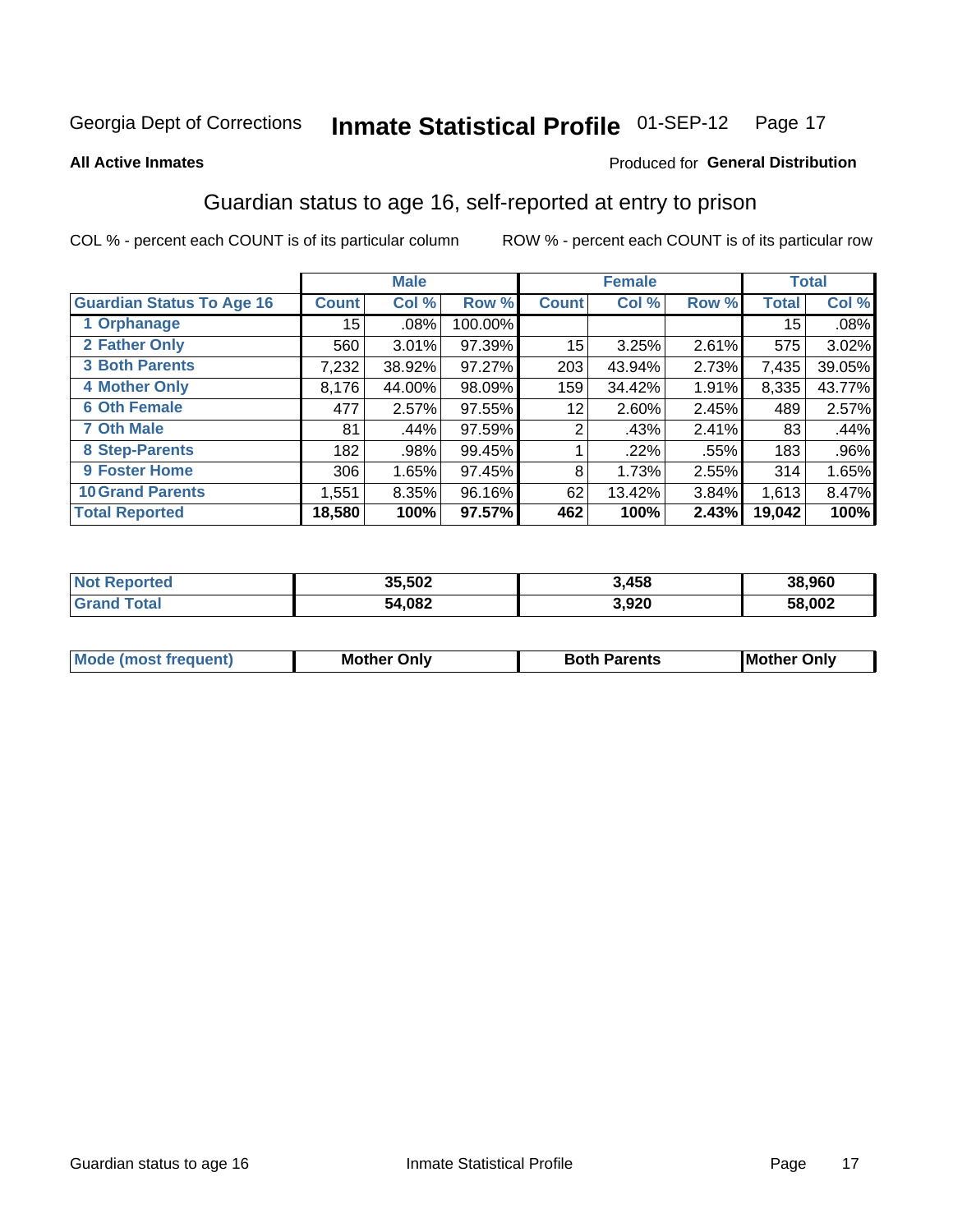#### **Inmate Statistical Profile 01-SEP-12** Page 18

#### **All Active Inmates**

#### Produced for General Distribution

#### Employment status before prison, self-reported at entry to prison

COL % - percent each COUNT is of its particular column

|                                  |              | <b>Male</b> |        |              | <b>Female</b> |        |        | <b>Total</b> |
|----------------------------------|--------------|-------------|--------|--------------|---------------|--------|--------|--------------|
| <b>Employment Status</b>         | <b>Count</b> | Col %       | Row %  | <b>Count</b> | Col %         | Row %  | Total  | Col %        |
| <b>Full Time</b>                 | 21,586       | 48.78%      | 96.25% | 842          | 28.93%        | 3.75%  | 22,428 | 47.56%       |
| <b>Part Time</b><br>$\mathbf{2}$ | 4,400        | $9.94\%$    | 95.71% | 197          | 6.77%         | 4.29%  | 4,597  | 9.75%        |
| Unempl $<$ 6m<br>3               | 3,512        | 7.94%       | 97.04% | 107          | 3.68%         | 2.96%  | 3,619  | 7.67%        |
| Unempl > 6m<br>4                 | 7,207        | 16.29%      | 85.59% | 1,213        | 41.68%        | 14.41% | 8,420  | 17.85%       |
| <b>Never Workd</b><br>5          | 4,581        | 10.35%      | 96.16% | 183          | 6.29%         | 3.84%  | 4,764  | 10.10%       |
| <b>Student</b><br>6              | 1,008        | 2.28%       | 91.97% | 88           | 3.02%         | 8.03%  | 1,096  | 2.32%        |
| <b>Incapable</b>                 | 1,958        | 4.42%       | 87.49% | 280          | 9.62%         | 12.51% | 2,238  | 4.75%        |
| <b>Total Reported</b>            | 44,252       | 100%        | 93.83% | 2,910        | 100%          | 6.17%  | 47,162 | 100%         |

| <b>Not</b><br>Reported | 9,830  | .010  | 10,840 |
|------------------------|--------|-------|--------|
| <b>ota</b>             | 54,082 | 3,920 | 58,002 |

| <b>Moo.</b><br><b>THOST</b> | the contract of the contract of the contract of the contract of the contract of the contract of the contract of | 6m | ıme |
|-----------------------------|-----------------------------------------------------------------------------------------------------------------|----|-----|
|                             |                                                                                                                 |    |     |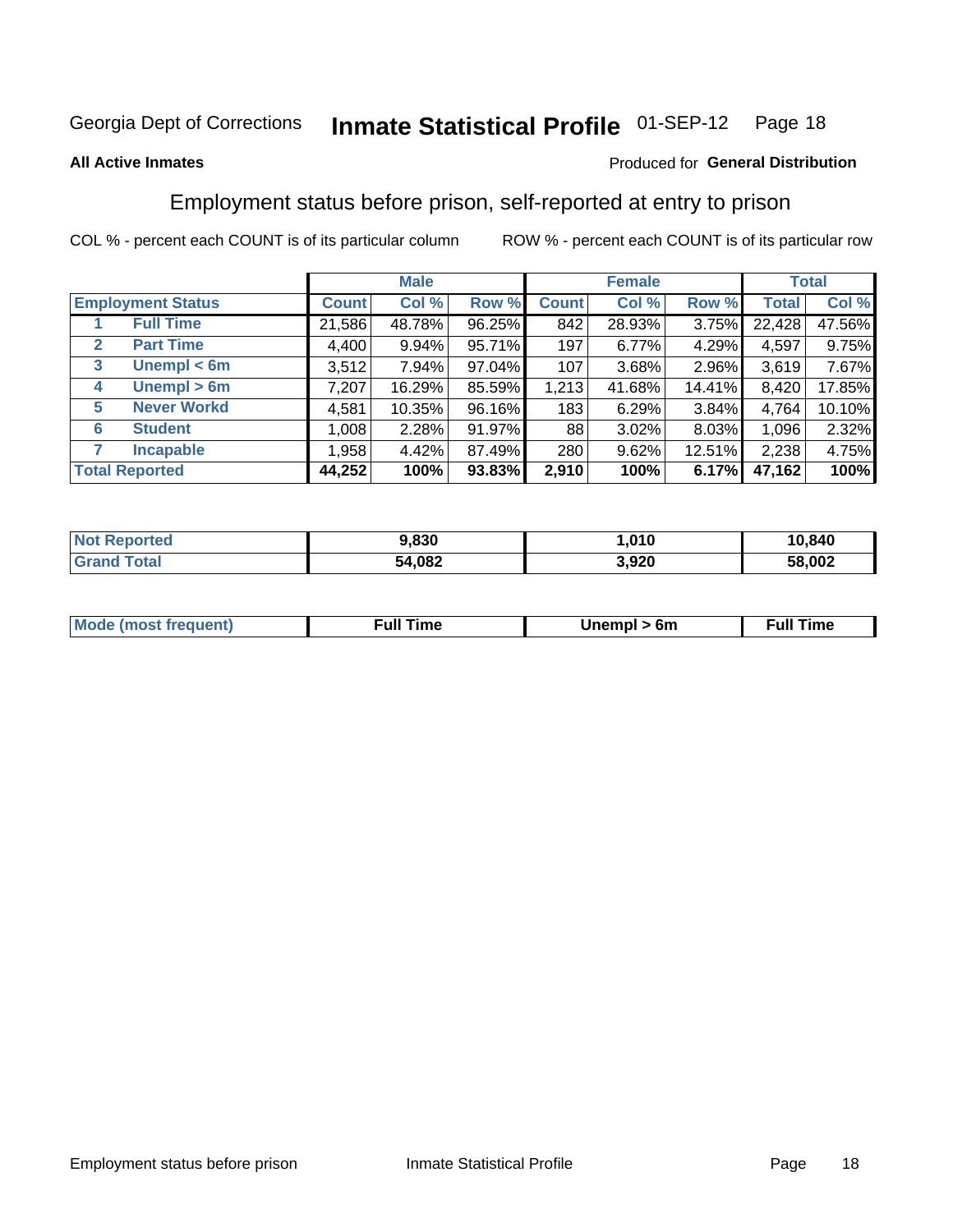#### **All Active Inmates**

Produced for General Distribution

#### Age at admission

COL % - percent each COUNT is of its particular column

|                         |              | <b>Male</b> |        |              | <b>Female</b> |        |              | <b>Total</b> |
|-------------------------|--------------|-------------|--------|--------------|---------------|--------|--------------|--------------|
| <b>Age At Admission</b> | <b>Count</b> | Col %       | Row %  | <b>Count</b> | Col %         | Row %  | <b>Total</b> | Col %        |
| 14                      | 19           | 0.04%       | 95.00% | 1            | 0.03%         | 5.00%  | 20           | 0.03%        |
| 15                      | 62           | 0.11%       | 98.41% | 1            | 0.03%         | 1.59%  | 63           | 0.11%        |
| 16                      | 191          | 0.35%       | 95.98% | 8            | 0.20%         | 4.02%  | 199          | 0.34%        |
| $\overline{17}$         | 752          | 1.39%       | 96.78% | 25           | 0.64%         | 3.22%  | 777          | 1.34%        |
| $\overline{18}$         | 1,589        | 2.94%       | 97.37% | 43           | 1.10%         | 2.63%  | 1,632        | 2.81%        |
| 19                      | 2,284        | 4.22%       | 96.99% | 71           | 1.81%         | 3.01%  | 2,355        | 4.06%        |
| 20                      | 2,459        | 4.55%       | 95.20% | 124          | 3.16%         | 4.80%  | 2,583        | 4.45%        |
| $\overline{21}$         | 2,457        | 4.54%       | 94.94% | 131          | 3.34%         | 5.06%  | 2,588        | 4.46%        |
| $\overline{22}$         | 2,440        | 4.51%       | 94.43% | 144          | 3.67%         | 5.57%  | 2,584        | 4.46%        |
| 23                      | 2,194        | 4.06%       | 93.96% | 141          | 3.60%         | 6.04%  | 2,335        | 4.03%        |
| 24                      | 2,134        | 3.95%       | 93.56% | 147          | 3.75%         | 6.44%  | 2,281        | 3.93%        |
| $\overline{25}$         | 2,058        | 3.81%       | 94.14% | 128          | 3.27%         | 5.86%  | 2,186        | 3.77%        |
| 26                      | 1,985        | 3.67%       | 94.17% | 123          | 3.14%         | 5.83%  | 2,108        | 3.63%        |
| $\overline{27}$         | 1,934        | 3.58%       | 93.57% | 133          | 3.39%         | 6.43%  | 2,067        | 3.56%        |
| 28                      | 1,885        | 3.49%       | 92.67% | 149          | 3.80%         | 7.33%  | 2,034        | 3.51%        |
| 29                      | 1,798        | 3.32%       | 92.54% | 145          | 3.70%         | 7.46%  | 1,943        | 3.35%        |
| 30                      | 1,808        | 3.34%       | 93.97% | 116          | 2.96%         | 6.03%  | 1,924        | 3.32%        |
| 31                      | 1,732        | 3.20%       | 92.72% | 136          | 3.47%         | 7.28%  | 1,868        | 3.22%        |
| 32                      | 1,603        | 2.96%       | 92.29% | 134          | 3.42%         | 7.71%  | 1,737        | 2.99%        |
| 33                      | 1,475        | 2.73%       | 92.25% | 124          | 3.16%         | 7.75%  | 1,599        | 2.76%        |
| 34                      | 1,434        | 2.65%       | 90.99% | 142          | 3.62%         | 9.01%  | 1,576        | 2.72%        |
| 35                      | 1,333        | 2.46%       | 92.25% | 112          | 2.86%         | 7.75%  | 1,445        | 2.49%        |
| 36                      | 1,305        | 2.41%       | 91.71% | 118          | 3.01%         | 8.29%  | 1,423        | 2.45%        |
| $\overline{37}$         | 1,228        | 2.27%       | 92.33% | 102          | 2.60%         | 7.67%  | 1,330        | 2.29%        |
| 38                      | 1,198        | 2.22%       | 93.37% | 85           | 2.17%         | 6.63%  | 1,283        | 2.21%        |
| 39                      | 1,161        | 2.15%       | 91.27% | 111          | 2.83%         | 8.73%  | 1,272        | 2.19%        |
| 40                      | 1,155        | 2.14%       | 90.23% | 125          | 3.19%         | 9.77%  | 1,280        | 2.21%        |
| 41                      | 1,107        | 2.05%       | 90.81% | 112          | 2.86%         | 9.19%  | 1,219        | 2.10%        |
| 42                      | 1,048        | 1.94%       | 91.69% | 95           | 2.42%         | 8.31%  | 1,143        | 1.97%        |
| 43                      | 982          | 1.82%       | 91.78% | 88           | 2.25%         | 8.22%  | 1,070        | 1.84%        |
| 44                      | 984          | 1.82%       | 90.94% | 98           | 2.50%         | 9.06%  | 1,082        | 1.87%        |
| 45                      | 898          | 1.66%       | 90.71% | 92           | 2.35%         | 9.29%  | 990          | 1.71%        |
| 46                      | 872          | 1.61%       | 91.50% | 81           | 2.07%         | 8.50%  | 953          | 1.64%        |
| 47                      | 791          | 1.46%       | 90.50% | 83           | 2.12%         | 9.50%  | 874          | 1.51%        |
| 48                      | 743          | 1.37%       | 89.84% | 84           | 2.14%         | 10.16% | 827          | 1.43%        |
| 49                      | 677          | 1.25%       | 93.38% | 48           | 1.22%         | 6.62%  | 725          | 1.25%        |
| 50                      | 643          | 1.19%       | 92.78% | 50           | 1.28%         | 7.22%  | 693          | 1.19%        |
| 51                      | 535          | 0.99%       | 91.92% | 47           | 1.20%         | 8.08%  | 582          | 1.00%        |
| 52                      | 490          | 0.91%       | 91.59% | 45           | 1.15%         | 8.41%  | 535          | 0.92%        |
| 53                      | 455          | 0.84%       | 92.11% | 39           | 1.00%         | 7.89%  | 494          | 0.85%        |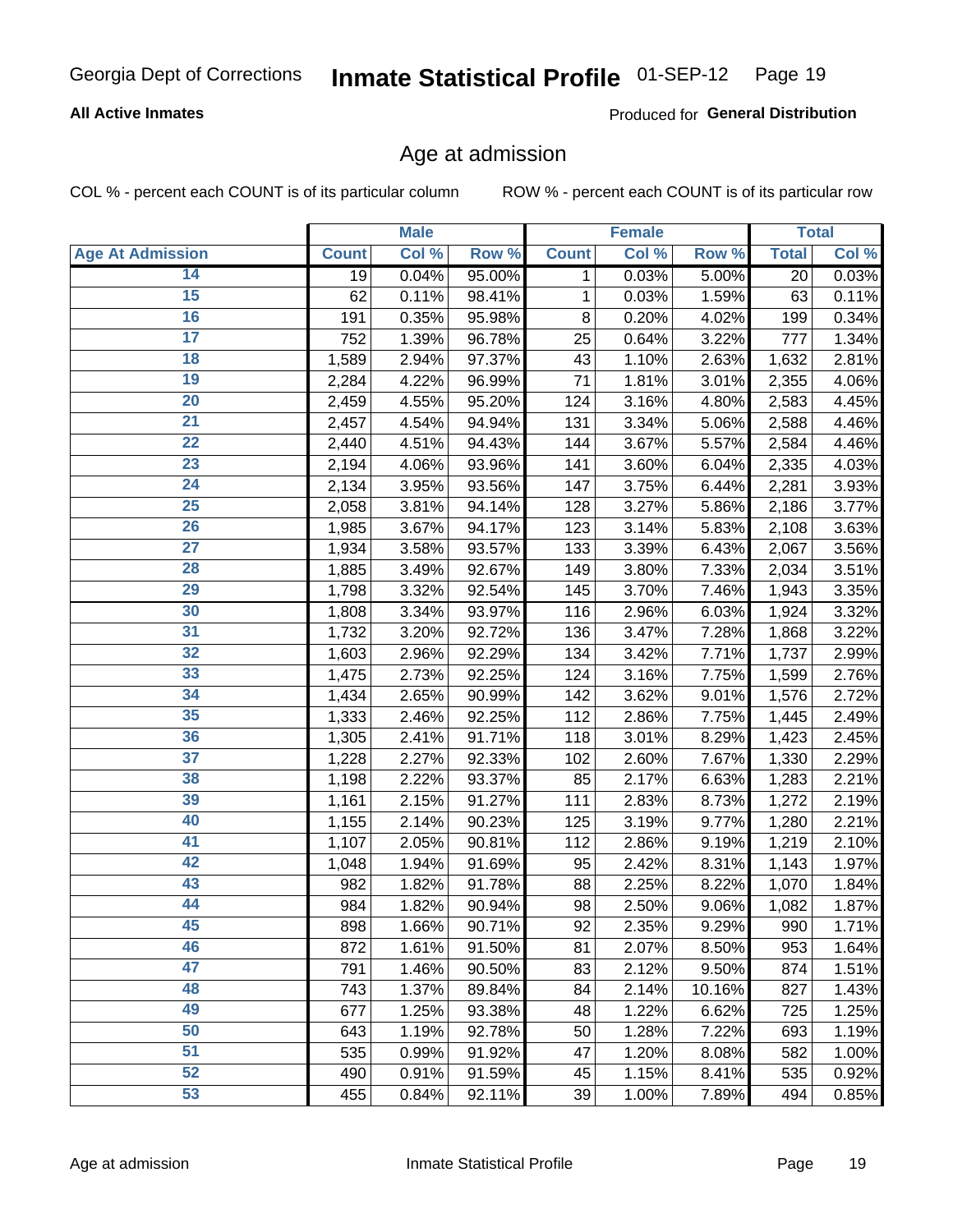#### **All Active Inmates**

Produced for General Distribution

### Age at admission

COL % - percent each COUNT is of its particular column

|                         |                 | <b>Male</b> |         |                | <b>Female</b> |                  |                | <b>Total</b> |
|-------------------------|-----------------|-------------|---------|----------------|---------------|------------------|----------------|--------------|
| <b>Age At Admission</b> | <b>Count</b>    | Col %       | Row %   | <b>Count</b>   | Col %         | Row <sup>%</sup> | <b>Total</b>   | Col %        |
| 54                      | 364             | 0.67%       | 94.79%  | 20             | 0.51%         | 5.21%            | 384            | 0.66%        |
| 55                      | 300             | 0.55%       | 93.75%  | 20             | 0.51%         | 6.25%            | 320            | 0.55%        |
| 56                      | 260             | 0.48%       | 93.19%  | 19             | 0.48%         | 6.81%            | 279            | 0.48%        |
| 57                      | 220             | 0.41%       | 96.07%  | 9              | 0.23%         | 3.93%            | 229            | 0.39%        |
| 58                      | 177             | 0.33%       | 92.67%  | 14             | 0.36%         | 7.33%            | 191            | 0.33%        |
| 59                      | 156             | 0.29%       | 93.41%  | 11             | 0.28%         | 6.59%            | 167            | 0.29%        |
| 60                      | 115             | 0.21%       | 92.00%  | 10             | 0.26%         | 8.00%            | 125            | 0.22%        |
| 61                      | 114             | 0.21%       | 91.94%  | 10             | 0.26%         | 8.06%            | 124            | 0.21%        |
| 62                      | 77              | 0.14%       | 95.06%  | 4              | 0.10%         | 4.94%            | 81             | 0.14%        |
| 63                      | 76              | 0.14%       | 100.00% |                |               |                  | 76             | 0.13%        |
| 64                      | 60              | 0.11%       | 93.75%  | 4              | 0.10%         | 6.25%            | 64             | 0.11%        |
| 65                      | 44              | 0.08%       | 89.80%  | 5              | 0.13%         | 10.20%           | 49             | 0.08%        |
| 66                      | 29              | 0.05%       | 90.63%  | 3              | 0.08%         | 9.38%            | 32             | 0.06%        |
| 67                      | 39              | 0.07%       | 97.50%  | 1              | 0.03%         | 2.50%            | 40             | 0.07%        |
| 68                      | 31              | 0.06%       | 93.94%  | $\overline{2}$ | 0.05%         | 6.06%            | 33             | 0.06%        |
| 69                      | 33              | 0.06%       | 100.00% |                |               |                  | 33             | 0.06%        |
| 70                      | 19              | 0.04%       | 86.36%  | 3              | 0.08%         | 13.64%           | 22             | 0.04%        |
| $\overline{71}$         | 13              | 0.02%       | 100.00% |                |               |                  | 13             | 0.02%        |
| $\overline{72}$         | 13              | 0.02%       | 92.86%  | 1              | 0.03%         | 7.14%            | 14             | 0.02%        |
| $\overline{73}$         | 10              | 0.02%       | 100.00% |                |               |                  | 10             | 0.02%        |
| 74                      | 8               | 0.01%       | 100.00% |                |               |                  | 8              | 0.01%        |
| $\overline{75}$         | $6\phantom{1}6$ | 0.01%       | 100.00% |                |               |                  | 6              | 0.01%        |
| 76                      | 7               | 0.01%       | 100.00% |                |               |                  | $\overline{7}$ | 0.01%        |
| 77                      | 5               | 0.01%       | 83.33%  | 1              | 0.03%         | 16.67%           | 6              | 0.01%        |
| 78                      | $\overline{3}$  | 0.01%       | 100.00% |                |               |                  | 3              | 0.01%        |
| 79                      | 1               | 0.01%       | 50.00%  | 1              | 0.03%         | 50.00%           | $\overline{2}$ | 0.01%        |
| 82                      | $\overline{2}$  | 0.01%       | 100.00% |                |               |                  | $\overline{2}$ | 0.01%        |
| 84                      | 1               | 0.01%       | 100.00% |                |               |                  | $\mathbf{1}$   | 0.01%        |
| <b>Total Reported</b>   | 54,081          | 100%        | 93.24%  | 3,919          | 100%          | 6.76%            | 58,000         | 100%         |

| тес<br>'N (  |        |       |        |
|--------------|--------|-------|--------|
| <b>cotal</b> | 54,082 | 3,920 | 58,002 |

| Mean (average)         | 32.11 | 34.16   | 32.25 |
|------------------------|-------|---------|-------|
| <b>Median (middle)</b> | 30    | ົ<br>აა | 30    |
| Mode (most frequent)   | 20    | 28      | ົ     |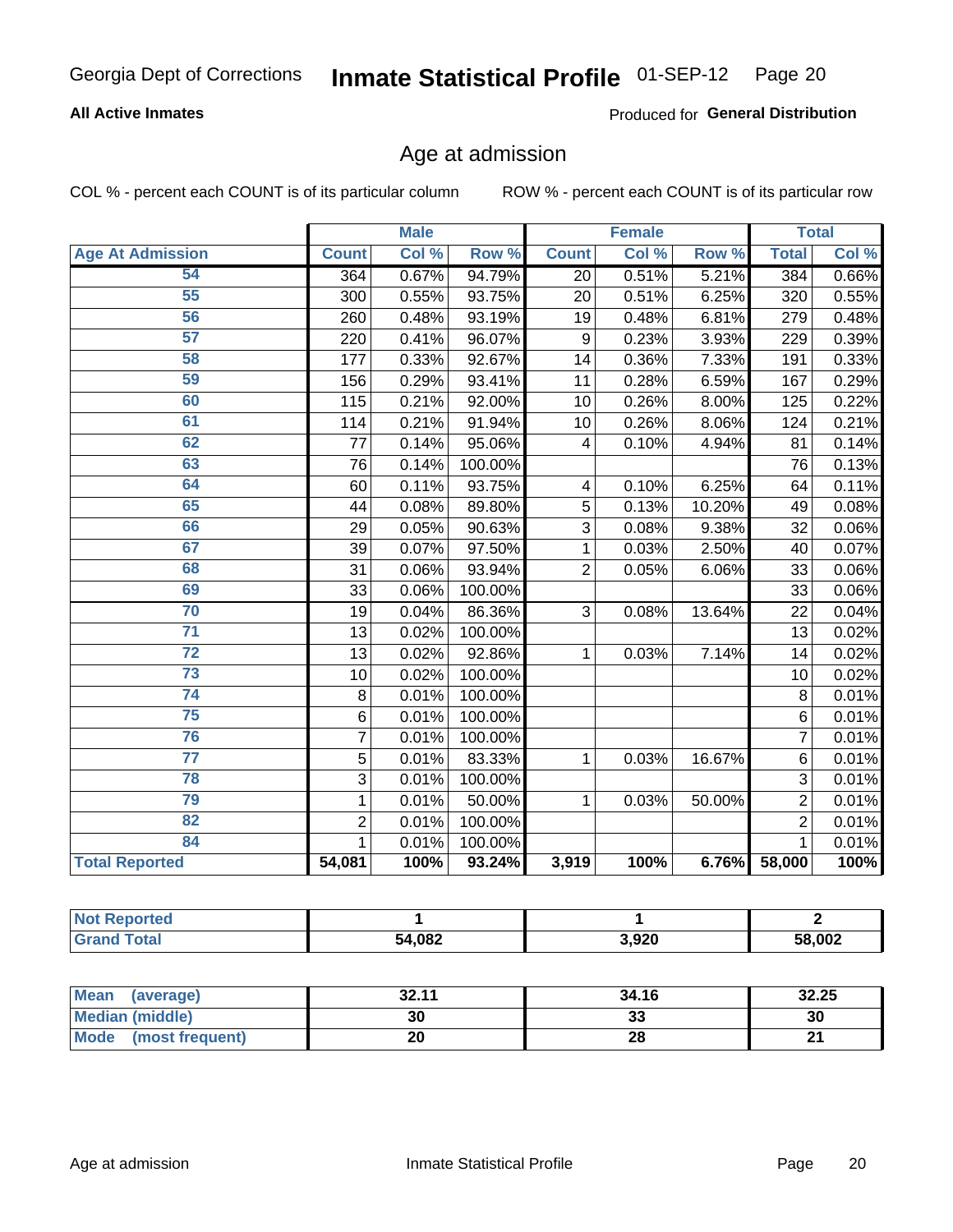#### **All Active Inmates**

#### Produced for General Distribution

#### Height, measured at entry to prison

COL % - percent each COUNT is of its particular column

|                       |                         | <b>Male</b> |         |              | <b>Female</b> |        | <b>Total</b>   |        |
|-----------------------|-------------------------|-------------|---------|--------------|---------------|--------|----------------|--------|
| <b>Height</b>         | <b>Count</b>            | Col %       | Row %   | <b>Count</b> | Col %         | Row %  | <b>Total</b>   | Col %  |
| 4'10"                 | 3                       | 0.02%       | 18.75%  | 13           | 5.86%         | 81.25% | 16             | 0.12%  |
| 4'11''                | 12                      | 0.09%       | 14.29%  | 72           | 32.43%        | 85.71% | 84             | 0.65%  |
| 5'02''                | $\sqrt{2}$              | 0.02%       | 66.67%  | 1            | 0.45%         | 33.33% | 3              | 0.02%  |
| 5'03''                | $\overline{\mathbf{c}}$ | 0.02%       | 100.00% |              |               |        | $\overline{c}$ | 0.02%  |
| 5'05''                | $\boldsymbol{9}$        | 0.07%       | 100.00% |              |               |        | 9              | 0.07%  |
| 5'06''                | 12                      | 0.09%       | 92.31%  | 1            | 0.45%         | 7.69%  | 13             | 0.10%  |
| 5'07''                | 17                      | 0.13%       | 100.00% |              |               |        | 17             | 0.13%  |
| 5'08''                | 17                      | 0.13%       | 100.00% |              |               |        | 17             | 0.13%  |
| 5'09''                | 16                      | 0.13%       | 100.00% |              |               |        | 16             | 0.12%  |
| 5'10''                | 6,202                   | 49.06%      | 98.71%  | 81           | 36.49%        | 1.29%  | 6,283          | 48.84% |
| 5'11''                | 6,293                   | 49.78%      | 99.15%  | 54           | 24.32%        | 0.85%  | 6,347          | 49.34% |
| 6'00''                | 14                      | 0.11%       | 100.00% |              |               |        | 14             | 0.11%  |
| 6'01''                | 11                      | 0.09%       | 100.00% |              |               |        | 11             | 0.09%  |
| 6'02''                | 7                       | 0.06%       | 100.00% |              |               |        | 7              | 0.05%  |
| 6'03''                | 2                       | 0.02%       | 100.00% |              |               |        | $\overline{2}$ | 0.02%  |
| 6'04''                | $\overline{\mathbf{c}}$ | 0.02%       | 100.00% |              |               |        | $\overline{2}$ | 0.02%  |
| 6'05''                | $\overline{c}$          | 0.02%       | 100.00% |              |               |        | $\overline{2}$ | 0.02%  |
| 6'10''                | 6                       | 0.05%       | 100.00% |              |               |        | 6              | 0.05%  |
| 6'11''                | 12                      | 0.09%       | 100.00% |              |               |        | 12             | 0.09%  |
| Seven feet +          | 1                       | 0.01%       | 100.00% |              |               |        |                | 0.01%  |
| <b>Total Reported</b> | 12,642                  | 100%        | 98.27%  | 222          | 100%          | 1.73%  | 12,864         | 100%   |

| <b>Not Reported</b> | 41.440 | 3,698 | 45,138 |
|---------------------|--------|-------|--------|
| Total<br>Grand      | 54,082 | 3,920 | 58,002 |

| Mean<br>(average)              | 5'10" | 5'06" | 5'10'' |
|--------------------------------|-------|-------|--------|
| <b>Median (middle)</b>         | 544"  | 5'10" | 5'10'' |
| <b>Mode</b><br>(most frequent) | 5'11" | 5'10" | 5'11"  |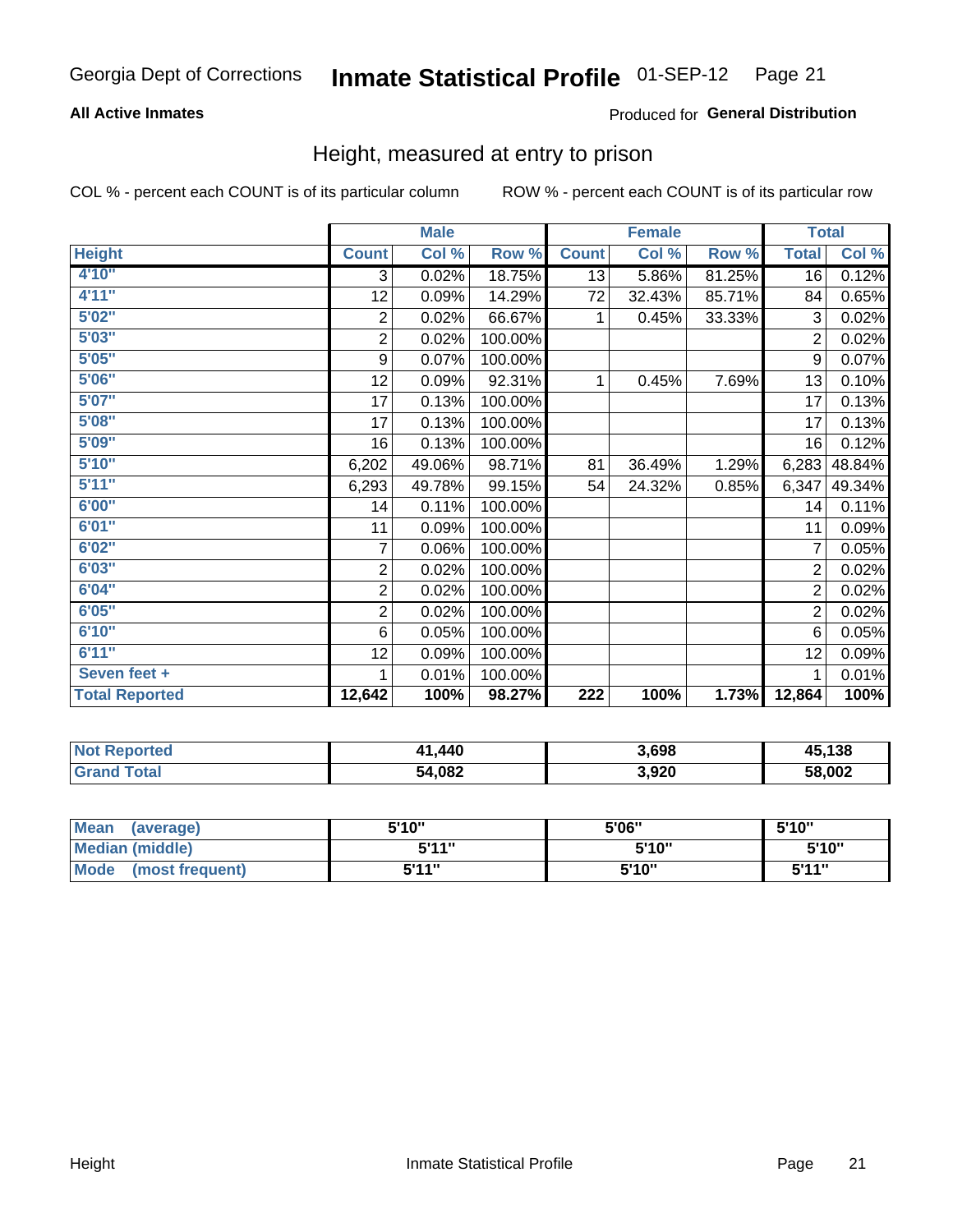#### **All Active Inmates**

#### Produced for General Distribution

### Weight, measured at entry to prison

COL % - percent each COUNT is of its particular column

|                        |                         | <b>Male</b> |                  |                         | <b>Female</b> |        | <b>Total</b>    |        |
|------------------------|-------------------------|-------------|------------------|-------------------------|---------------|--------|-----------------|--------|
| Weight                 | <b>Count</b>            | Col %       | Row <sup>%</sup> | <b>Count</b>            | Col %         | Row %  | <b>Total</b>    | Col %  |
| <b>Under 80 pounds</b> | 24                      | 0.04%       | 100.00%          |                         |               |        | 24              | 0.04%  |
| 80 - 89 pounds         | $\overline{\mathbf{4}}$ | 0.01%       | 66.67%           | $\overline{2}$          | 0.05%         | 33.33% | $6\phantom{1}6$ | 0.01%  |
| 90 - 99 pounds         | 3                       | 0.01%       | 37.50%           | 5                       | 0.13%         | 62.50% | 8               | 0.01%  |
| 100 - 109 pounds       | 23                      | 0.04%       | 45.10%           | 28                      | 0.72%         | 54.90% | 51              | 0.09%  |
| 110 - 119 pounds       | 85                      | 0.16%       | 40.67%           | 124                     | 3.19%         | 59.33% | 209             | 0.36%  |
| 120 - 129 pounds       | 442                     | 0.83%       | 65.68%           | 231                     | 5.95%         | 34.32% | 673             | 1.18%  |
| 130 - 139 pounds       | 1,433                   | 2.68%       | 78.91%           | 383                     | 9.86%         | 21.09% | 1,816           | 3.17%  |
| 140 - 149 pounds       | 3,257                   | 6.10%       | 88.03%           | 443                     | 11.41%        | 11.97% | 3,700           | 6.46%  |
| 150 - 159 pounds       | 5,194                   | 9.73%       | 92.39%           | 428                     | 11.02%        | 7.61%  | 5,622           | 9.82%  |
| 160 - 169 pounds       | 7,168                   | 13.43%      | 93.96%           | 461                     | 11.87%        | 6.04%  | 7,629           | 13.32% |
| 170 - 179 pounds       | 6,793                   | 12.72%      | 95.05%           | 354                     | 9.12%         | 4.95%  | 7,147           | 12.48% |
| 180 - 189 pounds       | 7,168                   | 13.43%      | 95.24%           | 358                     | 9.22%         | 4.76%  | 7,526           | 13.14% |
| 190 - 199 pounds       | 4,991                   | 9.35%       | 95.89%           | 214                     | 5.51%         | 4.11%  | 5,205           | 9.09%  |
| 200 - 209 pounds       | 4,402                   | 8.24%       | 95.24%           | 220                     | 5.67%         | 4.76%  | 4,622           | 8.07%  |
| 210 - 219 pounds       | 3,319                   | 6.22%       | 96.37%           | 125                     | 3.22%         | 3.63%  | 3,444           | 6.01%  |
| 220 - 229 pounds       | 2,658                   | 4.98%       | 95.37%           | 129                     | 3.32%         | 4.63%  | 2,787           | 4.87%  |
| 230 - 239 pounds       | 1,838                   | 3.44%       | 94.89%           | 99                      | 2.55%         | 5.11%  | 1,937           | 3.38%  |
| 240 - 249 pounds       | 1,454                   | 2.72%       | 94.78%           | 80                      | 2.06%         | 5.22%  | 1,534           | 2.68%  |
| 250 - 259 pounds       | 956                     | 1.79%       | 93.73%           | 64                      | 1.65%         | 6.27%  | 1,020           | 1.78%  |
| 260 - 269 pounds       | 670                     | 1.25%       | 94.50%           | 39                      | 1.00%         | 5.50%  | 709             | 1.24%  |
| 270 - 279 pounds       | 464                     | 0.87%       | 95.87%           | 20                      | 0.52%         | 4.13%  | 484             | 0.85%  |
| 280 - 289 pounds       | 324                     | 0.61%       | 92.31%           | 27                      | 0.70%         | 7.69%  | 351             | 0.61%  |
| 290 - 299 pounds       | 177                     | 0.33%       | 92.19%           | 15                      | 0.39%         | 7.81%  | 192             | 0.34%  |
| 300 - 309 pounds       | 176                     | 0.33%       | 91.19%           | 17                      | 0.44%         | 8.81%  | 193             | 0.34%  |
| 310 - 319 pounds       | 96                      | 0.18%       | 96.97%           | 3                       | 0.08%         | 3.03%  | 99              | 0.17%  |
| 320 - 329 pounds       | 94                      | 0.18%       | 98.95%           | $\mathbf{1}$            | 0.03%         | 1.05%  | 95              | 0.17%  |
| 330 - 339 pounds       | 40                      | 0.07%       | 95.24%           | $\overline{c}$          | 0.05%         | 4.76%  | 42              | 0.07%  |
| 340 - 349 pounds       | 34                      | 0.06%       | 94.44%           | $\overline{2}$          | 0.05%         | 5.56%  | 36              | 0.06%  |
| 350 - 359 pounds       | 39                      | 0.07%       | 95.12%           | $\overline{2}$          | 0.05%         | 4.88%  | 41              | 0.07%  |
| 360 - 369 pounds       | 14                      | 0.03%       | 77.78%           | $\overline{\mathbf{4}}$ | 0.10%         | 22.22% | 18              | 0.03%  |
| 370 - 379 pounds       | 12                      | 0.02%       | 100.00%          |                         |               |        | 12              | 0.02%  |
| 380 - 389 pounds       | $\boldsymbol{9}$        | 0.02%       | 100.00%          |                         |               |        | 9               | 0.02%  |
| 390 - 399 pounds       | 5                       | 0.01%       | 100.00%          |                         |               |        | 5               | 0.01%  |
| 400 pounds and over    | 24                      | 0.04%       | 88.89%           | 3                       | 0.08%         | 11.11% | 27              | 0.05%  |
| <b>Total Reported</b>  | 53,390                  | 100%        | 93.22%           | 3,883                   | 100%          | 6.78%  | 57,273          | 100.0% |

| rteo<br>NO1 | 692    | $\sim$<br>v. | 729    |
|-------------|--------|--------------|--------|
|             | 54,082 | 3,920        | 58,002 |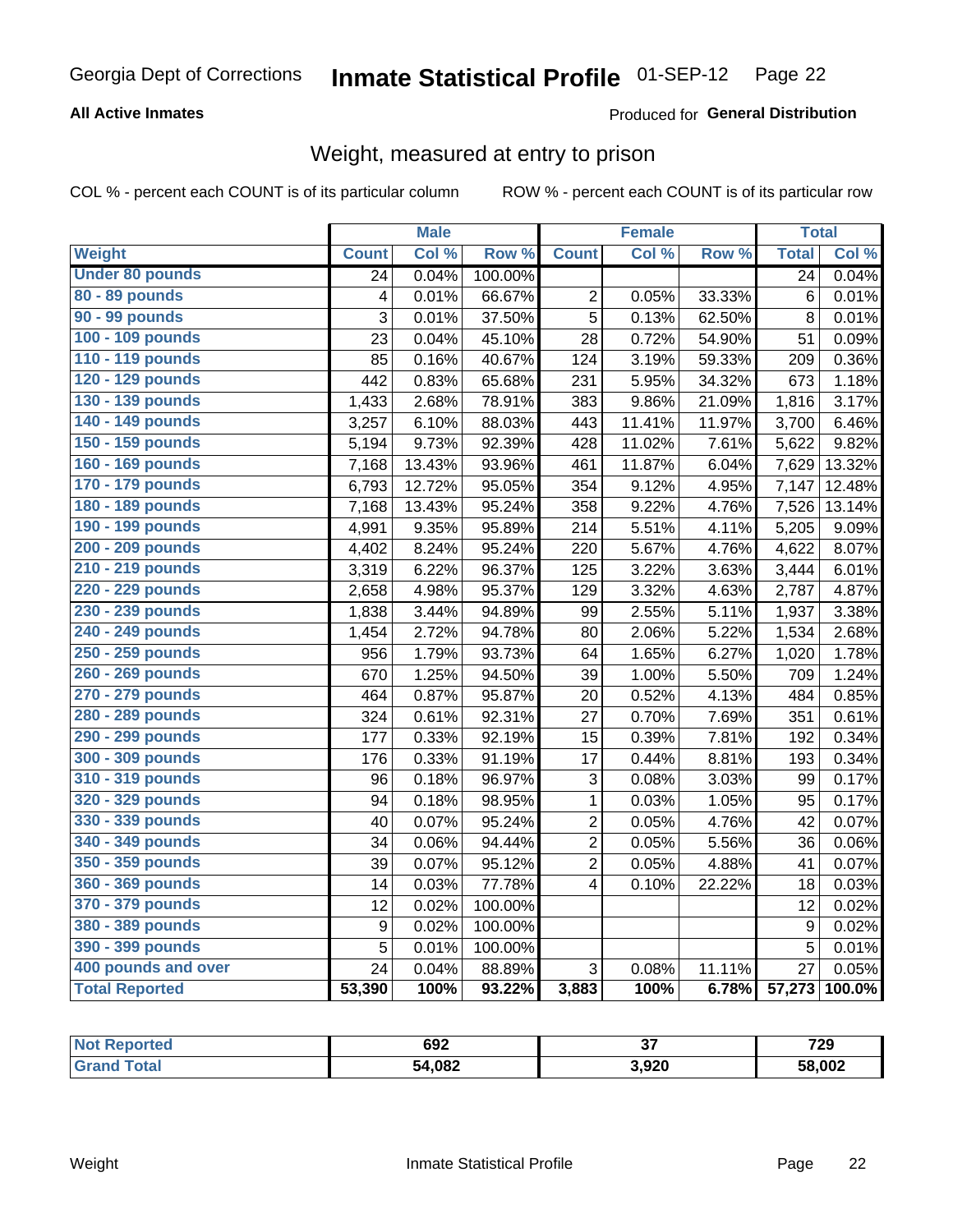#### **All Active Inmates**

#### Produced for General Distribution

### Weight, measured at entry to prison

COL % - percent each COUNT is of its particular column

|                          | <b>Male</b> | <b>Female</b> | Total |
|--------------------------|-------------|---------------|-------|
| <b>Mean</b><br>(average) | 186         | 171           | 185   |
| <b>Median (middle)</b>   | 180         | 165           | 180   |
| Mode<br>(most frequent)  | 180         | 150           | 180   |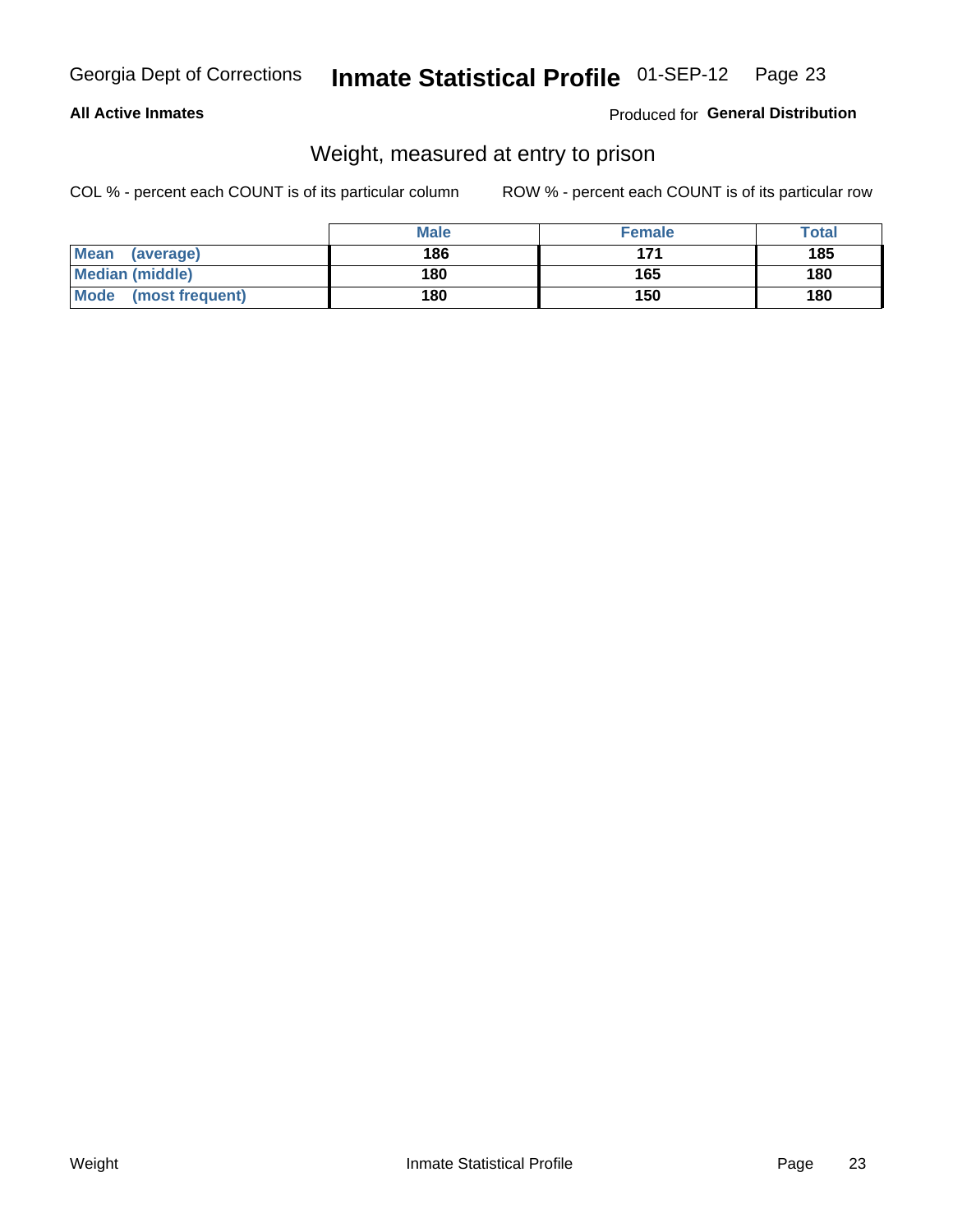#### Inmate Statistical Profile 01-SEP-12 Page 24

**All Active Inmates** 

Produced for General Distribution

#### Military service

COL % - percent each COUNT is of its particular column

|                          | <b>Male</b>  |        |             | <b>Female</b> |        |          | <b>Total</b> |        |
|--------------------------|--------------|--------|-------------|---------------|--------|----------|--------------|--------|
| <b>Military service</b>  | <b>Count</b> | Col %  | Row % Count |               | Col %  | Row %    | <b>Total</b> | Col %  |
| <b>Air Force</b>         | ,627         | 7.26%  | 97.95%      | 34            | 2.55%  | 2.05%    | 1,661        | 7.00%  |
| 2<br>Army                | 270          | 1.20%  | 97.83%      | 6             | .45%   | 2.17%    | 276          | 1.16%  |
| <b>Navy</b><br>3         | 562          | 2.51%  | 98.94%      | 6             | .45%   | 1.06%    | 568          | 2.39%  |
| <b>Marines</b><br>4      | 31           | .14%   | 100.00%     |               |        |          | 31           | .13%   |
| <b>Coast Guard</b><br>5. | 365          | 1.63%  | 99.73%      |               | .08%   | .27%     | 366          | 1.54%  |
| <b>None</b><br>96        | 19,552       | 87.26% | 93.83%      | .286          | 96.47% | $6.17\%$ | 20,838       | 87.78% |
| <b>Total Reported</b>    | 22,407       | 100%   | 94.39%      | 1,333         | 100%   | 5.61%    | 23,740       | 100%   |

| <b>C75</b><br>54 | 2,587 | 34,262 |
|------------------|-------|--------|
| ,082<br>54       | 3,920 | 58,002 |

|  | <b>Mode (most frequent)</b> | Force | <b>Force</b> | Force<br>Air |
|--|-----------------------------|-------|--------------|--------------|
|--|-----------------------------|-------|--------------|--------------|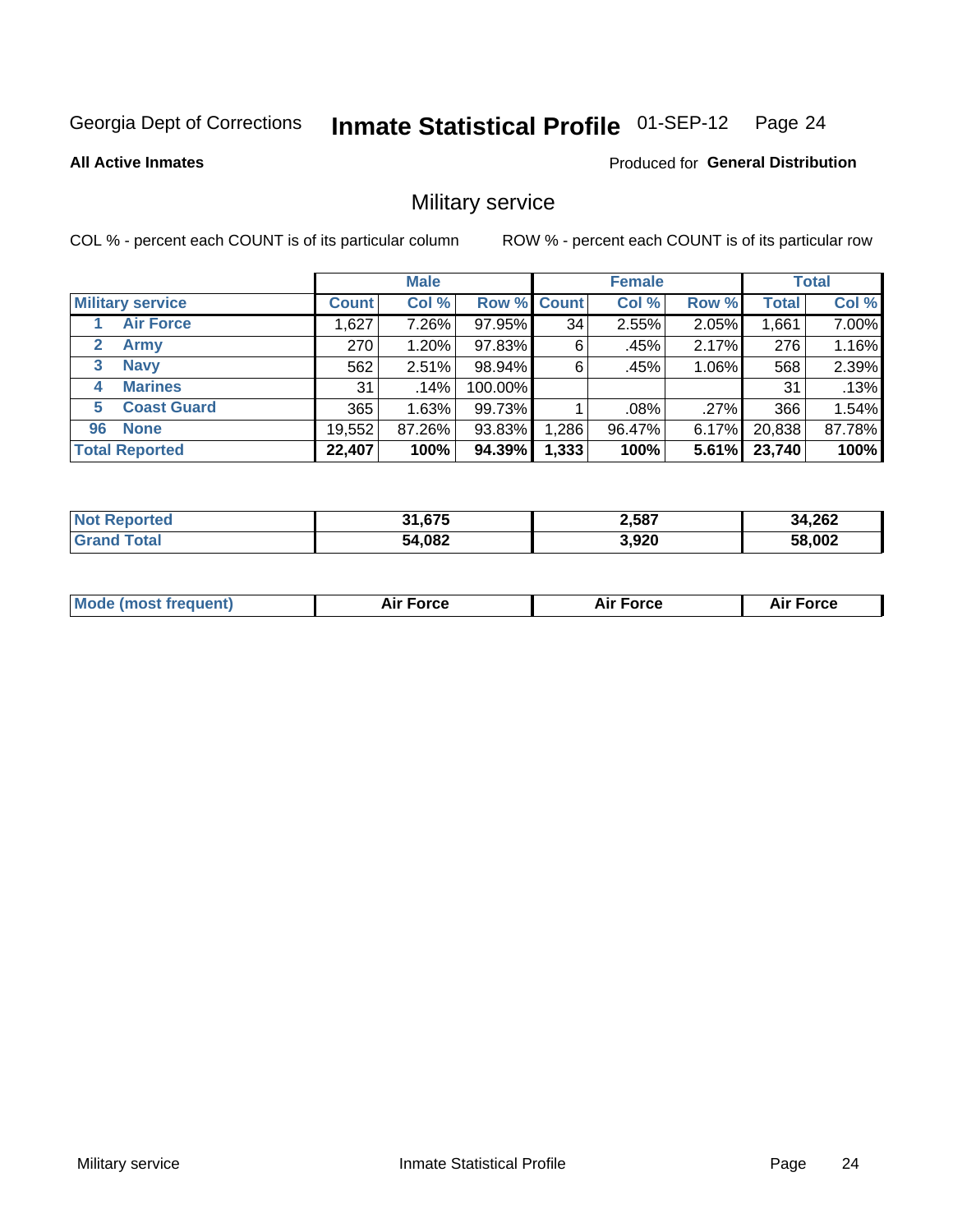#### **Inmate Statistical Profile 01-SEP-12** Page 25

**All Active Inmates** 

#### Produced for General Distribution

#### Type of admission to prison

COL % - percent each COUNT is of its particular column

|    |                             |                  | <b>Male</b> |                    |     | <b>Female</b> |        |        | <b>Total</b> |
|----|-----------------------------|------------------|-------------|--------------------|-----|---------------|--------|--------|--------------|
|    | <b>Type of Admission</b>    | <b>Count</b>     | Col %       | <b>Row % Count</b> |     | Col %         | Row %  | Total  | Col %        |
|    | <b>Committed From Court</b> | 44,199           | 81.81%      | 93.52% 3,065       |     | 78.23%        | 6.48%  | 47,264 | 81.56%       |
| 2  | <b>Return Appeal/Bond</b>   | 3                | .01%        | 100.00%            |     |               |        | 3      | .01%         |
| 3  | <b>Parole Rev/New Sent</b>  | 3,170            | 5.87%       | 95.83%             | 138 | 3.52%         | 4.17%  | 3,308  | 5.71%        |
| 4  | <b>Par Rev/No New Sent</b>  | 1,403            | 2.60%       | 95.90%             | 60  | 1.53%         | 4.10%  | 1,463  | 2.52%        |
| 5  | <b>Prob Viol/Total Rev</b>  |                  | .01%        | 100.00%            |     |               |        |        | .01%         |
| 6  | <b>Prob Viol/Partial</b>    | 2,177            | 4.03%       | 88.03%             | 296 | 7.55%         | 11.97% | 2,473  | 4.27%        |
| 7  | <b>Admit Fm Other Cust</b>  | 8                | .01%        | 100.00%            |     |               |        | 8      | .01%         |
| 9  | <b>Prob Rev/Remainder</b>   | 3,002            | 5.56%       | 89.32%             | 359 | 9.16%         | 10.68% | 3,361  | 5.80%        |
| 10 | <b>New Sent/Par Rev Pnd</b> | 9                | .02%        | 100.00%            |     |               |        | 9      | .02%         |
| 11 | <b>Life W/O Parole</b>      | 15 <sub>15</sub> | .03%        | 100.00%            |     |               |        | 15     | .03%         |
| 30 | <b>Par Rev/Rsn Unknown</b>  | 35               | .06%        | 100.00%            |     |               |        | 35     | .06%         |
| 32 | <b>Pb Parole Rescinded</b>  | 2                | .01%        | 100.00%            |     |               |        | 2      | .01%         |
| 33 | <b>Prob Revoc/Spec Cond</b> | 2                | .01%        | 100.00%            |     |               |        | 2      | .01%         |
| 40 | <b>Par Rev/Revoc Center</b> | 2                | .01%        | 100.00%            |     |               |        | 2      | .01%         |
| 50 | <b>Dcys At Risk</b>         |                  | .01%        | 100.00%            |     |               |        |        | .01%         |
|    | <b>Total Reported</b>       | 54,029           | 100%        | 93.24% 3,918       |     | 100%          | 6.76%  | 57,947 | 100%         |

| N | -0<br>◡◡ |             | --<br><br>◡ |
|---|----------|-------------|-------------|
|   | 54,082   | രാറ<br>,JZU | 58,002      |

| <b>Mode (most frequent)</b> | Court Cmmt | <b>Court Cmmt</b> | <b>Court Cmmt</b> |
|-----------------------------|------------|-------------------|-------------------|
|-----------------------------|------------|-------------------|-------------------|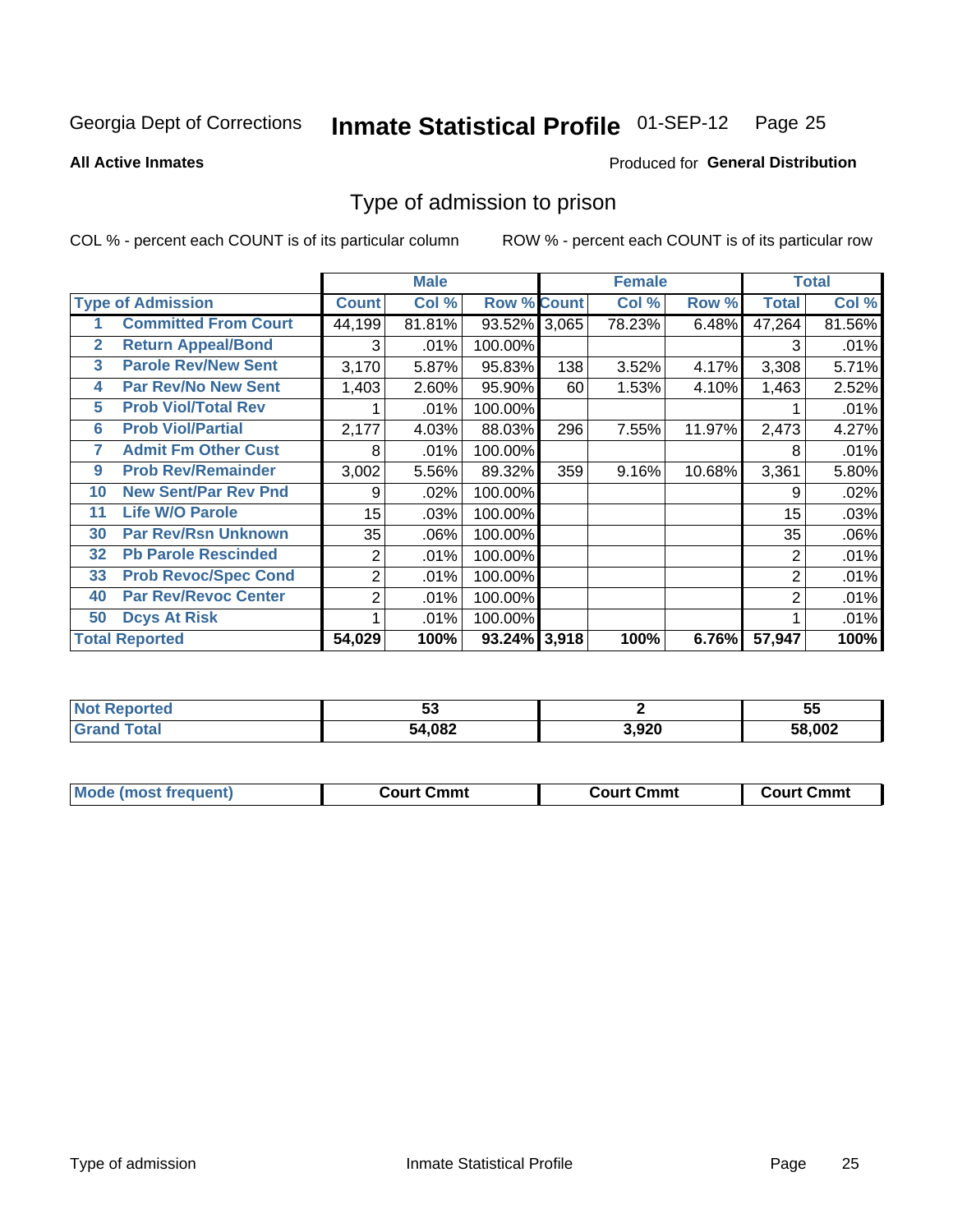### Inmate Statistical Profile 01-SEP-12 Page 26

**All Active Inmates** 

#### Produced for General Distribution

#### Current / last security status

COL % - percent each COUNT is of its particular column

|                        |              | <b>Male</b> |             |       | <b>Female</b> |        |              | <b>Total</b> |
|------------------------|--------------|-------------|-------------|-------|---------------|--------|--------------|--------------|
| <b>Security Status</b> | <b>Count</b> | Col %       | Row % Count |       | Col %         | Row %  | <b>Total</b> | Col %        |
| <b>Wrk Releas</b>      | 2            | .01%        | 66.67%      |       | $.03\%$       | 33.33% | 3            | .01%         |
| 2 Trusty               |              | $.01\%$     | 100.00%     |       | .00%          |        |              | .01%         |
| 3 Minimum              | 11,640       | 22.77%      | 87.49%      | ,665  | 48.90%        | 12.51% | 13,305       | 24.40%       |
| 4 Medium               | 30,975       | 60.58%      | 95.29%      | 1,531 | 44.96%        | 4.71%  | 32,506       | 59.60%       |
| 5 Close                | 8,420        | 16.47%      | 97.59%      | 208   | 6.11%         | 2.41%  | 8,628        | 15.82%       |
| <b>6 Maximum</b>       | 90 l         | .18%        | 100.00%     |       | .00%          |        | 90           | .17%         |
| <b>Total Reported</b>  | 51,131       | 100%        | 93.76%      | 3,405 | 100%          | 6.24%  | 54,536       | 100%         |

| <b>Still being diagnosed</b> |        |       |        |
|------------------------------|--------|-------|--------|
| <b>Not Reported</b>          | 2,951  | 515   | 3,466  |
| <b>Grand Total</b>           | 54,082 | 3,920 | 58,002 |

| M | NЛ<br><br>dilim<br>_____ | ---<br>-- | . .<br>Medium<br>Me |
|---|--------------------------|-----------|---------------------|
|   |                          |           |                     |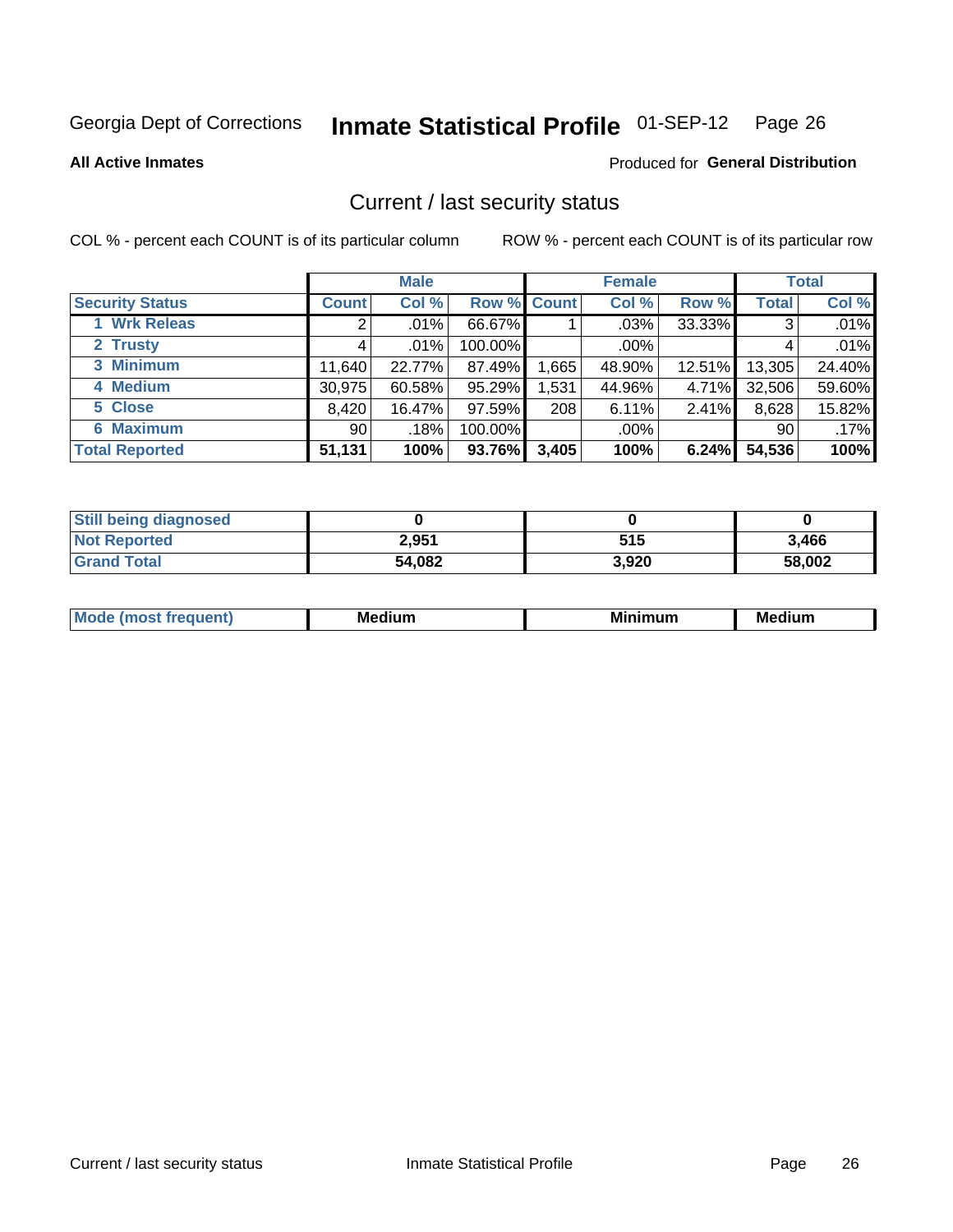#### Inmate Statistical Profile 01-SEP-12 Page 27

**All Active Inmates** 

#### Produced for General Distribution

### Current / last type of institution

COL % - percent each COUNT is of its particular column

|                                   |              | <b>Male</b> |             |       | <b>Female</b> |        |              | <b>Total</b> |
|-----------------------------------|--------------|-------------|-------------|-------|---------------|--------|--------------|--------------|
| <b>Type of Institution</b>        | <b>Count</b> | Col %       | Row % Count |       | Col %         | Row %  | <b>Total</b> | Col %        |
| <b>County Ci</b>                  | 4,939        | 9.53%       | 100.00%     |       |               |        | 4,939        | 8.91%        |
| <b>Probation Detention Center</b> |              | $.01\%$     | 100.00%     |       |               |        |              | .01%         |
| <b>State Prison</b>               | 36,712       | 70.81%      | 91.74%      | 3,306 | 92.63%        | 8.26%  | 40,018       | 72.21%       |
| <b>Transitional Center</b>        | 1,992        | 3.84%       | 89.57%      | 232   | 6.50%         | 10.43% | 2,224        | 4.01%        |
| <b>Private Prison</b>             | 8,105        | 15.63%      | 100.00%     |       |               |        | 8,105        | 14.63%       |
| <b>Parole Revocation Center</b>   | 24           | .05%        | 100.00%     |       |               |        | 24           | .04%         |
| <b>Rsat - Center</b>              | 70           | $.14\%$     | 69.31%      | 31    | $.87\%$       | 30.69% | 101          | .18%         |
| <b>Total Reported</b>             | 51,849       | 100%        | 93.56%      | 3,569 | 100%          | 6.44%  | 55,418       | 100%         |

| פפר ב<br>2,233 | 351   | 2,584  |  |  |
|----------------|-------|--------|--|--|
| 54,082         | 3,920 | 58,002 |  |  |

| <b>Mode (most frequent)</b> | <b>State Prison</b> | <b>State Prison</b> | <b>State Prison</b> |
|-----------------------------|---------------------|---------------------|---------------------|
|                             |                     |                     |                     |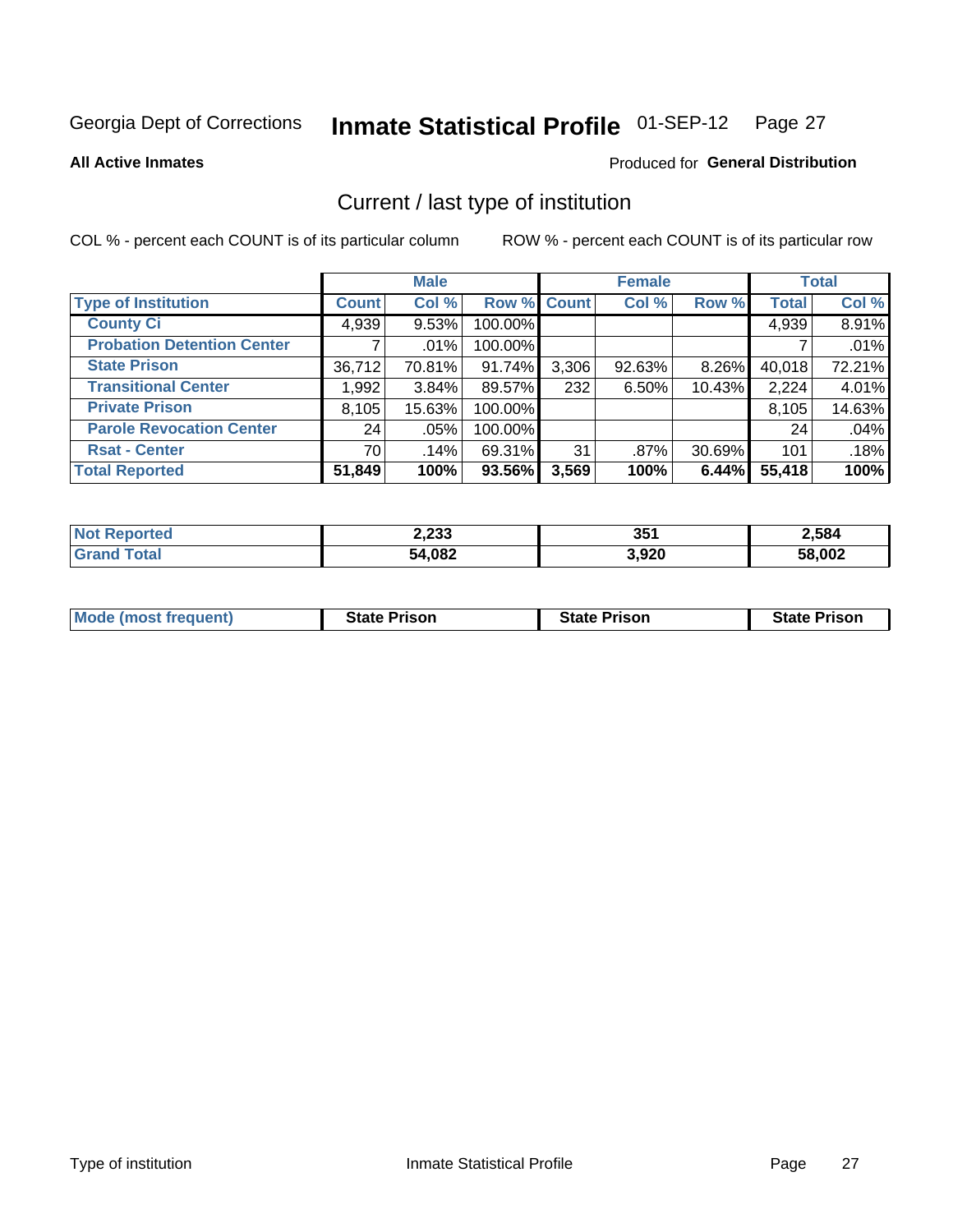#### **Inmate Statistical Profile 01-SEP-12** Page 28

**Produced for General Distribution** 

#### **All Active Inmates**

#### Institution type - transitional centers

COL % - percent each COUNT is of its particular column

|                                          |              | <b>Male</b> |         |              | <b>Female</b> |         |              | <b>Total</b> |
|------------------------------------------|--------------|-------------|---------|--------------|---------------|---------|--------------|--------------|
| <b>Institution Type - Trans. Centers</b> | <b>Count</b> | Col %       | Row %   | <b>Count</b> | Col %         | Row %   | <b>Total</b> | Col %        |
| <b>Albany Transitional Ct</b>            | 151          | 6.60%       | 100.00% |              |               |         | 151          | 5.73%        |
| <b>Arrendale State Prison</b>            |              |             |         | 114          | 32.95%        | 100.00% | 114          | 4.33%        |
| <b>Atl. Transitional Ctr (M)</b>         | 252          | 11.02%      | 100.00% |              |               |         | 252          | 9.57%        |
| <b>Augusta Tc</b>                        | 203          | 8.88%       | 100.00% |              |               |         | 203          | 7.71%        |
| <b>Clayton Tc</b>                        | 350          | 15.30%      | 100.00% |              |               |         | 350          | 13.29%       |
| <b>Coastal Tc</b>                        | 249          | 10.89%      | 100.00% |              |               |         | 249          | 9.46%        |
| <b>Columbus Tc</b>                       | 179          | 7.83%       | 100.00% |              |               |         | 179          | 6.80%        |
| <b>Lagrange Tc</b>                       | 152          | 6.65%       | 100.00% |              |               |         | 152          | 5.77%        |
| <b>Macon Transitional Ctr (M)</b>        | 148          | 6.47%       | 100.00% |              |               |         | 148          | 5.62%        |
| <b>Metro Transitional Ctr</b>            |              |             |         | 232          | 67.05%        | 100.00% | 232          | 8.81%        |
| <b>Phillips State Prison</b>             | 295          | 12.90%      | 100.00% |              |               |         | 295          | 11.20%       |
| <b>Smith T.C</b>                         | 205          | 8.96%       | 100.00% |              |               |         | 205          | 7.79%        |
| <b>Valdosta Tc</b>                       | 103          | 4.50%       | 100.00% |              |               |         | 103          | 3.91%        |
| <b>Total Reported</b>                    | 2,287        | 100%        | 86.86%  | 346          | 100%          | 13.14%  | 2,633        | 100%         |

| <b>orted</b><br>$\cdots$ |       |             |       |
|--------------------------|-------|-------------|-------|
| <b>ota</b>               | 2,287 | 21 G<br>- v | 2,633 |

| Mode (most frequent) | <b>Phillips State Prison</b> | Arrendale State Prison | <b>Phillips State</b><br>Prison |  |
|----------------------|------------------------------|------------------------|---------------------------------|--|
|                      |                              |                        |                                 |  |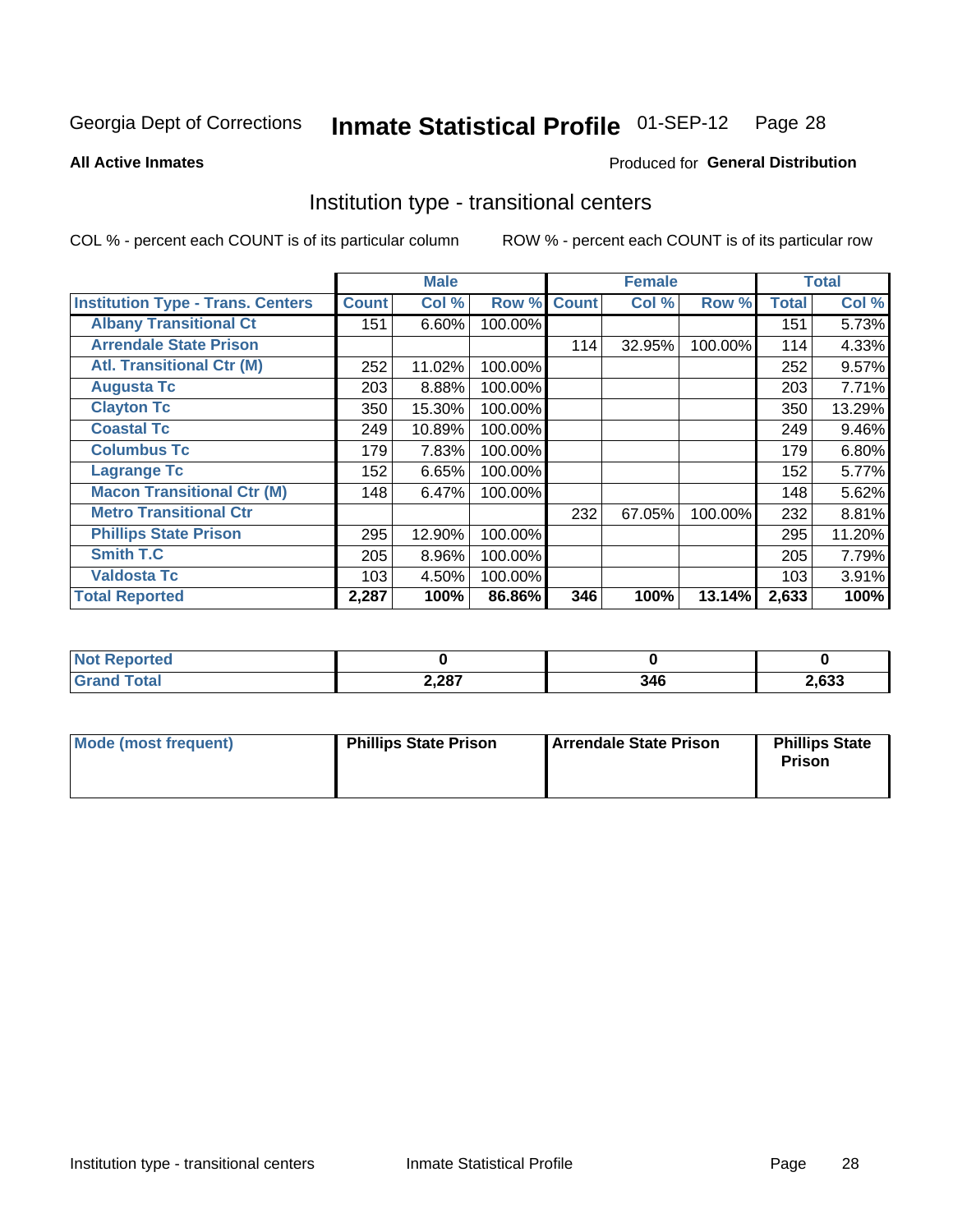### Inmate Statistical Profile 01-SEP-12 Page 29

#### **All Active Inmates**

#### **Produced for General Distribution**

#### Institution type - county prisons

COL % - percent each COUNT is of its particular column

|                                          |              | <b>Male</b> |         |              | <b>Female</b> |               |              | <b>Total</b> |
|------------------------------------------|--------------|-------------|---------|--------------|---------------|---------------|--------------|--------------|
| <b>Institution Type - County Prisons</b> | <b>Count</b> | Col %       | Row %   | <b>Count</b> | Col %         | Row %         | <b>Total</b> | Col %        |
| <b>Bulloch County Ci</b>                 | 140          | 2.83%       | 100.00% |              |               |               | 140          | 2.83%        |
| <b>Carroll County Ci</b>                 | 238          | 4.82%       | 100.00% |              |               |               | 238          | 4.82%        |
| <b>Clarke County Ci</b>                  | 108          | 2.19%       | 100.00% |              |               |               | 108          | 2.19%        |
| <b>Clayton County Ci</b>                 | 235          | 4.76%       | 100.00% |              |               |               | 235          | 4.76%        |
| <b>Colquitt County Ci</b>                | 180          | 3.64%       | 100.00% |              |               |               | 180          | 3.64%        |
| <b>Coweta County Ci</b>                  | 201          | 4.07%       | 100.00% |              |               |               | 201          | 4.07%        |
| <b>Decatur County Ci</b>                 | 207          | 4.19%       | 100.00% |              |               |               | 207          | 4.19%        |
| <b>Effingham County Ci</b>               | 196          | 3.97%       | 100.00% |              |               |               | 196          | 3.97%        |
| <b>Floyd County Ci</b>                   | 393          | 7.96%       | 100.00% |              |               |               | 393          | 7.96%        |
| <b>Gwinnett County Ci</b>                | 120          | 2.43%       | 100.00% |              |               |               | 120          | 2.43%        |
| <b>Hall County Ci</b>                    | 207          | 4.19%       | 100.00% |              |               |               | 207          | 4.19%        |
| <b>Harris County Ci</b>                  | 116          | 2.35%       | 100.00% |              |               |               | 116          | 2.35%        |
| <b>Jackson County Ci</b>                 | 145          | 2.94%       | 100.00% |              |               |               | 145          | 2.94%        |
| <b>Jefferson County Ci</b>               | 189          | 3.83%       | 100.00% |              |               |               | 189          | 3.83%        |
| <b>Mitchell County Ci</b>                | 92           | 1.86%       | 100.00% |              |               |               | 92           | 1.86%        |
| <b>Muscogee County Ci</b>                | 524          | 10.61%      | 100.00% |              |               |               | 524          | 10.61%       |
| <b>Richmond County Ci</b>                | 208          | 4.21%       | 100.00% |              |               |               | 208          | 4.21%        |
| <b>Screven County Ci</b>                 | 147          | 2.98%       | 100.00% |              |               |               | 147          | 2.98%        |
| <b>Spalding County Ci</b>                | 376          | 7.61%       | 100.00% |              |               |               | 376          | 7.61%        |
| <b>Sumter County Ci</b>                  | 344          | 6.96%       | 100.00% |              |               |               | 344          | 6.96%        |
| <b>Terrell County Ci</b>                 | 136          | 2.75%       | 100.00% |              |               |               | 136          | 2.75%        |
| <b>Thomas County Ci</b>                  | 173          | 3.50%       | 100.00% |              |               |               | 173          | 3.50%        |
| <b>Troup County Ci</b>                   | 264          | 5.35%       | 100.00% |              |               |               | 264          | 5.35%        |
| <b>Total Reported</b>                    | 4,939        | 100%        | 100%    |              |               | $\frac{9}{6}$ | 4,939        | 100%         |

| <b>Not</b><br><b>Reported</b> |       |       |
|-------------------------------|-------|-------|
| <b>Grand Total</b>            | .,939 | 4,939 |

| Mode (most frequent) | Muscogee County Ci | <b>Null</b> | Muscogee County |
|----------------------|--------------------|-------------|-----------------|
|                      |                    |             |                 |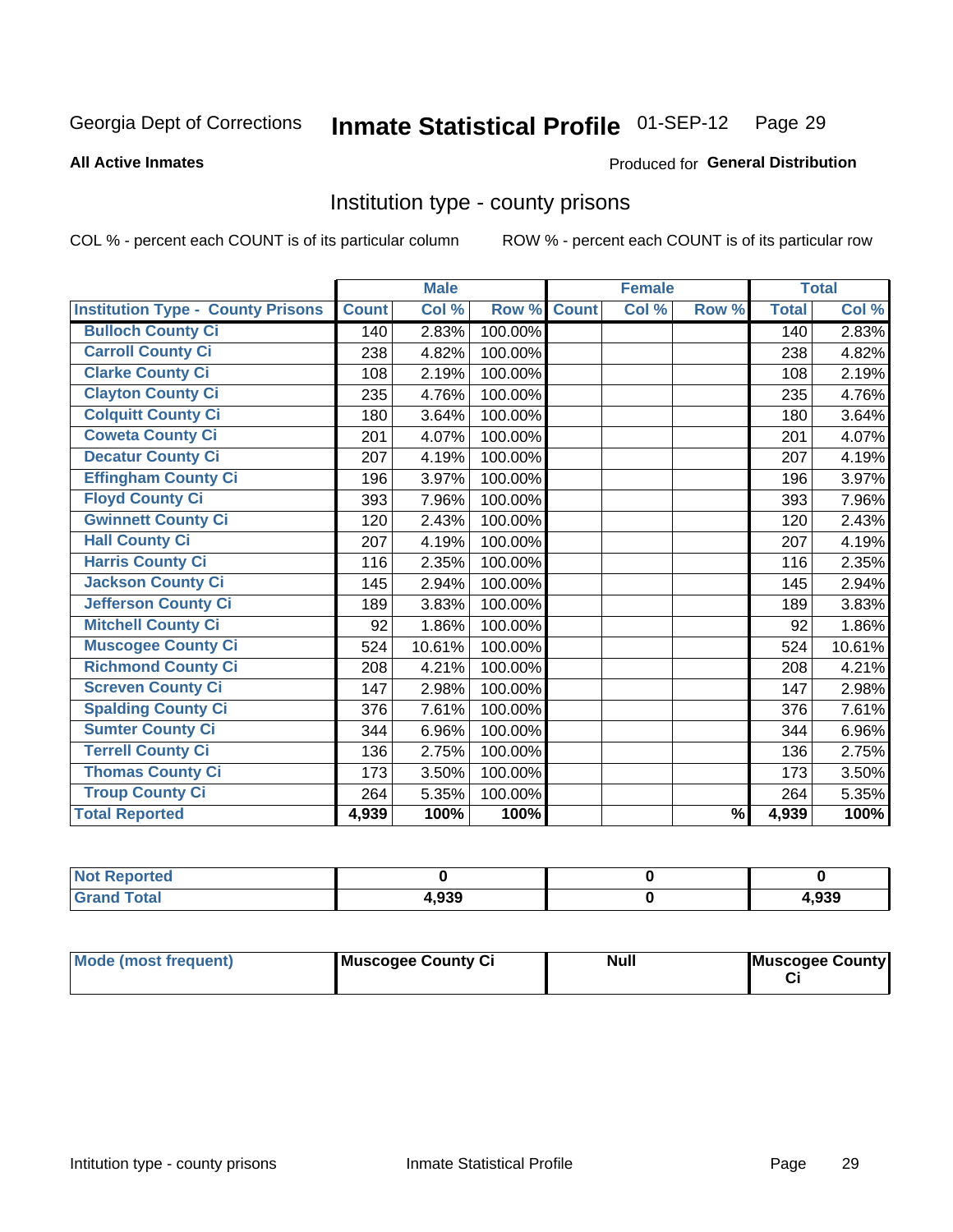#### Inmate Statistical Profile 01-SEP-12 Page 30

#### **All Active Inmates**

#### Produced for General Distribution

#### Institution type - state prisons

COL % - percent each COUNT is of its particular column

|                                         |              | <b>Male</b>                 |         |                               | <b>Female</b>           |         | <b>Total</b>            |       |  |
|-----------------------------------------|--------------|-----------------------------|---------|-------------------------------|-------------------------|---------|-------------------------|-------|--|
| <b>Institution Type - State Prisons</b> | <b>Count</b> | Col %                       | Row %   | <b>Count</b>                  | Col %                   | Row %   | <b>Total</b>            | Col % |  |
| <b>Arrendale State Prison</b>           |              |                             |         | 1,522                         | 46.04%                  | 100.00% | 1,522                   | 3.80% |  |
| <b>Augusta State Med. Prison</b>        | 1,281        | 3.49%                       | 99.61%  | 5                             | .15%                    | .39%    | 1,286                   | 3.21% |  |
| <b>Autry State Prison</b>               | 1,727        | 4.70%                       | 100.00% |                               |                         |         | 1,727                   | 4.32% |  |
| <b>Baldwin State Prison</b>             | 876          | 2.39%                       | 100.00% |                               |                         |         | 876                     | 2.19% |  |
| <b>Burrus Corr Trn Cntr</b>             | 690          | 1.88%                       | 100.00% |                               |                         |         | 690                     | 1.72% |  |
| <b>Calhoun State Prison</b>             | 1,685        | 4.59%                       | 100.00% |                               |                         |         | 1,685                   | 4.21% |  |
| <b>Central State Prison</b>             | 1,123        | 3.06%                       | 100.00% |                               |                         |         | 1,123                   | 2.81% |  |
| <b>Coastal State Prison</b>             | 1,593        | 4.34%                       | 100.00% |                               |                         |         | 1,593                   | 3.98% |  |
| <b>Dodge State Prison</b>               | 1,230        | 3.35%                       | 100.00% |                               |                         |         | 1,230                   | 3.07% |  |
| <b>Dooly State Prison</b>               | 1,698        | 4.63%                       | 100.00% |                               |                         |         | 1,698                   | 4.24% |  |
| <b>Emanuel - Swainsboro</b>             |              |                             |         | 567                           | 17.15%                  | 100.00% | 567                     | 1.42% |  |
| <b>Ga Diag Class Prison</b>             | 2,485        | 6.77%                       | 100.00% |                               |                         |         | 2,485                   | 6.21% |  |
| <b>Ga State Prison</b>                  | 1,448        | 3.94%                       | 100.00% |                               |                         |         | 1,448                   | 3.62% |  |
| <b>Hancock State Prison</b>             | 1,279        | 3.48%                       | 100.00% |                               |                         |         | 1,279                   | 3.20% |  |
| <b>Hays State Prison</b>                | 1,682        | 4.58%                       | 100.00% |                               |                         |         | 1,682                   | 4.20% |  |
| <b>Helms Facility</b>                   | 19           | .05%                        | 50.00%  | 19                            | .57%                    | 50.00%  | 38                      | .09%  |  |
| <b>Johnson State Prison</b>             | 1,605        | 4.37%                       | 100.00% |                               |                         |         | 1,605                   | 4.01% |  |
| <b>Lee State Prison</b>                 | 754          | 2.05%                       | 100.00% |                               |                         |         | 754                     | 1.88% |  |
| Long                                    | 230          | .63%                        | 100.00% |                               |                         |         | 230                     | .57%  |  |
| <b>Macon State Prison</b>               | 1,741        | 4.74%                       | 100.00% |                               |                         |         | 1,741                   | 4.35% |  |
| <b>Montgomery State Prison</b>          | 409          | 1.11%                       | 100.00% |                               |                         |         | 409                     | 1.02% |  |
| <b>Phillips State Prison</b>            | 1,157        | 3.15%                       | 100.00% |                               |                         |         | 1,157                   | 2.89% |  |
| <b>Pulaski State Prison</b>             |              |                             |         | 1,193                         | 36.09%                  | 100.00% | 1,193                   | 2.98% |  |
| <b>Rogers State Prison</b>              | 1,491        | 4.06%                       | 100.00% |                               |                         |         | 1,491                   | 3.73% |  |
| <b>Rutledge State Prison</b>            | 626          | 1.71%                       | 100.00% |                               |                         |         | 626                     | 1.56% |  |
| <b>Smith State Prison</b>               | 1,630        | 4.44%                       | 100.00% |                               |                         |         | 1,630                   | 4.07% |  |
| <b>Telfair State Prison</b>             | 1,423        | 3.88%                       | 100.00% |                               |                         |         | 1,423                   | 3.56% |  |
| <b>Valdosta Sp</b>                      | 1,407        | 3.83%                       | 100.00% |                               |                         |         | 1,407                   | 3.52% |  |
| <b>Walker State Prison</b>              | 423          | 1.15%                       | 100.00% |                               |                         |         | 423                     | 1.06% |  |
| <b>Ware State Prison</b>                | 1,561        | 4.25%                       | 100.00% |                               |                         |         | 1,561                   | 3.90% |  |
| <b>Washington State Prison</b>          | 1,566        | 4.27%                       | 100.00% |                               |                         |         | 1,566                   | 3.91% |  |
| <b>Wilcox State Prison</b>              | 1,873        | 5.10%                       | 100.00% |                               |                         |         | 1,873                   | 4.68% |  |
| <b>Total Reported</b>                   | 36,712       | 100%                        | 91.74%  | 3,306                         | 100%                    | 8.26%   | 40,018                  | 100%  |  |
| <b>Not Reported</b>                     |              | 0                           |         |                               | $\overline{\mathbf{0}}$ |         | $\overline{\mathbf{0}}$ |       |  |
| <b>Grand Total</b>                      |              | 36,712                      |         |                               | 3,306                   |         | 40,018                  |       |  |
| <b>Mode (most frequent)</b>             |              | <b>Ga Diag Class Prison</b> |         | <b>Arrendale State Prison</b> |                         |         | <b>Ga Diag Class</b>    |       |  |

| Mode (most frequent) | ' Ga Diag Class Prison | <b>Arrendale State Prison</b> | <b>Ga Diag</b><br><b>Prison</b> |
|----------------------|------------------------|-------------------------------|---------------------------------|
|                      |                        |                               |                                 |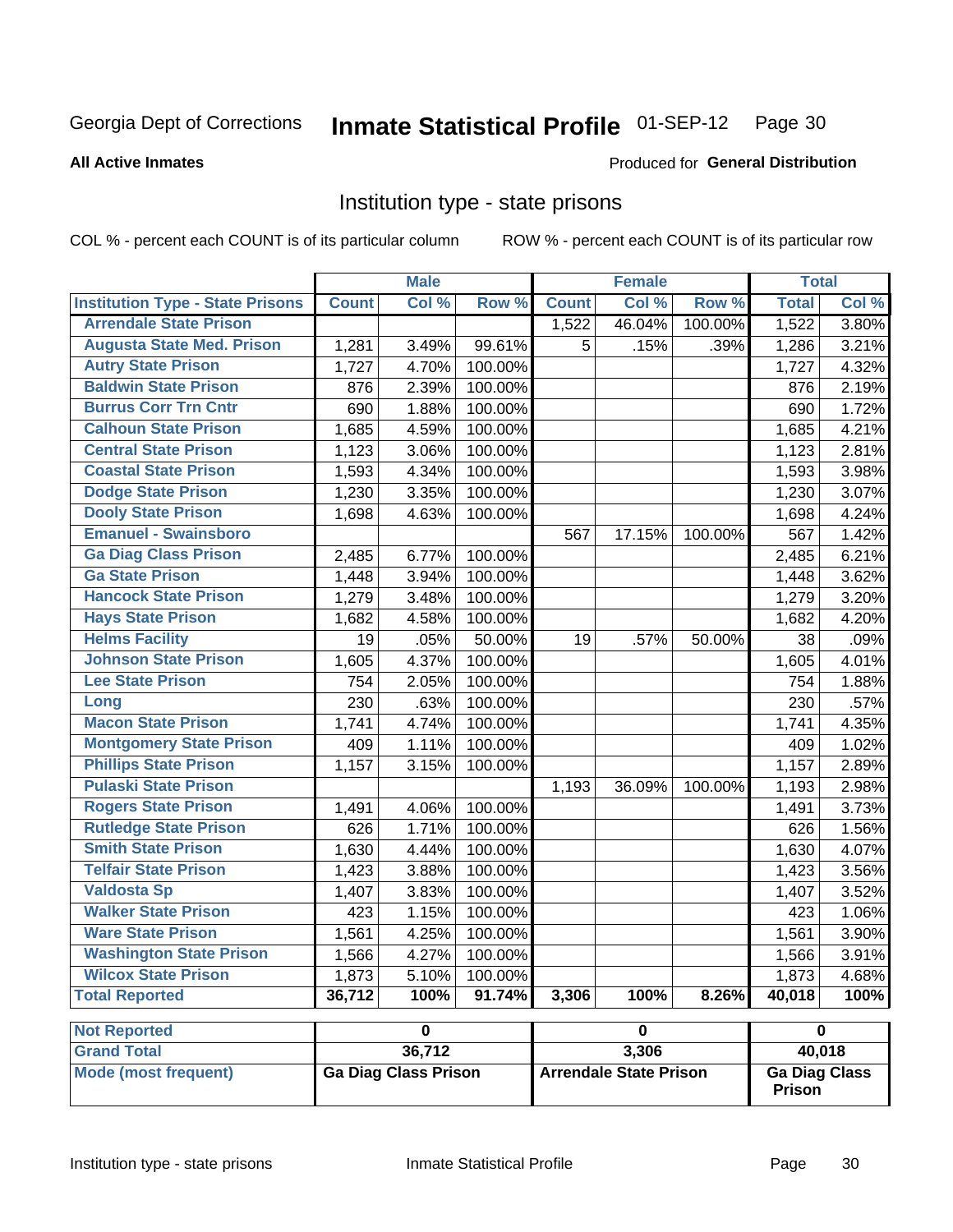### Inmate Statistical Profile 01-SEP-12 Page 31

**All Active Inmates** 

#### Produced for General Distribution

#### Institution type - private prisons

COL % - percent each COUNT is of its particular column

|                                           |              | <b>Male</b> |                    | <b>Female</b> |       |       | <b>Total</b> |
|-------------------------------------------|--------------|-------------|--------------------|---------------|-------|-------|--------------|
| <b>Institution Type - Private Prisons</b> | <b>Count</b> | Col %       | <b>Row % Count</b> | Col %         | Row % | Total | Col %        |
| <b>Coffee Corr Facility</b>               | 2,661        | 32.83%      | 100.00%            |               |       | 2,661 | 32.83%       |
| <b>Jenkins Corr Facility</b>              | 1.191        | $14.69\%$   | $100.00\%$         |               |       | 1.191 | 14.69%       |
| <b>Riverbend Corr Facility</b>            | .505         | 18.57%      | 100.00%            |               |       | 1,505 | 18.57%       |
| <b>Wheeler Corr Facility</b>              | 2.748        | $33.90\%$   | 100.00%            |               |       | 2,748 | 33.90%       |
| <b>Total Reported</b>                     | 8,105        | 100%        | 100%               |               | %l    | 8,105 | 100%         |

| <b>Reported</b> |       |      |
|-----------------|-------|------|
| <b>otal</b>     | 8,105 | ,105 |

| Mode (most frequent) | Wheeler Corr Facility | Null | <b>Wheeler Corr</b><br>Facility |
|----------------------|-----------------------|------|---------------------------------|
|----------------------|-----------------------|------|---------------------------------|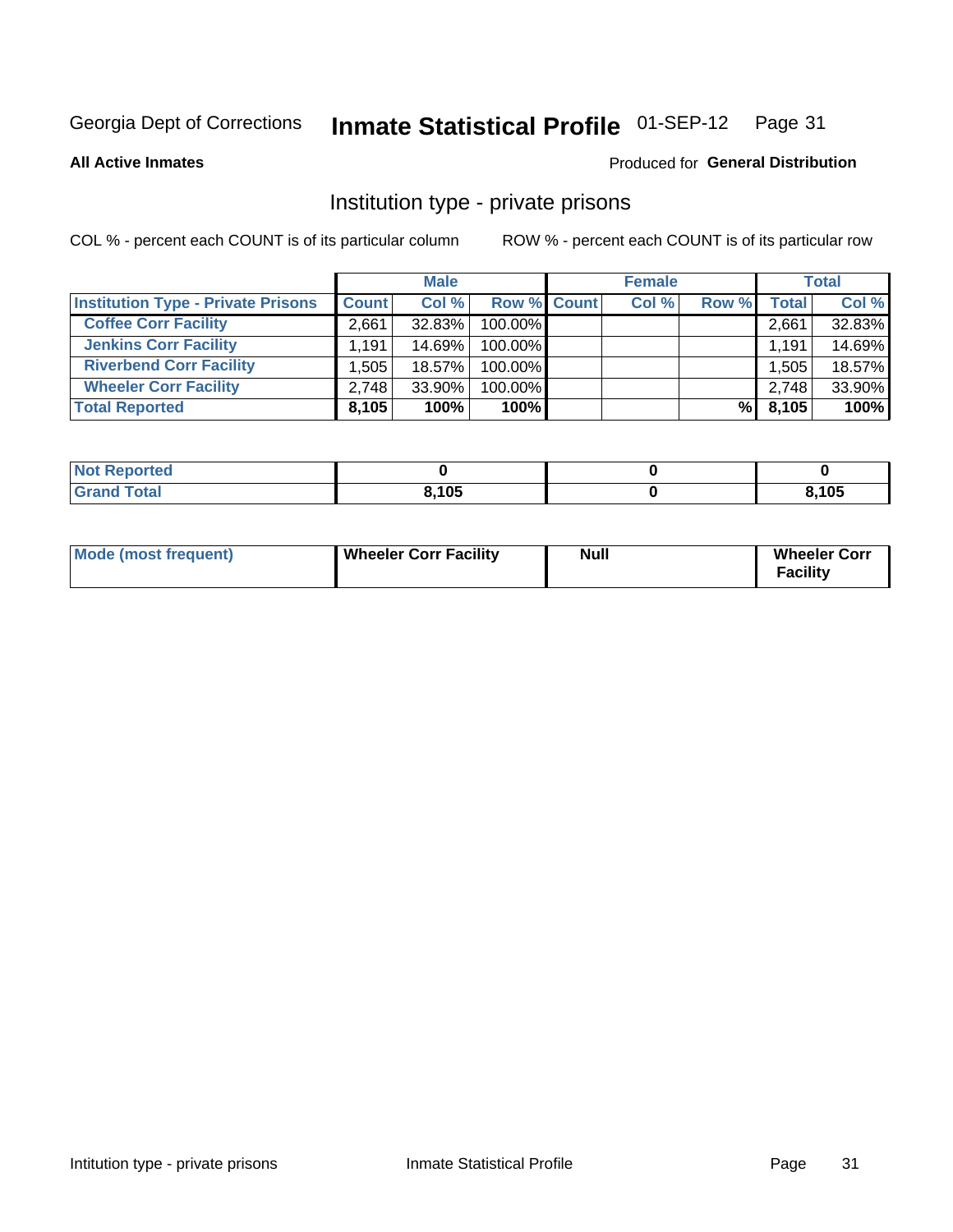### Inmate Statistical Profile 01-SEP-12 Page 32

**All Active Inmates** 

**Produced for General Distribution** 

### Institution type - pre-release centers

COL % - percent each COUNT is of its particular column

|                                                   | <b>Male</b> |             | <b>Female</b> |             | <b>Total</b> |
|---------------------------------------------------|-------------|-------------|---------------|-------------|--------------|
| <b>Institution Type - Prison Annexe   Count  </b> | Col%        | Row % Count | Col%          | Row % Total | Col %        |
| <b>Total Reported</b>                             |             |             |               |             |              |

| <b>Reported</b><br>I NOT |  |  |
|--------------------------|--|--|
| <b>Total</b><br>$C$ ren  |  |  |

| $^{\circ}$ Mo<br>frequent)<br>⊥(most | <b>Null</b> | Noll<br><b>vull</b> | <b>Null</b> |
|--------------------------------------|-------------|---------------------|-------------|
|                                      |             |                     |             |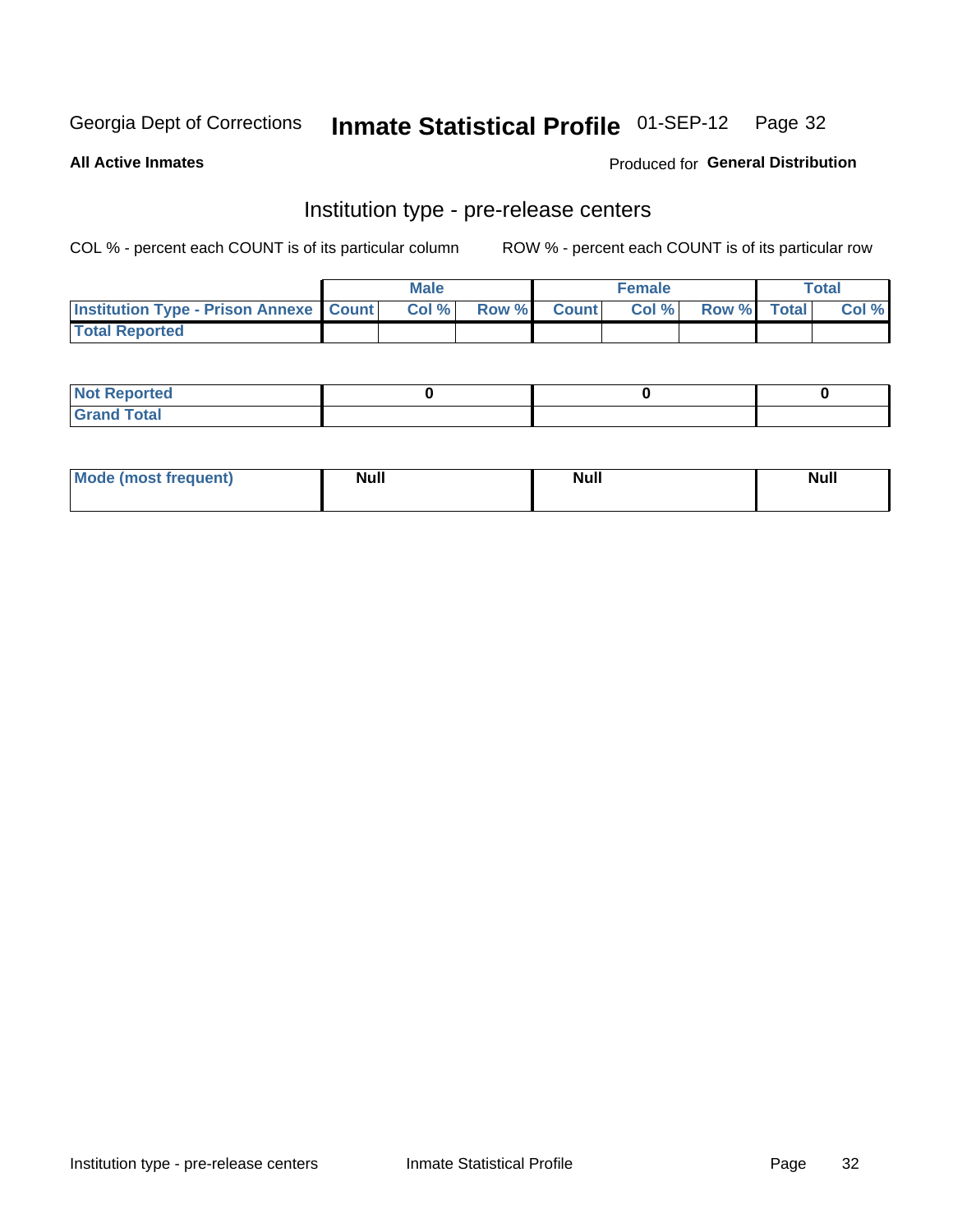### Inmate Statistical Profile 01-SEP-12 Page 33

**All Active Inmates** 

#### Produced for General Distribution

#### Institution type - inmate boot camp

COL % - percent each COUNT is of its particular column

|                                      |                  | <b>Male</b> |              |              | <b>Female</b> |             | <b>Total</b> |
|--------------------------------------|------------------|-------------|--------------|--------------|---------------|-------------|--------------|
| <b>Institution Type - Boot Camps</b> | <b>I</b> Count I | Col %       | <b>Row %</b> | <b>Count</b> | Col %         | Row % Total | Col %        |
| <b>Total Rported</b>                 |                  |             |              |              |               |             |              |

| <b>Not Reported</b>            |  |  |
|--------------------------------|--|--|
| <b>Total</b><br>C <sub>r</sub> |  |  |

| <b>I Mode (most frequent)</b> | <b>Null</b> | <b>Null</b> | <b>Null</b> |
|-------------------------------|-------------|-------------|-------------|
|                               |             |             |             |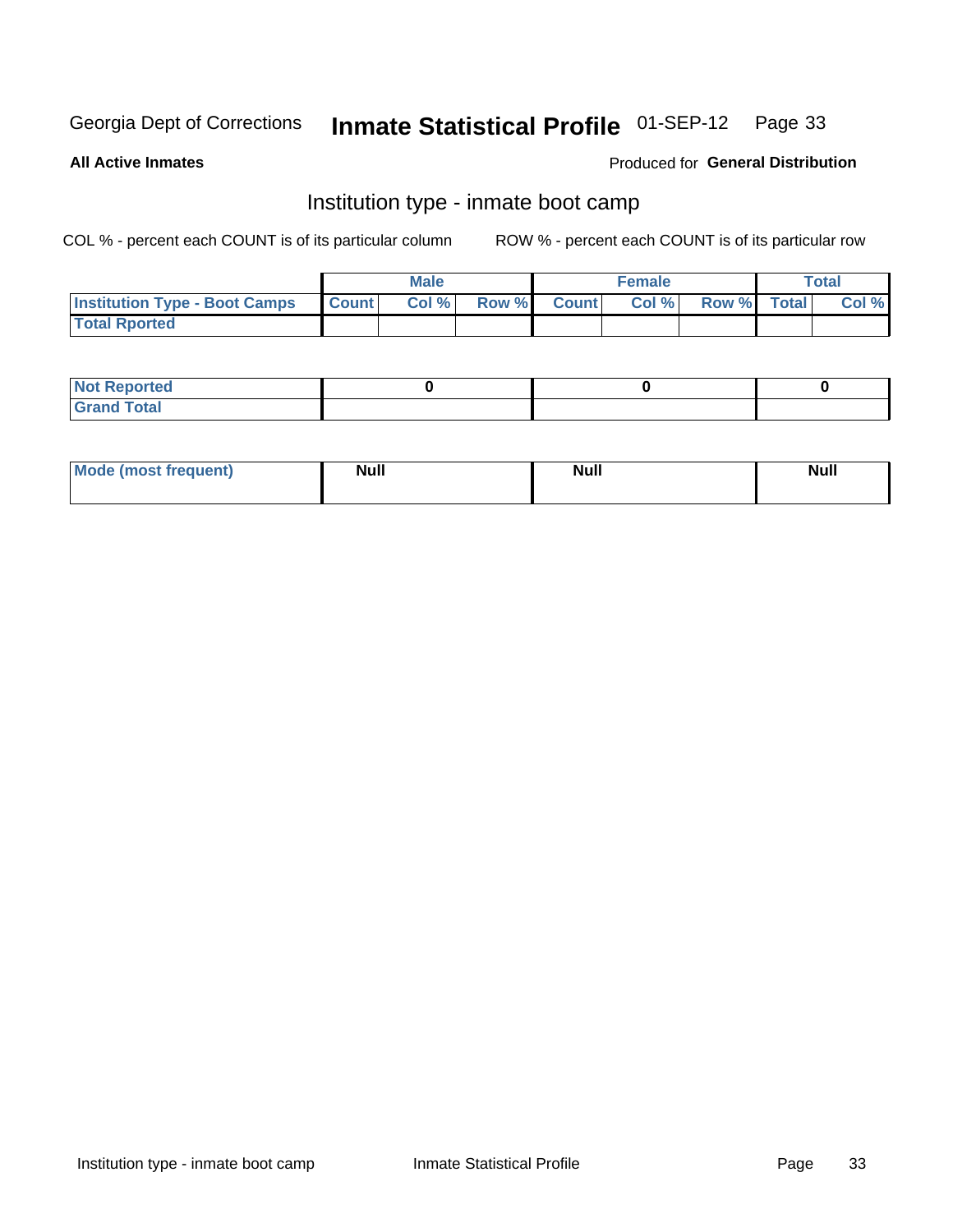### Inmate Statistical Profile 01-SEP-12 Page 34

**All Active Inmates** 

#### **Produced for General Distribution**

#### Number of disciplinary reports

COL % - percent each COUNT is of its particular column

|                                       |              | <b>Male</b> |             |       | <b>Female</b> |          |              | <b>Total</b> |
|---------------------------------------|--------------|-------------|-------------|-------|---------------|----------|--------------|--------------|
| <b>Number of Disciplinary Reports</b> | <b>Count</b> | Col %       | Row % Count |       | Col %         | Row %    | <b>Total</b> | Col %        |
| $\bf{0}$                              | 24,973       | 46.18%      | 91.11%      | 2,438 | 62.19%        | 8.89%    | 27,411       | 47.26%       |
|                                       | 6,488        | 12.00%      | 93.31%      | 465   | 11.86%        | 6.69%    | 6,953        | 11.99%       |
| $\mathbf{2}$                          | 4,076        | 7.54%       | 94.44%      | 240   | 6.12%         | 5.56%    | 4,316        | 7.44%        |
| 3                                     | 2,594        | 4.80%       | 95.51%      | 122   | 3.11%         | 4.49%    | 2,716        | 4.68%        |
|                                       | 2,014        | 3.72%       | 94.69%      | 113   | 2.88%         | $5.31\%$ | 2,127        | 3.67%        |
| 5                                     | ا 593.       | 2.95%       | 95.73%      | 71    | 1.81%         | 4.27%    | 1,664        | 2.87%        |
| <b>More Than 5</b>                    | 12,344       | 22.82%      | 96.32%      | 471   | 12.02%        | 3.68%    | 12,815       | 22.09%       |
| <b>Total Reported</b>                 | 54,082       | 100%        | 93.24%      | 3,920 | 100%          | 6.76%    | 58,002       | 100%         |

| orted<br>Not <b>I</b> |        |       |              |
|-----------------------|--------|-------|--------------|
| Total                 | 54,082 | 3,920 | 58,002<br>אר |

| Mean (average)         | 5.20 | 2.67 | 5.03 |
|------------------------|------|------|------|
| <b>Median (middle)</b> |      |      |      |
| Mode (most frequent)   |      |      |      |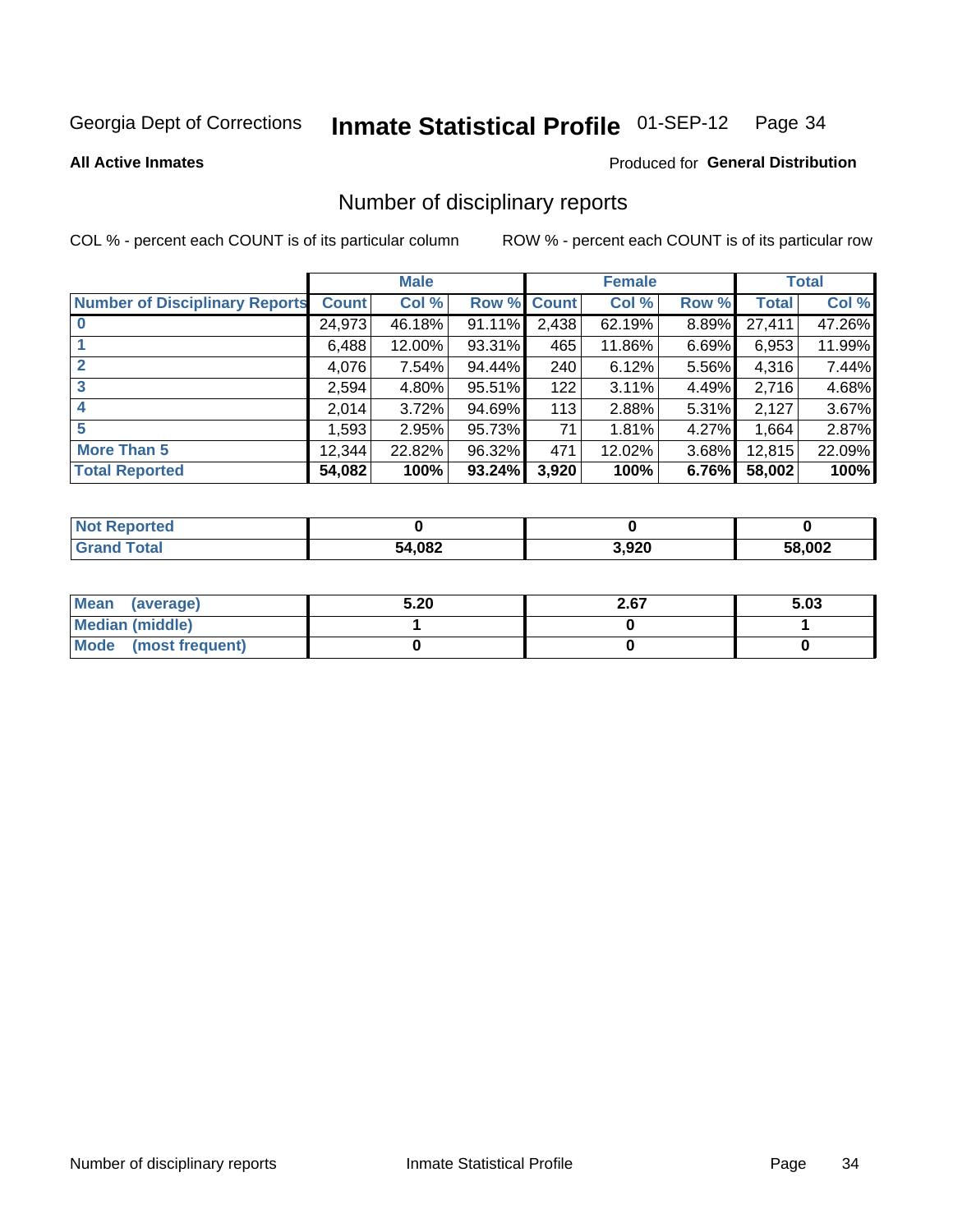### Inmate Statistical Profile 01-SEP-12 Page 35

#### **All Active Inmates**

#### **Produced for General Distribution**

### Number of transfers

COL % - percent each COUNT is of its particular column

|                            |         | <b>Male</b> |        |              | <b>Female</b> |           |              | <b>Total</b> |
|----------------------------|---------|-------------|--------|--------------|---------------|-----------|--------------|--------------|
| <b>Number of Transfers</b> | Count l | Col %       | Row %  | <b>Count</b> | Col %         | Row %     | <b>Total</b> | Col %        |
|                            | 4,738   | 8.76%       | 82.92% | 976          | 24.90%        | 17.08%    | 5,714        | 9.85%        |
|                            | 609     | 1.13%       | 91.58% | 56           | 1.43%         | $8.42\%$  | 665          | 1.15%        |
| $\mathbf{2}$               | 15,428  | 28.53%      | 92.43% | 1,264        | 32.24%        | 7.57%     | 16,692       | 28.78%       |
| 3                          | 3,027   | $5.60\%$    | 89.82% | 343          | 8.75%         | $10.18\%$ | 3,370        | 5.81%        |
| 4                          | 6,652   | 12.30%      | 93.72% | 446          | 11.38%        | 6.28%     | 7,098        | 12.24%       |
| 5                          | 3,354   | 6.20%       | 94.75% | 186          | 4.74%         | $5.25\%$  | 3,540        | 6.10%        |
| <b>More Than 5</b>         | 20,274  | 37.49%      | 96.90% | 649          | 16.56%        | $3.10\%$  | 20,923       | 36.07%       |
| <b>Total Reported</b>      | 54,082  | 100%        | 93.24% | 3,920        | 100%          | 6.76%     | 58,002       | 100%         |

| <b>Not Reported</b> |        |       |              |
|---------------------|--------|-------|--------------|
| <b>Total</b>        | 54,082 | 3,920 | 58,002<br>ካአ |

| Mean (average)         | 5.86 | 3.01 | 5.67 |
|------------------------|------|------|------|
| <b>Median (middle)</b> |      |      |      |
| Mode (most frequent)   |      |      |      |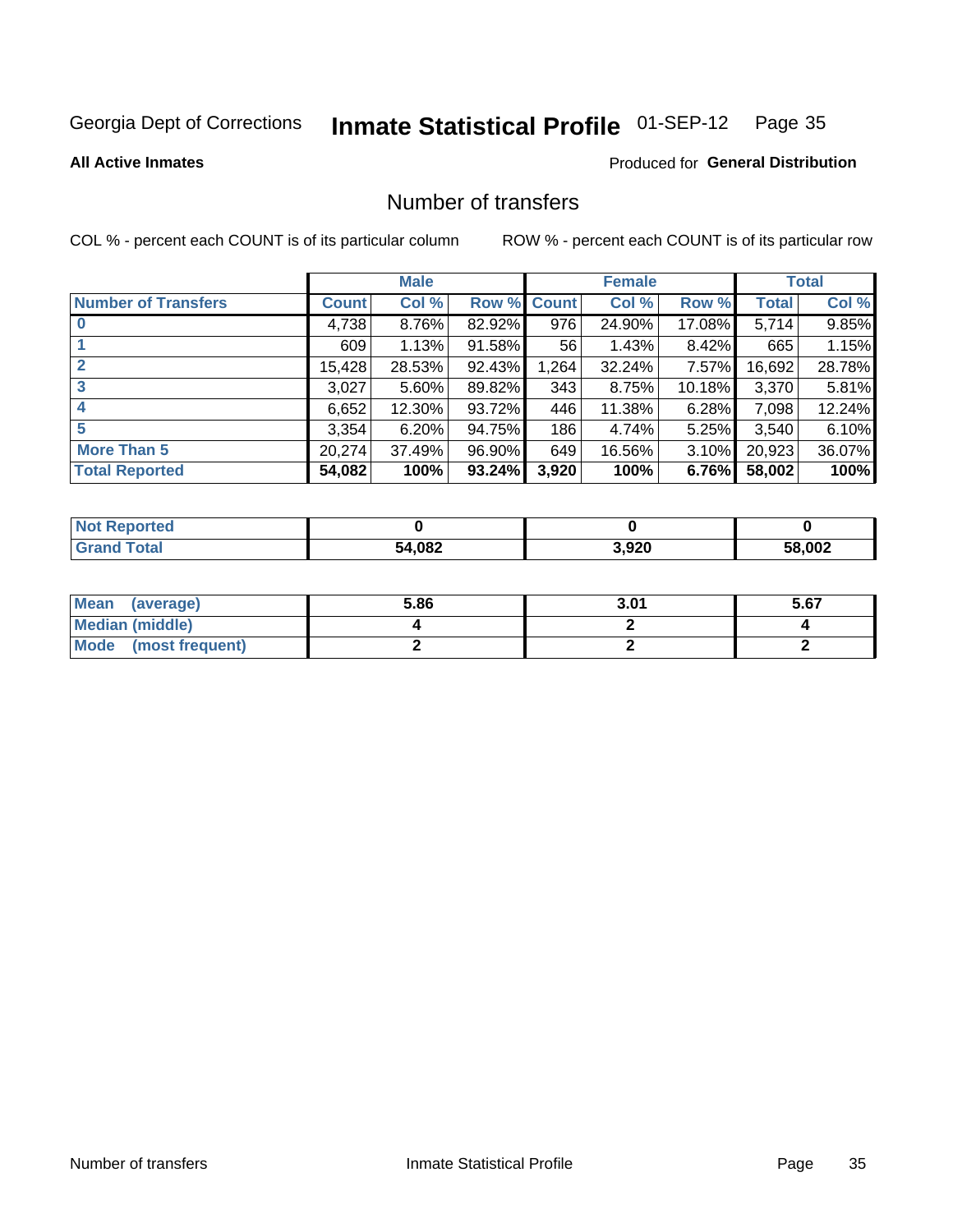### Inmate Statistical Profile 01-SEP-12 Page 36

#### **All Active Inmates**

#### Produced for General Distribution

### Number of escapes

COL % - percent each COUNT is of its particular column

|                          |              | <b>Male</b> |                    |       | <b>Female</b> |          |              | <b>Total</b> |
|--------------------------|--------------|-------------|--------------------|-------|---------------|----------|--------------|--------------|
| <b>Number of Escapes</b> | <b>Count</b> | Col %       | <b>Row % Count</b> |       | Col %         | Row %    | <b>Total</b> | Col %        |
|                          | 53,463       | 98.86%      | 93.19%             | 3,905 | 99.62%        | 6.81%    | 57,368       | 98.91%       |
|                          | 529          | 0.98%       | 97.60%             | 13    | 0.33%         | 2.40%    | 542          | 0.93%        |
|                          | 80           | 0.15%       | 97.56%             | 2     | 0.05%         | 2.44%    | 82           | 0.14%        |
|                          | 8            | 0.01%       | 100.00%            |       |               |          | 8            | 0.01%        |
|                          |              | 0.01%       | 100.00%            |       |               |          | 2            | 0.01%        |
| <b>Total Reported</b>    | 54,082       | 100%        | 93.24%             | 3,920 | 100%          | $6.76\%$ | 58,002       | 100%         |

| <b>orted</b><br>Not. |        |       |        |
|----------------------|--------|-------|--------|
| Total                | 54,082 | 3,920 | 58,002 |

| Mean (average)         |  | .0 <sup>4</sup> |
|------------------------|--|-----------------|
| <b>Median (middle)</b> |  |                 |
| Mode (most frequent)   |  |                 |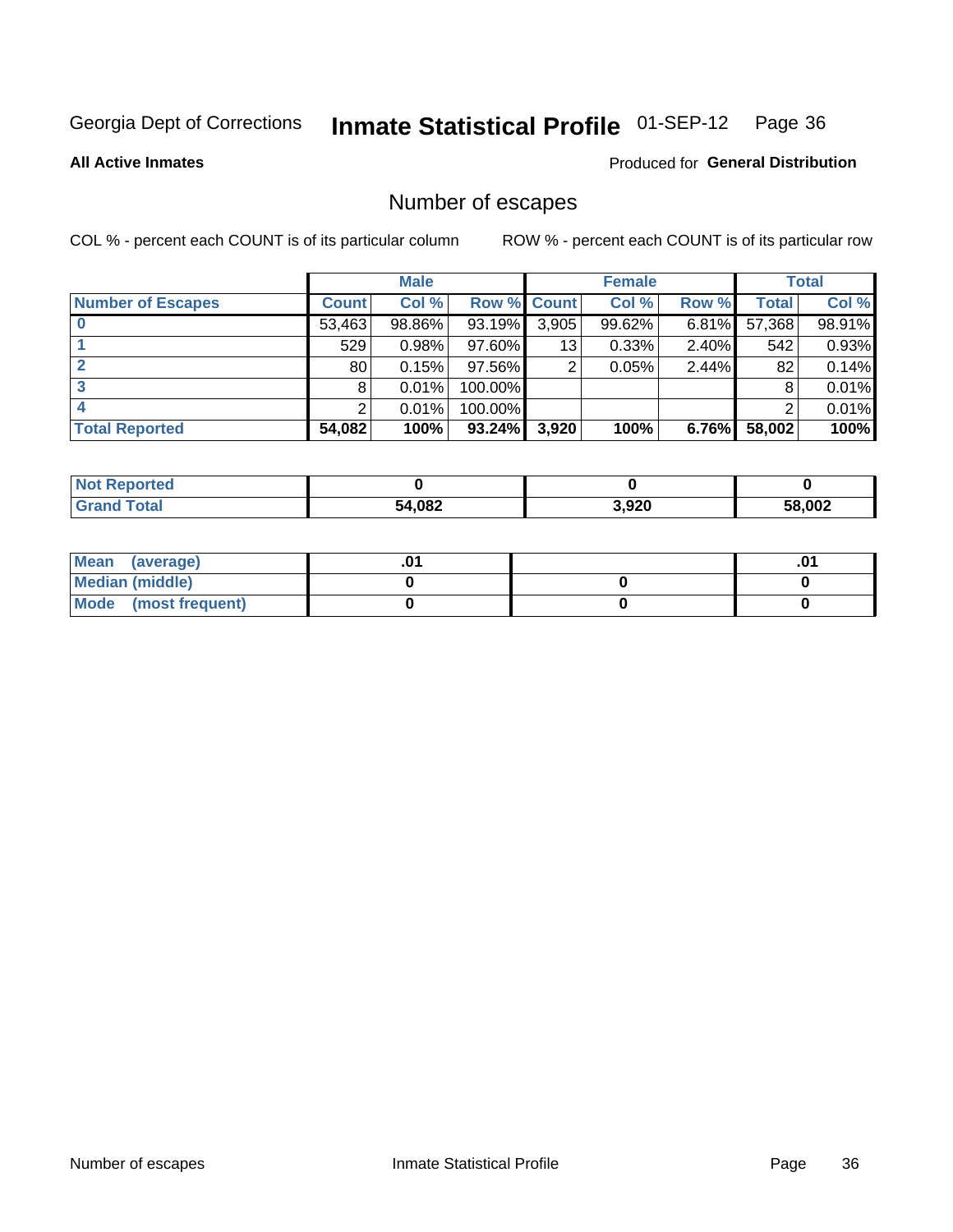### **Inmate Statistical Profile 01-SEP-12** Page 37

**All Active Inmates** 

### Produced for General Distribution

# Split sentences - Probation to follow

COL % - percent each COUNT is of its particular column

|                            |              | <b>Male</b> |                 |       | <b>Female</b> |       |                 | <b>Total</b> |
|----------------------------|--------------|-------------|-----------------|-------|---------------|-------|-----------------|--------------|
| <b>Probation to follow</b> | <b>Count</b> | Col%        | Row % Count     |       | Col %         | Row % | Total           | Col %        |
| <b>Yes</b>                 | 30.736       | 56.83%      | $92.67\%$ 2,431 |       | 62.02%        |       | 7.33% 33,167    | 57.18%       |
| <b>No</b>                  | 23,346       | 43.17%      | 94.00%          | 1.489 | 37.98%        |       | $6.00\%$ 24,835 | 42.82%       |
| <b>Total Reported</b>      | 54,082       | 100%        | $93.24\%$ 3,920 |       | 100%          |       | $6.76\%$ 58,002 | 100%         |

| .       | 54,082 | 920.ا | 58,002 |
|---------|--------|-------|--------|
| _______ | . .    |       | הכרי   |
|         |        |       |        |

| M<br>reauent)<br>/٥<br>$\sim$<br>v.,<br>.<br>w<br>$\cdot$ - $\cdot$ |
|---------------------------------------------------------------------|
|---------------------------------------------------------------------|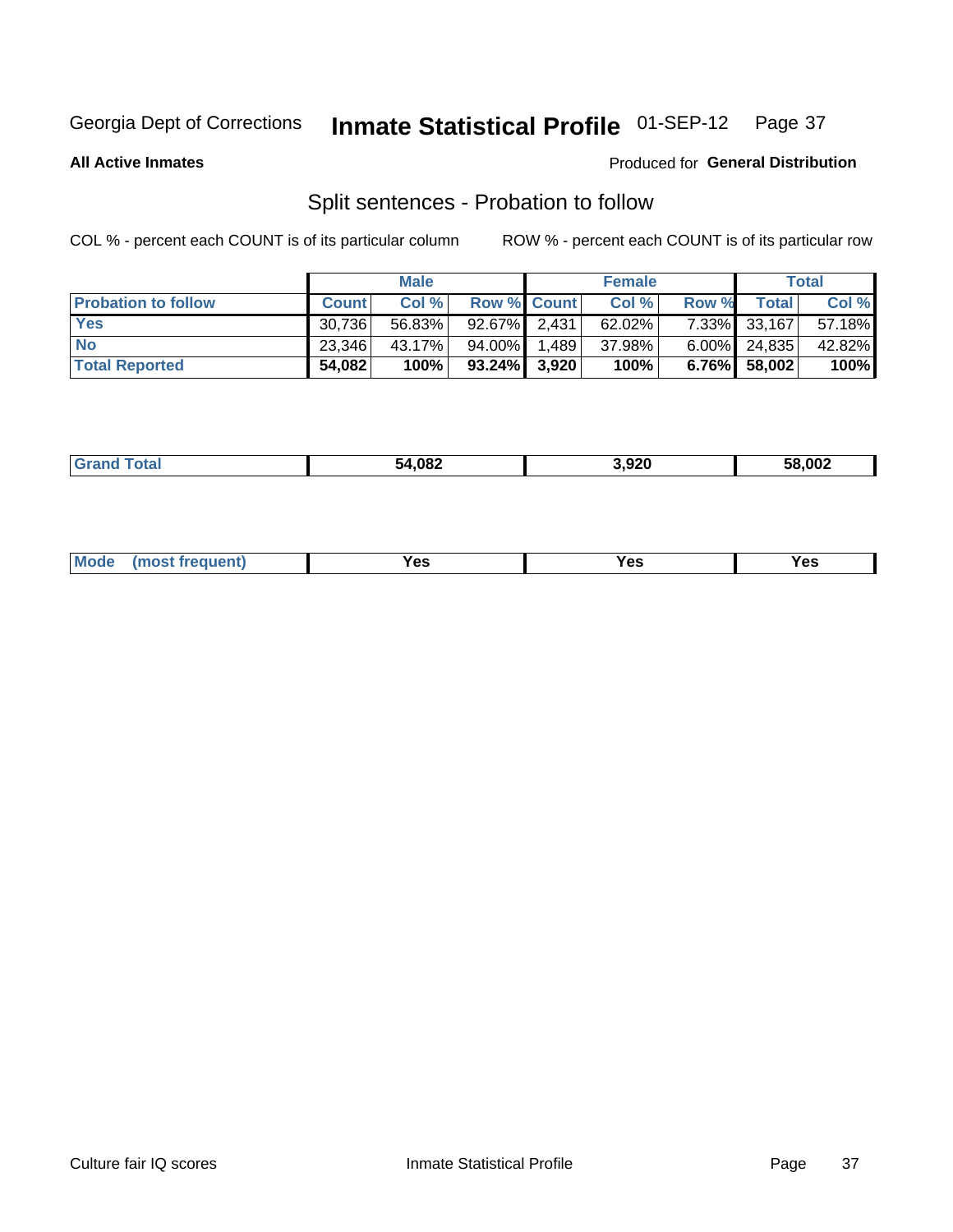### **Inmate Statistical Profile 01-SEP-12** Page 38

**All Active Inmates** 

### Produced for General Distribution

# Probable future release type of still active inmates

COL % - percent each COUNT is of its particular column

|                                         |              | <b>Male</b> |                    |     | <b>Female</b> |          | <b>Total</b> |        |
|-----------------------------------------|--------------|-------------|--------------------|-----|---------------|----------|--------------|--------|
| <b>Probable Future Release Type</b>     | <b>Count</b> | Col%        | <b>Row % Count</b> |     | Col %         | Row %    | <b>Total</b> | Col %  |
| <b>Paroled with probation to follow</b> | 7,017        | 13.17%      | $92.22\%$          | 592 | 15.43%        | 7.78%    | 7,609        | 13.33% |
| Paroled w/o probation to follow         | 3,820        | 7.17%       | 93.06%             | 285 | 7.43%         | 6.94%    | 4,105        | 7.19%  |
| <b>Maxout with probation to follow</b>  | 22,699       | 42.62%      | 92.75% 1.773       |     | 46.21%        | 7.25%    | 24,472       | 42.86% |
| <b>Maxout w/o probation to follow</b>   | 12,067       | 22.66%      | 93.40%             | 853 | 22.23%        | $6.60\%$ | 12,920       | 22.63% |
| Life, LWOP or death sentence            | 7,657        | 14.38%      | 95.82%             | 334 | 8.70%         | 4.18%    | 7,991        | 14.00% |
| <b>Total Reported</b>                   | 53,260       | 100%        | $93.28\%$ 3,837    |     | 100%          | 6.72%    | 57,097       | 100%   |

| екезно |        |              |        |
|--------|--------|--------------|--------|
| otal   | 53,260 | 2027<br>נס.ו | 57,097 |

| <b>Mode (most frequent)</b> | Maxout with PROB follow   Maxout with PROB follow   Maxout with PROB |        |
|-----------------------------|----------------------------------------------------------------------|--------|
|                             |                                                                      | follow |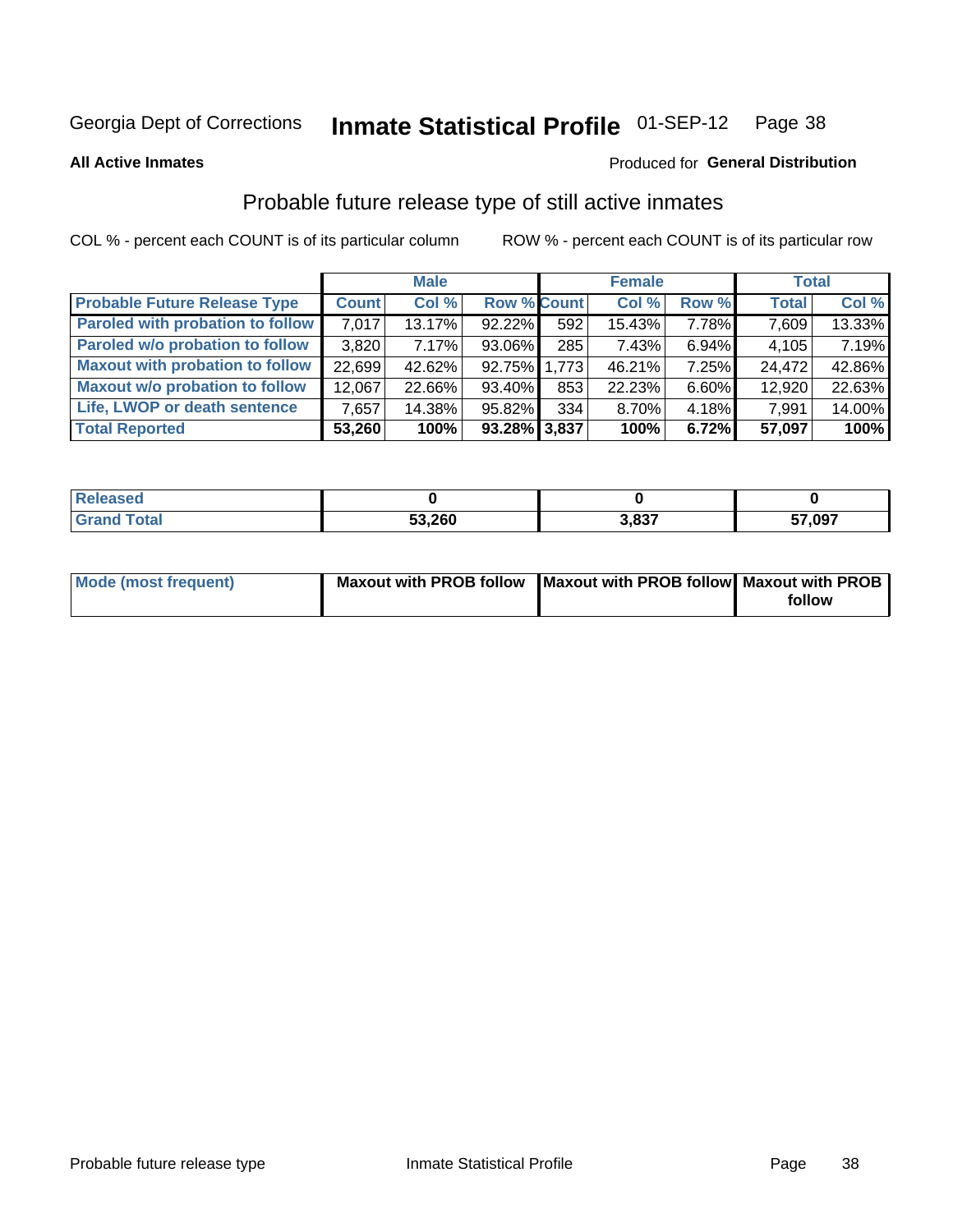## **All Active Inmates**

## **Produced for General Distribution**

# Time served in current (or last) institution

COL % - percent each COUNT is of its particular column

|                            |              | <b>Male</b> |        |              | <b>Female</b> |        |              | <b>Total</b> |
|----------------------------|--------------|-------------|--------|--------------|---------------|--------|--------------|--------------|
| <b>Time In Institution</b> | <b>Count</b> | Col %       | Row %  | <b>Count</b> | Col %         | Row %  | <b>Total</b> | Col %        |
| 0 to 3 months              | 14,545       | 26.89%      | 92.43% | 1,192        | 30.41%        | 7.57%  | 15,737       | 27.13%       |
| 3.01 to 6 months           | 9,560        | 17.68%      | 93.86% | 625          | 15.94%        | 6.14%  | 10,185       | 17.56%       |
| 6.01 to 9 months           | 6,053        | 11.19%      | 94.45% | 356          | 9.08%         | 5.55%  | 6,409        | 11.05%       |
| 9.01 to 12 months          | 4,718        | 8.72%       | 94.59% | 270          | 6.89%         | 5.41%  | 4,988        | 8.60%        |
| <b>12.01 to 18 months</b>  | 6,533        | 12.08%      | 89.29% | 784          | 20.00%        | 10.71% | 7,317        | 12.62%       |
| <b>18.01 to 24 months</b>  | 3,106        | 5.74%       | 94.96% | 165          | 4.21%         | 5.04%  | 3,271        | 5.64%        |
| 2.01 to 3 years            | 4,023        | 7.44%       | 94.59% | 230          | 5.87%         | 5.41%  | 4,253        | 7.33%        |
| $3.01$ to 4 years          | 2,219        | 4.10%       | 95.69% | 100          | 2.55%         | 4.31%  | 2,319        | 4.00%        |
| 4.01 to 5 years            | 1,041        | 1.92%       | 95.59% | 48           | 1.22%         | 4.41%  | 1,089        | 1.88%        |
| 5.01 to 6 years            | 520          | 0.96%       | 93.69% | 35           | 0.89%         | 6.31%  | 555          | 0.96%        |
| 6.01 to 7 years            | 406          | 0.75%       | 92.91% | 31           | 0.79%         | 7.09%  | 437          | 0.75%        |
| 7.01 to 8 years            | 267          | 0.49%       | 86.69% | 41           | 1.05%         | 13.31% | 308          | 0.53%        |
| 8.01 to 9 years            | 202          | 0.37%       | 96.19% | 8            | 0.20%         | 3.81%  | 210          | 0.36%        |
| 9.01 to 10 years           | 132          | 0.24%       | 97.06% | 4            | 0.10%         | 2.94%  | 136          | 0.23%        |
| Over 10 years              | 757          | 1.40%       | 96.07% | 31           | 0.79%         | 3.93%  | 788          | 1.36%        |
| <b>Total Reported</b>      | 54,082       | 100%        | 93.24% | 3,920        | 100%          | 6.76%  | 58,002       | 100%         |

| <b>Not</b><br><b>ported</b> |        |      |        |
|-----------------------------|--------|------|--------|
| <b>ofal</b>                 | 54,082 | ,920 | 58,002 |

| <b>Mean</b><br>(average) | 19 months | 14 months | 18 months |  |
|--------------------------|-----------|-----------|-----------|--|
| Median (middle)          | ' months  | 7 months  | 7 months  |  |
| Mode<br>(most frequent)  | 0 months  | months    | ∖ months  |  |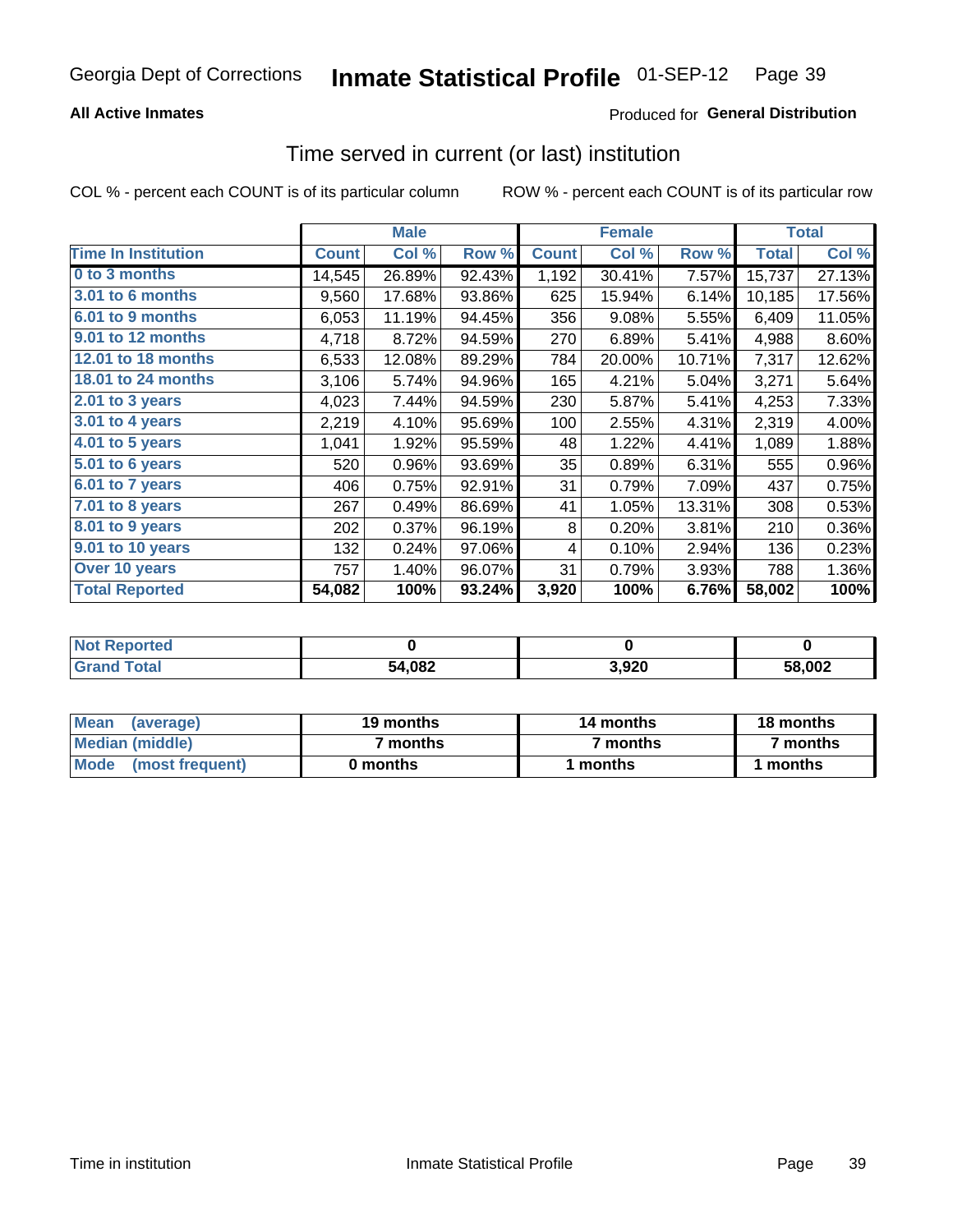### Inmate Statistical Profile 01-SEP-12 Page 40

### **All Active Inmates**

### Produced for General Distribution

# Highest grade level attained

COL % - percent each COUNT is of its particular column

|                              |              | <b>Male</b>                |         |                | <b>Female</b> |        |              | <b>Total</b> |
|------------------------------|--------------|----------------------------|---------|----------------|---------------|--------|--------------|--------------|
| <b>Grade Level</b>           | <b>Count</b> | $\overline{\text{Col }\%}$ | Row %   | <b>Count</b>   | Col %         | Row %  | <b>Total</b> | Col %        |
| No school at all             | 24           | 0.05%                      | 100.00% |                |               |        | 24           | 0.04%        |
| <b>Grade 1</b>               | 40           | 0.08%                      | 97.56%  | 1              | 0.03%         | 2.44%  | 41           | 0.07%        |
| <b>Grade 2</b>               | 88           | 0.17%                      | 94.62%  | 5              | 0.13%         | 5.38%  | 93           | 0.17%        |
| Grade 3                      | 128          | 0.25%                      | 94.81%  | $\overline{7}$ | 0.19%         | 5.19%  | 135          | 0.24%        |
| <b>Grade 4</b>               | 137          | 0.27%                      | 96.48%  | 5              | 0.13%         | 3.52%  | 142          | 0.26%        |
| Grade 5                      | 195          | 0.38%                      | 93.30%  | 14             | 0.37%         | 6.70%  | 209          | 0.38%        |
| Grade 6                      | 734          | 1.42%                      | 96.07%  | 30             | 0.80%         | 3.93%  | 764          | 1.38%        |
| <b>Grade 7</b>               | 983          | 1.90%                      | 93.89%  | 64             | 1.70%         | 6.11%  | 1,047        | 1.89%        |
| <b>Grade 8</b>               | 3,453        | 6.69%                      | 93.05%  | 258            | 6.85%         | 6.95%  | 3,711        | 6.70%        |
| Grade 9                      | 6,378        | 12.35%                     | 94.52%  | 370            | 9.83%         | 5.48%  | 6,748        | 12.18%       |
| Grade 10                     | 8,606        | 16.66%                     | 95.20%  | 434            | 11.53%        | 4.80%  | 9,040        | 16.31%       |
| Grade 11                     | 8,568        | 16.59%                     | 95.06%  | 445            | 11.82%        | 4.94%  | 9,013        | 16.26%       |
| <b>Grade 12 or GED</b>       | 16,857       | 32.64%                     | 93.16%  | 1,238          | 32.88%        | 6.84%  | 18,095       | 32.65%       |
| Some tech school             | 318          | 0.62%                      | 71.95%  | 124            | 3.29%         | 28.05% | 442          | 0.80%        |
| <b>Completed tech school</b> | 321          | 0.62%                      | 76.79%  | 97             | 2.58%         | 23.21% | 418          | 0.75%        |
| College, 1 year              | 1,429        | 2.77%                      | 86.92%  | 215            | 5.71%         | 13.08% | 1,644        | 2.97%        |
| College, 2 year              | 2,010        | 3.89%                      | 87.66%  | 283            | 7.52%         | 12.34% | 2,293        | 4.14%        |
| College, 3 year              | 527          | 1.02%                      | 89.63%  | 61             | 1.62%         | 10.37% | 588          | 1.06%        |
| <b>Bachelor's degree</b>     | 677          | 1.31%                      | 88.61%  | 87             | 2.31%         | 11.39% | 764          | 1.38%        |
| <b>Master's degree</b>       | 128          | 0.25%                      | 85.91%  | 21             | 0.56%         | 14.09% | 149          | 0.27%        |
| Ph.D. degree                 | 21           | 0.04%                      | 95.45%  | 1              | 0.03%         | 4.55%  | 22           | 0.04%        |
| Law degree                   | 19           | 0.04%                      | 86.36%  | 3              | 0.08%         | 13.64% | 22           | 0.04%        |
| <b>Medical degree</b>        | 8            | 0.02%                      | 80.00%  | $\overline{2}$ | 0.05%         | 20.00% | 10           | 0.02%        |
| <b>Total Reported</b>        | 51,649       | 100%                       | 93.21%  | 3,765          | 100.0%        | 6.79%  | 55,414       | 100%         |

| N. | $\sqrt{2}$<br>433 | .<br>155<br>$ -$ | 2,588  |
|----|-------------------|------------------|--------|
|    | 54,082            | 3,920            | 58.002 |

| <b>Mean</b><br>(average)       | 10.81           | 11.36           | 10.85             |
|--------------------------------|-----------------|-----------------|-------------------|
| Median (middle)                | Grade 11        | Grade 12 or GED | Grade 11          |
| <b>Mode</b><br>(most frequent) | Grade 12 or GED | Grade 12 or GED | I Grade 12 or GED |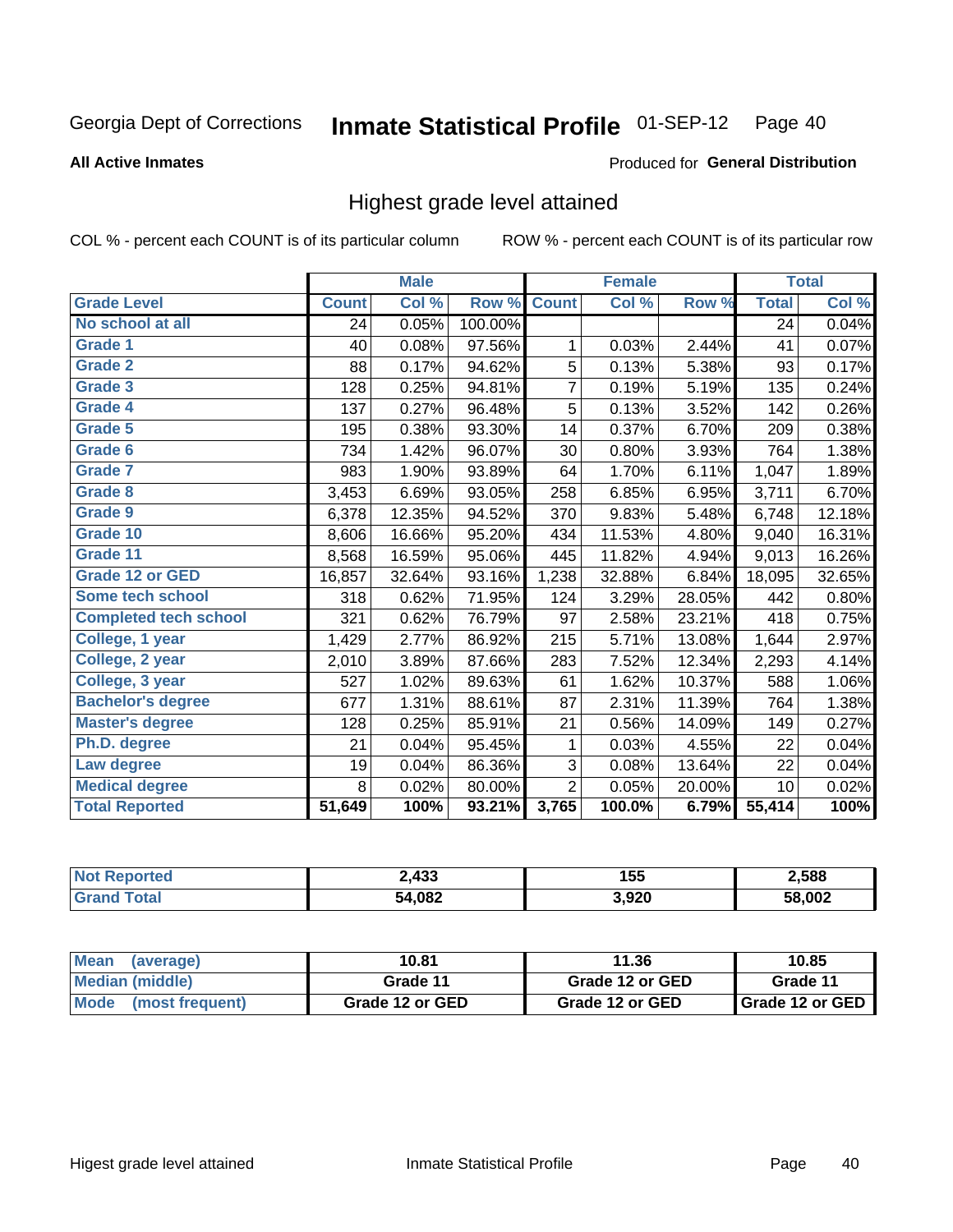# Inmate Statistical Profile 01-SEP-12 Page 41

### **All Active Inmates**

### Produced for General Distribution

# Culture fair IQ scores

COL % - percent each COUNT is of its particular column

|                       |              | <b>Male</b> |        |              | <b>Female</b> |          |              | <b>Total</b> |
|-----------------------|--------------|-------------|--------|--------------|---------------|----------|--------------|--------------|
| <b>IQ Scores</b>      | <b>Count</b> | Col %       | Row %  | <b>Count</b> | Col %         | Row %    | <b>Total</b> | Col %        |
| $60 - 69$             | 920          | 3.21%       | 97.05% | 28           | 2.15%         | 2.95%    | 948          | 3.16%        |
| $70 - 79$             | 2,288        | 7.98%       | 95.33% | 112          | 8.58%         | 4.67%    | 2,400        | 8.01%        |
| $80 - 89$             | 4,371        | 15.25%      | 93.06% | 326          | 24.98%        | 6.94%    | 4,697        | 15.67%       |
| $90 - 99$             | 7,454        | 26.00%      | 94.57% | 428          | 32.80%        | 5.43%    | 7,882        | 26.30%       |
| $100 - 109$           | 7,626        | 26.60%      | 97.61% | 187          | 14.33%        | 2.39%    | 7,813        | 26.07%       |
| $110 - 119$           | 4,919        | 17.16%      | 98.14% | 93           | 7.13%         | $1.86\%$ | 5,012        | 16.72%       |
| $120 - 129$           | 1,029        | 3.59%       | 93.38% | 73           | 5.59%         | 6.62%    | 1,102        | 3.68%        |
| $130 - 139$           | 46           | 0.16%       | 51.69% | 43           | 3.30%         | 48.31%   | 89           | 0.30%        |
| 140 & Up              | 11           | 0.04%       | 42.31% | 15           | 1.15%         | 57.69%   | 26           | 0.09%        |
| <b>Total Reported</b> | 28,664       | 100%        | 95.65% | 1,305        | 100.0%        | 4.35%    | 29,969       | 100%         |

| <b>Not Reported</b>         | 24,923 | 2,503 | 27,426 |
|-----------------------------|--------|-------|--------|
| <b>Not Valid (under 60)</b> | 495    | 112   | 607    |
| <b>Grand Total</b>          | 54,082 | 3,920 | 58,002 |

| <b>Mean</b><br>(average)       | 98  | רח | 98 |
|--------------------------------|-----|----|----|
| Median (middle)                | 99  | 94 | 99 |
| <b>Mode</b><br>(most frequent) | 103 | 94 | 99 |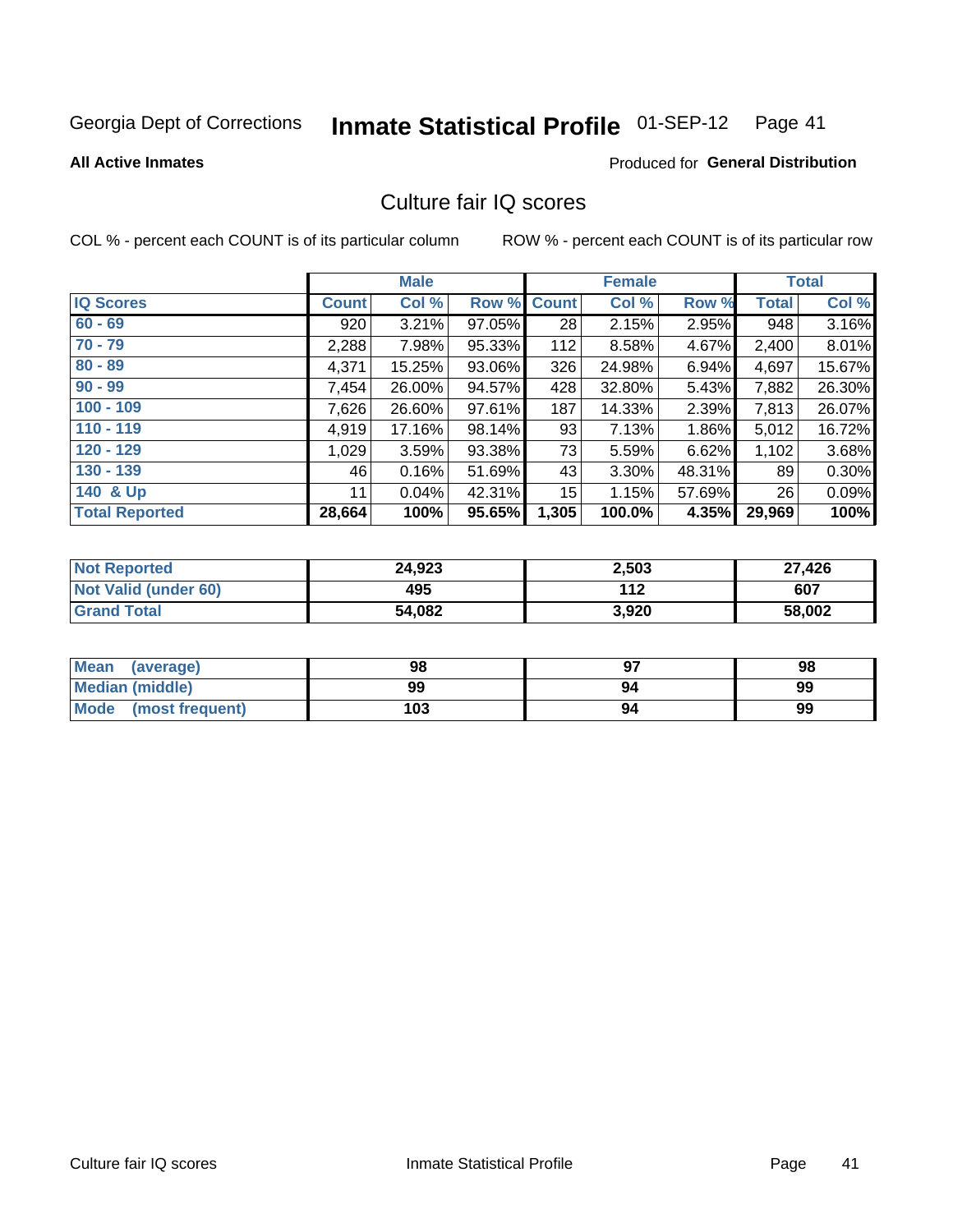### **Inmate Statistical Profile 01-SEP-12** Page 42

**All Active Inmates** 

## Produced for General Distribution

# Wide Range Achievement Test (WRAT) reading score

COL % - percent each COUNT is of its particular column

|                           |              | <b>Male</b> |        |              | <b>Female</b> |        |              | <b>Total</b> |
|---------------------------|--------------|-------------|--------|--------------|---------------|--------|--------------|--------------|
| <b>WRAT Reading Score</b> | <b>Count</b> | Col %       | Row %  | <b>Count</b> | Col %         | Row %  | <b>Total</b> | Col %        |
| 0.1 to 0.9                | 622          | 2.14%       | 98.42% | 10           | 0.70%         | 1.58%  | 632          | 2.07%        |
| 1.0 to 1.9                | 719          | 2.47%       | 97.82% | 16           | 1.13%         | 2.18%  | 735          | 2.41%        |
| 2.0 to 2.9                | 1,312        | 4.51%       | 97.55% | 33           | 2.33%         | 2.45%  | 1,345        | 4.41%        |
| 3.0 to 3.9                | 2,410        | 8.29%       | 97.22% | 69           | 4.86%         | 2.78%  | 2,479        | 8.13%        |
| 4.0 to 4.9                | 2,777        | 9.55%       | 96.36% | 105          | 7.40%         | 3.64%  | 2,882        | 9.45%        |
| 5.0 to 5.9                | 2,428        | 8.35%       | 96.81% | 80           | 5.64%         | 3.19%  | 2,508        | 8.22%        |
| 6.0 to 6.9                | 2,498        | 8.59%       | 95.93% | 106          | 7.47%         | 4.07%  | 2,604        | 8.54%        |
| 7.0 to 7.9                | 1,191        | 4.10%       | 95.51% | 56           | 3.95%         | 4.49%  | 1,247        | 4.09%        |
| 8.0 to 8.9                | 2,352        | 8.09%       | 96.04% | 97           | 6.84%         | 3.96%  | 2,449        | 8.03%        |
| 9.0 to 9.9                | 1,856        | 6.38%       | 96.57% | 66           | 4.65%         | 3.43%  | 1,922        | 6.30%        |
| 10.0 to 10.9              | 1,595        | 5.48%       | 94.83% | 87           | 6.13%         | 5.17%  | 1,682        | 5.51%        |
| 11.0 to 11.9              | 2,003        | 6.89%       | 94.35% | 120          | 8.46%         | 5.65%  | 2,123        | 6.96%        |
| 12.0 to 12.9              | 6,010        | 20.66%      | 93.48% | 419          | 29.53%        | 6.52%  | 6,429        | 21.08%       |
| 13                        | 1,311        | 4.51%       | 89.43% | 155          | 10.92%        | 10.57% | 1,466        | 4.81%        |
| <b>Total Reported</b>     | 29,084       | 100%        | 95.35% | 1,419        | 100.0%        | 4.65%  | 30,503       | 100.0%       |

| <b>orteo</b><br>NO | 24,998 | 2,501 | ,499   |
|--------------------|--------|-------|--------|
| $-$                | 54,082 | 3,920 | 58,002 |

| <b>Mean</b><br>(average) | 8.05       | 9.47 | 8.11 |
|--------------------------|------------|------|------|
| <b>Median (middle)</b>   | י ה<br>o.z | 10.8 | o.z  |
| Mode (most frequent)     | 12.8       | 12.9 | 12.9 |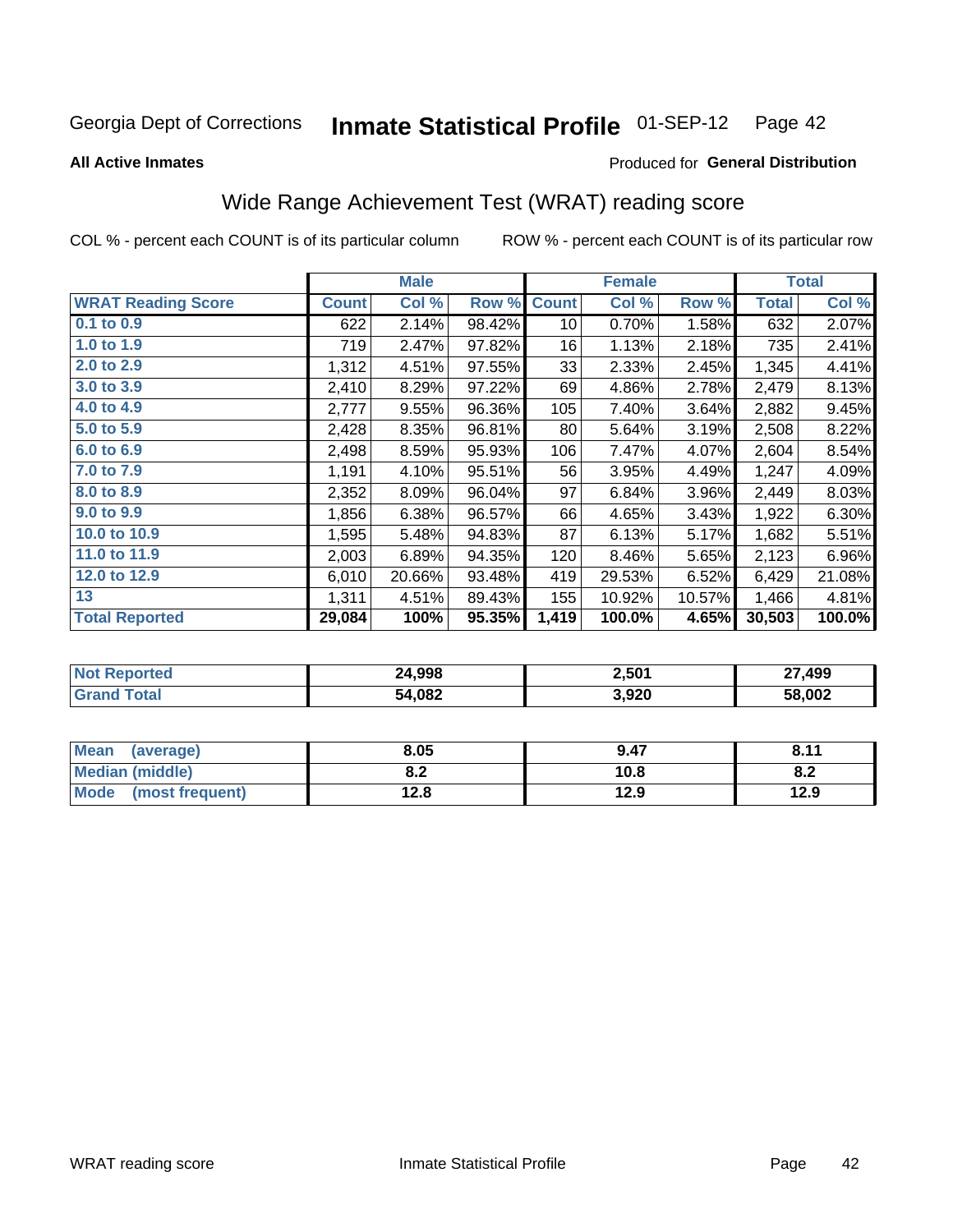### **Inmate Statistical Profile 01-SEP-12** Page 43

**All Active Inmates** 

### Produced for General Distribution

# Wide Range Achievement Test (WRAT) math score

COL % - percent each COUNT is of its particular column

|                              |              | <b>Male</b> |        |              | <b>Female</b> |        |              | <b>Total</b> |
|------------------------------|--------------|-------------|--------|--------------|---------------|--------|--------------|--------------|
| <b>WRAT Mathematic Score</b> | <b>Count</b> | Col %       | Row %  | <b>Count</b> | Col %         | Row %  | <b>Total</b> | Col %        |
| 0.1 to 0.9                   | 90           | 0.31%       | 98.90% | 1            | 0.07%         | 1.10%  | 91           | 0.30%        |
| 1.0 to 1.9                   | 210          | 0.72%       | 97.67% | 5            | 0.35%         | 2.33%  | 215          | 0.70%        |
| 2.0 to 2.9                   | 701          | 2.41%       | 96.16% | 28           | 1.97%         | 3.84%  | 729          | 2.39%        |
| 3.0 to 3.9                   | 1,751        | 6.02%       | 97.06% | 53           | 3.74%         | 2.94%  | 1,804        | 5.91%        |
| 4.0 to 4.9                   | 3,429        | 11.79%      | 96.62% | 120          | 8.46%         | 3.38%  | 3,549        | 11.63%       |
| 5.0 to 5.9                   | 4,254        | 14.62%      | 96.40% | 159          | 11.21%        | 3.60%  | 4,413        | 14.47%       |
| 6.0 to 6.9                   | 6,473        | 22.25%      | 95.95% | 273          | 19.24%        | 4.05%  | 6,746        | 22.11%       |
| 7.0 to 7.9                   | 3,303        | 11.36%      | 96.07% | 135          | 9.51%         | 3.93%  | 3,438        | 11.27%       |
| 8.0 to 8.9                   | 2,511        | 8.63%       | 93.87% | 164          | 11.56%        | 6.13%  | 2,675        | 8.77%        |
| 9.0 to 9.9                   | 1,967        | 6.76%       | 94.52% | 114          | 8.03%         | 5.48%  | 2,081        | 6.82%        |
| 10.0 to 10.9                 | 918          | 3.16%       | 96.63% | 32           | 2.26%         | 3.37%  | 950          | 3.11%        |
| 11.0 to 11.9                 | 1,039        | 3.57%       | 91.70% | 94           | 6.62%         | 8.30%  | 1,133        | 3.71%        |
| 12.0 to 12.9                 | 2,284        | 7.85%       | 91.47% | 213          | 15.01%        | 8.53%  | 2,497        | 8.19%        |
| 13                           | 158          | 0.54%       | 84.95% | 28           | 1.97%         | 15.05% | 186          | 0.61%        |
| <b>Total Reported</b>        | 29,088       | 100%        | 95.35% | 1,419        | 100%          | 4.65%  | 30,507       | 100%         |

| Reported<br>NOT F | 24,994 | 2,501 | ,495<br>$\sim$ |
|-------------------|--------|-------|----------------|
| ™otal             | 54,082 | 3,920 | 58,002         |

| Mean<br>(average)              | 7.10 | 8.04 | 7.15 |
|--------------------------------|------|------|------|
| <b>Median (middle)</b>         | כ.ס  |      | o.o  |
| <b>Mode</b><br>(most frequent) | 6.9  | 12.9 | 6.9  |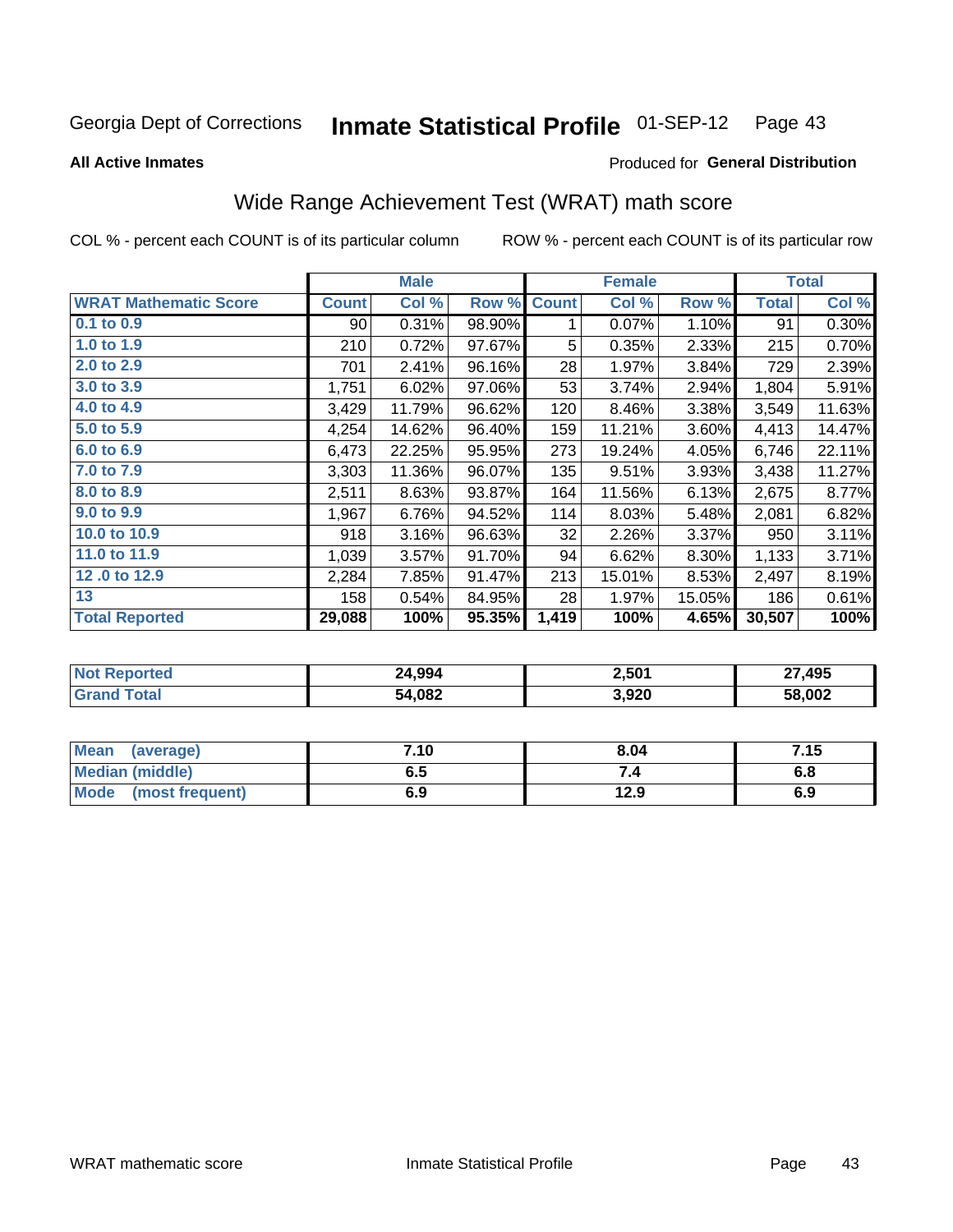### Inmate Statistical Profile 01-SEP-12 Page 44

### **All Active Inmates**

## Produced for General Distribution

# Wide Range Achievement Test (WRAT) spelling score

COL % - percent each COUNT is of its particular column

|                            |              | <b>Male</b> |        |              | <b>Female</b> |        |              | <b>Total</b> |
|----------------------------|--------------|-------------|--------|--------------|---------------|--------|--------------|--------------|
| <b>WRAT Spelling Score</b> | <b>Count</b> | Col %       | Row %  | <b>Count</b> | Col %         | Row %  | <b>Total</b> | Col %        |
| 0.1 to 0.9                 | 664          | 2.28%       | 98.52% | 10           | 0.71%         | 1.48%  | 674          | 2.21%        |
| 1.0 to 1.9                 | 1,101        | 3.79%       | 98.74% | 14           | 0.99%         | 1.26%  | 1,115        | 3.66%        |
| 2.0 to 2.9                 | 1,866        | 6.42%       | 98.26% | 33           | 2.33%         | 1.74%  | 1,899        | 6.23%        |
| 3.0 to 3.9                 | 2,421        | 8.32%       | 98.18% | 45           | 3.17%         | 1.82%  | 2,466        | 8.08%        |
| 4.0 to 4.9                 | 2,428        | 8.35%       | 97.28% | 68           | 4.80%         | 2.72%  | 2,496        | 8.18%        |
| 5.0 to 5.9                 | 3,428        | 11.79%      | 96.78% | 114          | 8.04%         | 3.22%  | 3,542        | 11.61%       |
| 6.0 to 6.9                 | 3,071        | 10.56%      | 96.27% | 119          | 8.39%         | 3.73%  | 3,190        | 10.46%       |
| 7.0 to 7.9                 | 2,449        | 8.42%       | 95.07% | 127          | 8.96%         | 4.93%  | 2,576        | 8.45%        |
| 8.0 to 8.9                 | 2,283        | 7.85%       | 94.89% | 123          | 8.67%         | 5.11%  | 2,406        | 7.89%        |
| 9.0 to 9.9                 | 1,761        | 6.05%       | 95.50% | 83           | 5.85%         | 4.50%  | 1,844        | 6.05%        |
| 10.0 to 10.9               | 1,640        | 5.64%       | 95.57% | 76           | 5.36%         | 4.43%  | 1,716        | 5.63%        |
| 11.0 to 11.9               | 1,549        | 5.33%       | 93.43% | 109          | 7.69%         | 6.57%  | 1,658        | 5.44%        |
| 12.0 to 12.9               | 3,818        | 13.13%      | 90.47% | 402          | 28.35%        | 9.53%  | 4,220        | 13.83%       |
| 13                         | 606          | 2.08%       | 86.45% | 95           | 6.70%         | 13.55% | 701          | 2.30%        |
| <b>Total Reported</b>      | 29,085       | 100%        | 95.35% | 1,418        | 100.0%        | 4.65%  | 30,503       | 100.0%       |

| <b>nted</b><br>NO | 24,997 | 2,502 | 499,   |
|-------------------|--------|-------|--------|
| $+ -$             | 54,082 | 3,920 | 58,002 |

| <b>Mean</b><br>(average) | ר ה<br>.22 | 9.27 | 7 22<br>∠د. ا |
|--------------------------|------------|------|---------------|
| Median (middle)          |            | ง.ง  | <b></b>       |
| Mode<br>(most frequent)  | 12.9       | 12.9 | 12.9          |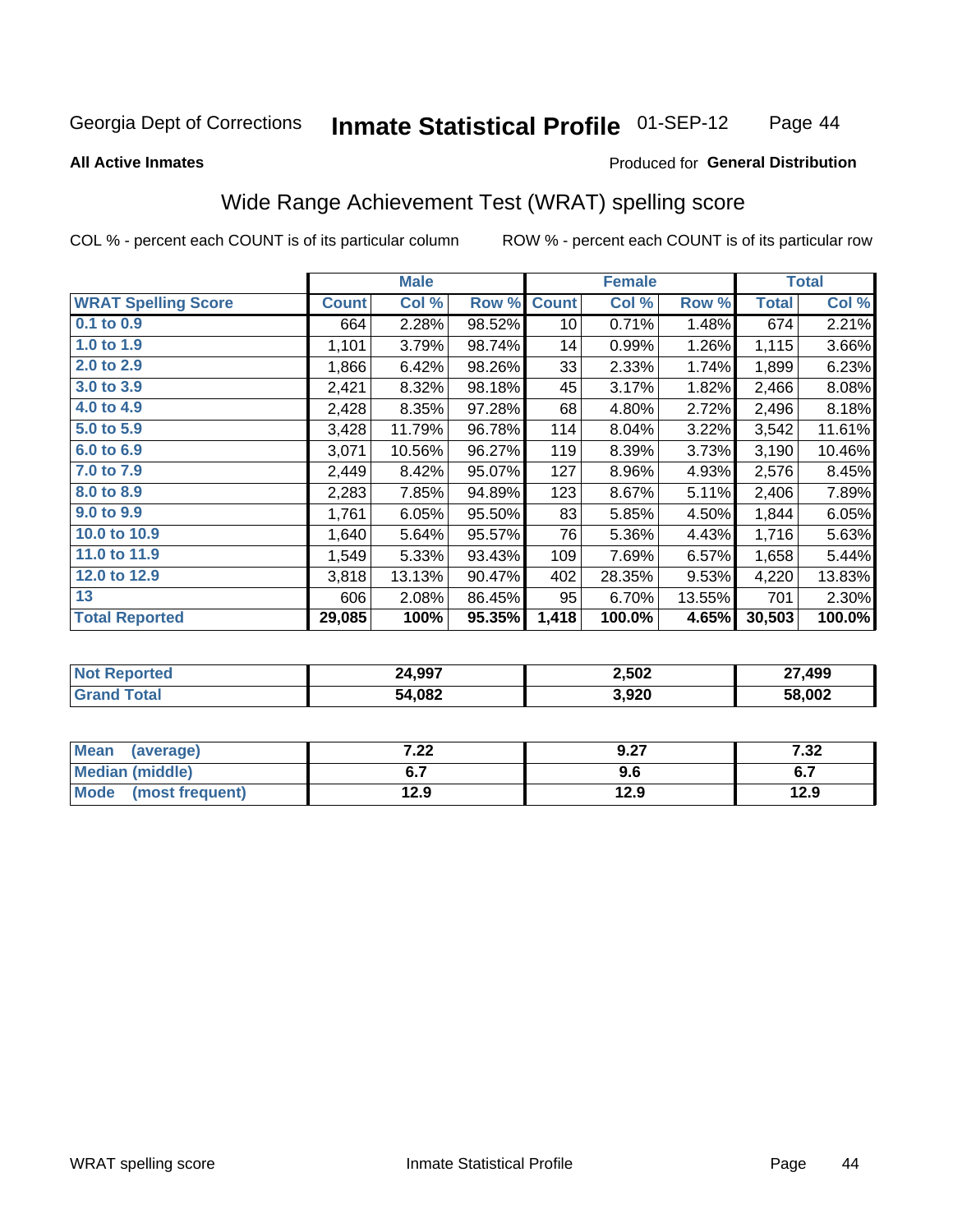### **All Active Inmates**

### Produced for General Distribution

## Scope of substance abuse - summary

COL % - percent each COUNT is of its particular column

|                        |              | <b>Male</b> |           |              | <b>Female</b> |       |              | <b>Total</b> |
|------------------------|--------------|-------------|-----------|--------------|---------------|-------|--------------|--------------|
| <b>Substance Abuse</b> | <b>Count</b> | Col %       | Row %     | <b>Count</b> | Col %         | Row % | <b>Total</b> | Col %        |
| <b>None</b>            | 39,634       | 73.29%      | 92.29%    | 3,312        | 84.49%        | 7.71% | 42,946       | 74.04%       |
| <b>Drugs only</b>      | 7.787        | 14.40%      | 94.31%    | 470          | 11.99%        | 5.69% | 8,257        | 14.24%       |
| <b>Alcohol only</b>    | .668         | $3.08\%$    | 98.12%    | 32           | 0.82%         | 1.88% | 1,700        | 2.93%        |
| Drugs and alcohol      | 4,993        | 9.23%       | 97.92%    | 106          | 2.70%         | 2.08% | 5,099        | 8.79%        |
| <b>Total Reported</b>  | 54,082       | 100%        | $93.24\%$ | 3,920        | 100%          | 6.76% | 58,002       | 100%         |

| <b>Not Reported</b> |        |       |        |
|---------------------|--------|-------|--------|
| <b>Grand Total</b>  | 54,082 | 3,920 | 58,002 |

|  | M<br>nuem | None | <b>IODE</b><br>NIJ | None |
|--|-----------|------|--------------------|------|
|--|-----------|------|--------------------|------|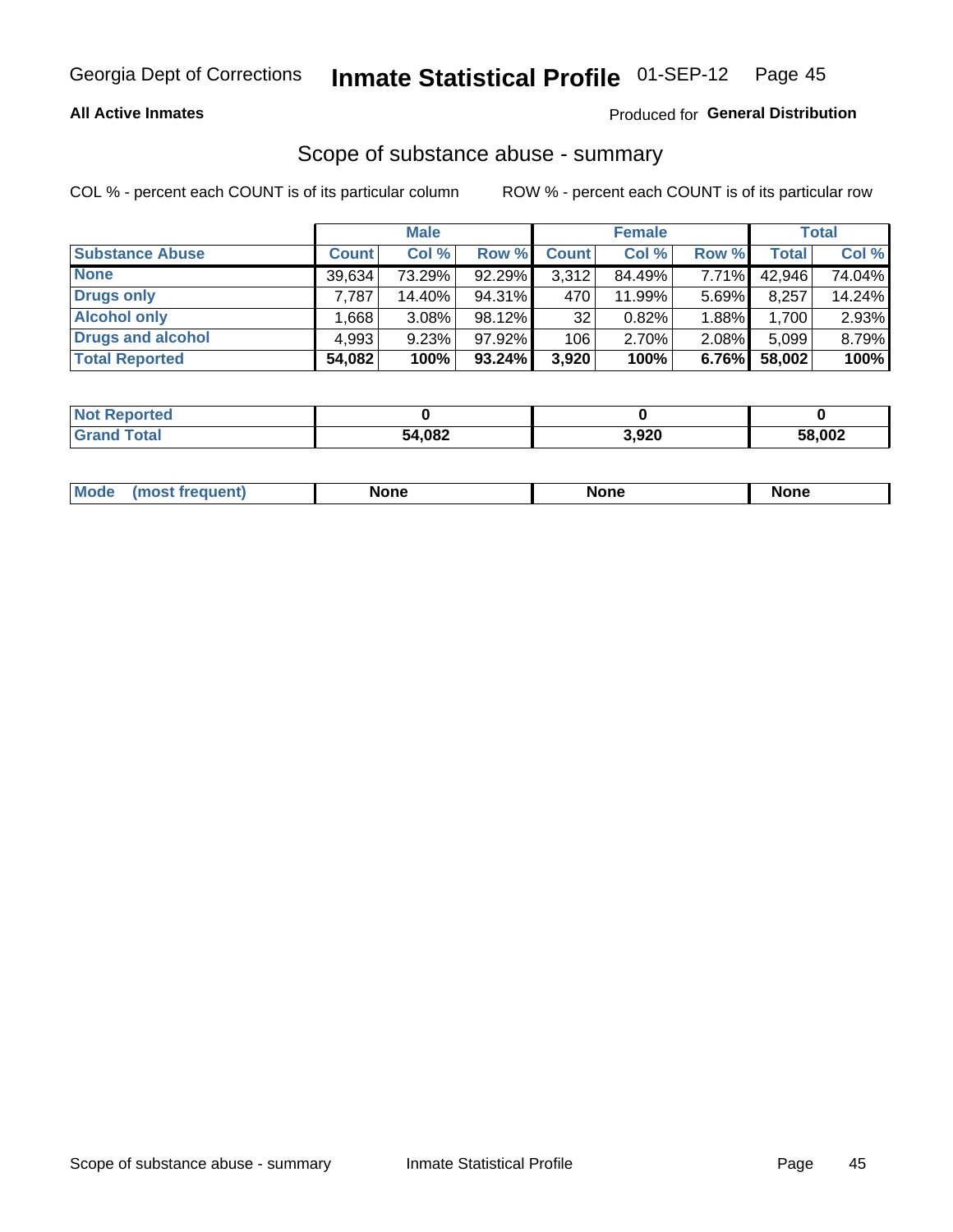### **All Active Inmates**

## **Produced for General Distribution**

## Scope of substance abuse - detail

COL % - percent each COUNT is of its particular column

|                                      |              | <b>Male</b> |         |              | <b>Female</b> |        |              | <b>Total</b> |
|--------------------------------------|--------------|-------------|---------|--------------|---------------|--------|--------------|--------------|
| <b>Substance Abuse</b>               | <b>Count</b> | Col %       | Row %   | <b>Count</b> | Col %         | Row %  | <b>Total</b> | Col %        |
| No drug or alcohol problems          | 39,634       | 73.29%      | 92.29%  | 3,312        | 84.49%        | 7.71%  | 42,946       | 74.04%       |
| Drug addiction but no alcohol        | 137          | 0.25%       | 89.54%  | 16           | 0.41%         | 10.46% | 153          | 0.26%        |
| <b>Drug addiction and alcohol</b>    | 70           | 0.13%       | 98.59%  |              | 0.03%         | 1.41%  | 71           | 0.12%        |
| <b>labuse</b>                        |              |             |         |              |               |        |              |              |
| <b>Drug addiction and alcoholism</b> | 49           | 0.09%       | 100.00% |              |               |        | 49           | 0.08%        |
| No drug problem but alcohol          | 1,383        | 2.56%       | 99.07%  | 13           | 0.33%         | 0.93%  | 1,396        | 2.41%        |
| <b>labuse</b>                        |              |             |         |              |               |        |              |              |
| No drug problem but alcoholism       | 285          | 0.53%       | 93.75%  | 19           | 0.48%         | 6.25%  | 304          | 0.52%        |
| Drug experiment but no alcohol       | 3,944        | 7.29%       | 96.95%  | 124          | 3.16%         | 3.05%  | 4,068        | 7.01%        |
| <b>Drug experiment &amp; alcohol</b> | 807          | 1.49%       | 98.53%  | 12           | 0.31%         | 1.47%  | 819          | 1.41%        |
| <b>labuse</b>                        |              |             |         |              |               |        |              |              |
| Drug experiment & alcoholism         | 256          | 0.47%       | 95.88%  | 11           | 0.28%         | 4.12%  | 267          | 0.46%        |
| Drug abuse but no alcohol            | 3,706        | 6.85%       | 91.82%  | 330          | 8.42%         | 8.18%  | 4,036        | 6.96%        |
| Drug abuse and alcohol abuse         | 3,213        | 5.94%       | 98.68%  | 43           | 1.10%         | 1.32%  | 3,256        | 5.61%        |
| <b>Drug abuse and alcoholism</b>     | 598          | 1.11%       | 93.88%  | 39           | 0.99%         | 6.12%  | 637          | 1.10%        |
| <b>Total Reported</b>                | 54,082       | 100%        | 93.24%  | 3,920        | 100%          | 6.76%  | 58,002       | 100%         |

| ported<br><b>NOT</b> |        |       |        |
|----------------------|--------|-------|--------|
| <b>otal</b>          | 54,082 | 3,920 | 58,002 |

| Mode (most frequent) | No drug or alcohol problems No drug or alcohol problems No drug or alcohol |          |
|----------------------|----------------------------------------------------------------------------|----------|
|                      |                                                                            | problems |
|                      |                                                                            |          |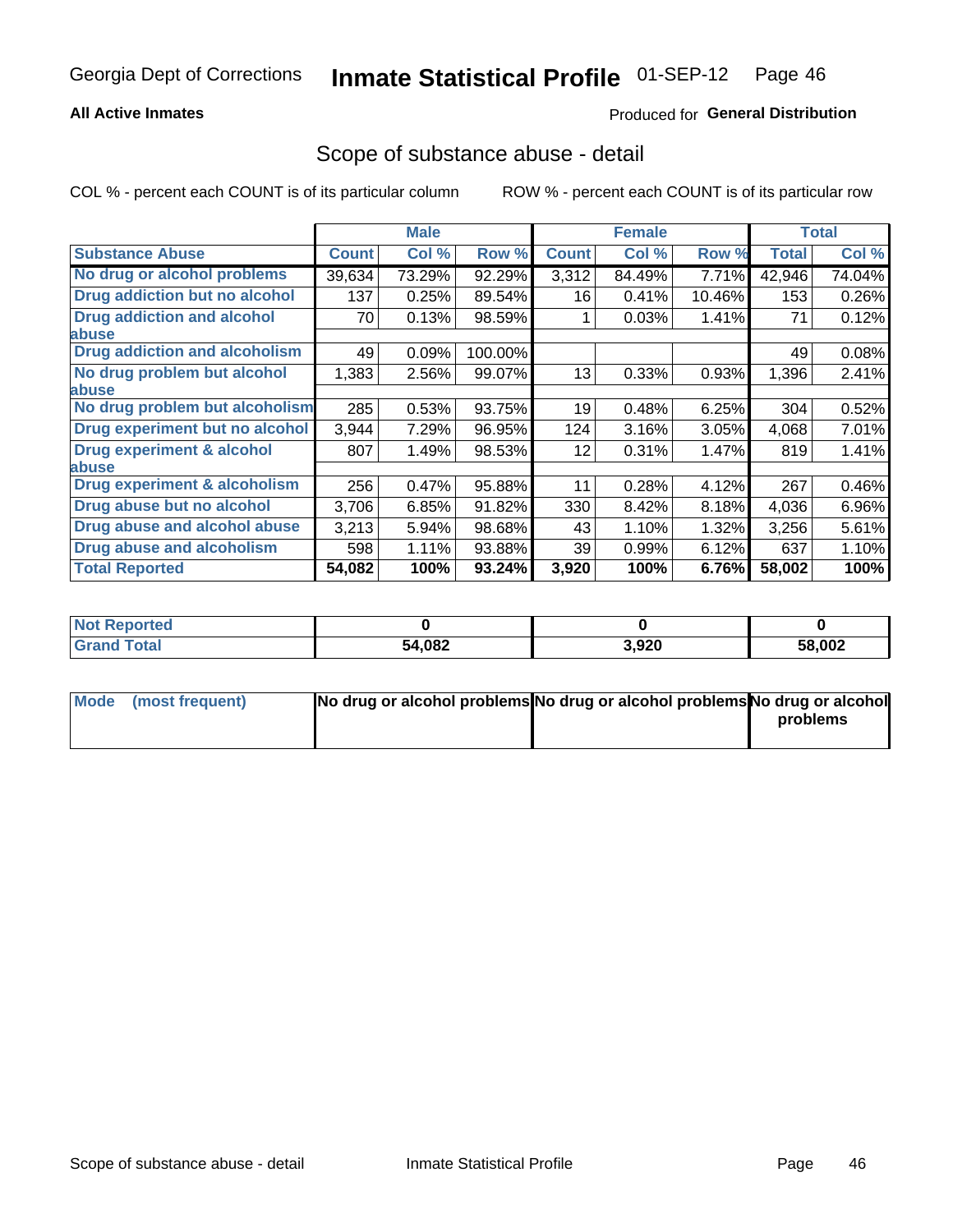### Inmate Statistical Profile 01-SEP-12 Page 47

**All Active Inmates** 

### Produced for General Distribution

# Current / last mental health treatment level

COL % - percent each COUNT is of its particular column

|                                    |              | <b>Male</b> |         |              | <b>Female</b> |          |        | <b>Total</b> |
|------------------------------------|--------------|-------------|---------|--------------|---------------|----------|--------|--------------|
| <b>Mental Health Treatment Lev</b> | <b>Count</b> | Col %       | Row %   | <b>Count</b> | Col %         | Row %    | Total  | Col %        |
| 1 No problem at current time       | 7,620        | 49.70%      | 90.64%  | 787          | 31.62%        | $9.36\%$ | 8,407  | 47.17%       |
| 2 Receiving outpatient             | 5,602        | 36.54%      | 77.28%  | 1,647        | 66.17%        | 22.72%   | 7,249  | 40.68%       |
| <b>Treatment</b>                   |              |             |         |              |               |          |        |              |
| 3 Inpatient, moderate              | 1,738        | 11.34%      | 97.81%  | 39           | 1.57%         | 2.19%    | 1,777  | 9.97%        |
| <b>Treatment</b>                   |              |             |         |              |               |          |        |              |
| 4 Inpatient, intensive             | 350          | 2.28%       | 95.63%  | 16           | 0.64%         | 4.37%    | 366    | 2.05%        |
| <b>Treatment</b>                   |              |             |         |              |               |          |        |              |
| 5 Undergoing crisis                | 17           | 0.11%       | 100.00% |              |               |          | 17     | 0.10%        |
| <b>stabilization</b>               |              |             |         |              |               |          |        |              |
| <b>6 Hospital for criminally</b>   | 5            | 0.03%       | 100.00% |              |               |          | 5      | 0.03%        |
| Tnsane                             |              |             |         |              |               |          |        |              |
| <b>Total Evaluated</b>             | 15,332       | 100%        | 86.03%  | 2,489        | 100%          | 13.97%   | 17,821 | 100%         |

| Never had MH evaluation | 38,750 | 431. ا | 40,181 |
|-------------------------|--------|--------|--------|
| <b>Grand Total</b>      | 54,082 | 3,920  | 58,002 |

| Median (middle) | <b>Receiving outpatient</b><br>treatment | <b>Receiving outpatient</b><br>treatment | <b>Receiving</b><br>outpatient<br>treatment |
|-----------------|------------------------------------------|------------------------------------------|---------------------------------------------|
| <b>Mode</b>     | No problem at current time               | <b>Receiving outpatient</b>              | No problem at                               |
| (most frequent) |                                          | treatment                                | current time                                |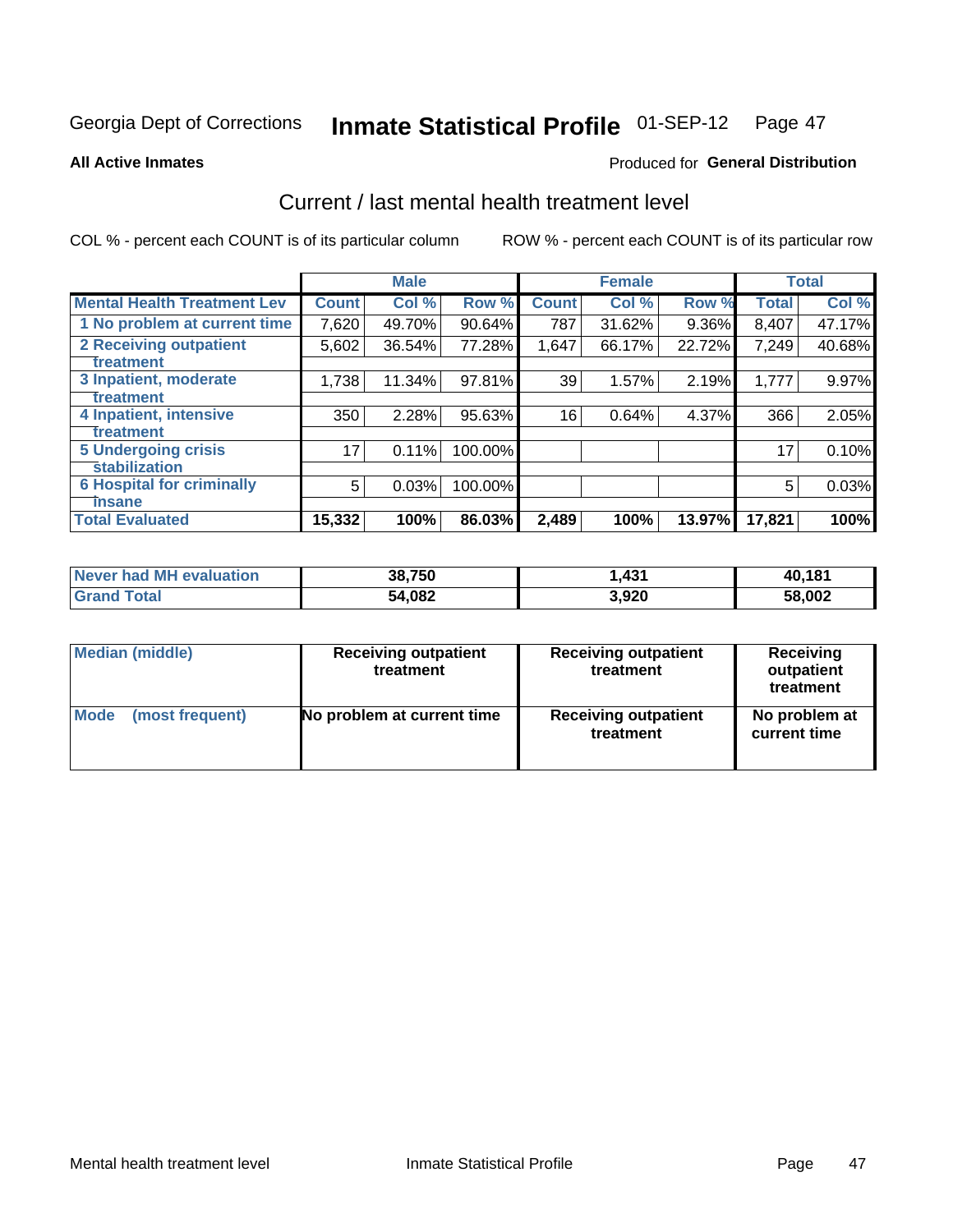### **All Active Inmates**

## Produced for General Distribution

# PULHESDWIT medical scale - 'P' overall condition ('P'hysical)

COL % - percent each COUNT is of its particular column

|                                  |                | <b>Male</b> |         |              | <b>Female</b> |         |              | <b>Total</b> |
|----------------------------------|----------------|-------------|---------|--------------|---------------|---------|--------------|--------------|
| <b>P' Overall Condition</b>      | <b>Count</b>   | Col %       | Row %   | <b>Count</b> | Col %         | Row %   | <b>Total</b> | Col %        |
| 1 No medical illness             | 36,326         | 74.67%      | 94.87%  | 964. ا       | 58.05%        | 5.13%   | 38,290       | 73.59%       |
| 2 Well-controlled chronic        | 11,169         | 22.96%      | 89.52%  | 1,308        | 38.66%        | 10.48%  | 12,477       | 23.98%       |
| <b>lillness</b>                  |                |             |         |              |               |         |              |              |
| 3 Poorly-controlled chronic      | 1,063          | 2.19%       | 95.85%  | 46           | 1.36%         | 4.15%   | 1,109        | 2.13%        |
| <b>illness</b>                   |                |             |         |              |               |         |              |              |
| 4 Significant problems requiring | 84             | 0.17%       | 88.42%  | 11           | 0.33%         | 11.58%  | 95           | 0.18%        |
| special housing                  |                |             |         |              |               |         |              |              |
| 5 Terminal illness, < 6 months   | $\overline{7}$ | 0.01%       | 100.00% |              |               |         | 7            | 0.01%        |
| to live                          |                |             |         |              |               |         |              |              |
| 6 Inmate is pregnant             |                |             |         | 54           | 1.60%         | 100.00% | 54           | 0.10%        |
| <b>Total Reported</b>            | 48,649         | 100%        | 93.50%  | 3,383        | 100%          | 6.50%   | 52,032       | 100%         |

| ueo | 5,433          | -07<br>. აა | 070<br>ว.ง  ข |
|-----|----------------|-------------|---------------|
|     | רמה ג'<br>,voz | .920<br>__  | 58,002        |

| Mode | (most frequent) | 1 No medical illness | 1 No medical illness | 1 No medical<br>illness |
|------|-----------------|----------------------|----------------------|-------------------------|
|------|-----------------|----------------------|----------------------|-------------------------|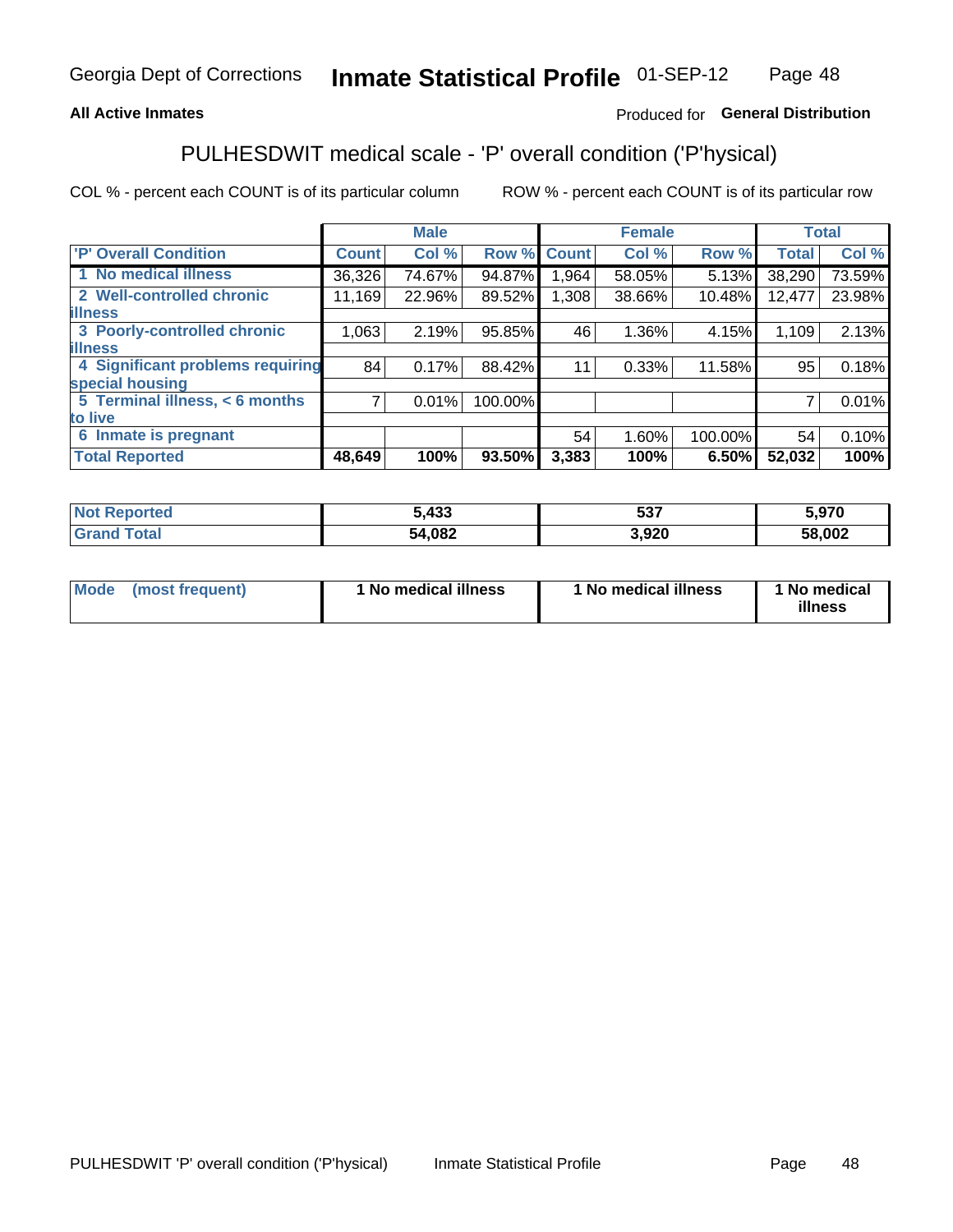### **All Active Inmates**

## Produced for General Distribution

# PULHESDWIT medical scale - 'U' upper body

COL % - percent each COUNT is of its particular column

|                              |              | <b>Male</b> |         |                 | <b>Female</b> |       |              | <b>Total</b> |
|------------------------------|--------------|-------------|---------|-----------------|---------------|-------|--------------|--------------|
| <b>U' Upper Body</b>         | <b>Count</b> | Col %       | Row %   | <b>Count</b>    | Col %         | Row % | <b>Total</b> | Col %        |
| 1 Upper bones, joints,       | 46,382       | 95.48%      | 93.54%  | 3,204           | 94.74%        | 6.46% | 49,586       | 95.43%       |
| muscles all OK               |              |             |         |                 |               |       |              |              |
| 2 One or both arms minimally | 1,845        | 3.80%       | 92.02%  | 160             | 4.73%         | 7.98% | 2,005        | 3.86%        |
| limited                      |              |             |         |                 |               |       |              |              |
| 3 One or both arms           | 305          | 0.63%       | 95.31%  | 15 <sub>1</sub> | 0.44%         | 4.69% | 320          | 0.62%        |
| <b>moderately limited</b>    |              |             |         |                 |               |       |              |              |
| 4 One arm disabled,          | 41           | 0.08%       | 93.18%  | 3               | 0.09%         | 6.82% | 44           | 0.08%        |
| paralyzed, or amputated      |              |             |         |                 |               |       |              |              |
| 5 Both arms disabled,        | 6            | 0.01%       | 100.00% |                 |               |       | 6            | 0.01%        |
| paralyzed, or amputated      |              |             |         |                 |               |       |              |              |
| <b>Total Reported</b>        | 48,579       | 100%        | 93.49%  | 3,382           | 100%          | 6.51% | 51,961       | 100%         |

| <b>Not Reported</b> | 5,503  | 538   | 6.041  |
|---------------------|--------|-------|--------|
| <b>Grand Total</b>  | 54,082 | 3,920 | 58,002 |

|  | Mode (most frequent) | 1 Upper bones, joints,<br>muscles all OK | 1 Upper bones, joints,<br>muscles all OK | 1 Upper bones,<br>ljoints, muscles all<br>ΟK |
|--|----------------------|------------------------------------------|------------------------------------------|----------------------------------------------|
|--|----------------------|------------------------------------------|------------------------------------------|----------------------------------------------|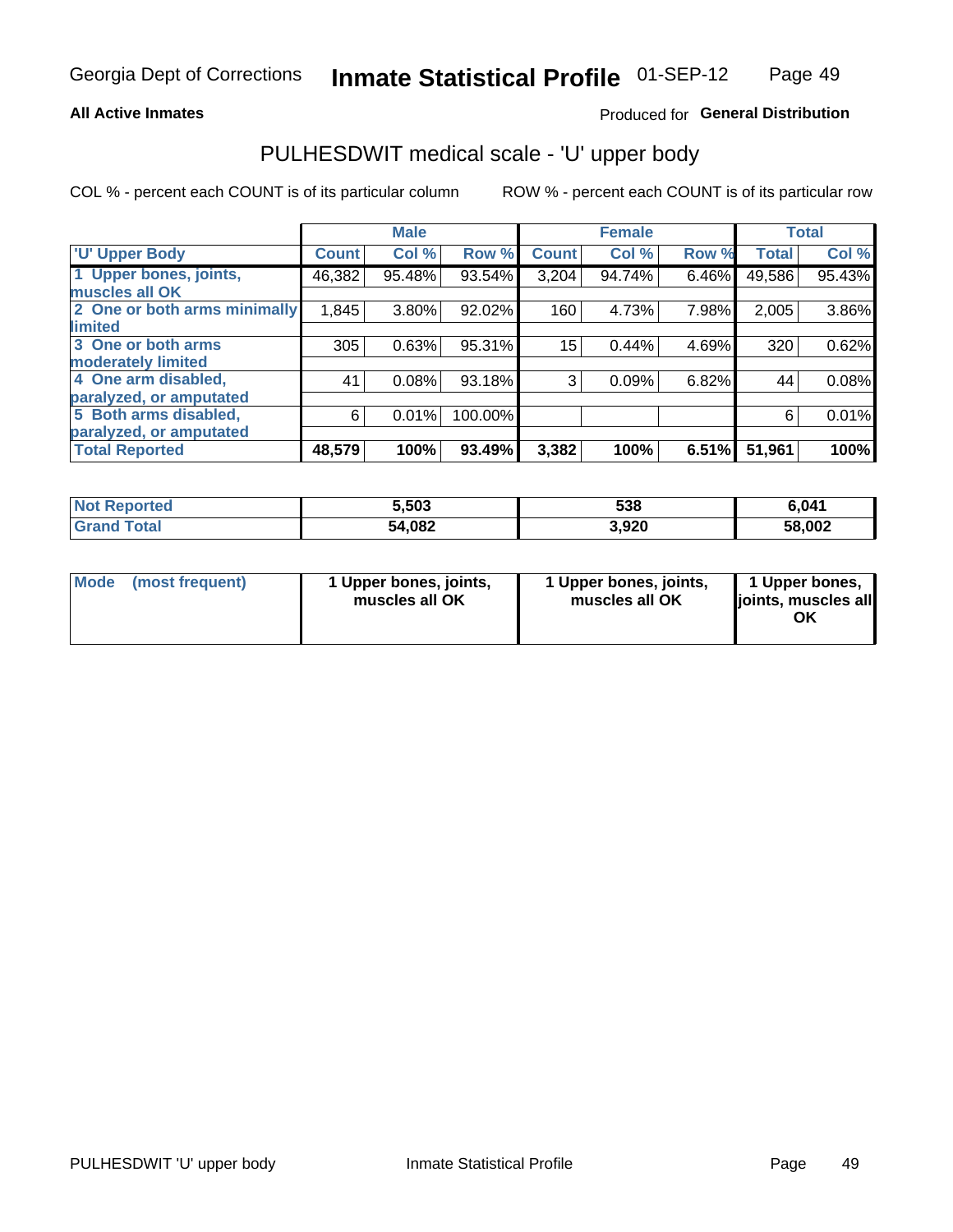### **All Active Inmates**

## Produced for General Distribution

# PULHESDWIT medical scale - 'L' lower body

COL % - percent each COUNT is of its particular column

|                                |              | <b>Male</b> |         |              | <b>Female</b> |        |              | <b>Total</b> |
|--------------------------------|--------------|-------------|---------|--------------|---------------|--------|--------------|--------------|
| 'L' Lower Body                 | <b>Count</b> | Col %       | Row %   | <b>Count</b> | Col %         | Row %  | <b>Total</b> | Col %        |
| 1 Lower bones, joints,         | 43,082       | 88.69%      | 93.91%  | 2,794        | 82.61%        | 6.09%  | 45,876       | 88.29%       |
| muscles all OK                 |              |             |         |              |               |        |              |              |
| 2 One or both legs minimally   | 4,681        | 9.64%       | 89.30%  | 561          | 16.59%        | 10.70% | 5,242        | 10.09%       |
| limited                        |              |             |         |              |               |        |              |              |
| 3 One or both legs             | 692          | 1.42%       | 97.05%  | 21           | 0.62%         | 2.95%  | 713          | 1.37%        |
| moderately limited             |              |             |         |              |               |        |              |              |
| 4 One leg disabled, paralyzed, | 113          | 0.23%       | 94.96%  | 6            | 0.18%         | 5.04%  | 119          | 0.23%        |
| or amputated                   |              |             |         |              |               |        |              |              |
| 5 Both legs disabled,          | 9            | 0.02%       | 100.00% |              |               |        | 9            | 0.02%        |
| paralyzed, or amputated        |              |             |         |              |               |        |              |              |
| <b>Total Reported</b>          | 48,577       | 100%        | 93.49%  | 3,382        | 100%          | 6.51%  | 51,959       | 100%         |

| <b>Not Reported</b> | 5,505  | 538   | 6,043  |
|---------------------|--------|-------|--------|
| <b>Grand Total</b>  | 54,082 | 3,920 | 58,002 |

|  | Mode (most frequent) | 1 Lower bones, joints,<br>muscles all OK | 1 Lower bones, joints,<br>muscles all OK | 1 Lower bones,<br>joints, muscles all<br>ΟK |
|--|----------------------|------------------------------------------|------------------------------------------|---------------------------------------------|
|--|----------------------|------------------------------------------|------------------------------------------|---------------------------------------------|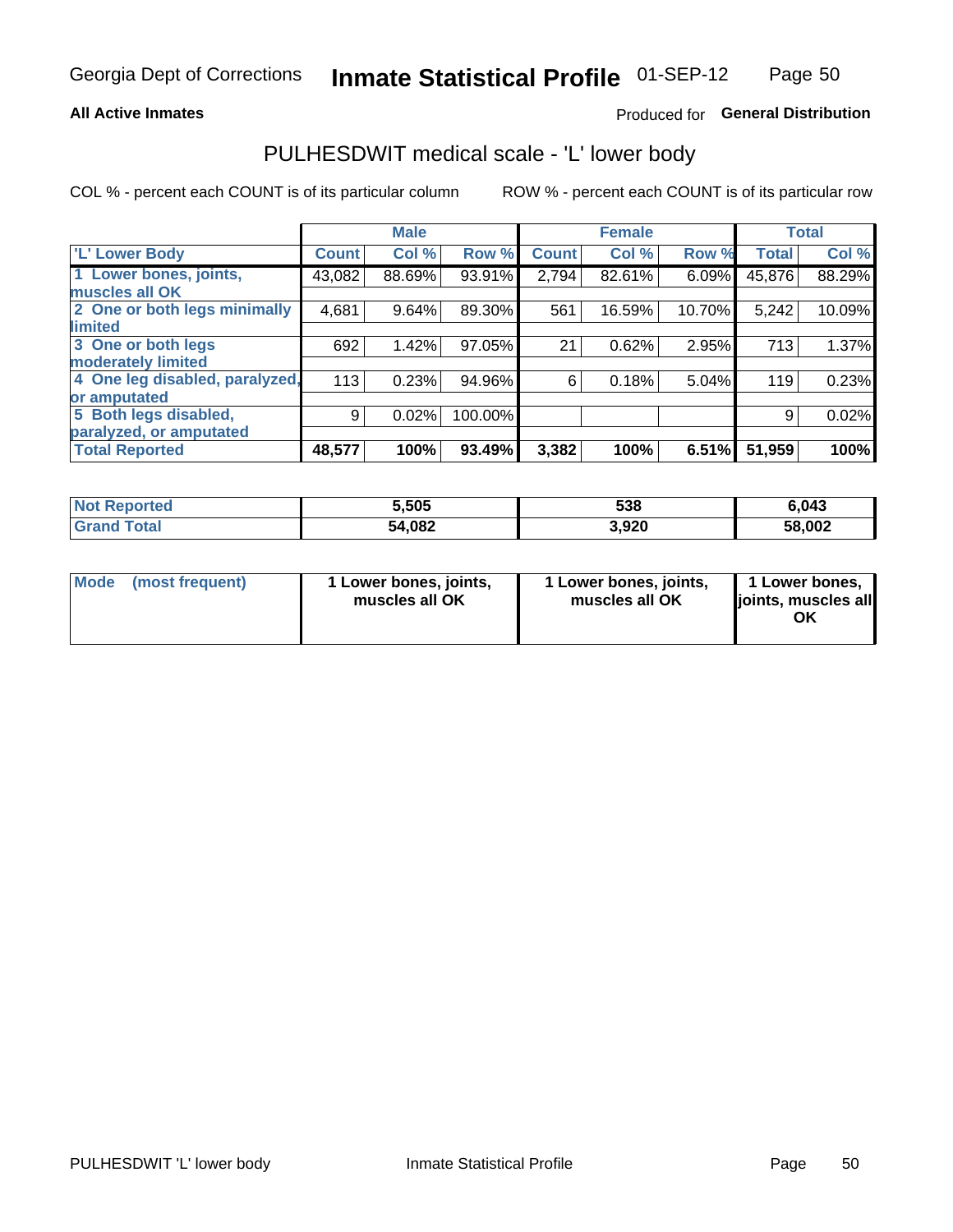### **All Active Inmates**

## Produced for General Distribution

# PULHESDWIT medical scale - 'H' hearing

COL % - percent each COUNT is of its particular column

|                                |                 | <b>Male</b> |                    |       | <b>Female</b> |       | <b>Total</b> |        |
|--------------------------------|-----------------|-------------|--------------------|-------|---------------|-------|--------------|--------|
| <b>'H' Hearing</b>             | <b>Count</b>    | Col %       | <b>Row % Count</b> |       | Col %         | Row % | <b>Total</b> | Col %  |
| 1 Normal hearing both ears     | 47,957          | 98.74%      | 93.49%             | 3,338 | 98.76%        | 6.51% | 51,295       | 98.74% |
| 2 Some loss in one ear with    | 480             | 0.99%       | 93.02%             | 36    | 1.07%         | 6.98% | 516          | 0.99%  |
| other OK, or mild loss in both |                 |             |                    |       |               |       |              |        |
| 3 Total loss in one ear with   | 97              | 0.20%       | 96.04%             | 4     | 0.12%         | 3.96% | 101          | 0.19%  |
| mild loss in other             |                 |             |                    |       |               |       |              |        |
| 4 Severe loss in both ears     | 21              | 0.04%       | 95.45%             |       | 0.03%         | 4.55% | 22           | 0.04%  |
| 5 Total loss in both ears,     | 13 <sub>1</sub> | 0.03%       | 92.86%             |       | 0.03%         | 7.14% | 14           | 0.03%  |
| requiring special housing      |                 |             |                    |       |               |       |              |        |
| <b>Total Reported</b>          | 48,568          | 100%        | 93.49%             | 3,380 | 100%          | 6.51% | 51,948       | 100%   |

| <b>Not Reno</b><br><b>ported</b> | 514<br>ີ່ | 540   | 054,ز  |
|----------------------------------|-----------|-------|--------|
| Total                            | 54,082    | 3,920 | 58,002 |

| Mode (most frequent) | 1 Normal hearing both ears 11 Normal hearing both ears 1 Normal hearing | both ears |
|----------------------|-------------------------------------------------------------------------|-----------|
|                      |                                                                         |           |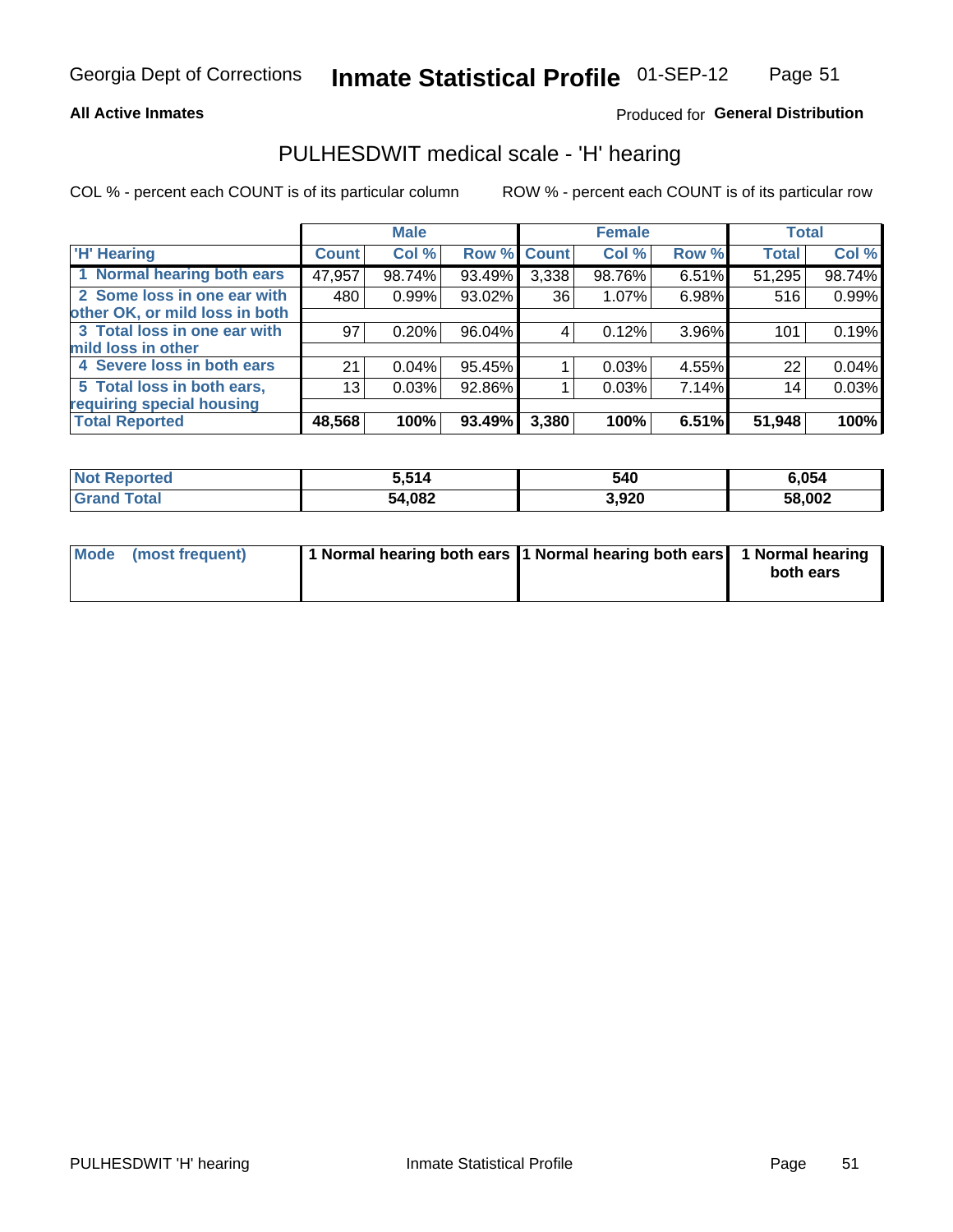### **All Active Inmates**

## Produced for General Distribution

# PULHESDWIT medical scale - 'E' vision

COL % - percent each COUNT is of its particular column

|                                 |                    | <b>Male</b> |        |              | <b>Female</b> |        |              | <b>Total</b> |
|---------------------------------|--------------------|-------------|--------|--------------|---------------|--------|--------------|--------------|
| 'E' Vision                      | Count <sup>'</sup> | Col %       | Row %  | <b>Count</b> | Col %         | Row %  | <b>Total</b> | Col %        |
| 1 Correctable to 20/40 in both  | 38,394             | 80.55%      | 95.69% | ا 730. ا     | 51.29%        | 4.31%  | 40,124       | 78.61%       |
| eyes                            |                    |             |        |              |               |        |              |              |
| 2 Correctable to 20/70 in one   | 8,251              | 17.31%      | 84.20% | 1,548        | 45.89%        | 15.80% | 9,799        | 19.20%       |
| eye, may be blind in other      |                    |             |        |              |               |        |              |              |
| 3 Correctable to 20/200 in one  | 888                | 1.86%       | 90.98% | 88           | 2.61%         | 9.02%  | 976          | 1.91%        |
| eye, may be blind in other      |                    |             |        |              |               |        |              |              |
| 4 One eye not correctable to    | 123                | 0.26%       | 95.35% | 6            | 0.18%         | 4.65%  | 129          | 0.25%        |
| 20/200, other may be blind      |                    |             |        |              |               |        |              |              |
| 5 Blind in both eyes, requiring | 10                 | 0.02%       | 90.91% |              | 0.03%         | 9.09%  | 11           | 0.02%        |
| special housing                 |                    |             |        |              |               |        |              |              |
| <b>Total Reported</b>           | 47,666             | 100%        | 93.39% | 3,373        | 100%          | 6.61%  | 51,039       | 100%         |

| <b>Not Reported</b> | 6,416  | 547   | 6,963  |
|---------------------|--------|-------|--------|
| <b>Total</b>        | 54,082 | 3,920 | 58,002 |

| Mode (most frequent) | 1 Correctable to 20/40 in both<br>eves | 1 Correctable to 20/40 in   1 Correctable to  <br>both eyes | 20/40 in both eyes |
|----------------------|----------------------------------------|-------------------------------------------------------------|--------------------|
|                      |                                        |                                                             |                    |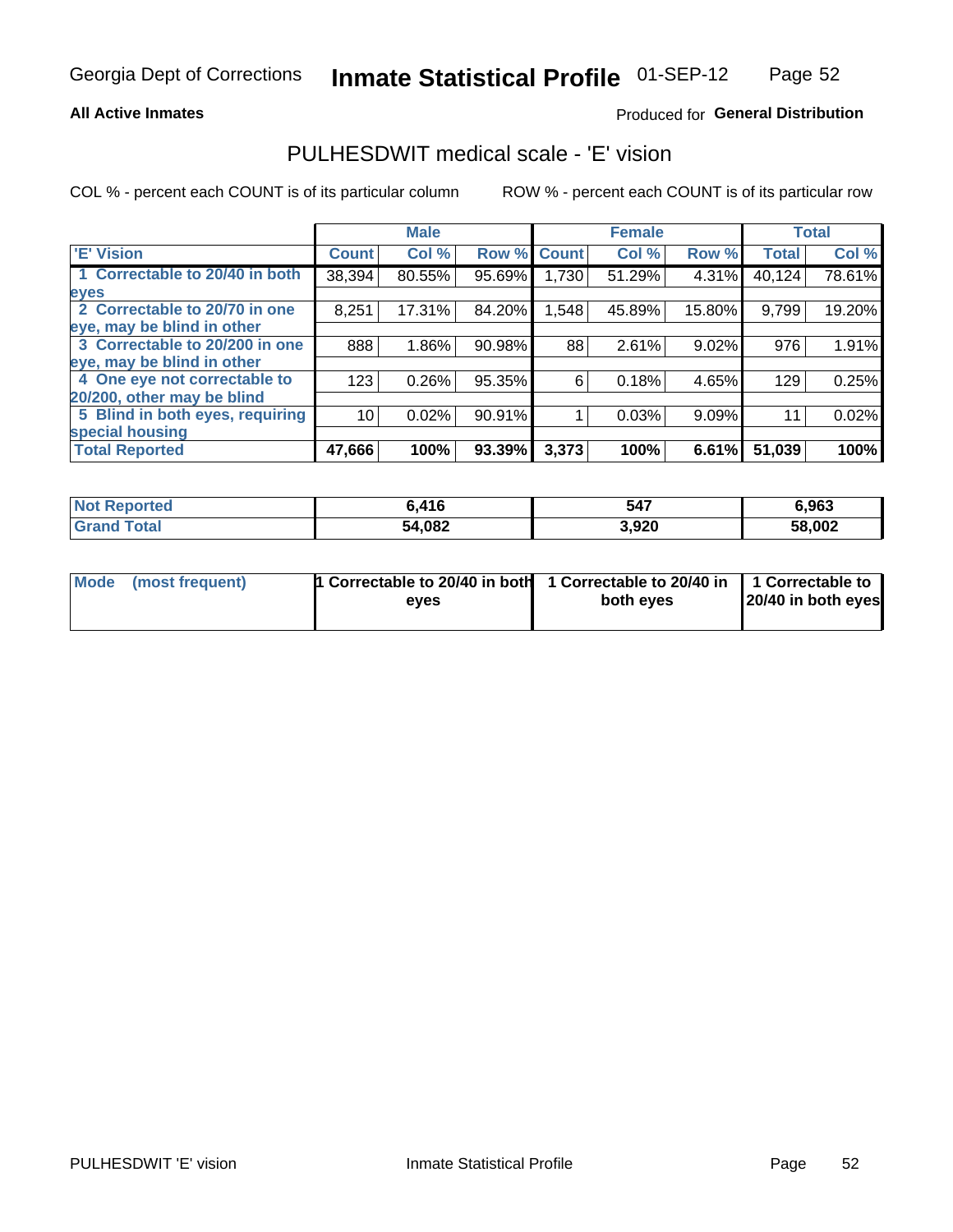### **All Active Inmates**

## Produced for General Distribution

# PULHESDWIT medical scale - 'S' pSychiatric

COL % - percent each COUNT is of its particular column

|                                        |              | <b>Male</b> |         |             | <b>Female</b> |        |              | <b>Total</b> |
|----------------------------------------|--------------|-------------|---------|-------------|---------------|--------|--------------|--------------|
| 'S' pSychiatric                        | <b>Count</b> | Col %       |         | Row % Count | Col %         | Row %  | <b>Total</b> | Col %        |
| 1 No impairment or disorders           | 41,300       | 86.38%      | 95.66%  | 1,874       | 56.62%        | 4.34%  | 43,174       | 84.45%       |
| 2 Stable, or in remission, or          | 5,045        | 10.55%      | 78.05%  | 1,419       | 42.87%        | 21.95% | 6,464        | 12.64%       |
| mild impairment or retardation         |              |             |         |             |               |        |              |              |
| 3 Requires moderate inpatient          | 1,241        | 2.60%       | 98.88%  | 14          | 0.42%         | 1.12%  | 1,255        | 2.45%        |
| treatment                              |              |             |         |             |               |        |              |              |
| 4 Requires intensive inpatient         | 206          | 0.43%       | 98.56%  | 3           | 0.09%         | 1.44%  | 209          | 0.41%        |
| treatment                              |              |             |         |             |               |        |              |              |
| <b>5 Requires Crisis Stabilization</b> | 19           | 0.04%       | 100.00% |             |               |        | 19           | 0.04%        |
| Unit (CSU) inpatient care              |              |             |         |             |               |        |              |              |
| <b>Total Reported</b>                  | 47,811       | 100%        | 93.53%  | 3,310       | 100%          | 6.47%  | 51,121       | 100%         |

| <b>Not Reported</b> | C 774<br>V. <i>l</i> i | 610   | 6,881  |
|---------------------|------------------------|-------|--------|
| Total<br>'Grand     | 54,082                 | 3,920 | 58,002 |

| Mode<br>1 No impairment or disorders<br>(most frequent) | 1 No impairment or<br>disorders | 1 No impairment or<br>disorders |
|---------------------------------------------------------|---------------------------------|---------------------------------|
|---------------------------------------------------------|---------------------------------|---------------------------------|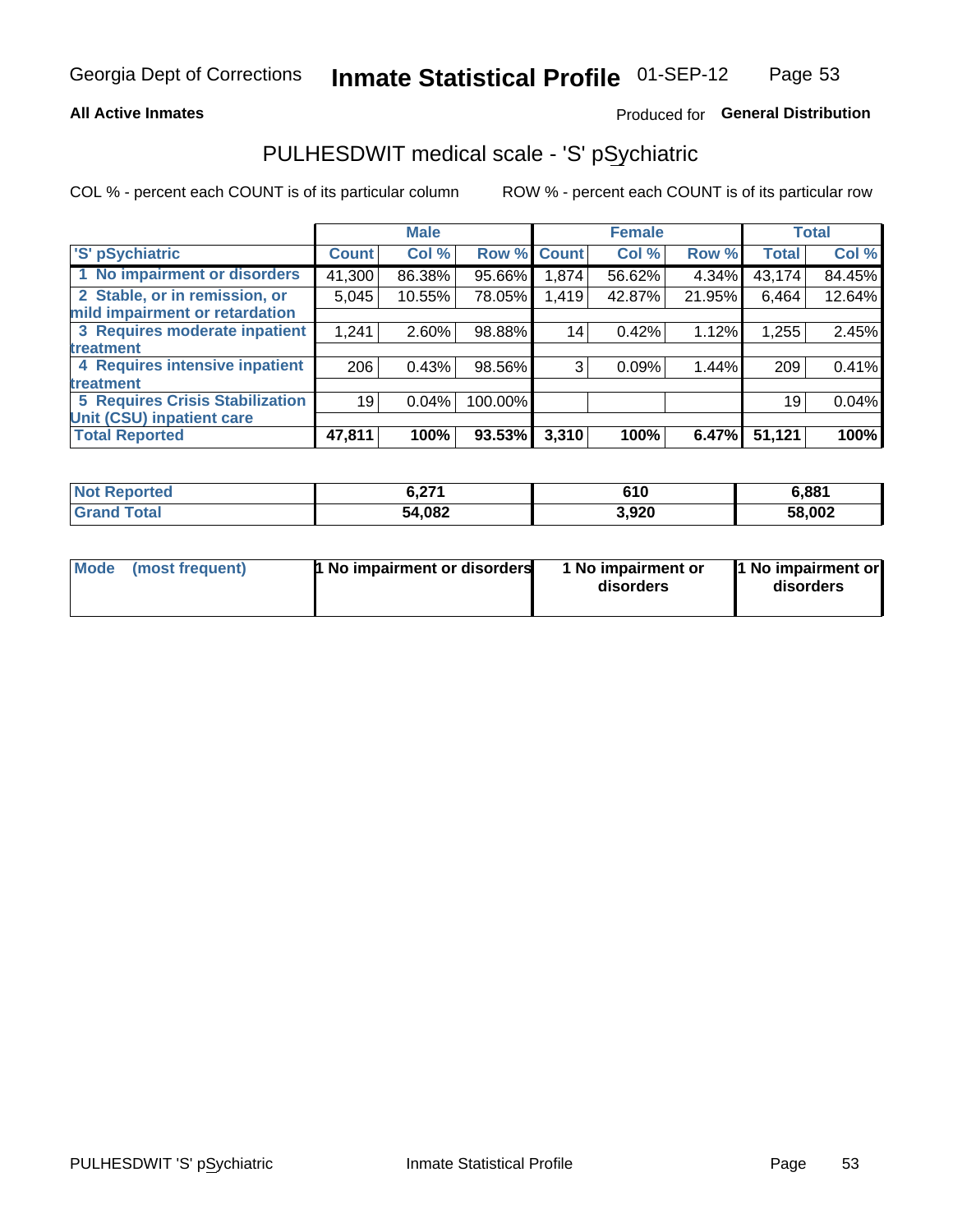### **All Active Inmates**

## Produced for General Distribution

# PULHESDWIT medical scale - 'D' dental

COL % - percent each COUNT is of its particular column

|                                 |              | <b>Male</b> |         |              | <b>Female</b> |       |              | <b>Total</b> |
|---------------------------------|--------------|-------------|---------|--------------|---------------|-------|--------------|--------------|
| <b>D'</b> Dental                | <b>Count</b> | Col %       | Row %   | <b>Count</b> | Col %         | Row % | <b>Total</b> | Col %        |
| 1 Minimal routine dental health | 24,489       | 53.39%      | 92.15%  | 2,087        | 62.84%        | 7.85% | 26,576       | 54.03%       |
| <b>needs</b>                    |              |             |         |              |               |       |              |              |
| 2 Moderate cavities and/or gum  | 16,277       | 35.48%      | 94.17%  | 1,008        | 30.35%        | 5.83% | 17,285       | 35.14%       |
| disease                         |              |             |         |              |               |       |              |              |
| 3 Extensive gum disease         | 5,089        | 11.09%      | 95.77%  | 225          | 6.78%         | 4.23% | 5,314        | 10.80%       |
| and/or widespread decay         |              |             |         |              |               |       |              |              |
| 4 Urgent need for dental        | 14           | 0.03%       | 93.33%  |              | 0.03%         | 6.67% | 15           | 0.03%        |
| <b>services</b>                 |              |             |         |              |               |       |              |              |
| 5 Life-threatening disease or   | 2            | 0.01%       | 100.00% |              |               |       | 2            | 0.01%        |
| extreme pain or infection       |              |             |         |              |               |       |              |              |
| <b>Total Reported</b>           | 45,871       | 100%        | 93.25%  | 3,321        | 100%          | 6.75% | 49,192       | 100.0%       |

| <b>Not Reported</b> | <b>. 644</b><br>0.411 | 599   | 8,810  |
|---------------------|-----------------------|-------|--------|
| <b>Grand Total</b>  | 54,082                | 3,920 | 58,002 |

| 1 Minimal routine dental<br>Mode<br>(most frequent)<br>health needs | 1 Minimal routine dental 1 Minimal routine<br>health needs | dental health<br>needs |
|---------------------------------------------------------------------|------------------------------------------------------------|------------------------|
|---------------------------------------------------------------------|------------------------------------------------------------|------------------------|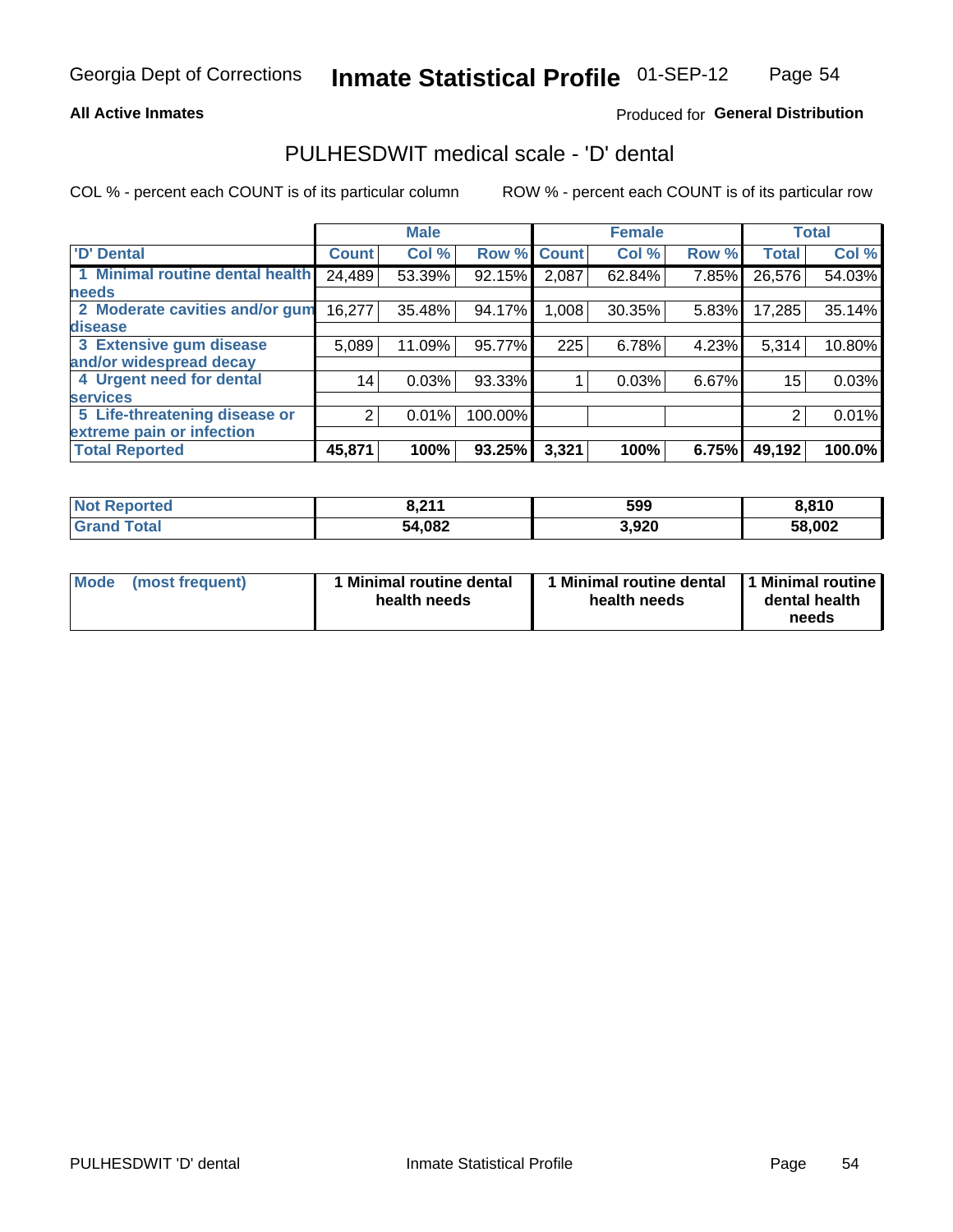### **All Active Inmates**

## Produced for General Distribution

# PULHESDWIT medical scale - 'W' work ability

COL % - percent each COUNT is of its particular column

|                                 |              | <b>Male</b> |        |                    | <b>Female</b> |        |              | <b>Total</b> |
|---------------------------------|--------------|-------------|--------|--------------------|---------------|--------|--------------|--------------|
| <b>W' work ability</b>          | <b>Count</b> | Col %       |        | <b>Row % Count</b> | Col %         | Row %  | <b>Total</b> | Col %        |
| 1 Unrestricted work or activity | 40,531       | 83.45%      | 93.59% | 2,774              | 82.05%        | 6.41%  | 43,305       | 83.35%       |
| 2 Minor restrictions on type of | 6,367        | 13.11%      | 93.10% | 472                | 13.96%        | 6.90%  | 6,839        | 13.16%       |
| <b>work</b>                     |              |             |        |                    |               |        |              |              |
| 3 Moderate restrictions on type | 1,106        | 2.28%       | 94.94% | 59                 | 1.75%         | 5.06%  | 1,165        | 2.24%        |
| of work                         |              |             |        |                    |               |        |              |              |
| 4 Major restrictions on type of | 380          | 0.78%       | 89.83% | 43                 | 1.27%         | 10.17% | 423          | 0.81%        |
| <b>work</b>                     |              |             |        |                    |               |        |              |              |
| 5 Cannot work under any         | 188          | 0.39%       | 85.07% | 33                 | 0.98%         | 14.93% | 221          | 0.43%        |
| <b>circumstances</b>            |              |             |        |                    |               |        |              |              |
| <b>Total Reported</b>           | 48,572       | 100%        | 93.49% | 3,381              | 100%          | 6.51%  | 51,953       | 100%         |

| <b>Not Reported</b> | 5,510  | 539   | 6,049  |
|---------------------|--------|-------|--------|
| Total<br>' Grand    | 54,082 | 3,920 | 58,002 |

| Mode            | 1 Unrestricted work or | 1 Unrestricted work or | 1 Unrestricted   |
|-----------------|------------------------|------------------------|------------------|
| (most frequent) | activity               | activity               | work or activity |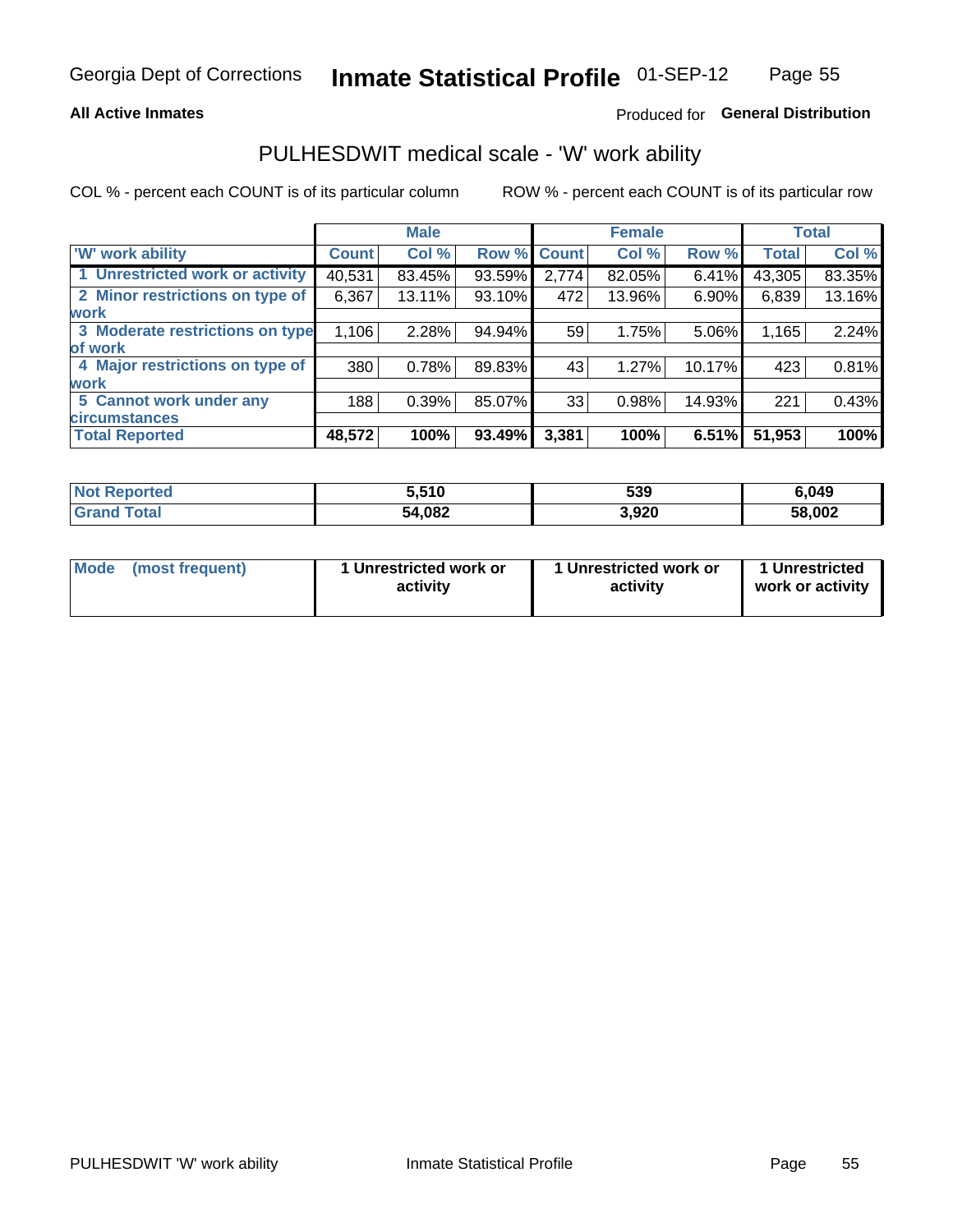### **All Active Inmates**

## Produced for General Distribution

# PULHESDWIT medical scale - 'I' impairment

COL % - percent each COUNT is of its particular column

|                                   |              | <b>Male</b> |             |                | <b>Female</b> |       |              | <b>Total</b> |
|-----------------------------------|--------------|-------------|-------------|----------------|---------------|-------|--------------|--------------|
| <b>T' Impairment</b>              | <b>Count</b> | Col %       | Row % Count |                | Col %         | Row % | <b>Total</b> | Col %        |
| 1 No impairments or               | 48,232       | 99.31%      | 93.51%      | 3,350          | 99.14%        | 6.49% | 51,582       | 99.30%       |
| <b>disabilities</b>               |              |             |             |                |               |       |              |              |
| 2 Wheelchair-bound but            | 236          | 0.49%       | 90.77%      | 24             | 0.71%         | 9.23% | 260          | 0.50%        |
| otherwise OK                      |              |             |             |                |               |       |              |              |
| <b>3 Needs low-level Assisted</b> | 41           | 0.08%       | 95.35%      | $\overline{2}$ | 0.06%         | 4.65% | 43           | 0.08%        |
| Living (level I)                  |              |             |             |                |               |       |              |              |
| 4 Needs moderate Assisted         | 8            | 0.02%       | 100.00%     |                |               |       | 8            | 0.02%        |
| Living (level II)                 |              |             |             |                |               |       |              |              |
| <b>5 Needs maximal Assisted</b>   | 48           | 0.10%       | 94.12%      | 3              | 0.09%         | 5.88% | 51           | 0.10%        |
| <b>Living (level III)</b>         |              |             |             |                |               |       |              |              |
| <b>Total Reported</b>             | 48,565       | 100%        | 93.49%      | 3,379          | 100%          | 6.51% | 51,944       | 100%         |

| <b>Not</b><br>Reported | 5,517  | 541   | 6,058  |
|------------------------|--------|-------|--------|
| Total                  | 54,082 | 3,920 | 58,002 |

| Mode | (most frequent) | 1 No impairments or<br>disabilities | 1 No impairments or<br>disabilities | 1 No impairments<br>or disabilities |
|------|-----------------|-------------------------------------|-------------------------------------|-------------------------------------|
|------|-----------------|-------------------------------------|-------------------------------------|-------------------------------------|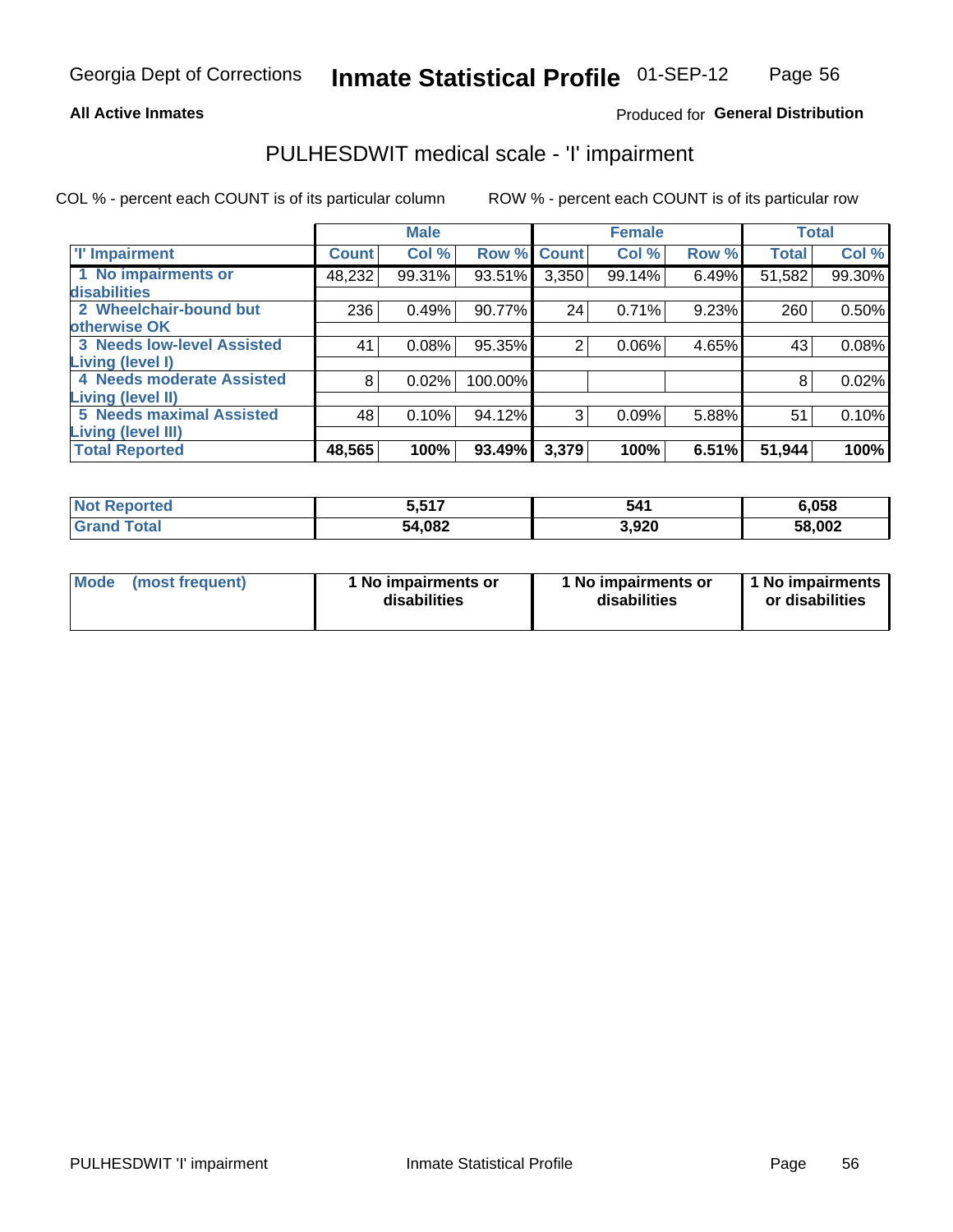### **All Active Inmates**

## Produced fo General Distribution

# PULHESDWIT medical scale - 'T' transportability

COL % - percent each COUNT is of its particular column

|                              |              | <b>Male</b> |         |              | <b>Female</b> |        | <b>Total</b> |        |
|------------------------------|--------------|-------------|---------|--------------|---------------|--------|--------------|--------|
| <b>T' Transportability</b>   | <b>Count</b> | Col %       | Row %   | <b>Count</b> | Col %         | Row %  | <b>Total</b> | Col %  |
| 1 Can be transported in any  | 48,367       | 99.56%      | 93.52%  | 3,351        | 99.58%        | 6.48%  | 51,718       | 99.56% |
| ordinary approved vehicle    |              |             |         |              |               |        |              |        |
| 2 Wheelchair-bound, not      | 49           | 0.10%       | 89.09%  | 6            | 0.18%         | 10.91% | 55           | 0.11%  |
| needing special vehicle      |              |             |         |              |               |        |              |        |
| 3 Wheelchair-bound, requires | 10           | 0.02%       | 100.00% |              |               |        | 10           | 0.02%  |
| special vehicle              |              |             |         |              |               |        |              |        |
| 4 Needs specially-equipped   | 3            | 0.01%       | 100.00% |              |               |        |              | 0.01%  |
| medical vehicle              |              |             |         |              |               |        |              |        |
| <b>5 Requires ambulance</b>  | 152          | 0.31%       | 95.00%  | 8            | 0.24%         | 5.00%  | 160          | 0.31%  |
| transport                    |              |             |         |              |               |        |              |        |
| <b>Total Reported</b>        | 48,581       | 100%        | 93.52%  | 3,365        | 100%          | 6.48%  | 51,946       | 100.0% |

| <b>:ported</b> | 5,501  | 555  | 6,056  |
|----------------|--------|------|--------|
| <b>otal</b>    | 54,082 | 920, | 58,002 |

|  | Mode (most frequent) | 1 Can be transported in any 1 Can be transported in any<br>ordinary approved vehicle   ordinary approved vehicle   transported in any |  | 1 Can be<br>  ordinary approved  <br>vehicle |
|--|----------------------|---------------------------------------------------------------------------------------------------------------------------------------|--|----------------------------------------------|
|--|----------------------|---------------------------------------------------------------------------------------------------------------------------------------|--|----------------------------------------------|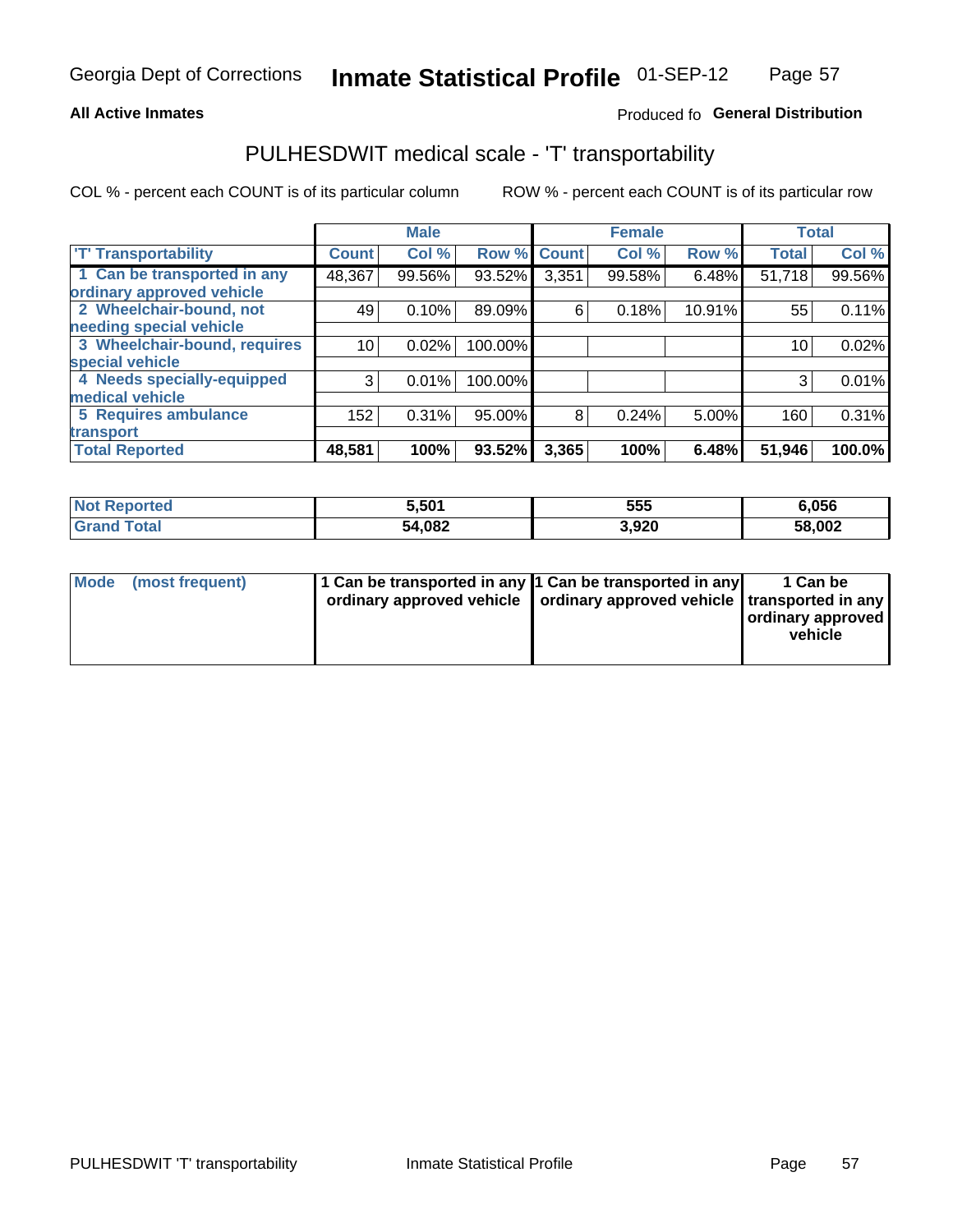### **All Active Inmates**

## Produced for General Distribution

## Criminality in family, self-reported

COL % - percent each COUNT is of its particular column

|                              |              | <b>Male</b> |           |              | <b>Female</b> |          |              | Total  |
|------------------------------|--------------|-------------|-----------|--------------|---------------|----------|--------------|--------|
| <b>Criminality In Family</b> | <b>Count</b> | Col%        | Row %     | <b>Count</b> | Col %         | Row %    | Total        | Col %  |
| Yes, criminality in family   | 5.372        | 23.22%      | $93.12\%$ | 397          | 39.66%        | $6.88\%$ | 5.769        | 23.90% |
| No criminality in family     | 17.768       | 76.78%      | 96.71%    | 604          | 60.34%        | $3.29\%$ | 18,372       | 76.10% |
| <b>Total Reported</b>        | 23,140       | 100%        | 95.85%    | 1,001        | 100%          |          | 4.15% 24,141 | 100%   |

| <b>Not Reported</b> | 30,942 | 2,919 | 33,861 |
|---------------------|--------|-------|--------|
| ⊺ota                | 54,082 | 3,920 | 58,002 |

|  | Mode (most frequent) | No criminality in family | No criminality in family | No criminality in<br>family |
|--|----------------------|--------------------------|--------------------------|-----------------------------|
|--|----------------------|--------------------------|--------------------------|-----------------------------|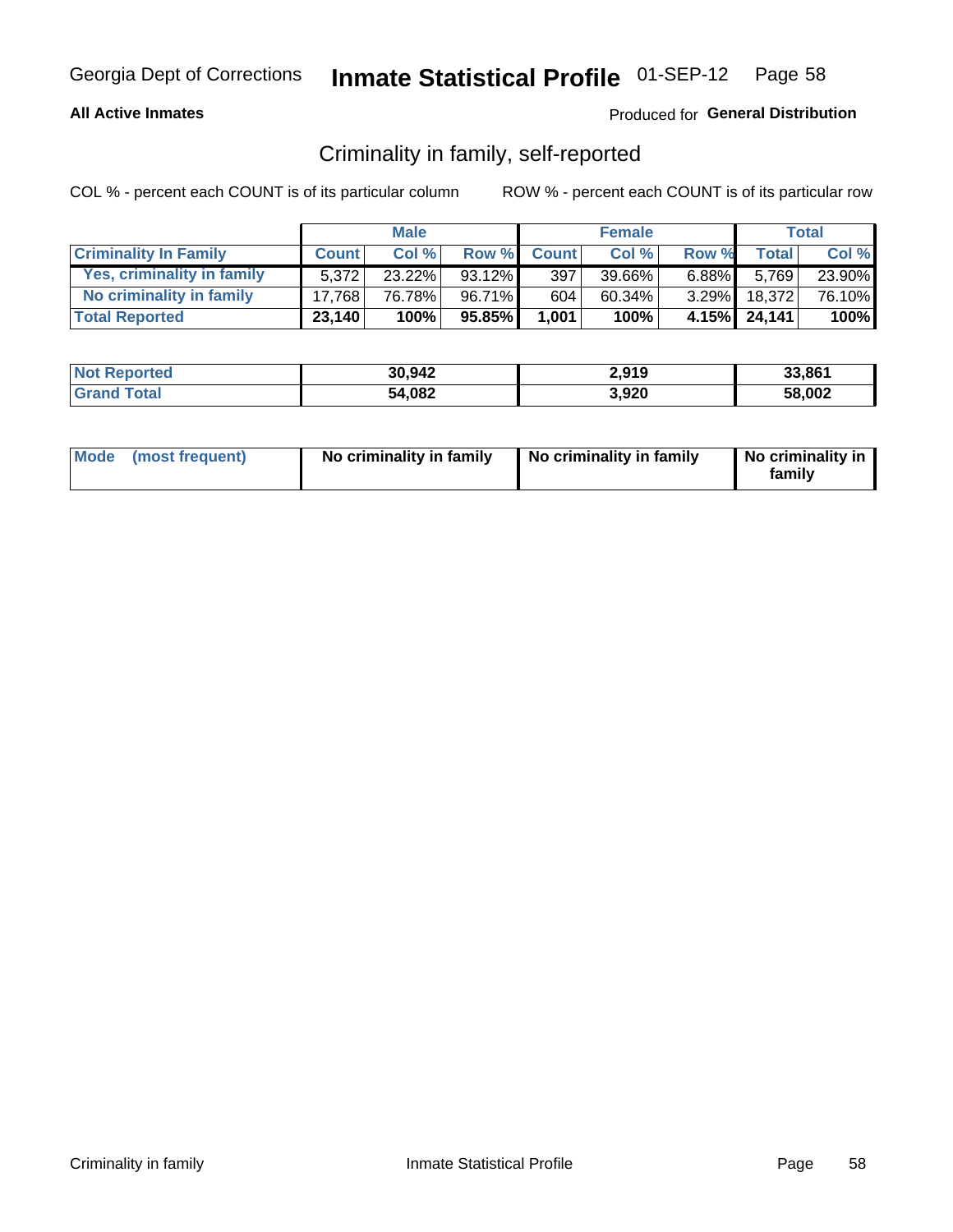## **All Active Inmates**

## Produced for General Distribution

## Alcoholism in family, self-reported

COL % - percent each COUNT is of its particular column

|                             |              | <b>Male</b> |              |              | <b>Female</b> |          |                 | Total   |
|-----------------------------|--------------|-------------|--------------|--------------|---------------|----------|-----------------|---------|
| <b>Alcoholism In Family</b> | <b>Count</b> | Col %       | <b>Row %</b> | <b>Count</b> | Col %         | Row %    | <b>Total</b>    | Col %   |
| Yes, alcoholism in family   | 3.403        | 14.71%      | 93.21%       | 248          | 24.78%        | $6.79\%$ | 3,651           | 15.12%  |
| No alcoholism in family     | 19.737       | $85.29\%$   | 96.33%       | 753          | 75.22%        |          | 3.67% 20,490    | 84.88%  |
| <b>Total Reported</b>       | 23,140       | 100%        | 95.85%       | 1,001        | 100%          |          | $4.15\%$ 24,141 | $100\%$ |

| <b>Not Reported</b> | 30,942 | 2,919 | 33,861 |
|---------------------|--------|-------|--------|
| ⊺otai               | 54,082 | 3,920 | 58,002 |

|  | Mode (most frequent) | No alcoholism in family | No alcoholism in family | No alcoholism in<br>family |
|--|----------------------|-------------------------|-------------------------|----------------------------|
|--|----------------------|-------------------------|-------------------------|----------------------------|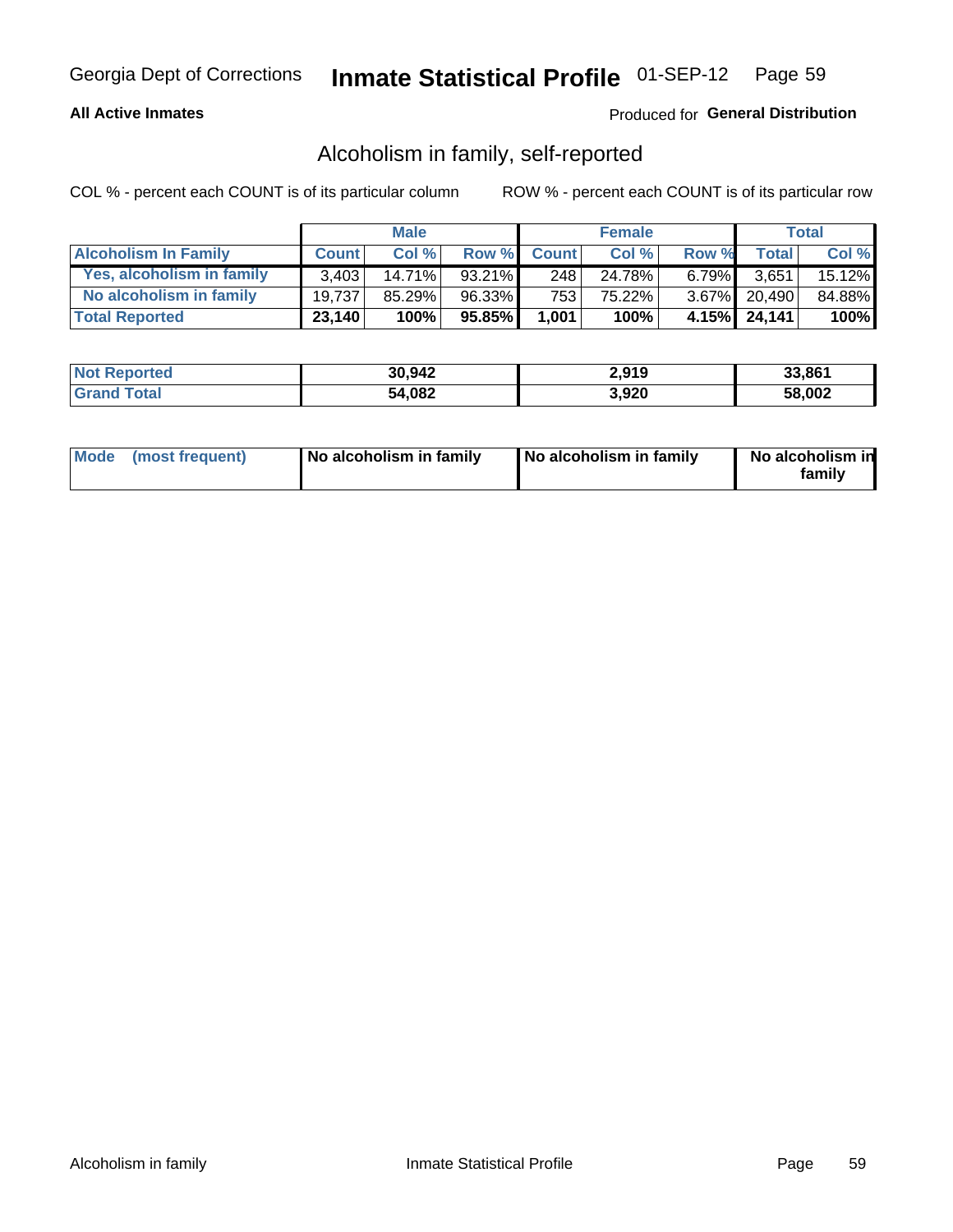### **All Active Inmates**

Produced for General Distribution

## Drug abuse in family, self-reported

COL % - percent each COUNT is of its particular column

|                           |              | <b>Male</b> |           |              | <b>Female</b> |          |              | Total    |
|---------------------------|--------------|-------------|-----------|--------------|---------------|----------|--------------|----------|
| Drug Abuse In Family      | <b>Count</b> | Col%        | Row %     | <b>Count</b> | Col%          | Row %    | Total        | Col %    |
| Yes, drug abuse in family | 1,883        | 8.14%       | $90.01\%$ | 209          | 20.88%        | $9.99\%$ | 2,092        | $8.67\%$ |
| No drug abuse in family   | 21,257       | 91.86%      | 96.41%    | 792          | 79.12%        |          | 3.59% 22,049 | 91.33%   |
| <b>Total Reported</b>     | 23,140       | 100%        | $95.85\%$ | 1,001        | 100%          |          | 4.15% 24,141 | 100%     |

| <b>Not Reported</b> | 30,942 | 2,919 | 33,861 |
|---------------------|--------|-------|--------|
| ⊺ota                | 54,082 | 3,920 | 58,002 |

|  | Mode (most frequent) | No drug abuse in family | No drug abuse in family | No drug abuse in<br>family |
|--|----------------------|-------------------------|-------------------------|----------------------------|
|--|----------------------|-------------------------|-------------------------|----------------------------|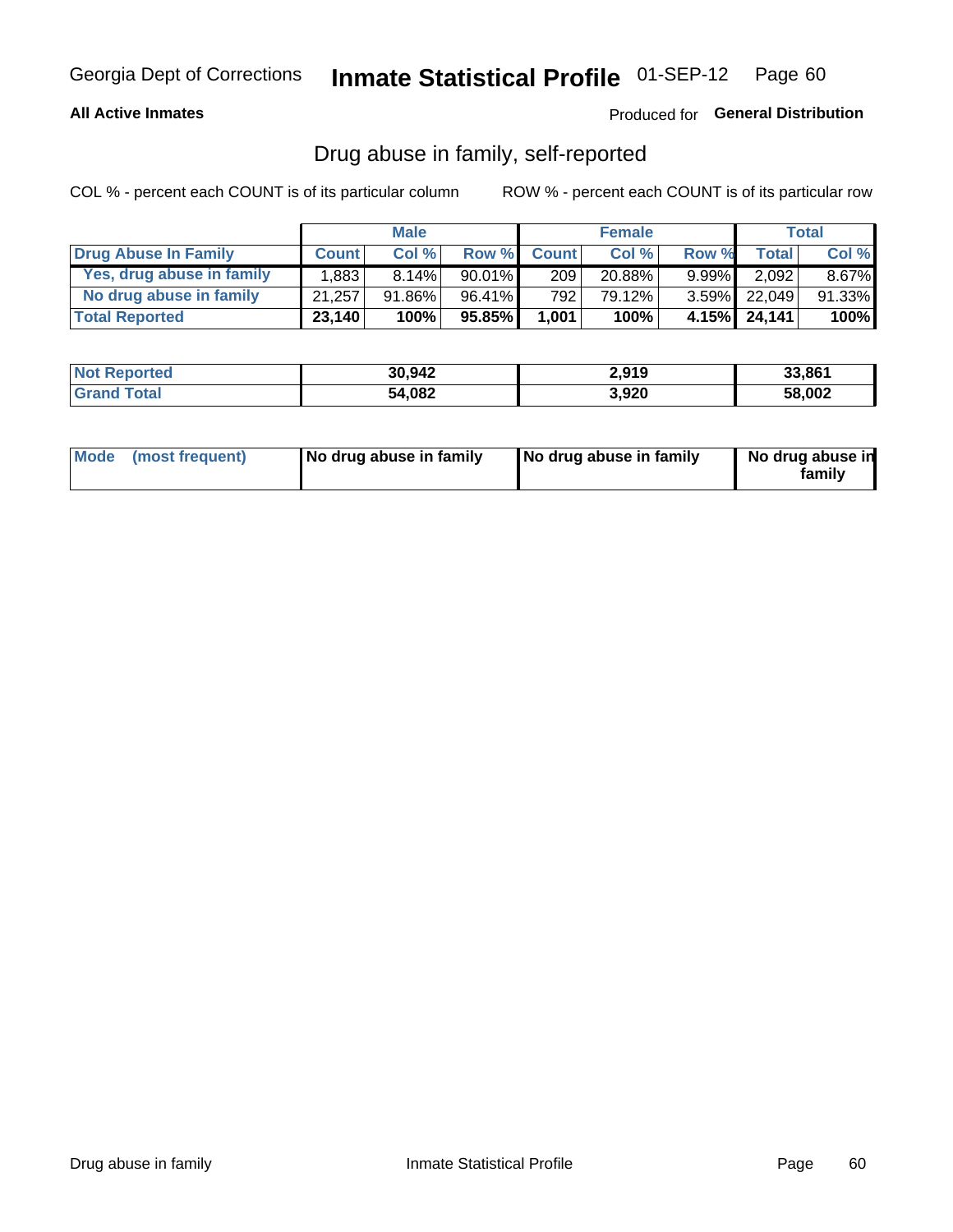### **All Active Inmates**

## Produced for General Distribution

# Subjected to frequent beatings, self-reported

COL % - percent each COUNT is of its particular column

|                            |              | <b>Male</b> |        |              | <b>Female</b> |          |                    | Total  |
|----------------------------|--------------|-------------|--------|--------------|---------------|----------|--------------------|--------|
| <b>Frequent beatings</b>   | <b>Count</b> | Col %       | Row %  | <b>Count</b> | Col %         | Row %    | Total <sub>1</sub> | Col%   |
| Yes, subjected to frequent | .068         | 4.62%       | 86.62% | 165          | $16.48\%$     | 13.38%   | 1,233              | 5.11%  |
| beatings                   |              |             |        |              |               |          |                    |        |
| Not subjected to frequent  | 22.072       | 95.38%      | 96.35% | 836          | 83.52%        | $3.65\%$ | 22,908             | 94.89% |
| beatings                   |              |             |        |              |               |          |                    |        |
| <b>Total Reported</b>      | 23,140       | 100%        | 95.85% | 1,001        | 100%          | 4.15%    | 24,141             | 100%   |

| <b>Not Reported</b> | 30,942 | 2,919 | 33,861 |
|---------------------|--------|-------|--------|
| <b>Grand Total</b>  | 54,082 | 3,920 | 58,002 |

| Mode (most frequent) | Not subjected to frequent<br>beatings | Not subjected to frequent<br>beatings | Not subjected to<br><b>frequent beatings</b> |
|----------------------|---------------------------------------|---------------------------------------|----------------------------------------------|
|                      |                                       |                                       |                                              |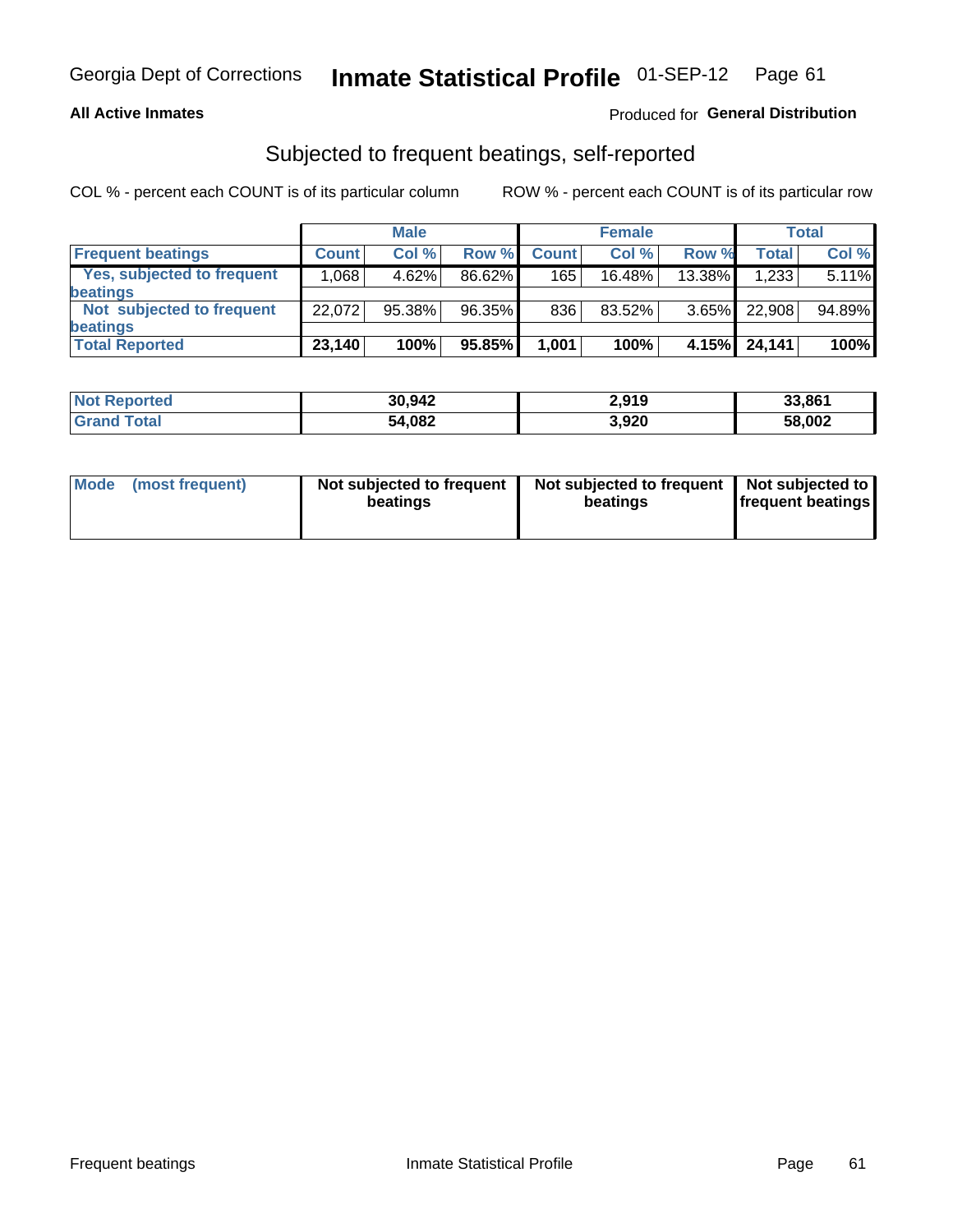### **All Active Inmates**

## Produced for General Distribution

## Father absent during inmate's childhood

COL % - percent each COUNT is of its particular column

|                           |              | <b>Male</b> |        |              | <b>Female</b> |          |              | Total  |
|---------------------------|--------------|-------------|--------|--------------|---------------|----------|--------------|--------|
| <b>Father Absent</b>      | <b>Count</b> | Col%        | Row %  | <b>Count</b> | Col %         | Row %    | <b>Total</b> | Col %  |
| Yes, father was absent    | 11.157'      | 48.22%      | 96.75% | 3751         | 37.46%        | $3.25\%$ | 11,532       | 47.77% |
| No, father was not absent | 11.983       | 51.78%      | 95.04% | 626          | 62.54%        | $4.96\%$ | 12,609       | 52.23% |
| <b>Total Reported</b>     | 23,140       | 100%        | 95.85% | 1,001        | 100%          |          | 4.15% 24,141 | 100%   |

| <b>Not Reported</b> | 30,942 | 2,919 | 33,861 |
|---------------------|--------|-------|--------|
| <b>Srand Total</b>  | 54,082 | 3,920 | 58,002 |

|  | Mode (most frequent) | No, father was not absent No, father was not absent |  | No, father was not<br>absent |
|--|----------------------|-----------------------------------------------------|--|------------------------------|
|--|----------------------|-----------------------------------------------------|--|------------------------------|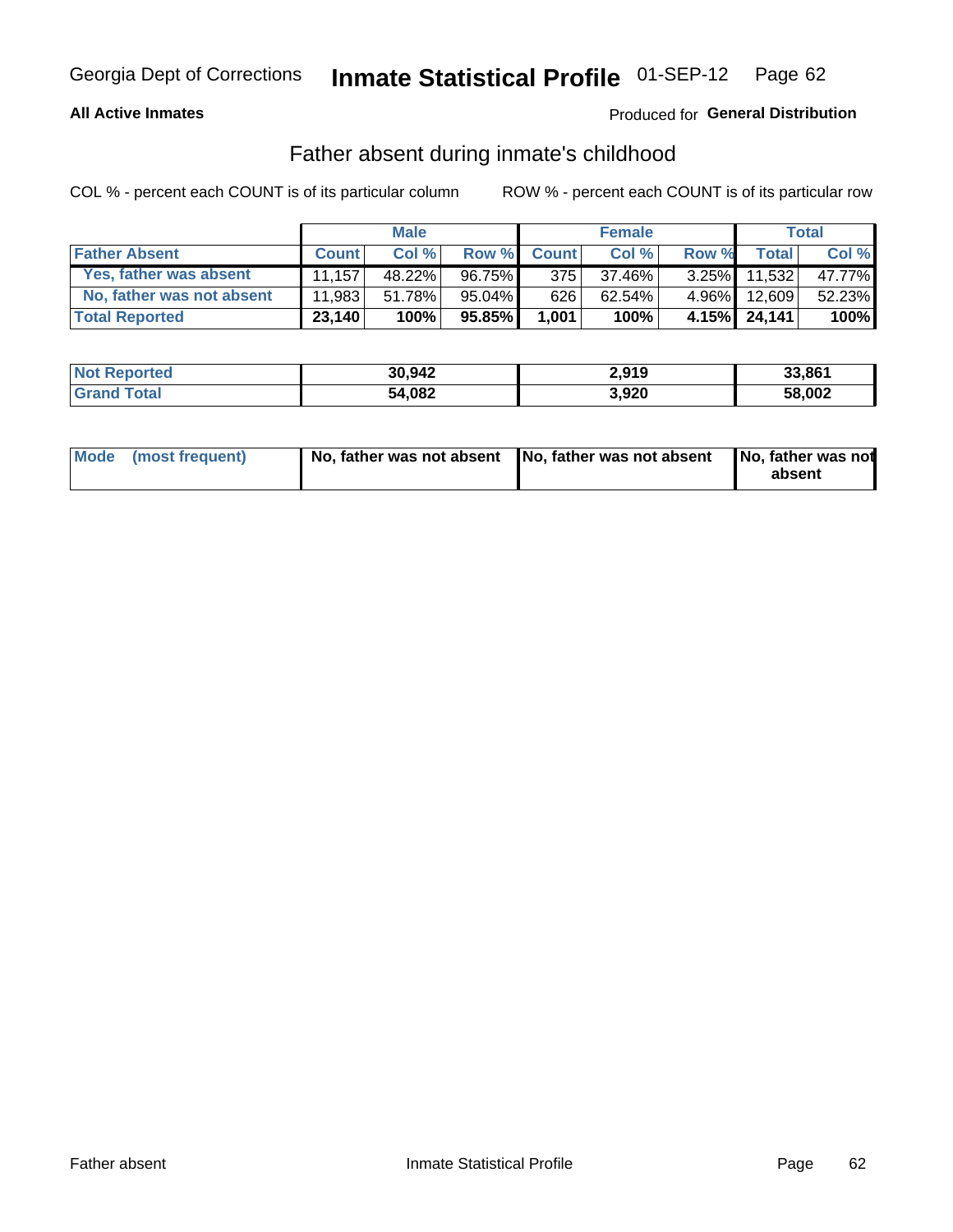### **All Active Inmates**

## Produced for General Distribution

## Mother absent during inmate's childhood

COL % - percent each COUNT is of its particular column

|                           |              | <b>Male</b> |           |              | <b>Female</b> |          |              | Total  |
|---------------------------|--------------|-------------|-----------|--------------|---------------|----------|--------------|--------|
| <b>Mother Absent</b>      | <b>Count</b> | Col%        | Row %     | <b>Count</b> | Col %         | Row %    | <b>Total</b> | Col %  |
| Yes, mother was absent    | 2.920        | 12.62%      | $95.55\%$ | 136          | 13.59%        | $4.45\%$ | 3,056        | 12.66% |
| No, mother was not absent | 20,220       | 87.38%      | $95.90\%$ | 865          | 86.41%        | $4.10\%$ | 21.085       | 87.34% |
| <b>Total Reported</b>     | 23,140       | 100%        | 95.85%    | 1,001        | 100%          |          | 4.15% 24,141 | 100%   |

| <b>Not Reported</b> | 30,942 | 2,919 | 33,861 |
|---------------------|--------|-------|--------|
| ⊺ota                | 54,082 | 3,920 | 58,002 |

| Mode (most frequent) | No, mother was not absent   No, mother was not absent   No, mother was | not absent |
|----------------------|------------------------------------------------------------------------|------------|
|                      |                                                                        |            |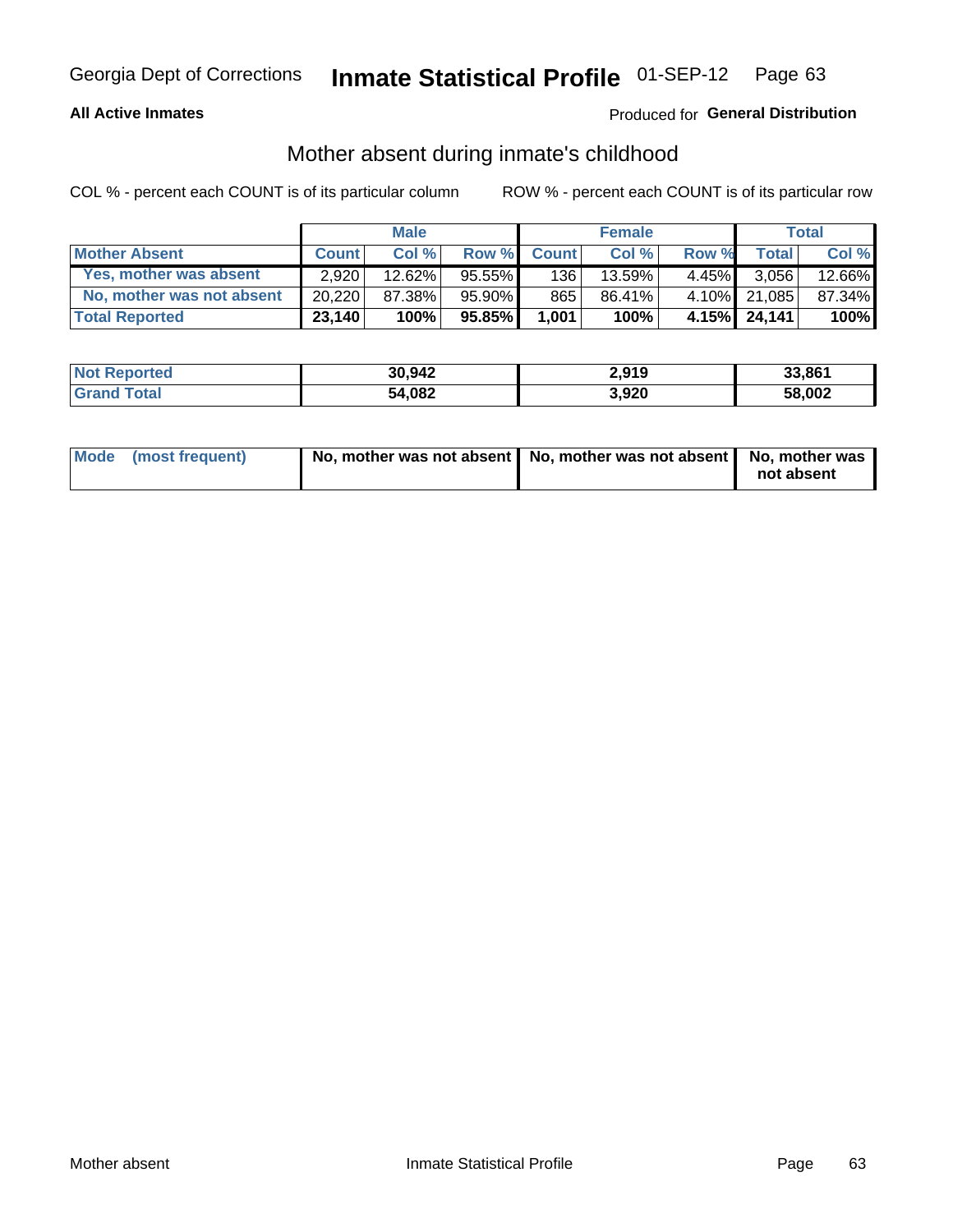### **All Active Inmates**

## Produced for General Distribution

## Inmate diagnosed as manipulative

COL % - percent each COUNT is of its particular column

|                       |              | <b>Male</b> |        |              | <b>Female</b> |          |              | Total  |
|-----------------------|--------------|-------------|--------|--------------|---------------|----------|--------------|--------|
| <b>Manipulative</b>   | <b>Count</b> | Col %       | Row %  | <b>Count</b> | Col%          | Row %    | <b>Total</b> | Col %  |
| Yes, manipulative     | 4.500        | 20.40%      | 99.58% | 19           | $1.90\%$      | $0.42\%$ | 4.519        | 19.59% |
| No, not manipulative  | 17.564       | 79.60%      | 94.71% | 981          | 98.10%        | $5.29\%$ | 18.545       | 80.41% |
| <b>Total Reported</b> | 22,064       | 100%        | 95.66% | 1,000        | 100%          | $4.34\%$ | 23,064       | 100%   |

| <b>Not Reported</b>   | 32,018 | 2,920 | 34,938 |
|-----------------------|--------|-------|--------|
| <b>Grand</b><br>`otal | 54,082 | 3,920 | 58,002 |

|  | Mode (most frequent) | No. not manipulative | No, not manipulative | No. not<br><b>I</b> manipulative |
|--|----------------------|----------------------|----------------------|----------------------------------|
|--|----------------------|----------------------|----------------------|----------------------------------|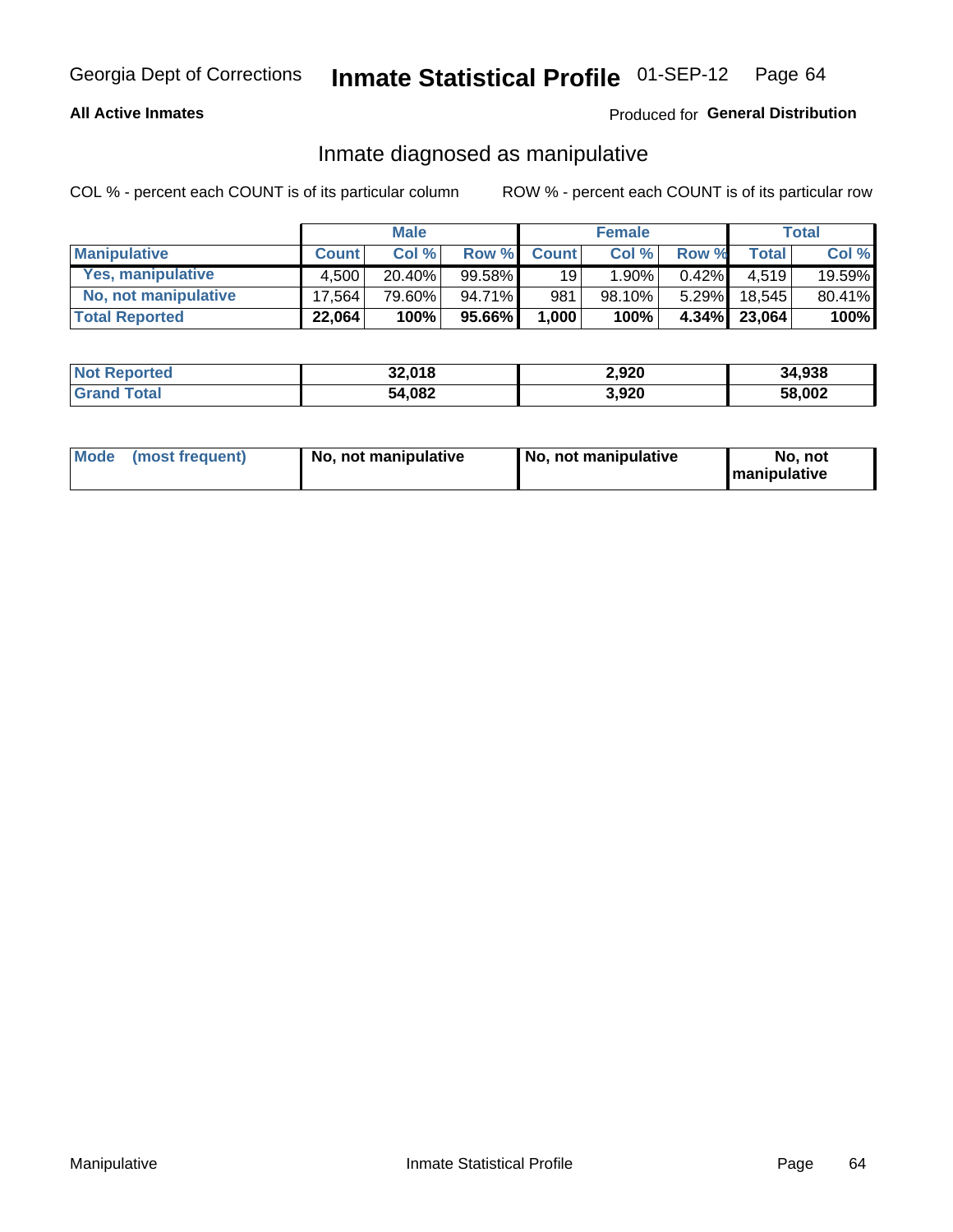### **All Active Inmates**

Produced for General Distribution

## Inmate diagnosed as assaultive

COL % - percent each COUNT is of its particular column

|                       |              | <b>Male</b> |        |              | <b>Female</b> |          |                 | Total  |
|-----------------------|--------------|-------------|--------|--------------|---------------|----------|-----------------|--------|
| <b>Assaultive</b>     | <b>Count</b> | Col%        | Row %  | <b>Count</b> | Col %         | Row %    | <b>Total</b>    | Col %  |
| Yes, assaultive       | 12.487       | 56.59%      | 95.79% | 549          | 54.90%        | $4.21\%$ | 13,036          | 56.52% |
| No, not assaultive    | 9.577        | $43.41\%$   | 95.50% | 451          | 45.10%        | $4.50\%$ | 10,028          | 43.48% |
| <b>Total Reported</b> | 22,064       | 100%        | 95.66% | 1,000        | 100%          |          | $4.34\%$ 23,064 | 100%   |

| <b>Not Reported</b> | 32,018 | 2,920 | 34,938 |
|---------------------|--------|-------|--------|
| Tota                | 54,082 | 3,920 | 58,002 |

| Mode<br>(most frequent) | <b>Yes, assaultive</b> | Yes, assaultive | <b>Yes, assaultive</b> |
|-------------------------|------------------------|-----------------|------------------------|
|-------------------------|------------------------|-----------------|------------------------|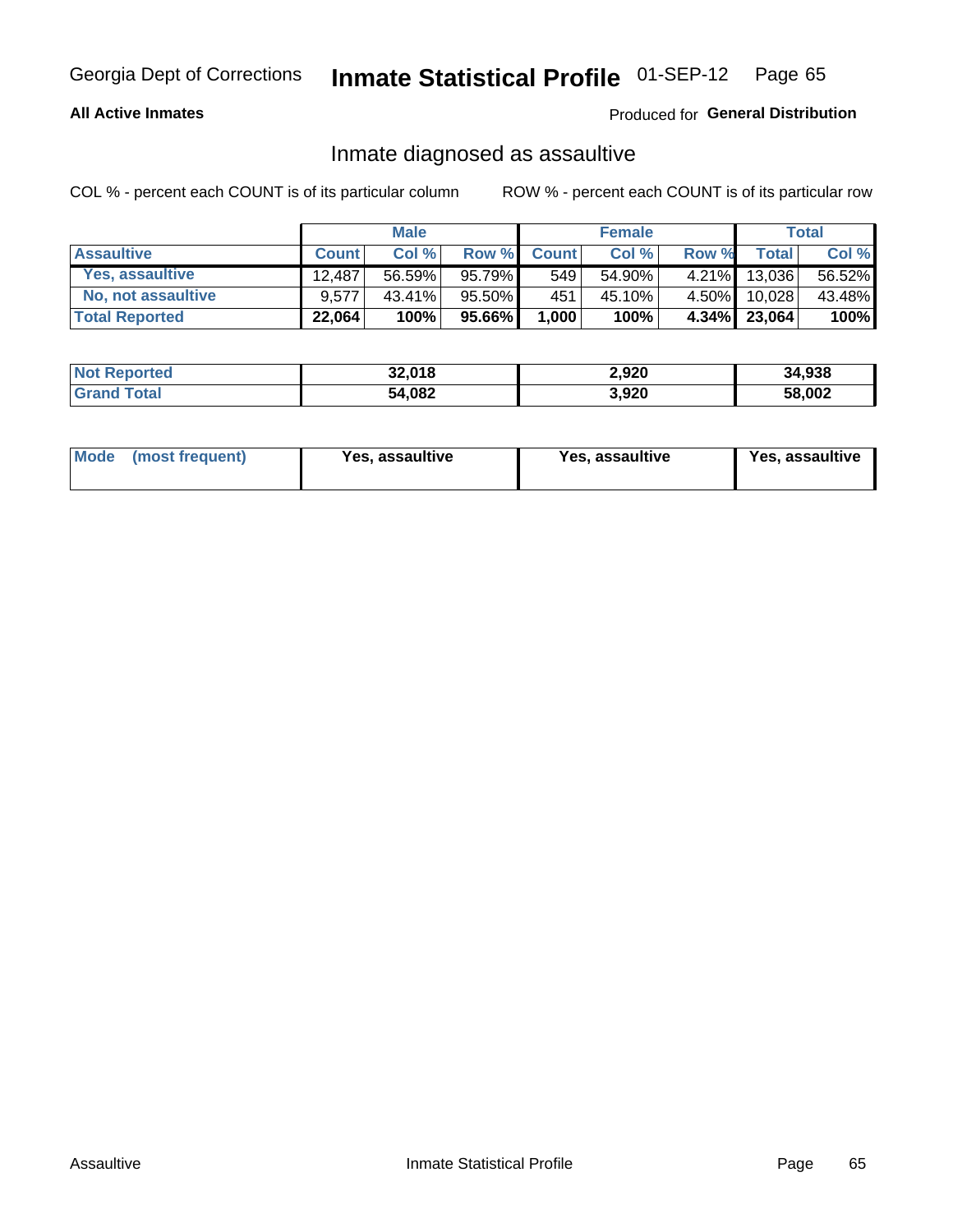### Inmate Statistical Profile 01-SEP-12 Page 66

**All Active Inmates** 

### Produced for General Distribution

# Number of prior Georgia incarcerations

COL % - percent each COUNT is of its particular column

|                                       |        | <b>Male</b> |             |       | <b>Female</b> |       |        | <b>Total</b> |
|---------------------------------------|--------|-------------|-------------|-------|---------------|-------|--------|--------------|
| <b>Num of Prior GA Incarcerations</b> | Count  | Col %       | Row % Count |       | Col %         | Row % | Total  | Col %        |
|                                       | 31,293 | 57.86%      | 91.80%      | 2,795 | 71.30%        | 8.20% | 34,088 | 58.77%       |
|                                       | 9,687  | 17.91%      | 95.05%      | 504   | 12.86%        | 4.95% | 10,191 | 17.57%       |
| $\overline{2}$                        | 5,314  | 9.83%       | 95.18%      | 269   | 6.86%         | 4.82% | 5,583  | 9.63%        |
| 3                                     | 3,126  | 5.78%       | 95.45%      | 149   | 3.80%         | 4.55% | 3,275  | 5.65%        |
| $\boldsymbol{4}$                      | 1,913  | 3.54%       | 95.51%      | 90    | 2.30%         | 4.49% | 2,003  | 3.45%        |
| 5                                     | 1,152  | 2.13%       | 96.32%      | 44    | 1.12%         | 3.68% | 1,196  | 2.06%        |
| <b>More Than 5</b>                    | 1,597  | 2.95%       | 95.86%      | 69    | 1.76%         | 4.14% | 1,666  | 2.87%        |
| <b>Total Reported</b>                 | 54,082 | 100%        | 93.24%      | 3,920 | 100%          | 6.76% | 58,002 | 100%         |

| <b>Not</b><br>Reported |        |       |        |
|------------------------|--------|-------|--------|
| ™otal<br>' Gran⊾       | 54,082 | 3,920 | 58,002 |

| Mean (average)       | l.01 | כס. | .98 |
|----------------------|------|-----|-----|
| Median (middle)      |      |     |     |
| Mode (most frequent) |      |     |     |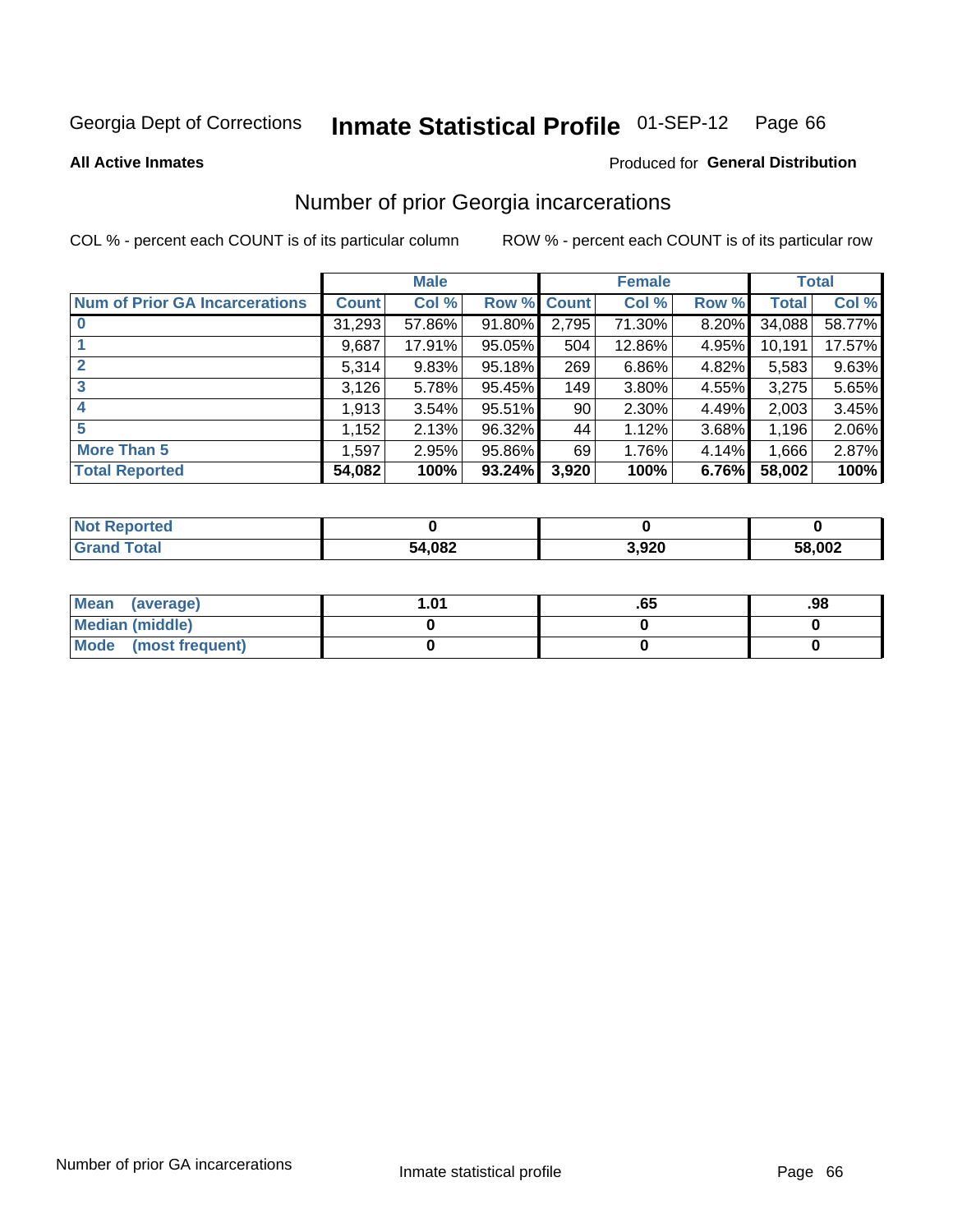### Inmate Statistical Profile 01-SEP-12 Page 67

### **All Active Inmates**

### Produced for General Distribution

## Prison sentence in years

COL % - percent each COUNT is of its particular column

ROW % - percent each COUNT is of its particular row

|                                 |                | <b>Male</b> |         |              | <b>Female</b> |          |                | <b>Total</b> |
|---------------------------------|----------------|-------------|---------|--------------|---------------|----------|----------------|--------------|
| <b>Prison Sentence In Years</b> | <b>Count</b>   | Col %       | Row %   | <b>Count</b> | Col %         | Row %    | <b>Total</b>   | Col %        |
| $0 - 1$                         | 1,770          | 3.27%       | 92.82%  | 137          | 3.49%         | 7.18%    | 1,907          | 3.29%        |
| $1.1 - 2$                       | 3,430          | 6.34%       | 90.64%  | 354          | 9.03%         | $9.36\%$ | 3,784          | 6.52%        |
| $2.1 - 3$                       | 4,081          | 7.55%       | 89.40%  | 484          | 12.35%        | 10.60%   | 4,565          | 7.87%        |
| $3.1 - 4$                       | 3,258          | 6.02%       | 90.37%  | 347          | 8.85%         | 9.63%    | 3,605          | 6.22%        |
| $4.1 - 5$                       | 5,510          | 10.19%      | 91.27%  | 527          | 13.44%        | 8.73%    | 6,037          | 10.41%       |
| $5.1 - 6$                       | 2,456          | 4.54%       | 90.29%  | 264          | 6.73%         | 9.71%    | 2,720          | 4.69%        |
| $6.1 - 7$                       | 2,418          | 4.47%       | 91.97%  | 211          | 5.38%         | 8.03%    | 2,629          | 4.53%        |
| $7.1 - 8$                       | 2,178          | 4.03%       | 91.94%  | 191          | 4.87%         | $8.06\%$ | 2,369          | 4.08%        |
| $8.1 - 9$                       | 1,422          | 2.63%       | 93.18%  | 104          | 2.65%         | 6.82%    | 1,526          | 2.63%        |
| $9.1 - 10$                      | 5,898          | 10.91%      | 93.99%  | 377          | 9.62%         | 6.01%    | 6,275          | 10.82%       |
| $10.1 - 12$                     | 2,725          | 5.04%       | 94.78%  | 150          | 3.83%         | 5.22%    | 2,875          | 4.96%        |
| $12.1 - 15$                     | 3,992          | 7.38%       | 95.57%  | 185          | 4.72%         | 4.43%    | 4,177          | 7.20%        |
| $15.1 - 20$                     | 3,936          | 7.28%       | 96.07%  | 161          | 4.11%         | 3.93%    | 4,097          | 7.06%        |
| 20.1 - Over                     | 3,337          | 6.17%       | 97.29%  | 93           | 2.37%         | 2.71%    | 3,430          | 5.91%        |
| <b>Life</b>                     | 6,853          | 12.67%      | 95.54%  | 320          | 8.16%         | 4.46%    | 7,173          | 12.37%       |
| <b>Life Without Parole</b>      | 723            | 1.34%       | 98.10%  | 14           | 0.36%         | 1.90%    | 737            | 1.27%        |
| <b>Death</b>                    | 93             | 0.17%       | 98.94%  |              | 0.03%         | 1.06%    | 94             | 0.16%        |
| <b>Youthful Offenders</b>       | $\overline{2}$ | 0.01%       | 100.00% |              |               |          | $\overline{2}$ | 0.01%        |
| <b>Total Reported</b>           | 54,082         | 100%        | 93.24%  | 3,920        | 100%          | 6.76%    | 58,002         | 100%         |

| <b>Not Reported</b> |        |       |        |
|---------------------|--------|-------|--------|
| . Caro              | 54,082 | . രാറ | 58,002 |

### **Determinate (numeric) sentences only**

| <b>Me:</b> | - - -<br>$\sim$<br>14.33<br>___ | 14.TA | л.<br>. . u |
|------------|---------------------------------|-------|-------------|
|            |                                 |       |             |

All sentences (including determinate), with life, life without parole, and death sentences figured at 45 years

| $^{\prime}$ Me. | 23.36 | 22.08<br>__ | גה הה<br>____ |
|-----------------|-------|-------------|---------------|
|                 |       |             |               |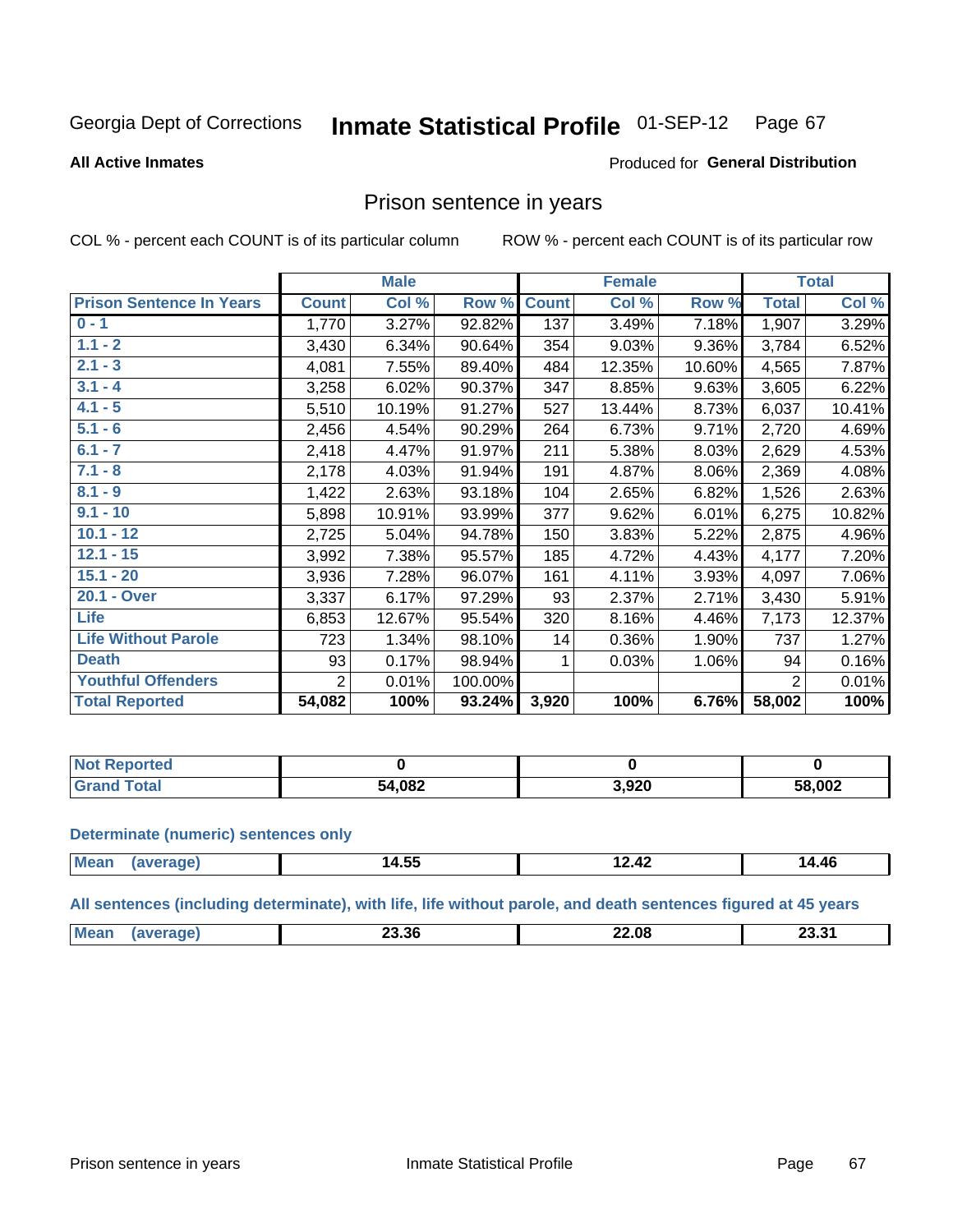#### **Inmate Statistical Profile 01-SEP-12** Page 68

### **All Active Inmates**

### Produced for General Distribution

# Primary offense, broken out into felonies vs misdemeanors

COL % - percent each COUNT is of its particular column

|                                  |              | <b>Male</b> |                    | <b>Female</b> |          | Total  |        |
|----------------------------------|--------------|-------------|--------------------|---------------|----------|--------|--------|
| <b>Felonies and Misdemeanors</b> | <b>Count</b> | Col%        | <b>Row % Count</b> | Col%          | Row %    | Total  | Col %  |
| <b>Felonies</b>                  | 53,902       | 99.81%      | $93.23\%$ 3.913    | 99.87%        | 6.77%    | 57.815 | 99.82% |
| <b>Misdemeanors</b>              | 101          | .19%        | $95.28\%$          | .13% '        | 4.72%    | 106    | 18%    |
| <b>Total Reported</b>            | 54,003       | 100%        | 93.24% 3.918       | 100%          | $6.76\%$ | 57,921 | 100%   |

| <b>Not</b><br><b>eported</b> | $\overline{\phantom{a}}$ |        |        |
|------------------------------|--------------------------|--------|--------|
| Grar<br>™otar                | 54,082                   | 54.005 | 58,002 |

| <b>Mo</b><br>requent)<br>$\sim$ | nıes | າເes | elonies |
|---------------------------------|------|------|---------|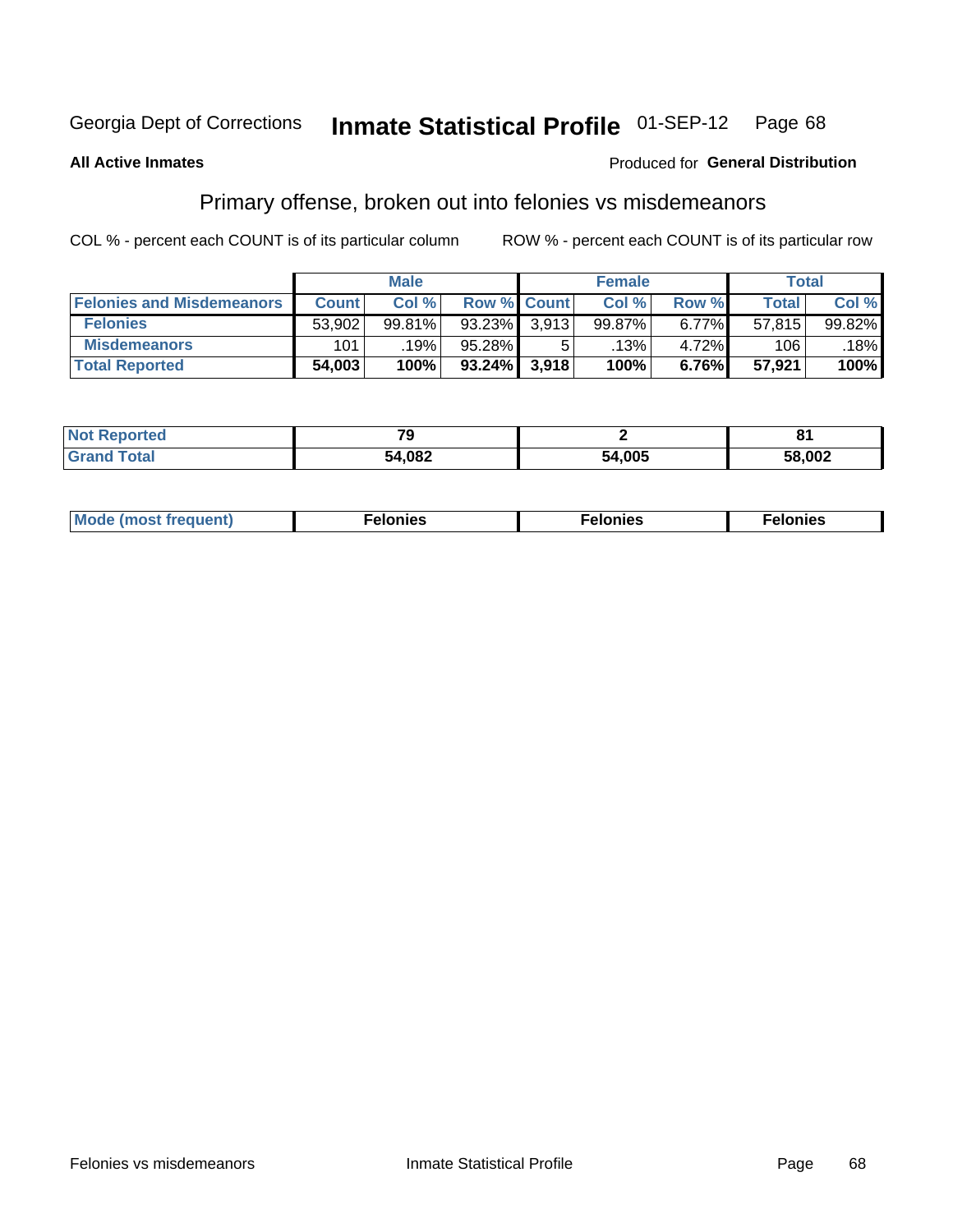### **All Active Inmates**

### Produced for **General Distribution**

# Primary offense, broken out into six broad crime categories

|                                  | <b>Male</b>  |        |           | <b>Female</b> |        |        | <b>Total</b> |        |
|----------------------------------|--------------|--------|-----------|---------------|--------|--------|--------------|--------|
| <b>Crime Categories</b>          | <b>Count</b> | Col %  |           | Row % Count   | Col %  | Row %  | <b>Total</b> | Col %  |
| <b>Violent</b>                   | 25,049       | 46.55% | 94.28%    | 1,519         | 38.93% | 5.72%  | 26,568       | 46.03% |
| <b>Sex Crime</b><br>$\mathbf{2}$ | 8,081        | 15.02% | 98.58%    | 116           | 2.97%  | 1.42%  | 8,197        | 14.20% |
| 3<br><b>Property</b>             | 11,103       | 20.63% | 89.37%    | 1,321         | 33.85% | 10.63% | 12,424       | 21.53% |
| <b>Drug</b><br>4                 | 7,236        | 13.45% | $90.04\%$ | 800           | 20.50% | 9.96%  | 8,036        | 13.92% |
| <b>Habit/DUI</b><br>5            | 118          | .22%   | 95.93%    | 5             | .13%   | 4.07%  | 123          | .21%   |
| <b>Other</b><br>6                | 2,225        | 4.13%  | 94.04%    | 141           | 3.61%  | 5.96%  | 2,366        | 4.10%  |
| <b>Total Reported</b>            | 53,812       | 100%   | $93.24\%$ | 3,902         | 100%   | 6.76%  | 57,714       | 100%   |

| rted<br>NO  | 270    |       | 288    |
|-------------|--------|-------|--------|
| <b>Tata</b> | 54,082 | 3,920 | 58,002 |

| Mc | .<br>$\cdots$ | VIOIEM |
|----|---------------|--------|
|    |               |        |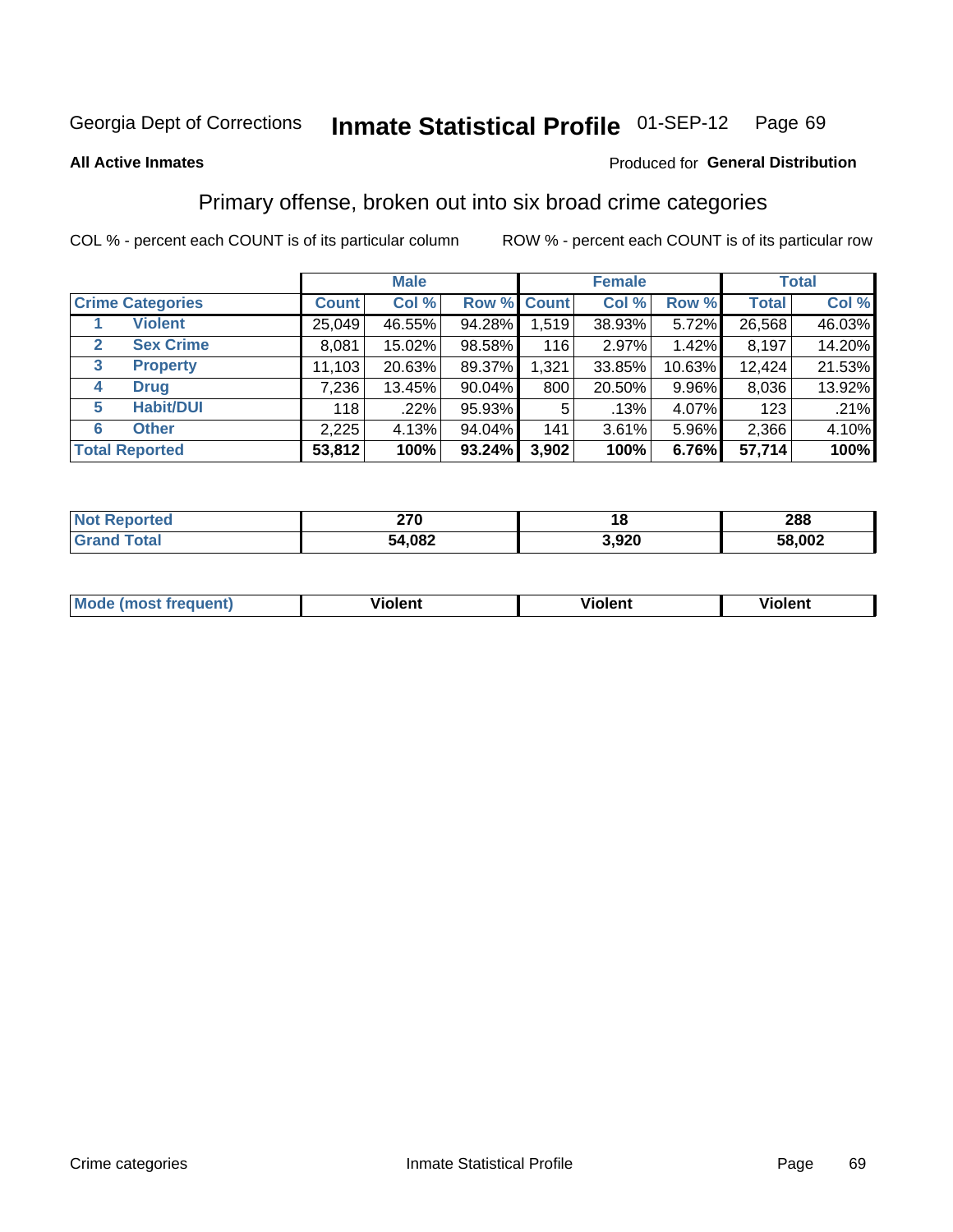**All Active Inmates**

### Produced for **General Distribution**

# Primary offense, detailed offense code

|   |                                             |                | <b>Male</b> |         |                | <b>Female</b> |        |                   | <b>Total</b> |
|---|---------------------------------------------|----------------|-------------|---------|----------------|---------------|--------|-------------------|--------------|
|   | <b>Primary Offense</b>                      | <b>Count</b>   | Col %       | Row %   | <b>Count</b>   | Col %         | Row %  | <b>Total</b>      | Col %        |
| F | <b>Abandonment Of Child</b>                 | $\overline{2}$ | .01%        | 100.00% |                |               |        | $\overline{2}$    | .01%         |
| F | <b>Abuse, Neglect</b><br><b>Elder/Disab</b> | 1              | .01%        | 100.00% |                |               |        | 1                 | .01%         |
| F | <b>Agg Aslt W Intnt To Rape</b>             | 56             | .10%        | 100.00% |                |               |        | 56                | .10%         |
| F | <b>Agg Sex Battery Atmpt</b>                | 1              | .01%        | 100.00% |                |               |        | 1                 | .01%         |
| F | <b>Aggrav Assault</b>                       | 5,149          | 9.53%       | 94.89%  | 277            | 7.07%         | 5.11%  | 5,426             | 9.37%        |
| F | <b>Aggrav Assault Peace</b><br><b>Ofcr</b>  | 292            | .54%        | 93.89%  | 19             | .48%          | 6.11%  | 311               | .54%         |
| F | <b>Aggrav Battery</b>                       | 1,081          | 2.00%       | 93.67%  | 73             | 1.86%         | 6.33%  | 1,154             | 1.99%        |
| F | <b>Aggrav Battery Peace</b><br><b>Ofcr</b>  | 22             | .04%        | 91.67%  | $\overline{2}$ | .05%          | 8.33%  | 24                | .04%         |
| F | <b>Aggrav Ch Molest, Atmpt</b>              | 3              | .01%        | 100.00% |                |               |        | 3                 | .01%         |
| F | <b>Aggrav Child Molestation</b>             | 1,273          | 2.36%       | 98.38%  | 21             | .54%          | 1.62%  | 1,294             | 2.23%        |
| F | <b>Aggrav Cruelty To</b><br><b>Animals</b>  | 12             | .02%        | 92.31%  | $\mathbf 1$    | .03%          | 7.69%  | 13                | .02%         |
| F | <b>Aggrav Sexual Battery</b>                | 186            | .34%        | 99.47%  | $\mathbf 1$    | .03%          | .53%   | 187               | .32%         |
| F | <b>Aggrav Sodomy</b>                        | 211            | .39%        | 99.06%  | $\overline{2}$ | .05%          | .94%   | $\overline{2}$ 13 | .37%         |
| F | <b>Aggrav Stalking</b>                      | 289            | .54%        | 96.01%  | 12             | .31%          | 3.99%  | 301               | .52%         |
| F | <b>Aggravated Assault On</b><br>$65+$       | 3              | .01%        | 100.00% |                |               |        | 3                 | .01%         |
| F | <b>Aiding Escape</b>                        | 3              | .01%        | 100.00% |                |               |        | 3                 | .01%         |
| F | <b>Aircraft Hijacking</b>                   | 1              | .01%        | 100.00% |                |               |        | 1                 | .01%         |
| F | <b>Alter Id</b>                             | $\overline{2}$ | .01%        | 100.00% |                |               |        | $\overline{2}$    | .01%         |
| F | <b>Armed Robbery</b>                        | 5,519          | 10.22%      | 96.65%  | 191            | 4.87%         | 3.35%  | 5,710             | $9.86\%$     |
| F | <b>Arson 1st Degree</b>                     | 81             | .15%        | 81.00%  | 19             | .48%          | 19.00% | 100               | .17%         |
| F | <b>Arson 2nd Degree</b>                     | 7              | .01%        | 77.78%  | $\overline{2}$ | .05%          | 22.22% | 9                 | .02%         |
| F | <b>Arson 3rd Degree</b>                     | 5              | .01%        | 100.00% |                |               |        | 5                 | .01%         |
| F | <b>Arson Misc</b>                           | $\overline{2}$ | .01%        | 100.00% |                |               |        | $\overline{2}$    | .01%         |
| F | <b>Atmpt Aggrav Assault</b>                 | 10             | .02%        | 90.91%  | $\mathbf{1}$   | .03%          | 9.09%  | 11                | .02%         |
| F | <b>Atmpt Aggrav Sodomy</b>                  | $\overline{2}$ | .01%        | 100.00% |                |               |        | $\overline{2}$    | .01%         |
| F | <b>Atmpt Armed Robbery</b>                  | 95             | .18%        | 95.96%  | $\overline{4}$ | .10%          | 4.04%  | 99                | .17%         |
| F | <b>Atmpt Burglary</b>                       | 36             | .07%        | 100.00% |                |               |        | 36                | $.06\%$      |
| F | <b>Atmpt Child Molestation</b>              | 21             | .04%        | 100.00% |                |               |        | 21                | .04%         |
| F | <b>Atmpt Cruelty To</b><br><b>Children</b>  | 1              | .01%        | 100.00% |                |               |        | 1                 | .01%         |
| F | <b>Atmpt Escape</b>                         | $\mathbf{1}$   | .01%        | 100.00% |                |               |        | 1                 | .01%         |
| F | <b>Atmpt Forgery</b>                        | 1              | .01%        | 100.00% |                |               |        | $\mathbf{1}$      | .01%         |
| F | <b>Atmpt Kidnap</b>                         | 6              | .01%        | 100.00% |                |               |        | 6                 | .01%         |
| F | <b>Atmpt Murder</b>                         | 41             | .08%        | 95.35%  | $2\vert$       | .05%          | 4.65%  | 43                | .07%         |
| F | <b>Atmpt Rape</b>                           | 34             | .06%        | 97.14%  | 1              | .03%          | 2.86%  | 35                | .06%         |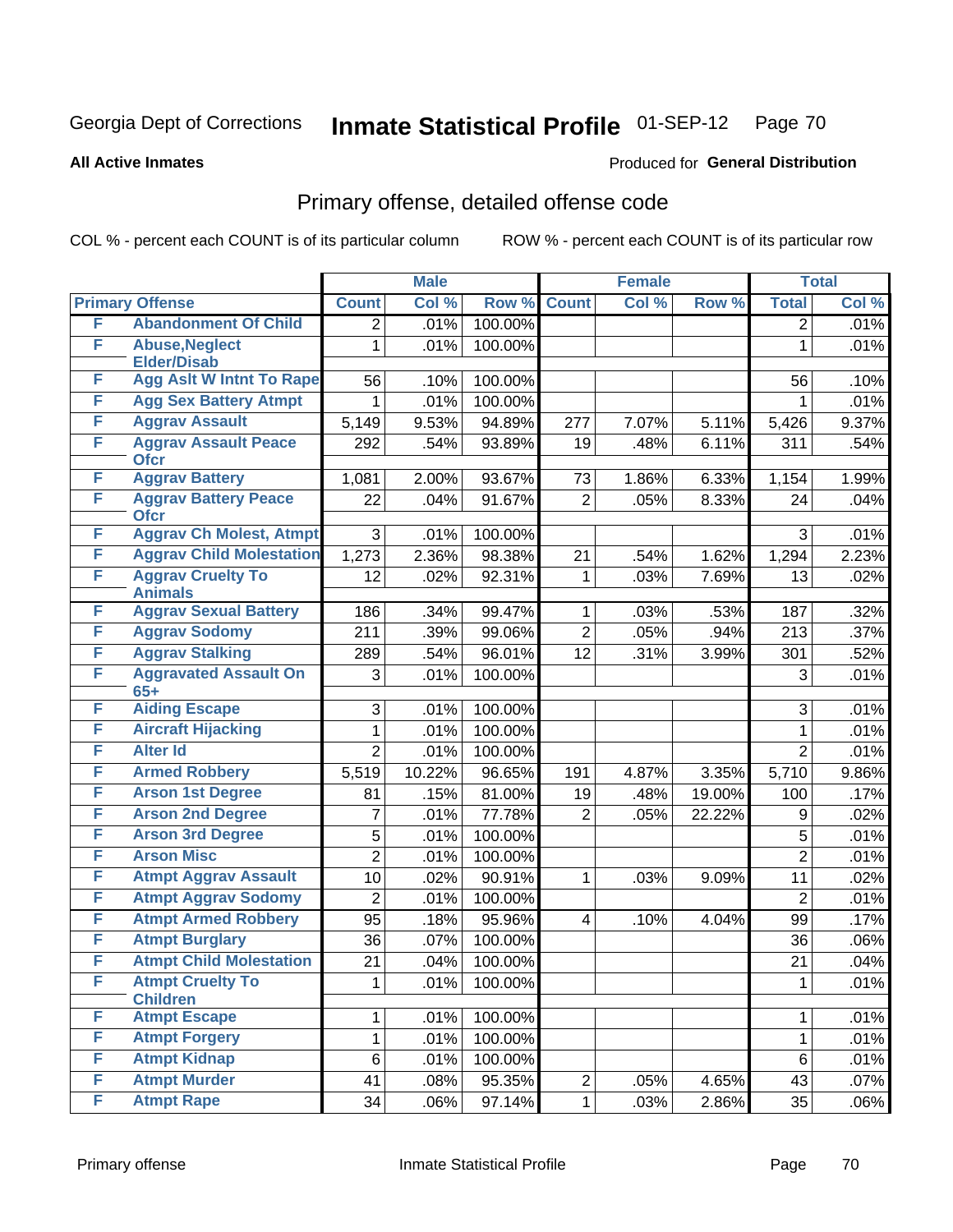### **All Active Inmates**

### Produced for **General Distribution**

# Primary offense, detailed offense code

|   |                                             |                     | <b>Male</b> |         |                | <b>Female</b> |         |                     | <b>Total</b> |
|---|---------------------------------------------|---------------------|-------------|---------|----------------|---------------|---------|---------------------|--------------|
|   | <b>Primary Offense</b>                      | <b>Count</b>        | Col %       | Row %   | <b>Count</b>   | Col %         | Row %   | <b>Total</b>        | Col %        |
| F | <b>Atmpt Robbery</b>                        | $\overline{55}$     | .10%        | 93.22%  | $\overline{4}$ | .10%          | 6.78%   | $\overline{59}$     | .10%         |
| F | <b>Atmpt Theft By Taking</b>                | 11                  | .02%        | 91.67%  | $\mathbf{1}$   | .03%          | 8.33%   | 12                  | .02%         |
| F | <b>Atmpt Viol Substance</b>                 | 30                  | .06%        | 90.91%  | 3              | .08%          | 9.09%   | 33                  | .06%         |
|   | <b>Act</b>                                  |                     |             |         |                |               |         |                     |              |
| F | <b>Att/Consprcy Commt</b><br>C/S/Of         | 48                  | .09%        | 90.57%  | 5              | .13%          | 9.43%   | 53                  | .09%         |
| F | <b>Bad Checks</b>                           | 3                   | .01%        | 33.33%  | 6              | .15%          | 66.67%  | 9                   | .02%         |
| F | <b>Bail Jumping</b>                         | 4                   | .01%        | 100.00% |                |               |         | 4                   | .01%         |
| F | <b>Barratry</b>                             | 1                   | .01%        | 100.00% |                |               |         | 1                   | .01%         |
| F | <b>Bestiality</b>                           | 1                   | .01%        | 50.00%  | $\mathbf 1$    | .03%          | 50.00%  | $\overline{2}$      | .01%         |
| F | <b>Bigamy</b>                               | 1                   | .01%        | 100.00% |                |               |         | $\mathbf{1}$        | .01%         |
| F | <b>Bribery Govt Officer</b>                 | 1                   | .01%        | 100.00% |                |               |         | 1                   | .01%         |
| F | <b>Bribery Of Contestant</b>                | 1                   | .01%        | 100.00% |                |               |         | 1                   | .01%         |
| F | <b>Burglary</b>                             | 6,534               | 12.10%      | 96.33%  | 249            | 6.36%         | 3.67%   | 6,783               | 11.71%       |
| F | <b>Carry Concealed Weapon</b>               | 6                   | .01%        | 100.00% |                |               |         | 6                   | .01%         |
| F | <b>Carry Weapon At School</b>               | 8                   | .01%        | 100.00% |                |               |         | 8                   | .01%         |
| F | <b>Child Molestation</b>                    | 2,592               | 4.80%       | 97.85%  | 57             | 1.45%         | 2.15%   | 2,649               | 4.57%        |
| F | <b>Chop Shop Violation</b>                  | $\overline{2}$      | .01%        | 100.00% |                |               |         | 2                   | .01%         |
| F | <b>Cnspire Traffic Cntrl Sub</b>            | 23                  | .04%        | 92.00%  | $\overline{c}$ | .05%          | 8.00%   | 25                  | .04%         |
| F | <b>Cntrbtng Delingency</b>                  |                     |             |         | $\mathbf{1}$   | .03%          | 100.00% | 1                   | .01%         |
|   | <b>Minor</b>                                |                     |             |         |                |               |         |                     |              |
| F | <b>Computer Pornography</b>                 | 69                  | .13%        | 100.00% |                |               |         | 69                  | .12%         |
| F | <b>Computer Theft</b>                       | $\boldsymbol{9}$    | .02%        | 45.00%  | 11             | .28%          | 55.00%  | 20                  | .03%         |
| F | <b>Conceal Death Of</b><br><b>Another</b>   | 9                   | .02%        | 90.00%  | $\mathbf{1}$   | .03%          | 10.00%  | 10                  | .02%         |
| F | <b>Conspiracy</b>                           | 52                  | .10%        | 91.23%  | 5              | .13%          | 8.77%   | 57                  | .10%         |
| F | <b>Convsn Paymnts Real</b>                  | 1                   | .01%        | 100.00% |                |               |         | 1                   | .01%         |
|   | <b>Propy</b>                                |                     |             |         |                |               |         |                     |              |
| F | <b>Convynce Handle</b>                      |                     |             |         | 1              | .03%          | 100.00% | 1                   | .01%         |
| F | <b>Contrabnd</b><br><b>Crmnl Atmpt</b>      |                     |             |         |                |               |         |                     |              |
| F | <b>Crmnl Damage 1st</b>                     | 3<br>41             | .01%        | 100.00% |                |               |         | 3                   | .01%         |
|   | <b>Degree</b>                               |                     | .08%        | 95.35%  | $\overline{2}$ | .05%          | 4.65%   | 43                  | .07%         |
| F | <b>Crmnl Damage 2nd</b>                     | 105                 | .19%        | 91.30%  | 10             | $.26\%$       | 8.70%   | $115$               | .20%         |
|   | <b>Degree</b>                               |                     |             |         |                |               |         |                     |              |
| F | <b>Crmnl Interfere Govt</b>                 | 20                  | .04%        | 90.91%  | 2              | .05%          | 9.09%   | 22                  | .04%         |
| F | <b>Prop</b><br><b>Crmnl Poss Explosives</b> |                     |             |         |                |               |         |                     |              |
| F | <b>Crmnl Solicitation</b>                   | 1                   | .01%        | 100.00% |                |               |         | 1                   | .01%         |
| F | <b>Cruelty To Animals</b>                   | 1<br>$\overline{2}$ | .01%        | 100.00% |                |               |         | 1<br>$\overline{2}$ | .01%         |
| F | <b>Cruelty To Children</b>                  |                     | .01%        | 100.00% |                |               |         |                     | .01%         |
|   |                                             | 295                 | .55%        | 75.64%  | 95             | 2.42%         | 24.36%  | 390                 | .67%         |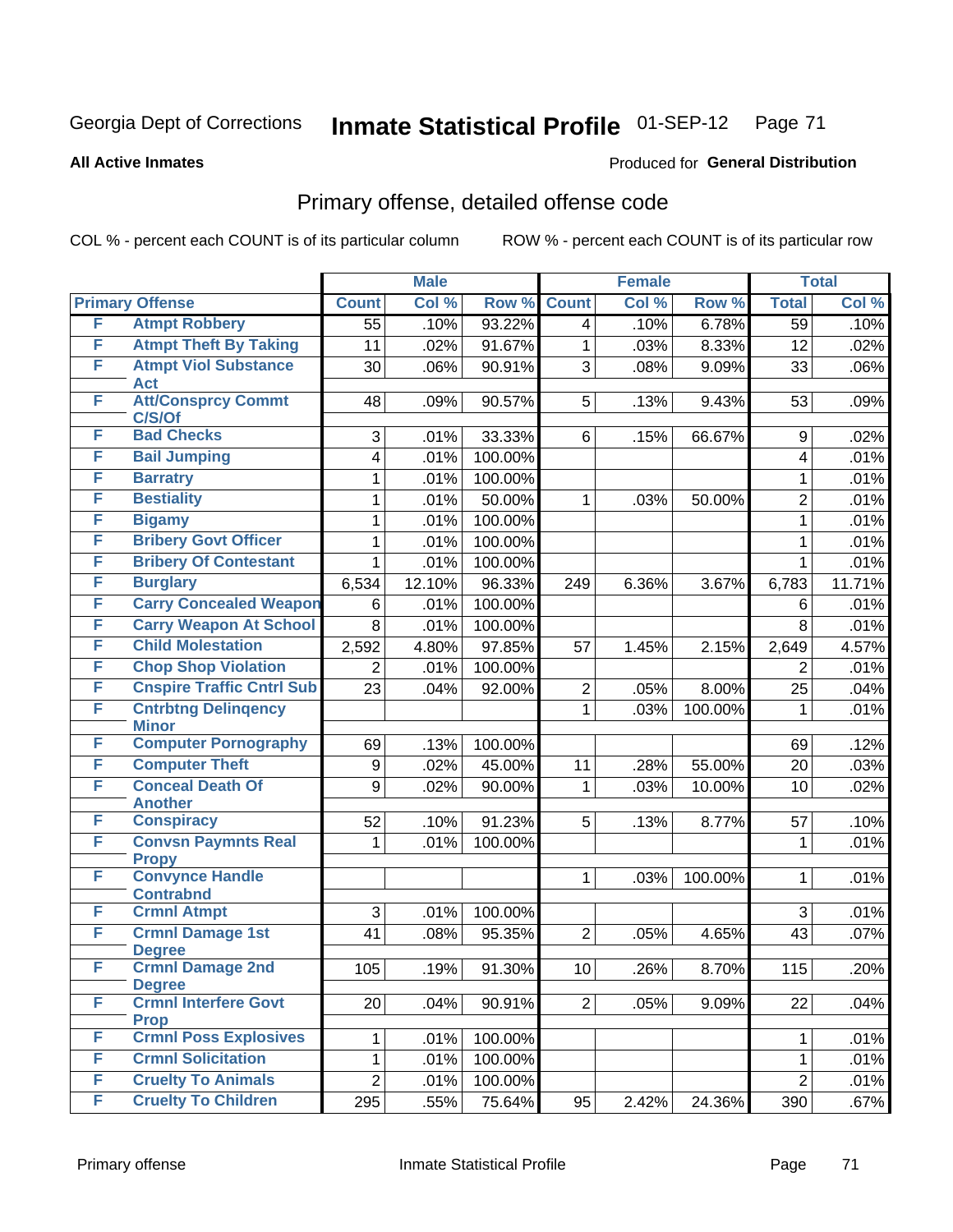### **All Active Inmates**

# Produced for **General Distribution**

# Primary offense, detailed offense code

|   |                                            |                | <b>Male</b> |         |                | <b>Female</b> |        |                 | <b>Total</b> |
|---|--------------------------------------------|----------------|-------------|---------|----------------|---------------|--------|-----------------|--------------|
|   | <b>Primary Offense</b>                     | <b>Count</b>   | Col %       | Row %   | <b>Count</b>   | Col %         | Row %  | <b>Total</b>    | Col %        |
| F | <b>Cruelty To Elder Person</b>             | 17             | .03%        | 68.00%  | 8              | .20%          | 32.00% | $\overline{25}$ | .04%         |
| F | <b>Defrauding State</b>                    | $\overline{2}$ | .01%        | 100.00% |                |               |        | $\overline{2}$  | .01%         |
| F | <b>Destroy/Injur Police Dog</b>            | 1              | .01%        | 100.00% |                |               |        | 1               | .01%         |
| F | <b>Distr Mat Depict Nudity</b>             | 1              | .01%        | 100.00% |                |               |        | 1               | .01%         |
| F | <b>Dogfighting</b>                         | 1              | .01%        | 100.00% |                |               |        | 1               | .01%         |
| F | <b>Drvng Habtl Violator</b>                | 14             | .03%        | 87.50%  | $\overline{2}$ | .05%          | 12.50% | 16              | .03%         |
| F | <b>Eavesdrop &amp;</b>                     | 1              | .01%        | 100.00% |                |               |        | 1               | .01%         |
|   | <b>Surveillance</b>                        |                |             |         |                |               |        |                 |              |
| F | <b>Entering Vehicle</b>                    | 109            | .20%        | 99.09%  | 1              | .03%          | .91%   | 110             | .19%         |
| F | <b>Entice Child, Attempted</b>             | 4              | .01%        | 100.00% |                |               |        | 4               | .01%         |
| F | <b>Enticing Child-Indec</b><br><b>Purp</b> | 78             | .14%        | 96.30%  | 3              | .08%          | 3.70%  | 81              | .14%         |
| F | <b>Escape</b>                              | 34             | .06%        | 85.00%  | 6              | .15%          | 15.00% | 40              | .07%         |
| F | <b>False Certificates</b>                  | 1              | .01%        | 50.00%  | 1              | .03%          | 50.00% | 2               | .01%         |
| F | <b>False Impris Color Legal</b>            | 1              | .01%        | 100.00% |                |               |        | 1               | .01%         |
| F | <b>False Imprisonment</b>                  | 187            | .35%        | 96.39%  | 7              | .18%          | 3.61%  | 194             | .33%         |
| F | <b>False Statements Govt</b>               | 25             | .05%        | 71.43%  | 10             | .26%          | 28.57% | 35              | .06%         |
| F | <b>False Swearing</b>                      | 3              | .01%        | 50.00%  | 3              | .08%          | 50.00% | 6               | .01%         |
| F | <b>False Swearng Writtn</b>                | 4              | .01%        | 100.00% |                |               |        | 4               | .01%         |
|   | <b>Stmt</b>                                |                |             |         |                |               |        |                 |              |
| F | <b>Family Violence Battery</b>             | 131            | .24%        | 98.50%  | $\overline{2}$ | .05%          | 1.50%  | 133             | .23%         |
| F | <b>Feticide</b>                            | 1              | .01%        | 100.00% |                |               |        | 1               | .01%         |
| F | <b>Feticide By Vehicle</b>                 | 1              | .01%        | 25.00%  | 3              | .08%          | 75.00% | 4               | .01%         |
| F | <b>Financial Identity Fraud</b>            | 35             | .06%        | 54.69%  | 29             | .74%          | 45.31% | 64              | .11%         |
| F | <b>Fleeing/Eluding Police</b>              | 216            | .40%        | 93.91%  | 14             | .36%          | 6.09%  | 230             | .40%         |
| F | <b>Forgery 1st Degree</b>                  | 1,260          | 2.33%       | 71.71%  | 497            | 12.69%        | 28.29% | 1,757           | 3.03%        |
| F | <b>Forgery 2nd Degree</b>                  | 23             | .04%        | 79.31%  | 6              | .15%          | 20.69% | 29              | .05%         |
| F | <b>Forgery Credit Card</b>                 | 1              | .01%        | 100.00% |                |               |        | 1               | .01%         |
| F | <b>Fraudulent Access</b>                   | 5              | .01%        | 100.00% |                |               |        | 5               | .01%         |
| F | <b>Compute</b><br><b>Fraudulent Checks</b> | 3              | .01%        | 60.00%  | $\overline{2}$ | .05%          | 40.00% | 5               | .01%         |
| F | <b>Fraudulent Credit Card</b>              | 65             | .12%        | 72.22%  | 25             | .64%          | 27.78% | 90              | .16%         |
| F | <b>Gang Participation</b>                  | 39             | .07%        | 100.00% |                |               |        | 39              | .07%         |
| F | <b>Guard Line</b>                          | 6              | .01%        | 66.67%  | 3              | .08%          | 33.33% | 9               | .02%         |
|   | <b>W/Weapon/Drugs</b>                      |                |             |         |                |               |        |                 |              |
| F | <b>Habit Traf Viol/Impaired</b>            | 20             | .04%        | 100.00% |                |               |        | 20              | .03%         |
| F | <b>Habit Traf Viol/Other</b>               | 22             | .04%        | 100.00% |                |               |        | 22              | .04%         |
| F | <b>Hijacking Motor Vehicle</b>             | 39             | .07%        | 100.00% |                |               |        | 39              | .07%         |
| F | <b>Hindering Appreh Or Pun</b>             | 5              | .01%        | 83.33%  | 1              | .03%          | 16.67% | 6               | .01%         |
| F | <b>Hit-Run W/Injury/Fatality</b>           | $\overline{7}$ | .01%        | 87.50%  | 1              | .03%          | 12.50% | 8               | .01%         |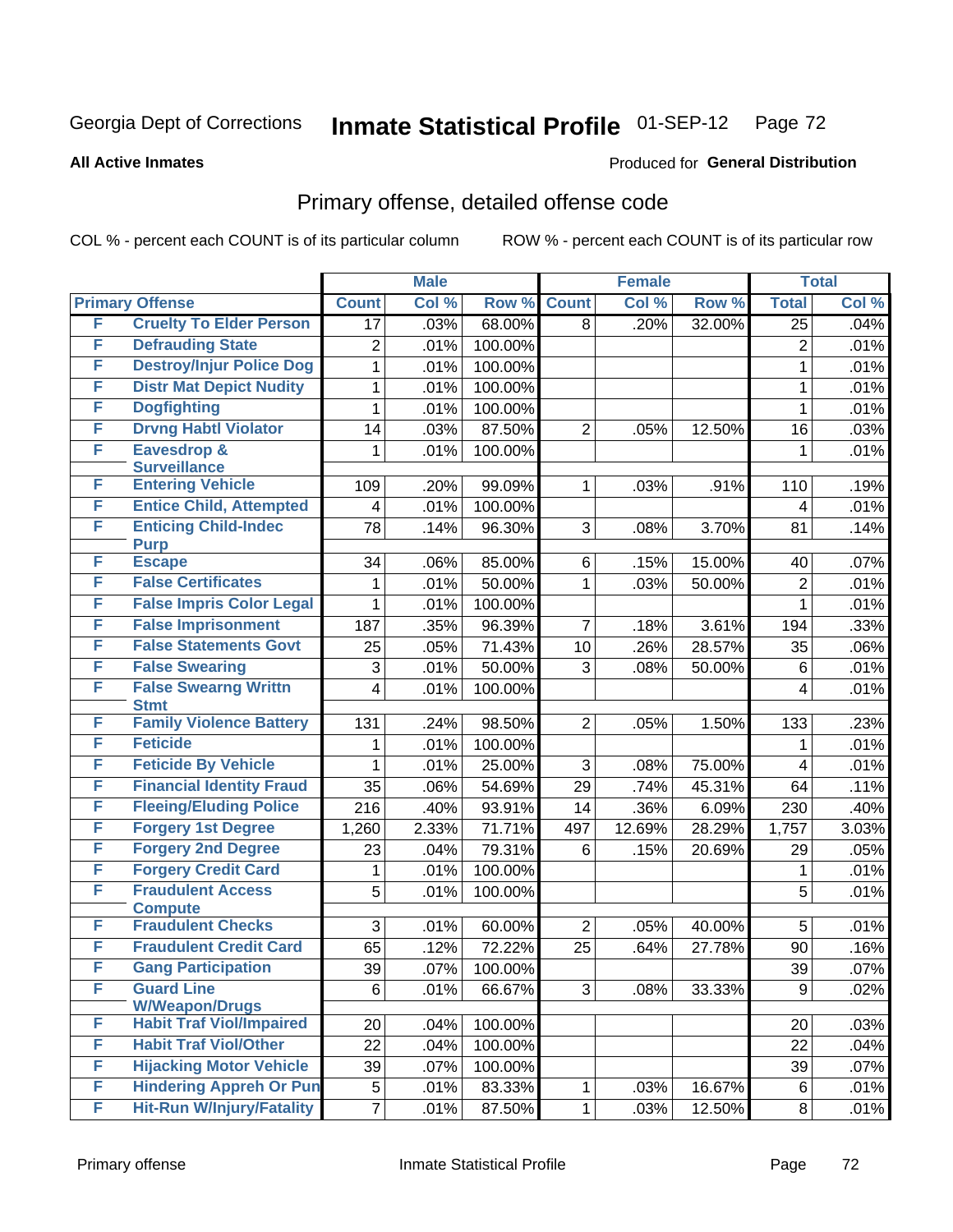Produced for **General Distribution**

#### **All Active Inmates**

### Primary offense, detailed offense code

|   |                                             |                  | <b>Male</b> |         |                | <b>Female</b> |        |                | <b>Total</b> |
|---|---------------------------------------------|------------------|-------------|---------|----------------|---------------|--------|----------------|--------------|
|   | <b>Primary Offense</b>                      | <b>Count</b>     | Col %       | Row %   | <b>Count</b>   | Col %         | Row %  | <b>Total</b>   | Col %        |
| F | <b>Homicide By Vessel</b>                   | 17               | .03%        | 85.00%  | $\overline{3}$ | .08%          | 15.00% | 20             | .03%         |
| F | <b>Illegal Attm To Obt Drugs</b>            | $\boldsymbol{9}$ | .02%        | 64.29%  | 5              | .13%          | 35.71% | 14             | .02%         |
| F | <b>Impersonating Officer</b>                | $\overline{2}$   | .01%        | 100.00% |                |               |        | $\overline{2}$ | .01%         |
| F | <b>Impersonation</b>                        | $\overline{2}$   | .01%        | 50.00%  | 2              | .05%          | 50.00% | 4              | .01%         |
| F | <b>Incest</b>                               | 185              | .34%        | 97.88%  | 4              | .10%          | 2.12%  | 189            | .33%         |
| F | <b>Incest, Atmpt</b>                        | 2                | .01%        | 100.00% |                |               |        | $\overline{2}$ | .01%         |
| F | <b>Influencing Witness</b>                  | 3                | .01%        | 100.00% |                |               |        | $\overline{3}$ | .01%         |
| F | <b>Injury By Vehicle</b>                    | 105              | .19%        | 86.78%  | 16             | .41%          | 13.22% | 121            | .21%         |
| F | <b>Interference With</b><br><b>Custody</b>  | 18               | .03%        | 90.00%  | $\overline{2}$ | .05%          | 10.00% | 20             | .03%         |
| F | <b>Involuntary Manslaughter</b>             | 125              | .23%        | 85.62%  | 21             | .54%          | 14.38% | 146            | .25%         |
| F | <b>Kidnapping</b>                           | 1,555            | 2.88%       | 97.13%  | 46             | 1.17%         | 2.87%  | 1,601          | 2.76%        |
| F | <b>Livestock Theft</b>                      | 2                | .01%        | 100.00% |                |               |        | 2              | .01%         |
| F | <b>Manf Methamph 200-399</b><br>Gm          | 4                | .01%        | 66.67%  | $\overline{2}$ | .05%          | 33.33% | 6              | .01%         |
| F | <b>Manf Methamph 28-199</b><br>Gm           | 25               | .05%        | 83.33%  | 5              | .13%          | 16.67% | 30             | .05%         |
| F | Manf Methamph 400+ Gm                       | $\overline{2}$   | .01%        | 100.00% |                |               |        | $\overline{2}$ | .01%         |
| F | <b>Manf Methamph Unspec</b><br><b>Amt</b>   | 233              | .43%        | 90.31%  | 25             | .64%          | 9.69%  | 258            | .45%         |
| F | <b>Manufact Meth Near</b><br><b>Child</b>   | 13               | .02%        | 76.47%  | 4              | .10%          | 23.53% | 17             | .03%         |
| F | <b>Misc Assault/Battery</b>                 | 14               | .03%        | 100.00% |                |               |        | 14             | .02%         |
| F | <b>Misc CorrectionI Inst Off</b>            | $\overline{c}$   | .01%        | 100.00% |                |               |        | $\overline{2}$ | .01%         |
| F | <b>Misc Criminal Damage</b>                 | $\mathbf{1}$     | .01%        | 100.00% |                |               |        | 1              | .01%         |
| F | <b>Misc Drugs Trafficking</b>               | 25               | .05%        | 92.59%  | 2              | .05%          | 7.41%  | 27             | .05%         |
| F | <b>Misc Forgery</b>                         | $\mathbf{1}$     | .01%        | 50.00%  | $\mathbf{1}$   | .03%          | 50.00% | $\overline{2}$ | .01%         |
| F | <b>Misc Fraud</b>                           | 10               | .02%        | 55.56%  | 8              | .20%          | 44.44% | 18             | .03%         |
| F | <b>Misc Homicide Offense</b>                | 9                | .02%        | 90.00%  | 1              | .03%          | 10.00% | 10             | .02%         |
| F | <b>Misc Invasion Of Privacy</b>             | 1                | .01%        | 100.00% |                |               |        | 1              | .01%         |
| F | <b>Misc Mrals/Pblic H/Safty</b>             | 4                | .01%        | 100.00% |                |               |        | 4              | .01%         |
| F | <b>Misc Obscenity</b>                       | $\overline{2}$   | .01%        | 100.00% |                |               |        | 2              | .01%         |
| F | <b>Misc Public Order</b>                    | $\overline{2}$   | .01%        | 100.00% |                |               |        | $\overline{2}$ | .01%         |
| F | <b>Misc Sexual Offense</b>                  | 18               | .03%        | 100.00% |                |               |        | 18             | .03%         |
| F | <b>Murder</b>                               | 5,212            | 9.65%       | 94.39%  | 310            | 7.91%         | 5.61%  | 5,522          | 9.53%        |
| F | <b>Murder, Conspire To</b><br><b>Commit</b> | 6                | .01%        | 85.71%  | 1.             | .03%          | 14.29% | $\overline{7}$ | .01%         |
| F | <b>Mutiny In Penal Inst</b>                 | 1                | .01%        | 100.00% |                |               |        | 1              | .01%         |
| F | <b>Obstr Of Law Enf Officer</b>             | 539              | 1.00%       | 92.29%  | 45             | 1.15%         | 7.71%  | 584            | 1.01%        |
| F | <b>P/S/D Of Eavesdrop</b>                   | $\mathbf{1}$     | .01%        | 100.00% |                |               |        | 1              | .01%         |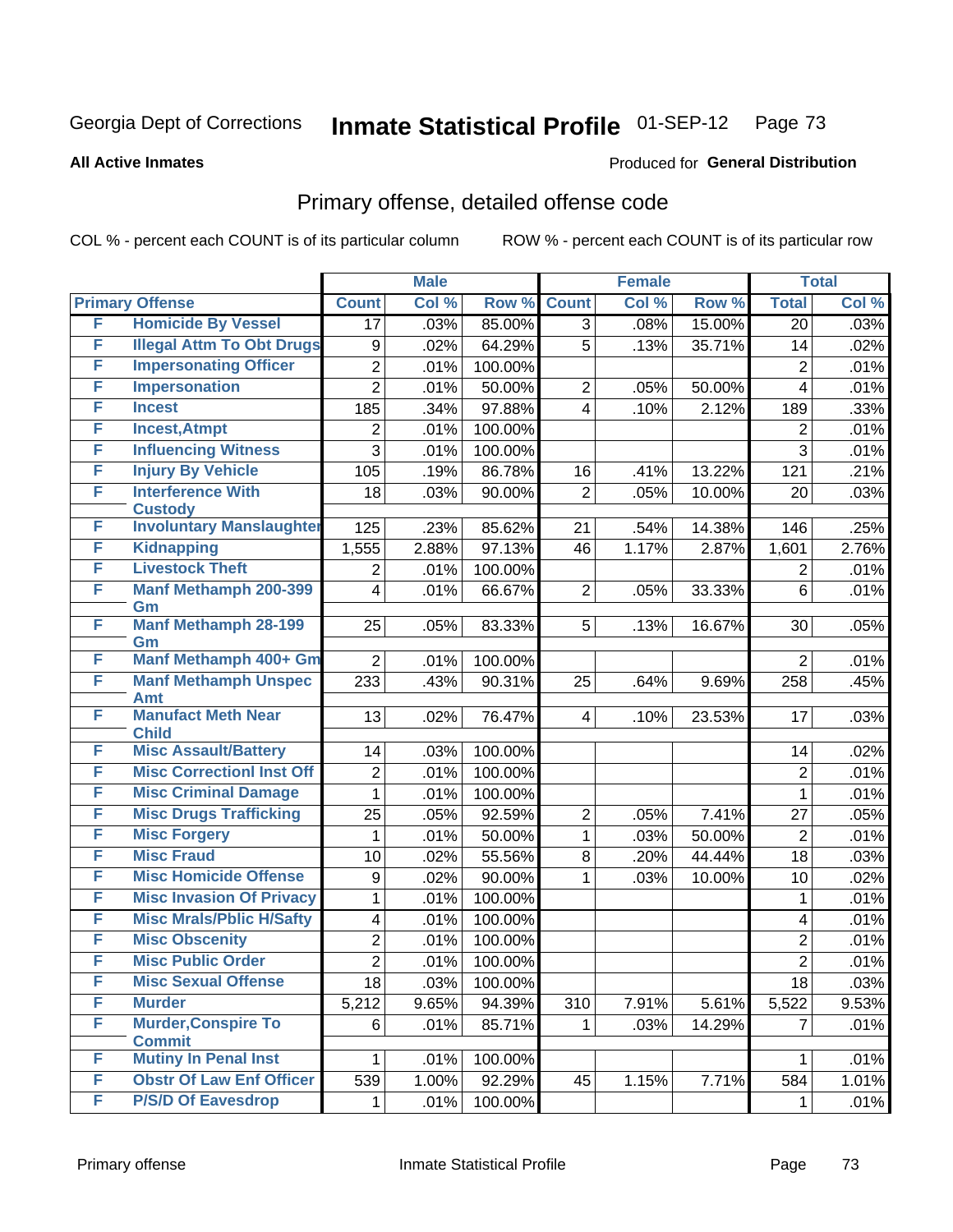Produced for **General Distribution**

#### **All Active Inmates**

# Primary offense, detailed offense code

|   |                                            | <b>Male</b>     |       | <b>Female</b> |                         |       | <b>Total</b> |                |       |
|---|--------------------------------------------|-----------------|-------|---------------|-------------------------|-------|--------------|----------------|-------|
|   | <b>Primary Offense</b>                     | <b>Count</b>    | Col % | Row %         | <b>Count</b>            | Col % | Row %        | <b>Total</b>   | Col%  |
|   | <b>Devise</b>                              |                 |       |               |                         |       |              |                |       |
| F | <b>Pandering By</b>                        | 1               | .01%  | 100.00%       |                         |       |              | 1              | .01%  |
|   | <b>Compulsion</b>                          |                 |       |               |                         |       |              |                |       |
| F | <b>Peeping Tom</b>                         | 19              | .04%  | 100.00%       |                         |       |              | 19             | .03%  |
| F | <b>Perjury</b>                             | $\overline{2}$  | .01%  | 66.67%        | 1                       | .03%  | 33.33%       | 3              | .01%  |
| F | <b>Pimping A Minor Under</b>               | 10              | .02%  | 100.00%       |                         |       |              | 10             | .02%  |
| F | 18<br><b>Poss Contraband</b>               | $\overline{2}$  | .01%  | 100.00%       |                         |       |              | $\overline{2}$ | .01%  |
|   | <b>Articles</b>                            |                 |       |               |                         |       |              |                |       |
| F | <b>Poss Dep Stim Cntrf</b>                 | 62              | .11%  | 75.61%        | 20                      | .51%  | 24.39%       | 82             | .14%  |
|   | <b>Drugs</b>                               |                 |       |               |                         |       |              |                |       |
| F | <b>Poss Drug Related Matri</b>             | 11              | .02%  | 68.75%        | 5                       | .13%  | 31.25%       | 16             | .03%  |
| F | <b>Poss Ephedrine</b>                      | 8               | .01%  | 66.67%        | 4                       | .10%  | 33.33%       | 12             | .02%  |
| F | <b>Poss Firearm 1st</b>                    | 101             | .19%  | 96.19%        | $\overline{\mathbf{4}}$ | .10%  | 3.81%        | 105            | .18%  |
|   | <b>Offender</b>                            |                 |       |               |                         |       |              |                |       |
| F | <b>Poss Firearm Convct</b><br><b>Felon</b> | 976             | 1.81% | 97.11%        | 29                      | .74%  | 2.89%        | 1,005          | 1.74% |
| F | <b>Poss Knife During Crime</b>             | $\overline{2}$  | .01%  | 100.00%       |                         |       |              | $\overline{2}$ | .01%  |
| F | <b>Poss Mda/Extsy</b>                      | 14              | .03%  | 100.00%       |                         |       |              | 14             | .02%  |
| F | <b>Poss Methamphetamine</b>                | 431             | .80%  | 78.36%        | 119                     | 3.04% | 21.64%       | 550            | .95%  |
| F | <b>Poss Narcotics Opiates</b>              | 73              | .14%  | 85.88%        | 12                      | .31%  | 14.12%       | 85             | .15%  |
| F | <b>Poss Of Certain</b>                     | 26              | .05%  | 92.86%        | $\overline{2}$          | .05%  | 7.14%        | 28             | .05%  |
|   | <b>Weapons</b>                             |                 |       |               |                         |       |              |                |       |
| F | <b>Poss Of Cocaine</b>                     | 866             | 1.60% | 85.57%        | 146                     | 3.73% | 14.43%       | 1,012          | 1.75% |
| F | <b>Poss Of Firearm Dur</b>                 | 495             | .92%  | 95.93%        | 21                      | .54%  | 4.07%        | 516            | .89%  |
|   | <b>Crime</b>                               |                 |       |               |                         |       |              |                |       |
| F | <b>Poss Of Lsd</b>                         | 1               | .01%  | 100.00%       |                         |       |              | $\mathbf 1$    | .01%  |
| F | <b>Poss Of Marijuana</b>                   | 103             | .19%  | 94.50%        | 6                       | .15%  | 5.50%        | 109            | .19%  |
| F | <b>Poss Tools Commit</b>                   | 40              | .07%  | 100.00%       |                         |       |              | 40             | .07%  |
|   | <b>Crime</b>                               |                 |       |               |                         |       |              |                |       |
| F | <b>Poss W Int Dis Other</b><br><b>Drug</b> | 91              | .17%  | 81.25%        | 21                      | .54%  | 18.75%       | 112            | .19%  |
| F | <b>Poss W Int Dist Cocaine</b>             | 526             | .97%  | 95.29%        | 26                      | .66%  | 4.71%        | 552            | .95%  |
| F | <b>Poss W Int Dist</b>                     | 896             | 1.66% | 96.45%        | 33                      | .84%  | 3.55%        | 929            | 1.60% |
|   | <b>Marijuana</b>                           |                 |       |               |                         |       |              |                |       |
| F | <b>Poss W Int Dist Meth</b>                | 291             | .54%  | 82.67%        | 61                      | 1.56% | 17.33%       | 352            | .61%  |
| F | <b>Poss Wpn, Drugs By</b>                  | 42              | .08%  | 93.33%        | 3                       | .08%  | 6.67%        | 45             | .08%  |
|   | <b>Prisnr</b>                              |                 |       |               |                         |       |              |                |       |
| F | <b>Racketeering</b>                        | 52              | .10%  | 73.24%        | 19                      | .48%  | 26.76%       | 71             | .12%  |
| F | Rape                                       | 1,765           | 3.27% | 99.77%        | $\overline{4}$          | .10%  | .23%         | 1,769          | 3.05% |
| F | <b>Reck Cond Infected</b>                  | 10 <sup>1</sup> | .02%  | 83.33%        | $\overline{2}$          | .05%  | 16.67%       | 12             | .02%  |
|   | <b>Person</b>                              |                 |       |               |                         |       |              |                |       |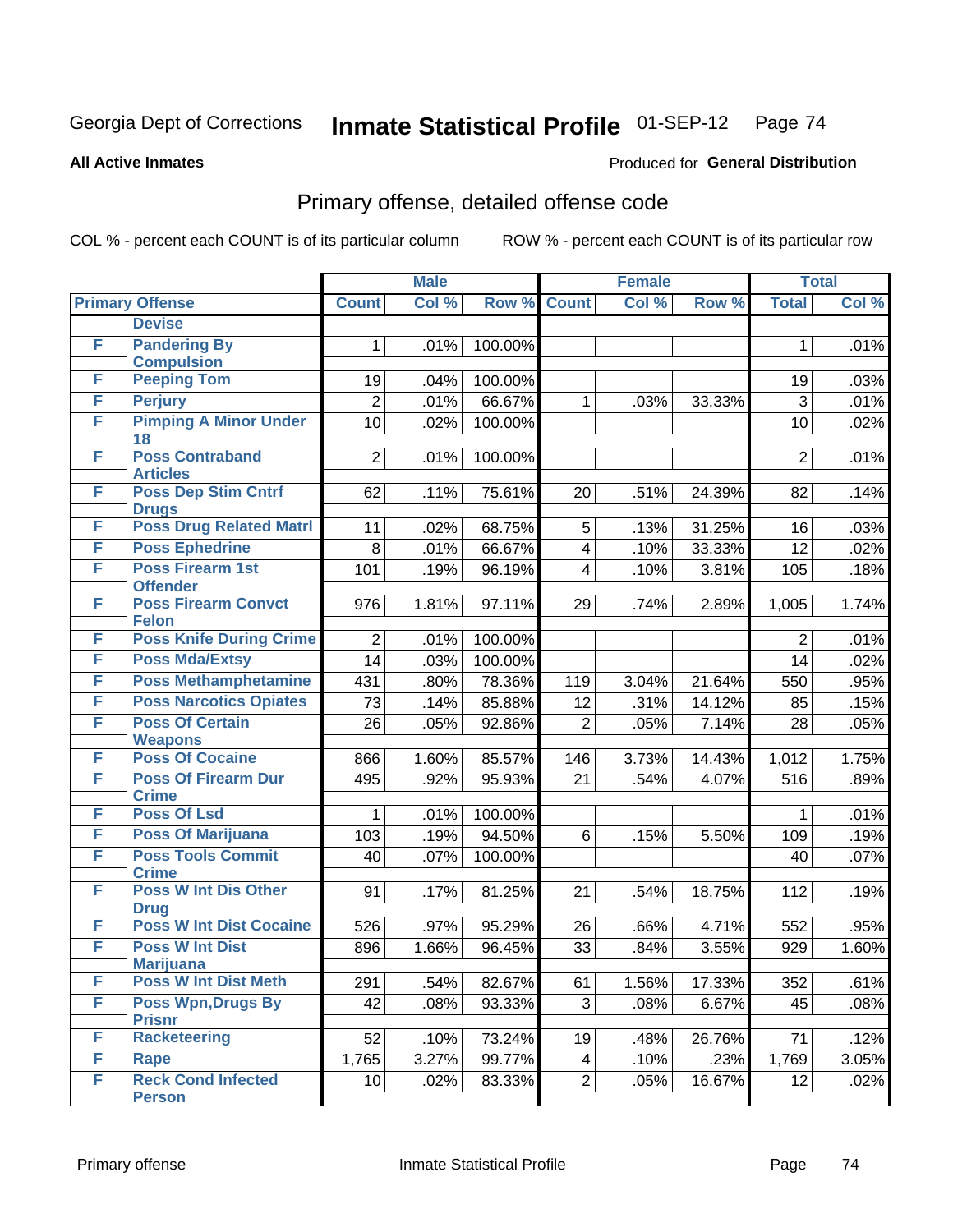Produced for **General Distribution**

#### **All Active Inmates**

### Primary offense, detailed offense code

|        |                                                        |                 | <b>Male</b> |         |                | <b>Female</b> |        |                 | <b>Total</b> |
|--------|--------------------------------------------------------|-----------------|-------------|---------|----------------|---------------|--------|-----------------|--------------|
|        | <b>Primary Offense</b>                                 | <b>Count</b>    | Col %       | Row %   | <b>Count</b>   | Col %         | Row %  | <b>Total</b>    | Col %        |
| F      | <b>Reckless Abandonment</b>                            | 3               | .01%        | 100.00% |                |               |        | 3               | .01%         |
| F      | <b>Robbery</b>                                         | 1,760           | 3.26%       | 93.22%  | 128            | 3.27%         | 6.78%  | 1,888           | 3.26%        |
| F      | <b>Robbery By Force</b>                                | 281             | .52%        | 90.06%  | 31             | .79%          | 9.94%  | 312             | .54%         |
| F      | <b>Robbery By Intimidation</b>                         | 287             | .53%        | 92.58%  | 23             | .59%          | 7.42%  | 310             | .54%         |
| F      | <b>Robbery By Sudden</b>                               | 139             | .26%        | 91.45%  | 13             | .33%          | 8.55%  | 152             | .26%         |
|        | <b>Snatch</b>                                          |                 |             |         |                |               |        |                 |              |
| F<br>F | <b>S/D Of Alcoholic Intox</b><br><b>S/D Cocaine</b>    | 1               | .01%        | 100.00% |                |               |        | 1               | .01%         |
|        |                                                        | 1,017           | 1.88%       | 94.43%  | 60             | 1.53%         | 5.57%  | 1,077           | 1.86%        |
| F      | <b>S/D Cont Sub Public</b>                             | 53              | .10%        | 100.00% |                |               |        | 53              | .09%         |
| F      | <b>S/D Cont Sub School</b>                             | 40              | .07%        | 95.24%  | 2              | .05%          | 4.76%  | 42              | .07%         |
| F      | <b>S/D Dep Stim Cntrf Drugs</b>                        | 76              | .14%        | 78.35%  | 21             | .54%          | 21.65% | 97              | .17%         |
| F      | <b>S/D Narcotics Opiates</b>                           | 32              | .06%        | 78.05%  | 9              | .23%          | 21.95% | 41              | .07%         |
| F      | <b>S/D Of Marijuana</b>                                | 407             | .75%        | 96.90%  | 13             | .33%          | 3.10%  | 420             | .73%         |
| F      | <b>Sale Mda/Extsy</b>                                  | 6               | .01%        | 100.00% |                |               |        | 6               | .01%         |
| F      | <b>Sale Methamphetamine</b>                            | 113             | .21%        | 72.44%  | 43             | 1.10%         | 27.56% | 156             | .27%         |
| F      | <b>Sex Exploitation Child</b>                          | 134             | .25%        | 99.26%  | 1              | .03%          | .74%   | 135             | .23%         |
| F      | <b>Sex Offender Fail Registr</b>                       | 392             | .73%        | 99.49%  | 2              | .05%          | .51%   | 394             | .68%         |
| F      | <b>Sex Offender Fail To</b><br><b>Move</b>             | 9               | .02%        | 100.00% |                |               |        | 9               | .02%         |
| F      | Sexl/Asslt/Agn/Pers/Cstd                               | $\overline{7}$  | .01%        | 100.00% |                |               |        | 7               | .01%         |
| F      | <b>Sexual Battery</b>                                  | 195             | .36%        | 99.49%  | 1              | .03%          | .51%   | 196             | .34%         |
| F      | <b>Simple Battery</b>                                  | 18              | .03%        | 90.00%  | $\overline{2}$ | .05%          | 10.00% | 20              | .03%         |
| F      | <b>Sodomy</b>                                          | 20              | .04%        | 100.00% |                |               |        | 20              | .03%         |
| F      | <b>Solicit Sodomy From</b>                             | 3               | .01%        | 100.00% |                |               |        | 3               | .01%         |
|        | <b>Minor</b>                                           |                 |             |         |                |               |        |                 |              |
| F      | <b>Stalking</b>                                        | $\overline{4}$  | .01%        | 100.00% |                |               |        | 4               | .01%         |
| F      | <b>Statutory Rape</b>                                  | 827             | 1.53%       | 97.87%  | 18             | .46%          | 2.13%  | 845             | 1.46%        |
| F      | <b>Statutory Rape, Atmpt</b>                           | 1               | .01%        | 100.00% |                |               |        | 1               | .01%         |
| F      | <b>Tampering With</b>                                  | 12              | .02%        | 80.00%  | 3              | .08%          | 20.00% | 15              | .03%         |
| F      | <b>Evidence</b><br><b>Terrorist Threats &amp; Acts</b> | 432             | .80%        | 96.64%  | 15             | .38%          | 3.36%  | 447             | .77%         |
| F      | <b>Theft Bring Prop In State</b>                       | 10              | .02%        | 100.00% |                |               |        | 10              | .02%         |
| F      | <b>Theft By Conversion</b>                             | $\overline{30}$ | .06%        | 83.33%  | $\overline{6}$ | .15%          | 16.67% | $\overline{36}$ | .06%         |
| F      | <b>Theft By Deception</b>                              |                 |             |         |                |               |        |                 |              |
| F      | <b>Theft By Extortion</b>                              | 51              | .09%        | 78.46%  | 14             | .36%          | 21.54% | 65              | .11%         |
|        | <b>Theft By Rec Stolen Prop</b>                        | 1               | .01%        | 100.00% |                |               |        | 1               | .01%         |
| F      |                                                        | 941             | 1.74%       | 94.19%  | 58             | 1.48%         | 5.81%  | 999             | 1.72%        |
| F      | <b>Theft By Shoplifting</b>                            | 405             | .75%        | 70.19%  | 172            | 4.39%         | 29.81% | 577             | 1.00%        |
| F      | <b>Theft By Taking</b>                                 | 1,106           | 2.05%       | 86.27%  | 176            | 4.49%         | 13.73% | 1,282           | 2.21%        |
| F      | <b>Theft Credit Card</b>                               | 10 <sub>1</sub> | .02%        | 66.67%  | 5              | .13%          | 33.33% | 15              | .03%         |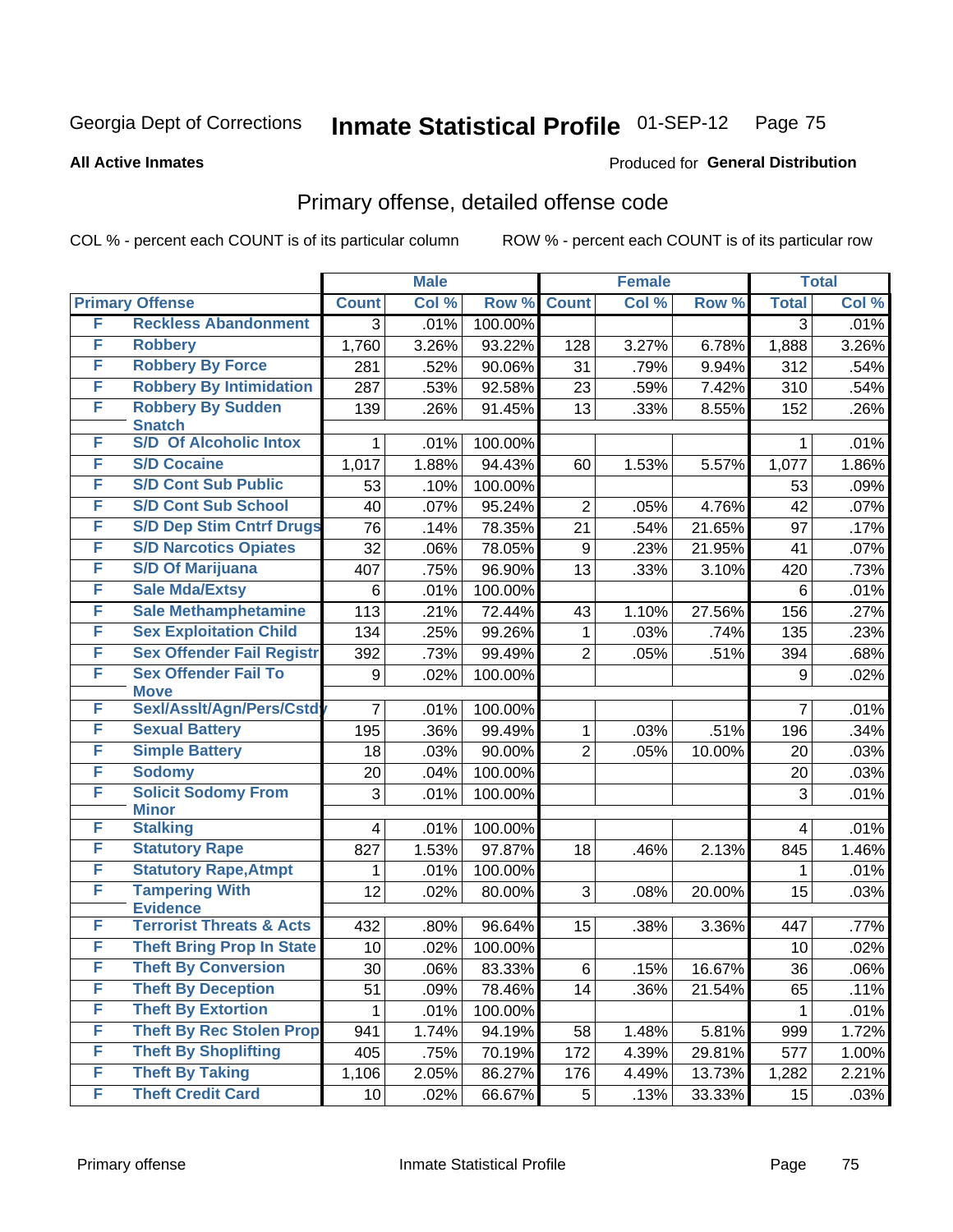Produced for **General Distribution**

#### **All Active Inmates**

### Primary offense, detailed offense code

|   |                                             |                         | <b>Male</b> |         |                 | <b>Female</b>       |         |                         | <b>Total</b> |
|---|---------------------------------------------|-------------------------|-------------|---------|-----------------|---------------------|---------|-------------------------|--------------|
|   | <b>Primary Offense</b>                      | <b>Count</b>            | Col %       | Row %   | <b>Count</b>    | Col %               | Row %   | <b>Total</b>            | Col %        |
| F | <b>Theft Motorveh Or Part</b>               | 87                      | .16%        | 95.60%  | 4               | .10%                | 4.40%   | 91                      | .16%         |
| F | <b>Theft Of Lost Property</b>               | 3                       | .01%        | 100.00% |                 |                     |         | 3                       | .01%         |
| F | <b>Theft Of Services</b>                    | $\overline{7}$          | .01%        | 87.50%  | 1               | .03%                | 12.50%  | 8                       | .01%         |
| F | <b>Theft Recv Prop Out</b>                  |                         |             |         | $\mathbf{1}$    | .03%                | 100.00% | $\mathbf{1}$            | .01%         |
|   | <b>State</b>                                |                         |             |         |                 |                     |         |                         |              |
| F | <b>Traf Amphtmine 200-399</b><br>Gm         | 1                       | .01%        | 100.00% |                 |                     |         | $\mathbf{1}$            | .01%         |
| F | <b>Traf Amphtmine 28-199</b><br>Gm          | 3                       | .01%        | 100.00% |                 |                     |         | 3                       | .01%         |
| F | <b>Traf Amphtmine 400+ Gm</b>               | 3                       | .01%        | 100.00% |                 |                     |         | 3                       | .01%         |
| F | <b>Traf Cocaine 201-400</b>                 | 222                     | .41%        | 94.47%  | 13              | .33%                | 5.53%   | 235                     | .41%         |
|   | Gm                                          |                         |             |         |                 |                     |         |                         |              |
| F | <b>Traf Cocaine 401+ Gm</b>                 | 160                     | .30%        | 93.02%  | 12              | .31%                | 6.98%   | 172                     | .30%         |
| F | <b>Traf Cocaine Less 200</b><br>Gm          | 431                     | .80%        | 96.85%  | 14              | .36%                | 3.15%   | 445                     | .77%         |
| F | Traf Marijna 10-2000 Lb                     | 111                     | .21%        | 94.87%  | 6               | .15%                | 5.13%   | 117                     | .20%         |
| F | Traf Marijna 10001+ Lb                      | 5                       | .01%        | 83.33%  | 1               | .03%                | 16.67%  | 6                       | .01%         |
| F | Traf Marijna 2001-10k Lb                    | $\overline{4}$          | .01%        | 100.00% |                 |                     |         | 4                       | .01%         |
| F | <b>Traf Mda/Extsy 200-</b>                  | 8                       | .01%        | 80.00%  | $\overline{2}$  | .05%                | 20.00%  | 10                      | .02%         |
|   | 399gm                                       |                         |             |         |                 |                     |         |                         |              |
| F | <b>Traf Mda/Extsy 28-199gm</b>              | 19                      | .04%        | 90.48%  | $\overline{2}$  | .05%                | 9.52%   | 21                      | .04%         |
| F | Traf Mda/Extsy 400+Gm                       | $\overline{\mathbf{4}}$ | .01%        | 100.00% |                 |                     |         | $\overline{\mathbf{4}}$ | .01%         |
| F | <b>Traf Methamph 200-399</b><br>Gm          | 70                      | .13%        | 93.33%  | 5               | .13%                | 6.67%   | 75                      | .13%         |
| F | <b>Traf Methamph 28-199</b><br>Gm           | 220                     | .41%        | 86.61%  | 34              | .87%                | 13.39%  | 254                     | .44%         |
| F | Traf Methamph 400+ Gm                       | 54                      | .10%        | 96.43%  | $\overline{c}$  | .05%                | 3.57%   | 56                      | .10%         |
| F | <b>Traf Methamph Unspec</b>                 | 76                      | .14%        | 90.48%  | 8               | .20%                | 9.52%   | 84                      | .15%         |
| F | <b>Amt</b><br><b>Traf Narcotic 15-28 Gm</b> | $\boldsymbol{9}$        | .02%        | 100.00% |                 |                     |         | 9                       | .02%         |
| F | <b>Traf Narcotic 29+ Gm</b>                 | 7                       | .01%        | 100.00% |                 |                     |         | $\overline{7}$          | .01%         |
| F | <b>Traf Narcotic Less 14 Gm</b>             | $\boldsymbol{9}$        | .02%        | 90.00%  | 1               | .03%                | 10.00%  | 10                      | .02%         |
| F | <b>Unauth Dist Recrd</b>                    | 5                       | .01%        | 100.00% |                 |                     |         | 5                       | .01%         |
|   | <b>Devices</b>                              |                         |             |         |                 |                     |         |                         |              |
| F | <b>Unknown Offense</b>                      | $\overline{12}$         | .02%        | 75.00%  | $\vert 4 \vert$ | .10%                | 25.00%  | 16                      | .03%         |
| F | <b>Uniwfl Mfg/Del/Dist N-C S</b>            | 19                      | .04%        | 90.48%  | $\overline{2}$  | .05%                | 9.52%   | 21                      | .04%         |
| F | <b>Use Comm Facity Vio C</b><br><b>Sub</b>  | 3                       | .01%        | 60.00%  | $\overline{2}$  | .05%                | 40.00%  | 5                       | .01%         |
| F | <b>Vehicular Homicide</b>                   | 318                     | .59%        | 85.71%  | 53              | $\overline{1.35\%}$ | 14.29%  | 371                     | .64%         |
| F | <b>Viol Dngrous Drgs Act</b>                | 149                     | .28%        | 86.63%  | 23              | .59%                | 13.37%  | 172                     | .30%         |
| F | <b>Viol Ga Cntrl Sbst Act</b>               | 141                     | .26%        | 87.04%  | 21              | .54%                | 12.96%  | 162                     | .28%         |
| F | <b>Viol Ga Securities Act</b>               | 1                       | .01%        | 100.00% |                 |                     |         | 1                       | .01%         |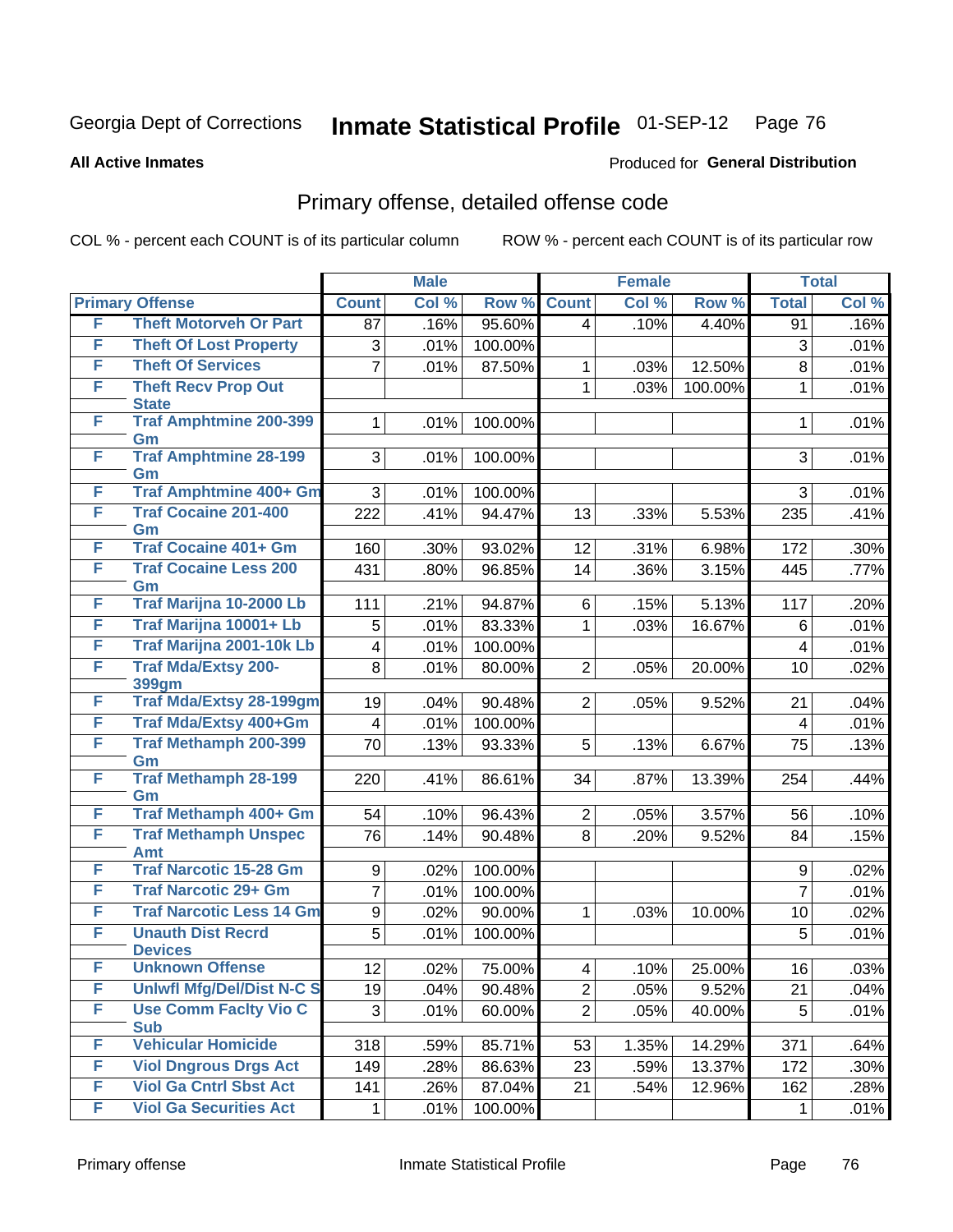Produced for **General Distribution**

#### **All Active Inmates**

### Primary offense, detailed offense code

|   |                                           |                  | <b>Male</b> |         |              | <b>Female</b> |         |                | <b>Total</b> |
|---|-------------------------------------------|------------------|-------------|---------|--------------|---------------|---------|----------------|--------------|
|   | <b>Primary Offense</b>                    | <b>Count</b>     | Col %       | Row %   | <b>Count</b> | Col %         | Row %   | <b>Total</b>   | Col %        |
| F | <b>Viol Motor Vehicle Laws</b>            | 46               | .09%        | 97.87%  | $\mathbf{1}$ | .03%          | 2.13%   | 47             | .08%         |
| F | <b>Viol Oath Public Offcr</b>             | 2                | .01%        | 66.67%  | 1            | .03%          | 33.33%  | 3              | .01%         |
| F | <b>Violatn Othr States Law</b>            | 9                | .02%        | 90.00%  | 1            | .03%          | 10.00%  | 10             | .02%         |
| F | <b>Vol Manslaughter Of</b>                | $\overline{2}$   | .01%        | 100.00% |              |               |         | $\overline{2}$ | .01%         |
|   | <b>Fetus</b>                              |                  |             |         |              |               |         |                |              |
| F | <b>Voluntary Manslaughter</b>             | 1,053            | 1.95%       | 88.71%  | 134          | 3.42%         | 11.29%  | 1,187          | 2.05%        |
| M | <b>Abandonment Of Dep</b><br><b>Child</b> | 5                | .01%        | 100.00% |              |               |         | 5              | .01%         |
| М | <b>Abusive Language</b>                   | 1                | .01%        | 100.00% |              |               |         | 1              | .01%         |
| M | <b>Agg Assault With</b>                   | 1                | .01%        | 100.00% |              |               |         | $\mathbf{1}$   | .01%         |
|   | <b>Firearm</b>                            |                  |             |         |              |               |         |                |              |
| Μ | <b>Agg Assault With Knife</b>             | 1                | .01%        | 100.00% |              |               |         | 1              | .01%         |
| M | <b>Assault &amp; Battery</b>              | 7                | .01%        | 100.00% |              |               |         | $\overline{7}$ | .01%         |
| M | <b>Bad Checks</b>                         | $\overline{2}$   | .01%        | 66.67%  | 1            | .03%          | 33.33%  | 3              | .01%         |
| M | <b>Burglary</b>                           | 8                | .01%        | 100.00% |              |               |         | 8              | .01%         |
| M | <b>Cheating &amp; Swindling</b>           | $\overline{2}$   | .01%        | 100.00% |              |               |         | $\overline{2}$ | .01%         |
| M | <b>Cpwl &amp; Concealed</b>               | 4                | .01%        | 100.00% |              |               |         | 4              | .01%         |
| Μ | <b>Weapon</b><br><b>Crmnl Attempt</b>     | 1                | .01%        | 100.00% |              |               |         | 1              | .01%         |
| M | <b>Crmnl Intfer Govt Prop</b>             | 1                | .01%        | 100.00% |              |               |         | 1              | .01%         |
| M | <b>Cruelty To Children</b>                | 1                | .01%        | 50.00%  | 1            | .03%          | 50.00%  | $\overline{2}$ | .01%         |
| M | <b>Dui</b>                                | $\boldsymbol{9}$ | .02%        | 90.00%  | 1            | .03%          | 10.00%  | 10             | .02%         |
| Μ | <b>Escape</b>                             | 5                | .01%        | 100.00% |              |               |         | $\mathbf 5$    | .01%         |
| M | <b>Forgery</b>                            | $\overline{2}$   | .01%        | 100.00% |              |               |         | $\overline{2}$ | .01%         |
| M | <b>Fraudulent Checks</b>                  | 1                | .01%        | 100.00% |              |               |         | $\mathbf{1}$   | .01%         |
| M | <b>Misc Misdemeanor</b>                   | 1                | .01%        | 100.00% |              |               |         | 1              | .01%         |
| Μ | <b>Other Misdemeanor</b>                  | 8                | .01%        | 100.00% |              |               |         | 8              | .01%         |
| M | <b>Pointing Gun At Another</b>            | 1                | .01%        | 100.00% |              |               |         | 1              | .01%         |
| Μ | <b>Prostitution</b>                       |                  |             |         | 1            | .03%          | 100.00% | 1              | .01%         |
| M | <b>Public Drunkenness</b>                 | 3                | .01%        | 100.00% |              |               |         | $\overline{3}$ | .01%         |
| Μ | <b>Public Indecency</b>                   | 5                | .01%        | 100.00% |              |               |         | 5              | .01%         |
| M | <b>S/D Of Marijuana</b>                   | 1                | .01%        | 100.00% |              |               |         | 1              | .01%         |
| M | <b>Simple Battery</b>                     | 1                | .01%        | 50.00%  | $\mathbf{1}$ | .03%          | 50.00%  | $\overline{2}$ | .01%         |
| M | <b>Theft By Taking -</b>                  | 21               | .04%        | 100.00% |              |               |         | 21             | .04%         |
|   | <b>Larceny</b>                            |                  |             |         |              |               |         |                |              |
| M | <b>Theft Motor Vehicle, Parts</b>         | $\mathbf{1}$     | .01%        | 100.00% |              |               |         | 1              | .01%         |
| M | <b>Vagrancy</b>                           | 3                | .01%        | 100.00% |              |               |         | $\overline{3}$ | .01%         |
| Μ | <b>Viol Motor Veh Law</b>                 | $\overline{2}$   | .01%        | 100.00% |              |               |         | $\overline{2}$ | .01%         |
| M | <b>Wife Beating</b>                       | $\overline{2}$   | .01%        | 100.00% |              |               |         | $\overline{2}$ | .01%         |
| M | <b>Worthless Checks</b>                   | $\mathbf 1$      | .01%        | 100.00% |              |               |         | 1              | .01%         |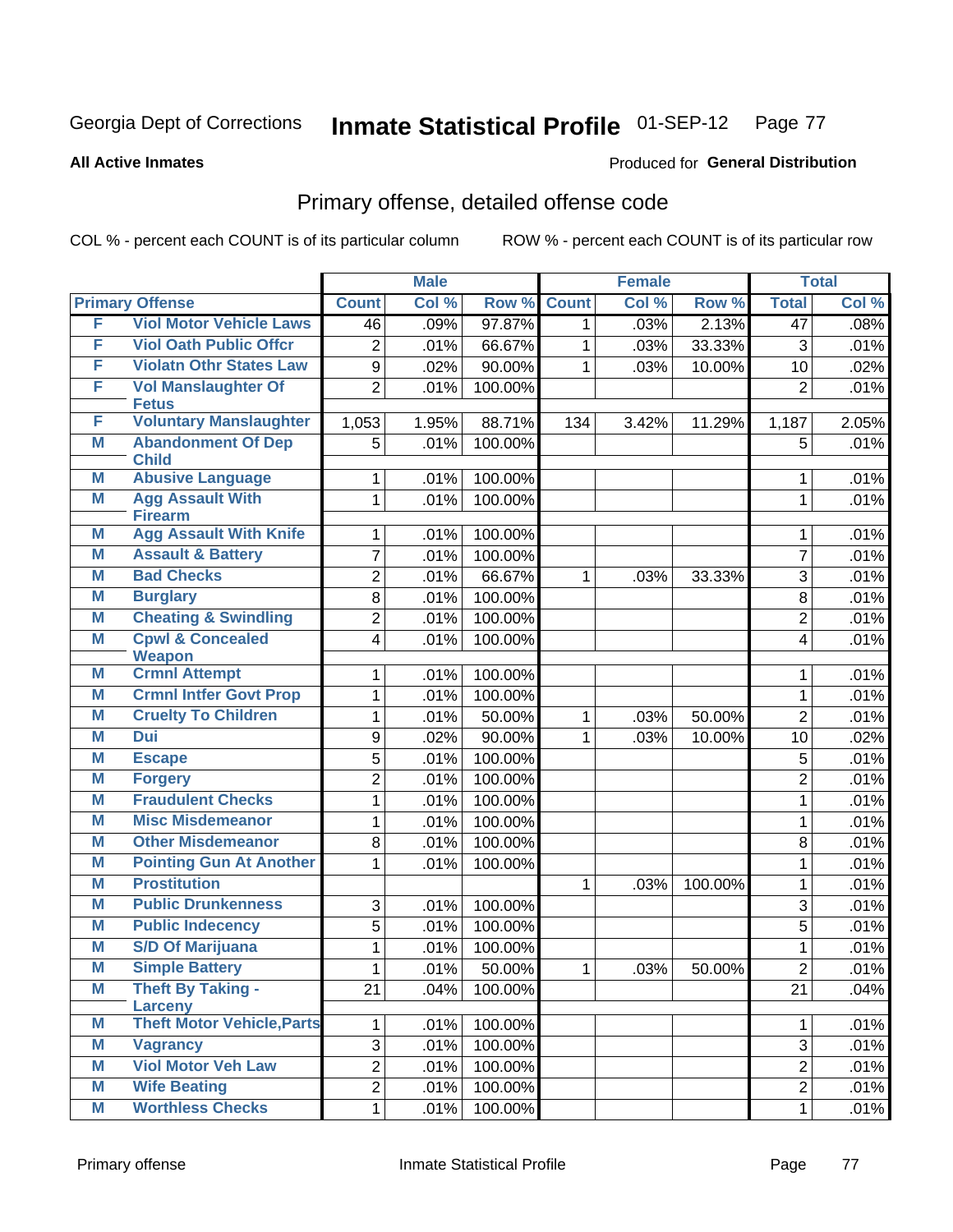**All Active Inmates**

#### Produced for **General Distribution**

#### Primary offense, detailed offense code

|                        |              | <b>Male</b> |                    | <b>Female</b> |             |                 | Total   |
|------------------------|--------------|-------------|--------------------|---------------|-------------|-----------------|---------|
| <b>Primary Offense</b> | <b>Count</b> | Col%        | <b>Row % Count</b> | Col %         | Row % Total |                 | Col %   |
| <b>Total Rported</b>   | 54,003       | 101%        | $93.24\%$ 3,918    | $100\%$       |             | $6.76\%$ 57,921 | $101\%$ |

| rtec<br>m.     | <b>70</b> | -     | o.<br>$\mathbf{o}$ |
|----------------|-----------|-------|--------------------|
| A <sup>2</sup> | 54,082    | 3,920 | 58,002             |

| Mode (most frequent) | 1601 Burglary | 1701 Forgery 1st Degree | 1601 Burglary |
|----------------------|---------------|-------------------------|---------------|
|----------------------|---------------|-------------------------|---------------|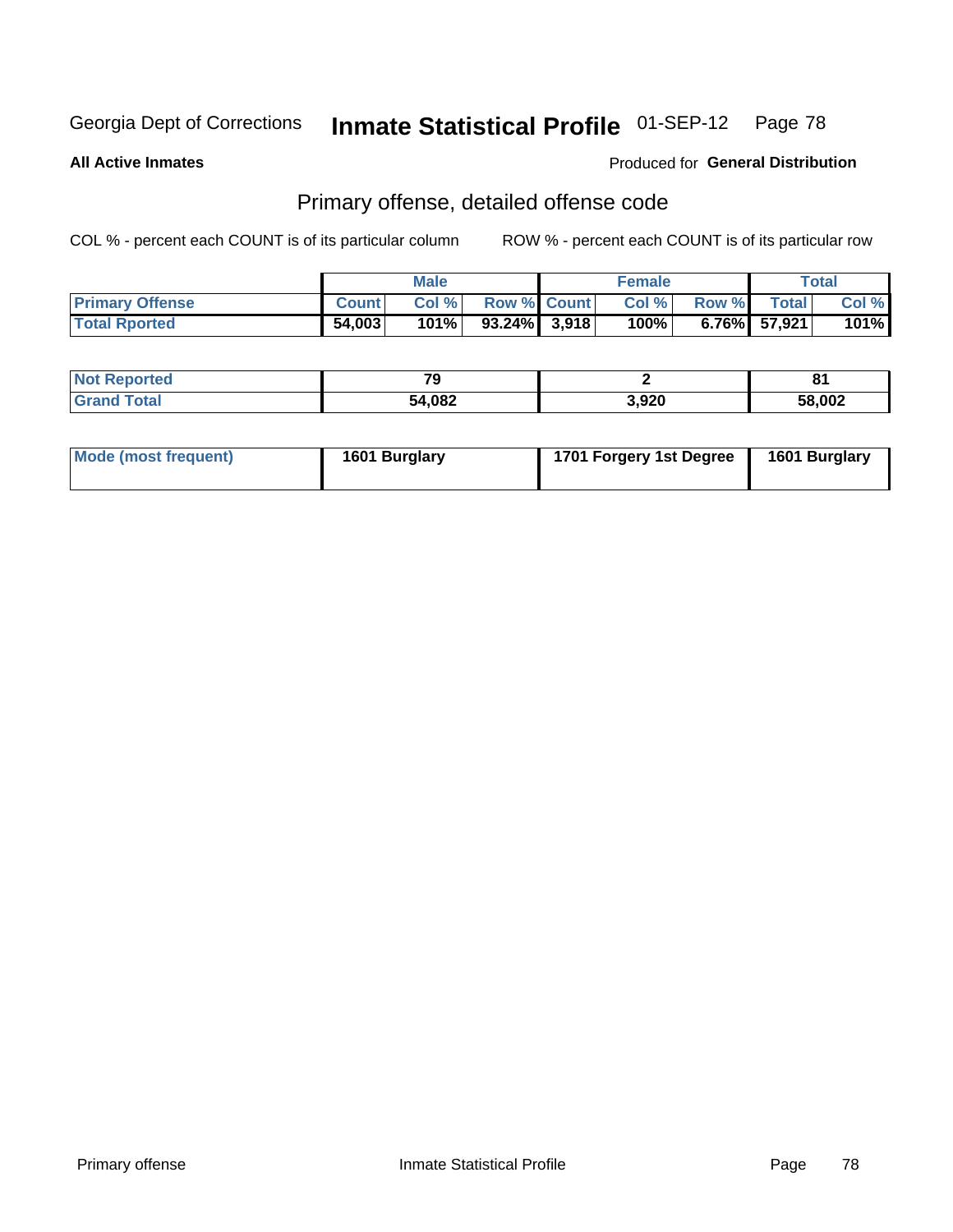Produced for **General Distribution**

#### **All Active Inmates**

### County of conviction of primary offense

|     |                             |              | <b>Male</b> |         |                | <b>Female</b> |        |              | <b>Total</b> |
|-----|-----------------------------|--------------|-------------|---------|----------------|---------------|--------|--------------|--------------|
|     | <b>County of Conviction</b> | <b>Count</b> | Col %       | Row %   | <b>Count</b>   | Col %         | Row %  | <b>Total</b> | Col %        |
| 000 | <b>Unknown</b>              | 270          | .50%        | 93.75%  | 18             | .46%          | 6.25%  | 288          | .50%         |
| 001 | <b>Appling County</b>       | 107          | .20%        | 97.27%  | 3              | .08%          | 2.73%  | 110          | .19%         |
| 002 | <b>Atkinson County</b>      | 61           | .11%        | 91.04%  | 6              | .15%          | 8.96%  | 67           | .12%         |
| 003 | <b>Bacon County</b>         | 64           | .12%        | 98.46%  | 1              | .03%          | 1.54%  | 65           | .11%         |
| 004 | <b>Baker County</b>         | 14           | .03%        | 100.00% |                |               |        | 14           | .02%         |
| 005 | <b>Baldwin County</b>       | 351          | .65%        | 93.35%  | 25             | .64%          | 6.65%  | 376          | .65%         |
| 006 | <b>Banks County</b>         | 67           | .12%        | 93.06%  | $\overline{5}$ | .13%          | 6.94%  | 72           | .12%         |
| 007 | <b>Barrow County</b>        | 274          | .51%        | 92.88%  | 21             | .54%          | 7.12%  | 295          | .51%         |
| 008 | <b>Bartow County</b>        | 695          | 1.29%       | 88.76%  | 88             | 2.24%         | 11.24% | 783          | 1.35%        |
| 009 | <b>Ben Hill County</b>      | 221          | .41%        | 93.64%  | 15             | .38%          | 6.36%  | 236          | .41%         |
| 010 | <b>Berrien County</b>       | 96           | .18%        | 95.05%  | 5              | .13%          | 4.95%  | 101          | .17%         |
| 011 | <b>Bibb County</b>          | 1,125        | 2.08%       | 94.86%  | 61             | 1.56%         | 5.14%  | 1,186        | 2.04%        |
| 012 | <b>Bleckley County</b>      | 72           | .13%        | 90.00%  | $\, 8$         | .20%          | 10.00% | 80           | .14%         |
| 013 | <b>Brantley County</b>      | 74           | .14%        | 90.24%  | 8              | .20%          | 9.76%  | 82           | .14%         |
| 014 | <b>Brooks County</b>        | 61           | .11%        | 95.31%  | 3              | .08%          | 4.69%  | 64           | .11%         |
| 015 | <b>Bryan County</b>         | 119          | .22%        | 99.17%  | $\mathbf{1}$   | .03%          | .83%   | 120          | .21%         |
| 016 | <b>Bulloch County</b>       | 537          | .99%        | 92.11%  | 46             | 1.17%         | 7.89%  | 583          | 1.01%        |
| 017 | <b>Burke County</b>         | 227          | .42%        | 97.01%  | $\overline{7}$ | .18%          | 2.99%  | 234          | .40%         |
| 018 | <b>Butts County</b>         | 179          | .33%        | 96.76%  | 6              | .15%          | 3.24%  | 185          | .32%         |
| 019 | <b>Calhoun County</b>       | 42           | .08%        | 85.71%  | $\overline{7}$ | .18%          | 14.29% | 49           | .08%         |
| 020 | <b>Camden County</b>        | 160          | .30%        | 93.02%  | 12             | .31%          | 6.98%  | 172          | .30%         |
| 021 | <b>Candler County</b>       | 119          | .22%        | 92.25%  | 10             | .26%          | 7.75%  | 129          | .22%         |
| 022 | <b>Carroll County</b>       | 644          | 1.19%       | 90.32%  | 69             | 1.76%         | 9.68%  | 713          | 1.23%        |
| 023 | <b>Catoosa County</b>       | 364          | .67%        | 90.55%  | 38             | .97%          | 9.45%  | 402          | .69%         |
| 024 | <b>Charlton County</b>      | 54           | .10%        | 91.53%  | 5              | .13%          | 8.47%  | 59           | .10%         |
| 025 | <b>Chatham County</b>       | 2,467        | 4.56%       | 95.88%  | 106            | 2.70%         | 4.12%  | 2,573        | 4.44%        |
| 026 | <b>Chattahoochee County</b> | 32           | .06%        | 91.43%  | 3              | .08%          | 8.57%  | 35           | .06%         |
| 027 | <b>Chattooga County</b>     | 256          | .47%        | 88.89%  | 32             | .82%          | 11.11% | 288          | .50%         |
| 028 | <b>Cherokee County</b>      | 588          | 1.09%       | 92.74%  | 46             | 1.17%         | 7.26%  | 634          | 1.09%        |
| 029 | <b>Clarke County</b>        | 497          | .92%        | 95.21%  | 25             | .64%          | 4.79%  | 522          | .90%         |
| 030 | <b>Clay County</b>          | 35           | .06%        | 92.11%  | 3              | .08%          | 7.89%  | 38           | .07%         |
| 031 | <b>Clayton County</b>       | 1,588        | 2.94%       | 93.19%  | 116            | 2.96%         | 6.81%  | 1,704        | 2.94%        |
| 032 | <b>Clinch County</b>        | 67           | .12%        | 98.53%  | 1              | .03%          | 1.47%  | 68           | .12%         |
| 033 | <b>Cobb County</b>          | 2,756        | 5.10%       | 90.81%  | 279            | 7.12%         | 9.19%  | 3,035        | 5.23%        |
| 034 | <b>Coffee County</b>        | 240          | .44%        | 93.39%  | 17             | .43%          | 6.61%  | 257          | .44%         |
| 035 | <b>Colquitt County</b>      | 276          | .51%        | 93.24%  | 20             | .51%          | 6.76%  | 296          | .51%         |
| 036 | <b>Columbia County</b>      | 349          | .65%        | 90.18%  | 38             | .97%          | 9.82%  | 387          | .67%         |
| 037 | <b>Cook County</b>          | 136          | .25%        | 95.10%  | $\overline{7}$ | .18%          | 4.90%  | 143          | .25%         |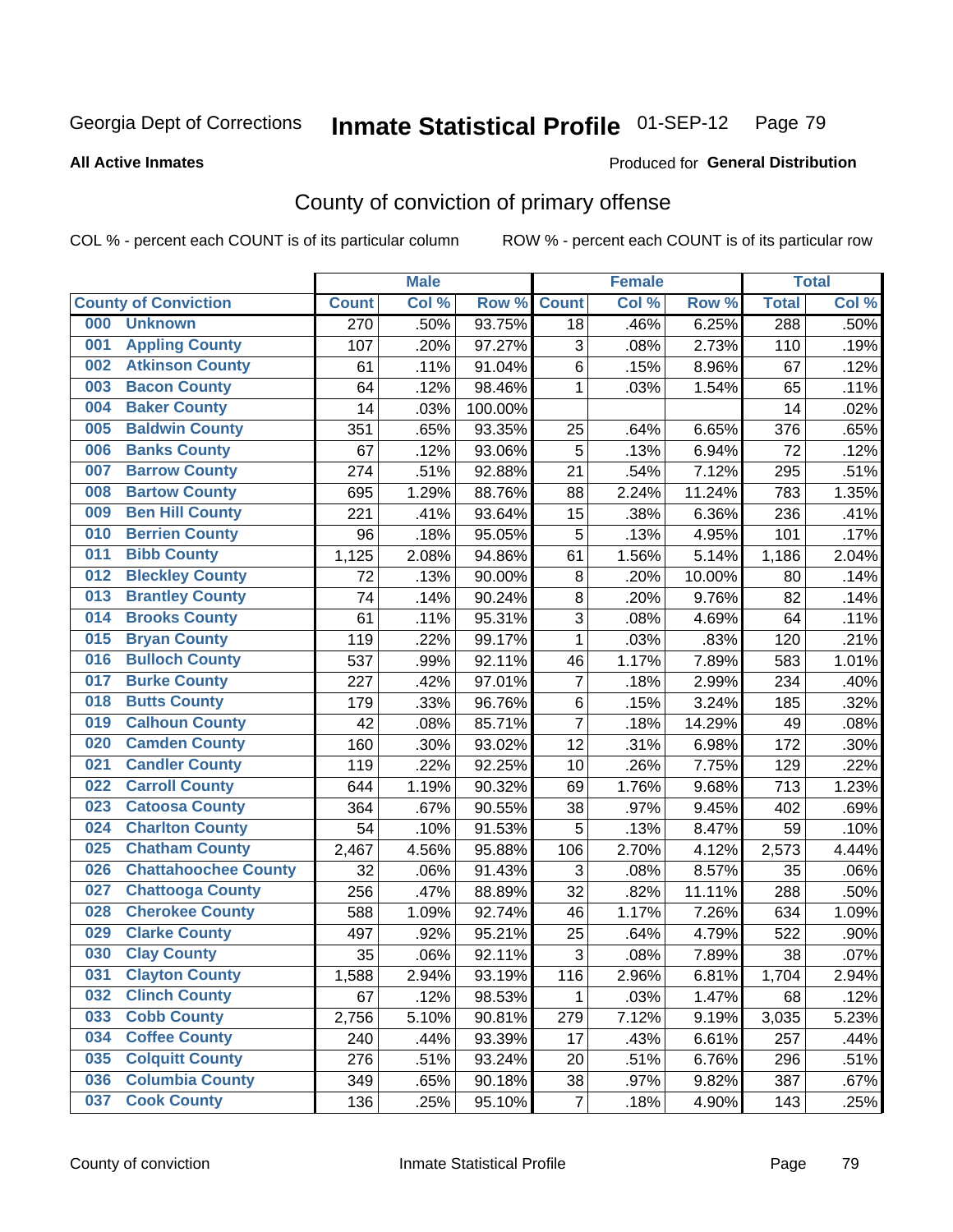#### **All Active Inmates**

### Produced for **General Distribution**

### County of conviction of primary offense

|     |                             |              | <b>Male</b> |         |                         | <b>Female</b> |          |              | <b>Total</b> |
|-----|-----------------------------|--------------|-------------|---------|-------------------------|---------------|----------|--------------|--------------|
|     | <b>County of Conviction</b> | <b>Count</b> | Col %       | Row %   | <b>Count</b>            | Col %         | Row %    | <b>Total</b> | Col %        |
| 038 | <b>Coweta County</b>        | 573          | 1.06%       | 91.97%  | 50                      | 1.28%         | 8.03%    | 623          | 1.07%        |
| 039 | <b>Crawford County</b>      | 19           | .04%        | 95.00%  | 1                       | .03%          | 5.00%    | 20           | .03%         |
| 040 | <b>Crisp County</b>         | 277          | .51%        | 93.27%  | 20                      | .51%          | 6.73%    | 297          | .51%         |
| 041 | <b>Dade County</b>          | 127          | .23%        | 91.37%  | 12                      | .31%          | 8.63%    | 139          | .24%         |
| 042 | <b>Dawson County</b>        | 126          | .23%        | 93.33%  | $\boldsymbol{9}$        | .23%          | 6.67%    | 135          | .23%         |
| 043 | <b>Decatur County</b>       | 314          | .58%        | 90.75%  | 32                      | .82%          | 9.25%    | 346          | .60%         |
| 044 | <b>Dekalb County</b>        | 3,281        | 6.07%       | 95.49%  | 155                     | 3.95%         | 4.51%    | 3,436        | 5.92%        |
| 045 | <b>Dodge County</b>         | 180          | .33%        | 95.24%  | $\boldsymbol{9}$        | .23%          | 4.76%    | 189          | .33%         |
| 046 | <b>Dooly County</b>         | 91           | .17%        | 93.81%  | $\,6$                   | .15%          | 6.19%    | 97           | .17%         |
| 047 | <b>Dougherty County</b>     | 1,050        | 1.94%       | 95.02%  | 55                      | 1.40%         | 4.98%    | 1,105        | 1.91%        |
| 048 | <b>Douglas County</b>       | 1,319        | 2.44%       | 89.55%  | 154                     | 3.93%         | 10.45%   | 1,473        | 2.54%        |
| 049 | <b>Early County</b>         | 106          | .20%        | 97.25%  | 3                       | .08%          | 2.75%    | 109          | .19%         |
| 050 | <b>Echols County</b>        | 8            | .01%        | 88.89%  | $\mathbf{1}$            | .03%          | 11.11%   | 9            | .02%         |
| 051 | <b>Effingham County</b>     | 202          | .37%        | 93.09%  | 15                      | .38%          | 6.91%    | 217          | .37%         |
| 052 | <b>Elbert County</b>        | 148          | .27%        | 90.24%  | 16                      | .41%          | 9.76%    | 164          | .28%         |
| 053 | <b>Emanuel County</b>       | 176          | .33%        | 92.15%  | 15                      | .38%          | 7.85%    | 191          | .33%         |
| 054 | <b>Evans County</b>         | 104          | .19%        | 97.20%  | 3                       | .08%          | 2.80%    | 107          | .18%         |
| 055 | <b>Fannin County</b>        | 112          | .21%        | 91.06%  | 11                      | .28%          | 8.94%    | 123          | .21%         |
| 056 | <b>Fayette County</b>       | 426          | .79%        | 90.25%  | 46                      | 1.17%         | 9.75%    | 472          | .81%         |
| 057 | <b>Floyd County</b>         | 828          | 1.53%       | 90.10%  | 91                      | 2.32%         | 9.90%    | 919          | 1.58%        |
| 058 | <b>Forsyth County</b>       | 350          | .65%        | 86.00%  | 57                      | 1.45%         | 14.00%   | 407          | .70%         |
| 059 | <b>Franklin County</b>      | 141          | .26%        | 92.16%  | 12                      | .31%          | 7.84%    | 153          | .26%         |
| 060 | <b>Fulton County</b>        | 5,155        | 9.53%       | 95.98%  | 216                     | 5.51%         | 4.02%    | 5,371        | 9.26%        |
| 061 | <b>Gilmer County</b>        | 130          | .24%        | 92.86%  | 10                      | .26%          | 7.14%    | 140          | .24%         |
| 062 | <b>Glascock County</b>      | 11           | .02%        | 91.67%  | $\mathbf{1}$            | .03%          | 8.33%    | 12           | .02%         |
| 063 | <b>Glynn County</b>         | 427          | .79%        | 94.68%  | 24                      | .61%          | 5.32%    | 451          | .78%         |
| 064 | <b>Gordon County</b>        | 354          | .65%        | 89.39%  | 42                      | 1.07%         | 10.61%   | 396          | .68%         |
| 065 | <b>Grady County</b>         | 247          | .46%        | 94.64%  | 14                      | .36%          | 5.36%    | 261          | .45%         |
| 066 | <b>Greene County</b>        | 151          | .28%        | 93.21%  | 11                      | .28%          | 6.79%    | 162          | .28%         |
| 067 | <b>Gwinnett County</b>      | 2,620        | 4.84%       | 92.71%  | 206                     | 5.26%         | 7.29%    | 2,826        | 4.87%        |
| 068 | <b>Habersham County</b>     | 108          | .20%        | 93.91%  | $\overline{7}$          | .18%          | 6.09%    | 115          | .20%         |
| 069 | <b>Hall County</b>          | 762          | 1.41%       | 92.48%  | 62                      | 1.58%         | 7.52%    | 824          | 1.42%        |
| 070 | <b>Hancock County</b>       | 38           | .07%        | 100.00% |                         |               |          | 38           | .07%         |
| 071 | <b>Haralson County</b>      | 97           | .18%        | 92.38%  | $\bf 8$                 | .20%          | 7.62%    | 105          | .18%         |
| 072 | <b>Harris County</b>        | 124          | .23%        | 96.88%  | $\overline{\mathbf{4}}$ | .10%          | 3.13%    | 128          | .22%         |
| 073 | <b>Hart County</b>          | 114          | .21%        | 95.80%  | 5                       | .13%          | 4.20%    | 119          | .21%         |
| 074 | <b>Heard County</b>         | 56           | .10%        | 91.80%  | 5                       | .13%          | 8.20%    | 61           | .11%         |
| 075 | <b>Henry County</b>         | 632          | 1.17%       | 90.94%  | 63                      | 1.61%         | $9.06\%$ | 695          | 1.20%        |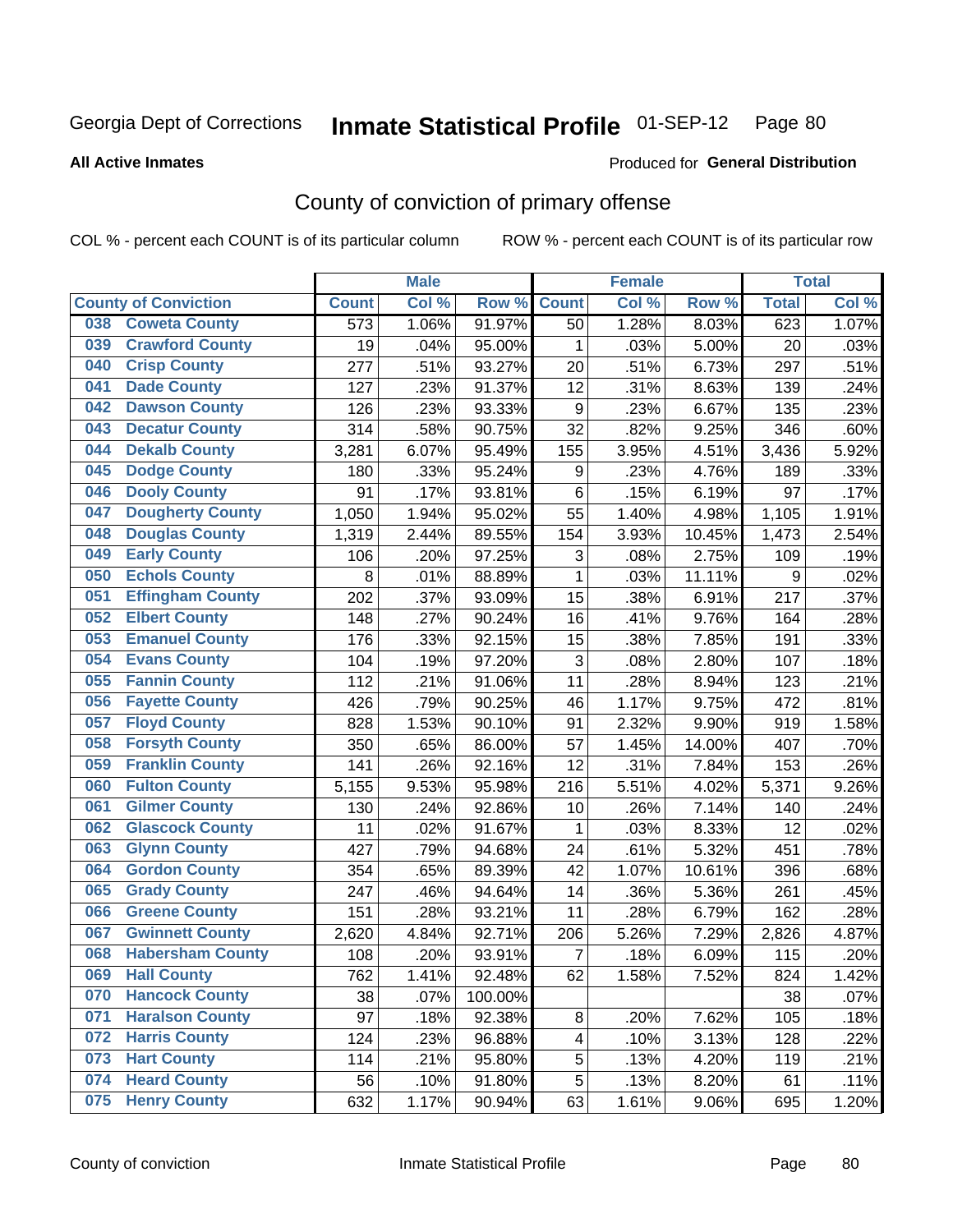**All Active Inmates**

#### Produced for **General Distribution**

### County of conviction of primary offense

|                                 |              | <b>Male</b> |         |                           | <b>Female</b> |        |              | <b>Total</b> |
|---------------------------------|--------------|-------------|---------|---------------------------|---------------|--------|--------------|--------------|
| <b>County of Conviction</b>     | <b>Count</b> | Col %       | Row %   | <b>Count</b>              | Col %         | Row %  | <b>Total</b> | Col %        |
| 076 Houston County              | 693          | 1.28%       | 93.78%  | 46                        | 1.17%         | 6.22%  | 739          | 1.27%        |
| <b>Irwin County</b><br>077      | 81           | .15%        | 95.29%  | 4                         | .10%          | 4.71%  | 85           | .15%         |
| <b>Jackson County</b><br>078    | 253          | .47%        | 90.68%  | 26                        | .66%          | 9.32%  | 279          | .48%         |
| <b>Jasper County</b><br>079     | 72           | .13%        | 94.74%  | 4                         | .10%          | 5.26%  | 76           | .13%         |
| <b>Jeff Davis County</b><br>080 | 68           | .13%        | 91.89%  | 6                         | .15%          | 8.11%  | 74           | .13%         |
| <b>Jefferson County</b><br>081  | 173          | .32%        | 96.65%  | 6                         | .15%          | 3.35%  | 179          | .31%         |
| <b>Jenkins County</b><br>082    | 70           | .13%        | 94.59%  | 4                         | .10%          | 5.41%  | 74           | .13%         |
| <b>Johnson County</b><br>083    | 54           | .10%        | 91.53%  | 5                         | .13%          | 8.47%  | 59           | .10%         |
| <b>Jones County</b><br>084      | 218          | .40%        | 90.08%  | 24                        | .61%          | 9.92%  | 242          | .42%         |
| <b>Lamar County</b><br>085      | 87           | .16%        | 94.57%  | 5                         | .13%          | 5.43%  | 92           | .16%         |
| <b>Lanier County</b><br>086     | 51           | .09%        | 94.44%  | 3                         | .08%          | 5.56%  | 54           | .09%         |
| <b>Laurens County</b><br>087    | 331          | .61%        | 94.30%  | 20                        | .51%          | 5.70%  | 351          | .61%         |
| 088<br><b>Lee County</b>        | 69           | .13%        | 90.79%  | $\overline{7}$            | .18%          | 9.21%  | 76           | .13%         |
| <b>Liberty County</b><br>089    | 311          | .58%        | 93.67%  | 21                        | .54%          | 6.33%  | 332          | .57%         |
| <b>Lincoln County</b><br>090    | 27           | .05%        | 90.00%  | $\ensuremath{\mathsf{3}}$ | .08%          | 10.00% | 30           | .05%         |
| <b>Long County</b><br>091       | 79           | .15%        | 96.34%  | 3                         | .08%          | 3.66%  | 82           | .14%         |
| <b>Lowndes County</b><br>092    | 571          | 1.06%       | 94.22%  | 35                        | .89%          | 5.78%  | 606          | 1.04%        |
| <b>Lumpkin County</b><br>093    | 115          | .21%        | 89.15%  | 14                        | .36%          | 10.85% | 129          | .22%         |
| <b>Macon County</b><br>094      | 70           | .13%        | 95.89%  | 3                         | .08%          | 4.11%  | 73           | .13%         |
| <b>Madison County</b><br>095    | 109          | .20%        | 93.97%  | $\overline{7}$            | .18%          | 6.03%  | 116          | .20%         |
| <b>Marion County</b><br>096     | 34           | .06%        | 100.00% |                           |               |        | 34           | .06%         |
| <b>Mcduffie County</b><br>097   | 203          | .38%        | 92.69%  | 16                        | .41%          | 7.31%  | 219          | .38%         |
| <b>Mcintosh County</b><br>098   | 81           | .15%        | 97.59%  | $\overline{2}$            | .05%          | 2.41%  | 83           | .14%         |
| <b>Meriwether County</b><br>099 | 234          | .43%        | 95.90%  | 10                        | .26%          | 4.10%  | 244          | .42%         |
| <b>Miller County</b><br>100     | 35           | .06%        | 100.00% |                           |               |        | 35           | .06%         |
| <b>Mitchell County</b><br>101   | 248          | .46%        | 93.23%  | 18                        | .46%          | 6.77%  | 266          | .46%         |
| <b>Monroe County</b><br>102     | 191          | .35%        | 91.39%  | 18                        | .46%          | 8.61%  | 209          | .36%         |
| 103<br><b>Montgomery County</b> | 51           | .09%        | 94.44%  | 3                         | .08%          | 5.56%  | 54           | .09%         |
| <b>Morgan County</b><br>104     | 159          | .29%        | 91.91%  | 14                        | .36%          | 8.09%  | 173          | .30%         |
| <b>Murray County</b><br>105     | 182          | .34%        | 91.46%  | 17                        | .43%          | 8.54%  | 199          | .34%         |
| <b>Muscogee County</b><br>106   | 1,577        | 2.92%       | 95.69%  | 71                        | 1.81%         | 4.31%  | 1,648        | 2.84%        |
| <b>Newton County</b><br>107     | 731          | 1.35%       | 91.49%  | 68                        | 1.73%         | 8.51%  | 799          | 1.38%        |
| <b>Oconee County</b><br>108     | 56           | .10%        | 94.92%  | 3                         | .08%          | 5.08%  | 59           | .10%         |
| <b>Oglethorpe County</b><br>109 | 60           | .11%        | 93.75%  | 4                         | .10%          | 6.25%  | 64           | .11%         |
| <b>Paulding County</b><br>110   | 336          | .62%        | 92.82%  | 26                        | .66%          | 7.18%  | 362          | .62%         |
| <b>Peach County</b><br>111      | 87           | .16%        | 98.86%  | 1                         | .03%          | 1.14%  | 88           | .15%         |
| <b>Pickens County</b><br>112    | 116          | .21%        | 92.80%  | 9                         | .23%          | 7.20%  | 125          | .22%         |
| <b>Pierce County</b><br>113     | 83           | .15%        | 96.51%  | 3                         | .08%          | 3.49%  | 86           | .15%         |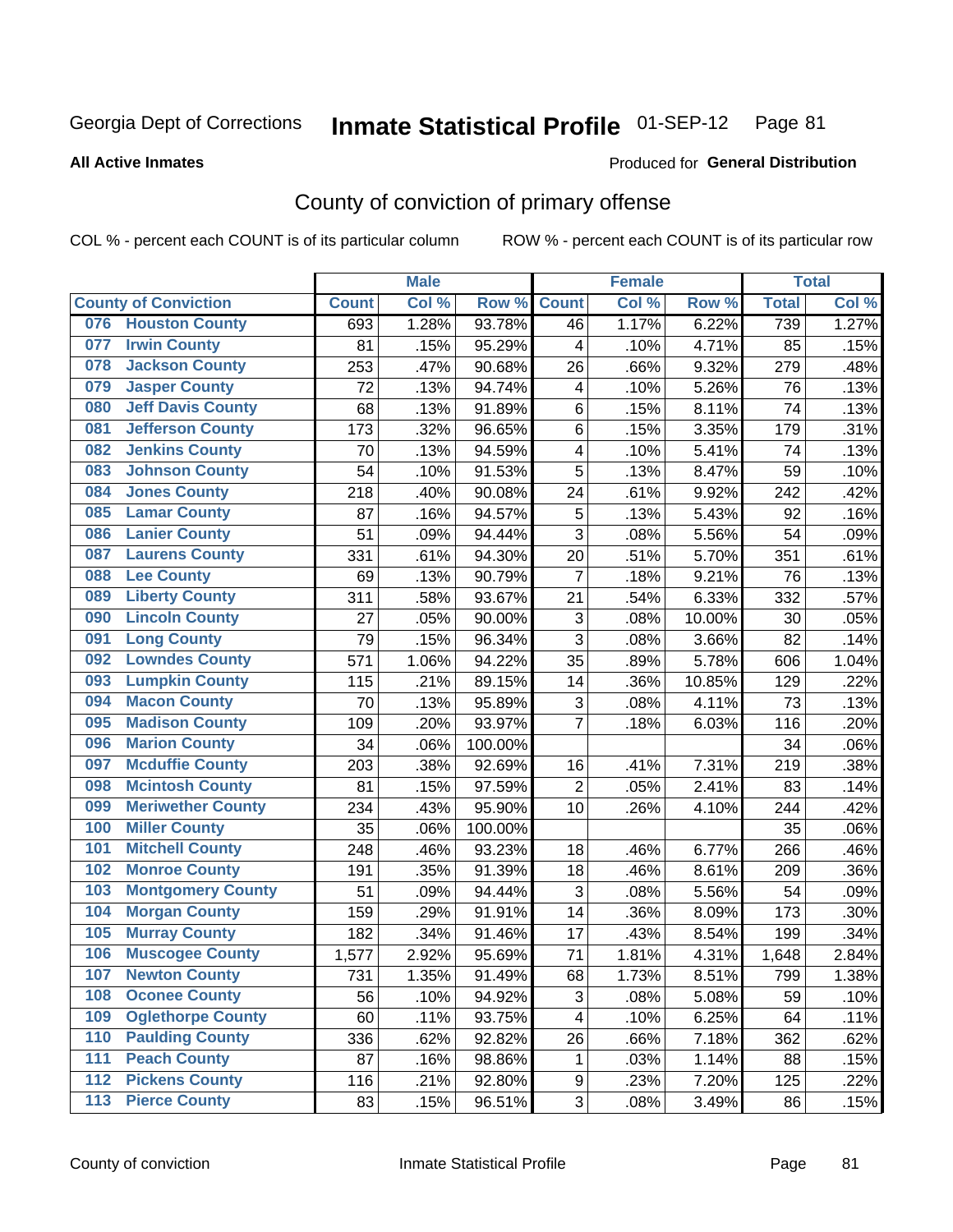Produced for **General Distribution**

#### **All Active Inmates**

### County of conviction of primary offense

|                                          |              | <b>Male</b> |         |                         | <b>Female</b> |        |              | <b>Total</b> |
|------------------------------------------|--------------|-------------|---------|-------------------------|---------------|--------|--------------|--------------|
| <b>County of Conviction</b>              | <b>Count</b> | Col %       | Row %   | <b>Count</b>            | Col %         | Row %  | <b>Total</b> | Col %        |
| 114 Pike County                          | 49           | .09%        | 89.09%  | 6                       | .15%          | 10.91% | 55           | .09%         |
| <b>Polk County</b><br>$\overline{115}$   | 172          | .32%        | 89.12%  | 21                      | .54%          | 10.88% | 193          | .33%         |
| <b>Pulaski County</b><br>116             | 67           | .12%        | 93.06%  | 5                       | .13%          | 6.94%  | 72           | .12%         |
| 117<br><b>Putnam County</b>              | 177          | .33%        | 92.19%  | 15                      | .38%          | 7.81%  | 192          | .33%         |
| <b>Quitman County</b><br>118             | 24           | .04%        | 100.00% |                         |               |        | 24           | .04%         |
| <b>Rabun County</b><br>119               | 51           | .09%        | 87.93%  | $\overline{7}$          | .18%          | 12.07% | 58           | .10%         |
| <b>Randolph County</b><br>120            | 81           | .15%        | 95.29%  | $\overline{4}$          | .10%          | 4.71%  | 85           | .15%         |
| <b>Richmond County</b><br>121            | 1,956        | 3.62%       | 94.54%  | 113                     | 2.88%         | 5.46%  | 2,069        | 3.57%        |
| <b>Rockdale County</b><br>122            | 493          | .91%        | 92.50%  | 40                      | 1.02%         | 7.50%  | 533          | .92%         |
| <b>Schley County</b><br>123              | 22           | .04%        | 100.00% |                         |               |        | 22           | .04%         |
| <b>Screven County</b><br>124             | 143          | .26%        | 94.70%  | 8                       | .20%          | 5.30%  | 151          | .26%         |
| <b>Seminole County</b><br>125            | 72           | .13%        | 90.00%  | 8                       | .20%          | 10.00% | 80           | .14%         |
| <b>Spalding County</b><br>126            | 596          | 1.10%       | 91.69%  | 54                      | 1.38%         | 8.31%  | 650          | 1.12%        |
| <b>Stephens County</b><br>127            | 176          | .33%        | 92.15%  | 15                      | .38%          | 7.85%  | 191          | .33%         |
| <b>Stewart County</b><br>128             | 32           | .06%        | 91.43%  | 3                       | .08%          | 8.57%  | 35           | .06%         |
| <b>Sumter County</b><br>129              | 253          | .47%        | 95.47%  | 12                      | .31%          | 4.53%  | 265          | .46%         |
| <b>Talbot County</b><br>130              | 55           | .10%        | 94.83%  | 3                       | .08%          | 5.17%  | 58           | .10%         |
| <b>Taliaferro County</b><br>131          | 24           | .04%        | 82.76%  | 5                       | .13%          | 17.24% | 29           | .05%         |
| <b>Tattnall County</b><br>132            | 206          | .38%        | 95.81%  | 9                       | .23%          | 4.19%  | 215          | .37%         |
| <b>Taylor County</b><br>133              | 89           | .16%        | 95.70%  | 4                       | .10%          | 4.30%  | 93           | .16%         |
| <b>Telfair County</b><br>134             | 111          | .21%        | 90.24%  | 12                      | .31%          | 9.76%  | 123          | .21%         |
| <b>Terrell County</b><br>135             | 72           | .13%        | 97.30%  | $\overline{2}$          | .05%          | 2.70%  | 74           | .13%         |
| <b>Thomas County</b><br>136              | 241          | .45%        | 96.40%  | 9                       | .23%          | 3.60%  | 250          | .43%         |
| <b>Tift County</b><br>137                | 295          | .55%        | 96.41%  | 11                      | .28%          | 3.59%  | 306          | .53%         |
| <b>Toombs County</b><br>138              | 354          | .65%        | 89.17%  | 43                      | 1.10%         | 10.83% | 397          | .68%         |
| <b>Towns County</b><br>139               | 45           | .08%        | 84.91%  | 8                       | .20%          | 15.09% | 53           | .09%         |
| <b>Treutlen County</b><br>140            | 85           | .16%        | 93.41%  | 6                       | .15%          | 6.59%  | 91           | .16%         |
| <b>Troup County</b><br>141               | 680          | 1.26%       | 92.64%  | 54                      | 1.38%         | 7.36%  | 734          | 1.27%        |
| <b>Turner County</b><br>142              | 71           | .13%        | 94.67%  | $\overline{\mathbf{4}}$ | .10%          | 5.33%  | 75           | .13%         |
| <b>Twiggs County</b><br>$\overline{143}$ | 72           | .13%        | 93.51%  | 5                       | .13%          | 6.49%  | 77           | .13%         |
| <b>Union County</b><br>144               | 89           | .16%        | 87.25%  | 13                      | .33%          | 12.75% | 102          | .18%         |
| 145<br><b>Upson County</b>               | 181          | .33%        | 95.26%  | 9                       | .23%          | 4.74%  | 190          | .33%         |
| <b>Walker County</b><br>146              | 434          | .80%        | 90.61%  | 45                      | 1.15%         | 9.39%  | 479          | .83%         |
| <b>Walton County</b><br>147              | 534          | .99%        | 90.82%  | 54                      | 1.38%         | 9.18%  | 588          | 1.01%        |
| <b>Ware County</b><br>148                | 348          | .64%        | 93.30%  | 25                      | .64%          | 6.70%  | 373          | .64%         |
| <b>Warren County</b><br>149              | 48           | .09%        | 96.00%  | $\overline{2}$          | .05%          | 4.00%  | 50           | .09%         |
| <b>Washington County</b><br>150          | 184          | .34%        | 91.54%  | 17                      | .43%          | 8.46%  | 201          | .35%         |
| <b>Wayne County</b><br>151               | 122          | .23%        | 90.37%  | 13                      | .33%          | 9.63%  | 135          | .23%         |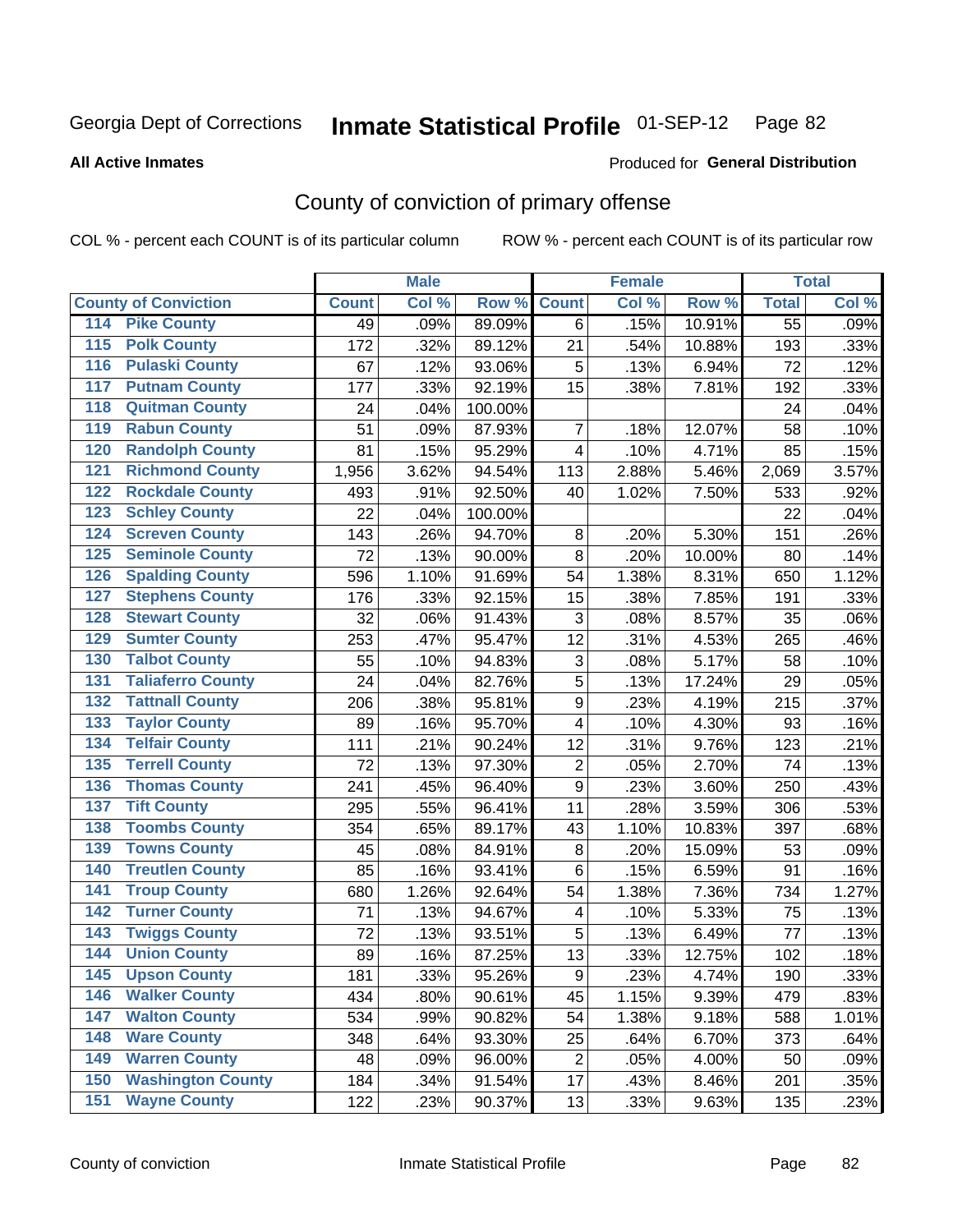**All Active Inmates**

#### Produced for **General Distribution**

### County of conviction of primary offense

|                                | <b>Male</b>        |         | <b>Female</b> |       |         | <b>Total</b> |              |       |
|--------------------------------|--------------------|---------|---------------|-------|---------|--------------|--------------|-------|
| <b>County of Conviction</b>    | Count <sup>1</sup> | Col %   | Row % Count   |       | Col %   | Row %        | <b>Total</b> | Col % |
| <b>Webster County</b><br>152   | 11                 | $.02\%$ | 100.00%       |       |         |              | 11           | .02%  |
| <b>Wheeler County</b><br>153   | 34                 | $.06\%$ | 89.47%        | 4     | .10%    | 10.53%       | 38           | .07%  |
| <b>White County</b><br>154     | 118                | .22%    | 89.39%        | 14    | .36%    | 10.61%       | 132          | .23%  |
| <b>Whitfield County</b><br>155 | 677                | 1.25%   | 90.27%        | 73    | 1.86%   | 9.73%        | 750          | 1.29% |
| <b>Wilcox County</b><br>156    | 58                 | .11%    | 86.57%        | 9     | .23%    | 13.43%       | 67           | .12%  |
| <b>Wilkes County</b><br>157    | 78                 | .14%    | 93.98%        | 5     | .13%    | 6.02%        | 83           | .14%  |
| <b>Wilkinson County</b><br>158 | 52                 | .10%    | 94.55%        | 3     | $.08\%$ | 5.45%        | 55           | .09%  |
| <b>Worth County</b><br>159     | 116                | .21%    | 94.31%        |       | .18%    | 5.69%        | 123          | .21%  |
| <b>Total Rported</b>           | 54,082             | 100%    | 93.24%        | 3,920 | 100%    | 6.76%        | 58,002       | 100%  |

| <b>Not Reported</b> |        |       |        |
|---------------------|--------|-------|--------|
| <b>Grand Total</b>  | 54,082 | 3,920 | 58,002 |

| Mode (most frequent) | <b>Fulton County</b> | <b>Cobb County</b> | <b>Fulton County</b> |
|----------------------|----------------------|--------------------|----------------------|
|                      |                      |                    |                      |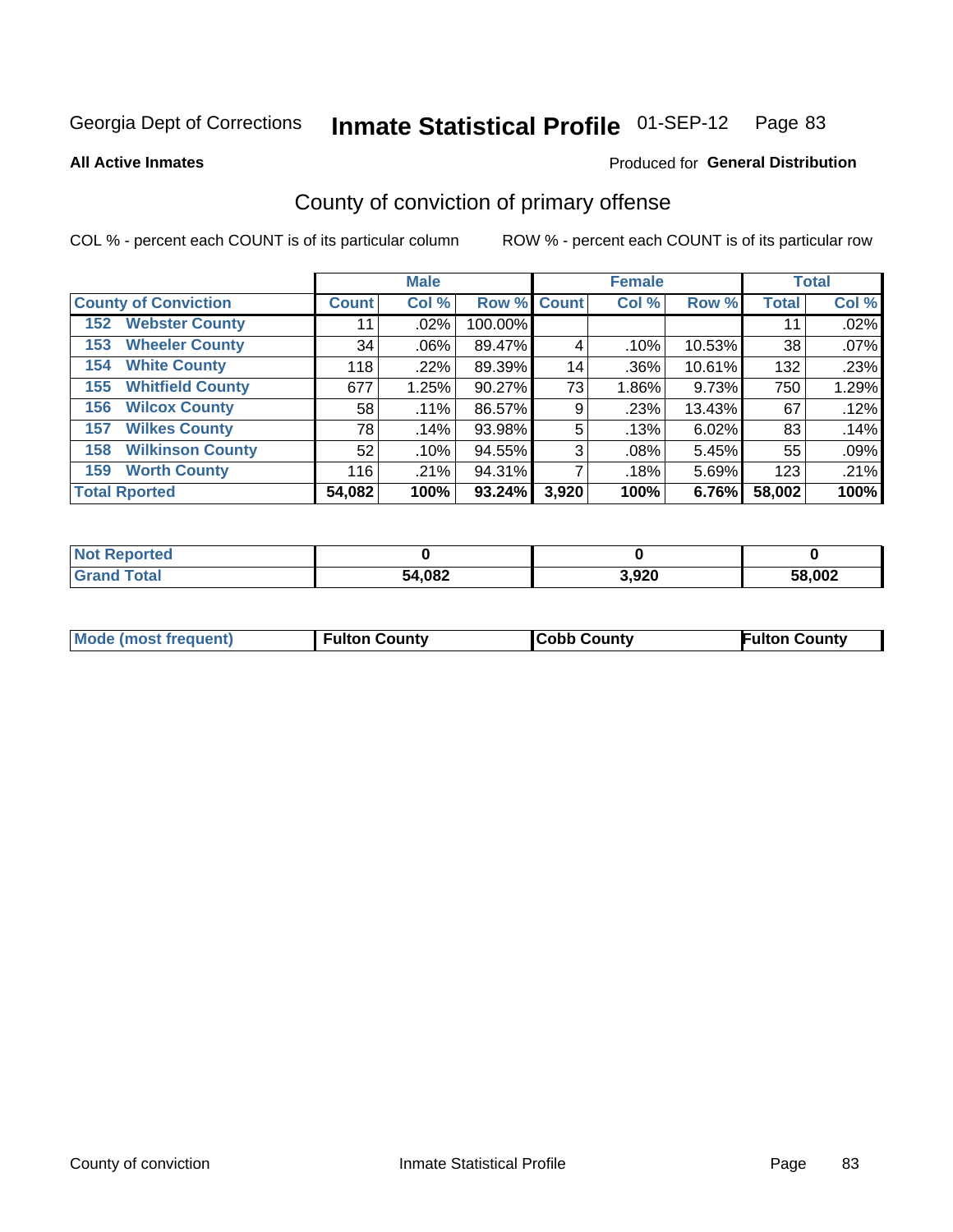#### **All Active Inmates**

## Produced for **General Distribution**

### Circuit of conviction of primary offense

|                         |                                 |              | <b>Male</b> |        |              | <b>Female</b> |        |              | <b>Total</b> |
|-------------------------|---------------------------------|--------------|-------------|--------|--------------|---------------|--------|--------------|--------------|
|                         | <b>Circuit of Conviction</b>    | <b>Count</b> | Col %       | Row %  | <b>Count</b> | Col%          | Row %  | <b>Total</b> | Col %        |
| 1                       | <b>Alapaha Circuit</b>          | 411          | .76%        | 94.92% | 22           | .56%          | 5.08%  | 433          | .75%         |
| $\overline{2}$          | <b>Alcovy Circuit</b>           | 1,265        | 2.35%       | 91.20% | 122          | 3.13%         | 8.80%  | 1,387        | 2.40%        |
| $\overline{\mathbf{3}}$ | <b>Atlanta Circuit</b>          | 5,155        | 9.58%       | 95.98% | 216          | 5.54%         | 4.02%  | 5,371        | 9.31%        |
| $\overline{\mathbf{4}}$ | <b>Atlantic Circuit</b>         | 900          | 1.67%       | 95.85% | 39           | 1.00%         | 4.15%  | 939          | 1.63%        |
| $\overline{5}$          | <b>Augusta Circuit</b>          | 2,532        | 4.71%       | 94.13% | 158          | 4.05%         | 5.87%  | 2,690        | 4.66%        |
| $6\phantom{a}$          | <b>Blue Ridge Circuit</b>       | 588          | 1.09%       | 92.74% | 46           | 1.18%         | 7.26%  | 634          | 1.10%        |
| 7                       | <b>Brunswick Circuit</b>        | 884          | 1.64%       | 93.84% | 58           | 1.49%         | 6.16%  | 942          | 1.63%        |
| 8                       | <b>Chattahoochee Circuit</b>    | 1,911        | 3.55%       | 95.74% | 85           | 2.18%         | 4.26%  | 1,996        | 3.46%        |
| $\boldsymbol{9}$        | <b>Cherokee Circuit</b>         | 1,049        | 1.95%       | 88.97% | 130          | 3.33%         | 11.03% | 1,179        | 2.04%        |
| 10                      | <b>Clayton Circuit</b>          | 1,588        | 2.95%       | 93.19% | 116          | 2.97%         | 6.81%  | 1,704        | 2.95%        |
| $\overline{11}$         | <b>Cobb Circuit</b>             | 2,756        | 5.12%       | 90.81% | 279          | 7.15%         | 9.19%  | 3,035        | 5.26%        |
| $\overline{12}$         | <b>Conasauga Circuit</b>        | 859          | 1.60%       | 90.52% | 90           | 2.31%         | 9.48%  | 949          | 1.64%        |
| $\overline{13}$         | <b>Cordele Circuit</b>          | 647          | 1.20%       | 92.83% | 50           | 1.28%         | 7.17%  | 697          | 1.21%        |
| $\overline{14}$         | <b>Coweta Circuit</b>           | 2,187        | 4.06%       | 92.08% | 188          | 4.82%         | 7.92%  | 2,375        | 4.12%        |
| 15                      | <b>Dougherty Circuit</b>        | 1,050        | 1.95%       | 95.02% | 55           | 1.41%         | 4.98%  | 1,105        | 1.91%        |
| 16                      | <b>Dublin Circuit</b>           | 542          | 1.01%       | 93.77% | 36           | .92%          | 6.23%  | 578          | 1.00%        |
| $\overline{17}$         | <b>Eastern Circuit</b>          | 2,467        | 4.58%       | 95.88% | 106          | 2.72%         | 4.12%  | 2,573        | 4.46%        |
| 18                      | <b>Flint Circuit</b>            | 632          | 1.17%       | 90.94% | 63           | 1.61%         | 9.06%  | 695          | 1.20%        |
| 19                      | <b>Griffin Circuit</b>          | 1,252        | 2.33%       | 91.59% | 115          | 2.95%         | 8.41%  | 1,367        | 2.37%        |
| 20                      | <b>Gwinnett Circuit</b>         | 2,620        | 4.87%       | 92.71% | 206          | 5.28%         | 7.29%  | 2,826        | 4.90%        |
| $\overline{21}$         | <b>Houston Circuit</b>          | 693          | 1.29%       | 93.78% | 46           | 1.18%         | 6.22%  | 739          | 1.28%        |
| $\overline{22}$         | <b>Lookout Mountain Circuit</b> | 1,181        | 2.19%       | 90.29% | 127          | 3.25%         | 9.71%  | 1,308        | 2.27%        |
| 23                      | <b>Macon Circuit</b>            | 1,231        | 2.29%       | 95.13% | 63           | 1.61%         | 4.87%  | 1,294        | 2.24%        |
| 24                      | <b>Middle Circuit</b>           | 1,006        | 1.87%       | 91.70% | 91           | 2.33%         | 8.30%  | 1,097        | 1.90%        |
| 25                      | <b>Mountain Circuit</b>         | 335          | .62%        | 92.03% | 29           | .74%          | 7.97%  | 364          | .63%         |
| 26                      | <b>Northeastern Circuit</b>     | 888          | 1.65%       | 92.60% | 71           | 1.82%         | 7.40%  | 959          | 1.66%        |
| $\overline{27}$         | <b>Northern Circuit</b>         | 572          | 1.06%       | 92.86% | 44           | 1.13%         | 7.14%  | 616          | 1.07%        |
| 28                      | <b>Ocmulgee Circuit</b>         | 1,218        | 2.26%       | 92.69% | 96           | 2.46%         | 7.31%  | 1,314        | 2.28%        |
| 29                      | <b>Oconee Circuit</b>           | 515          | .96%        | 92.63% | 41           | 1.05%         | 7.37%  | 556          | .96%         |
| 30                      | <b>Ogeechee Circuit</b>         | 952          | 1.77%       | 92.88% | 73           | 1.87%         | 7.12%  | 1,025        | 1.78%        |
| $\overline{31}$         | <b>Pataula Circuit</b>          | 425          | .79%        | 95.51% | 20           | .51%          | 4.49%  | 445          | .77%         |
| 32                      | <b>Piedmont Circuit</b>         | 594          | 1.10%       | 91.95% | 52           | 1.33%         | 8.05%  | 646          | 1.12%        |
| 33                      | <b>Rome Circuit</b>             | 828          | 1.54%       | 90.10% | 91           | 2.33%         | 9.90%  | 919          | 1.59%        |
| 34                      | <b>South Georgia Circuit</b>    | 865          | 1.61%       | 92.41% | 71           | 1.82%         | 7.59%  | 936          | 1.62%        |
| 35                      | <b>Southern Circuit</b>         | 1,157        | 2.15%       | 94.45% | 68           | 1.74%         | 5.55%  | 1,225        | 2.12%        |
| 36                      | <b>Southwestern Circuit</b>     | 457          | .85%        | 94.81% | 25           | .64%          | 5.19%  | 482          | .84%         |
| 37                      | <b>Stone Mountain Circuit</b>   | 3,281        | 6.10%       | 95.49% | 155          | 3.97%         | 4.51%  | 3,436        | 5.95%        |
| 38                      | <b>Tallapoosa Circuit</b>       | 269          | .50%        | 90.27% | 29           | .74%          | 9.73%  | 298          | .52%         |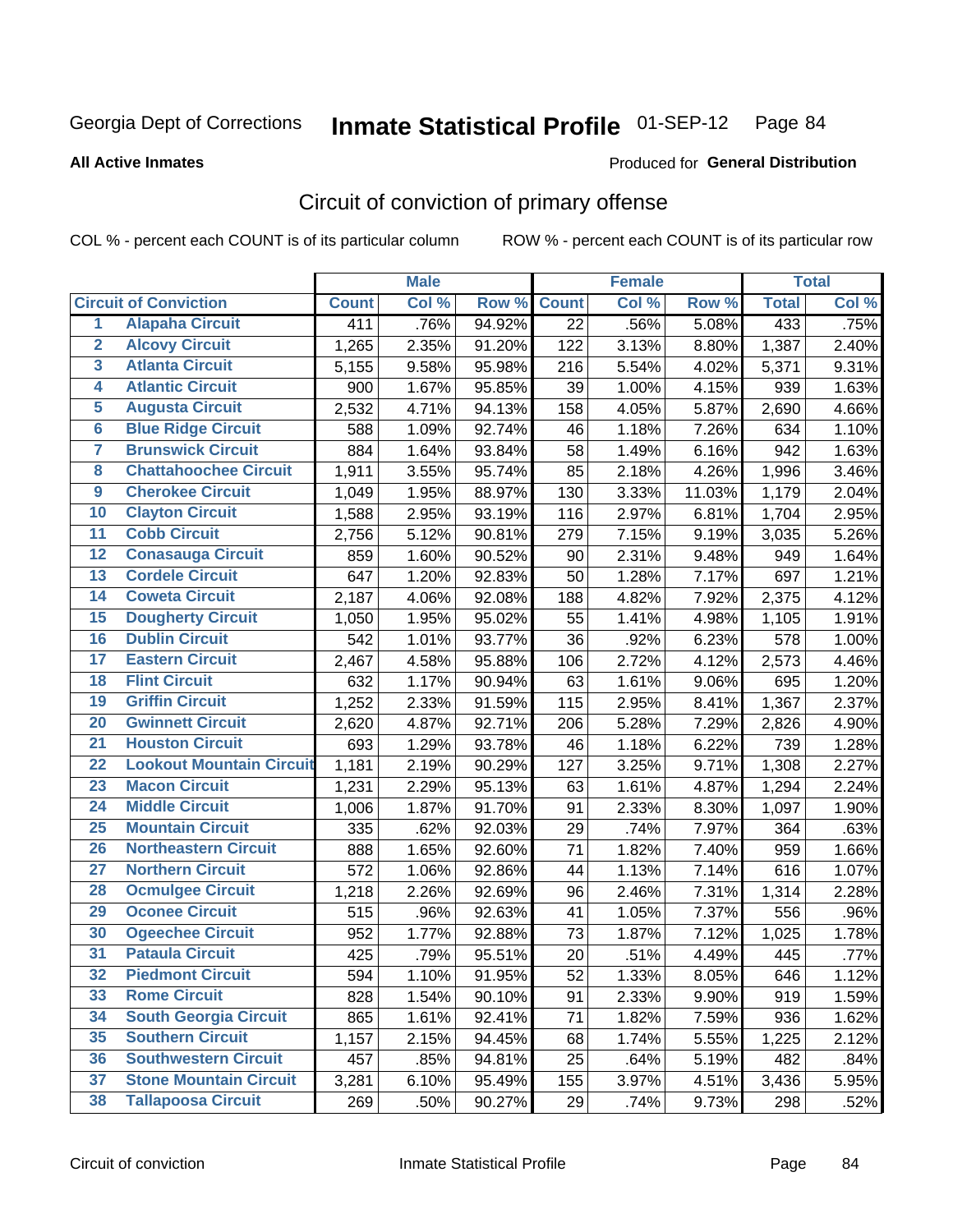Produced for **General Distribution**

#### **All Active Inmates**

# Circuit of conviction of primary offense

|    |                              |              | <b>Male</b> |        | <b>Female</b> |       |        | <b>Total</b> |       |
|----|------------------------------|--------------|-------------|--------|---------------|-------|--------|--------------|-------|
|    | <b>Circuit of Conviction</b> | <b>Count</b> | Col %       | Row %  | <b>Count</b>  | Col % | Row %  | <b>Total</b> | Col % |
| 39 | <b>Tifton Circuit</b>        | 563          | 1.05%       | 95.59% | 26            | .67%  | 4.41%  | 589          | 1.02% |
| 40 | <b>Toombs Circuit</b>        | 391          | .73%        | 92.43% | 32            | .82%  | 7.57%  | 423          | .73%  |
| 41 | <b>Waycross Circuit</b>      | 863          | 1.60%       | 93.60% | 59            | 1.51% | 6.40%  | 922          | 1.60% |
| 42 | <b>Western Circuit</b>       | 553          | 1.03%       | 95.18% | 28            | .72%  | 4.82%  | 581          | 1.01% |
| 43 | <b>Rockdale Circuit</b>      | 493          | .92%        | 92.50% | 40            | 1.03% | 7.50%  | 533          | .92%  |
| 44 | <b>Douglas Circuit</b>       | 1,319        | 2.45%       | 89.55% | 154           | 3.95% | 10.45% | 1,473        | 2.55% |
| 45 | <b>Appalachian Circuit</b>   | 358          | $.67\%$     | 92.27% | 30            | .77%  | 7.73%  | 388          | .67%  |
| 46 | <b>Enotah Circuit</b>        | 367          | .68%        | 88.22% | 49            | 1.26% | 11.78% | 416          | .72%  |
| 47 | <b>Bell-Forsyth Circuit</b>  | 350          | .65%        | 86.00% | 57            | 1.46% | 14.00% | 407          | .71%  |
| 48 | <b>Towaliga Circuit</b>      | 457          | .85%        | 94.03% | 29            | .74%  | 5.97%  | 486          | .84%  |
| 49 | <b>Paulding Circuit</b>      | 336          | .62%        | 92.82% | 26            | .67%  | 7.18%  | 362          | .63%  |
|    | <b>Total Rported</b>         | 53,812       | 100%        | 93.24% | 3,902         | 100%  | 6.76%  | 57,714       | 100%  |

| uн | מדה<br>41 U<br>$\sim$ | 1 Q   | 288           |
|----|-----------------------|-------|---------------|
|    | 54,082<br>54.         | 3,920 | $\degree$ 002 |

| M<br>- - -<br>.<br>.<br>⊂opp<br>нс |
|------------------------------------|
|------------------------------------|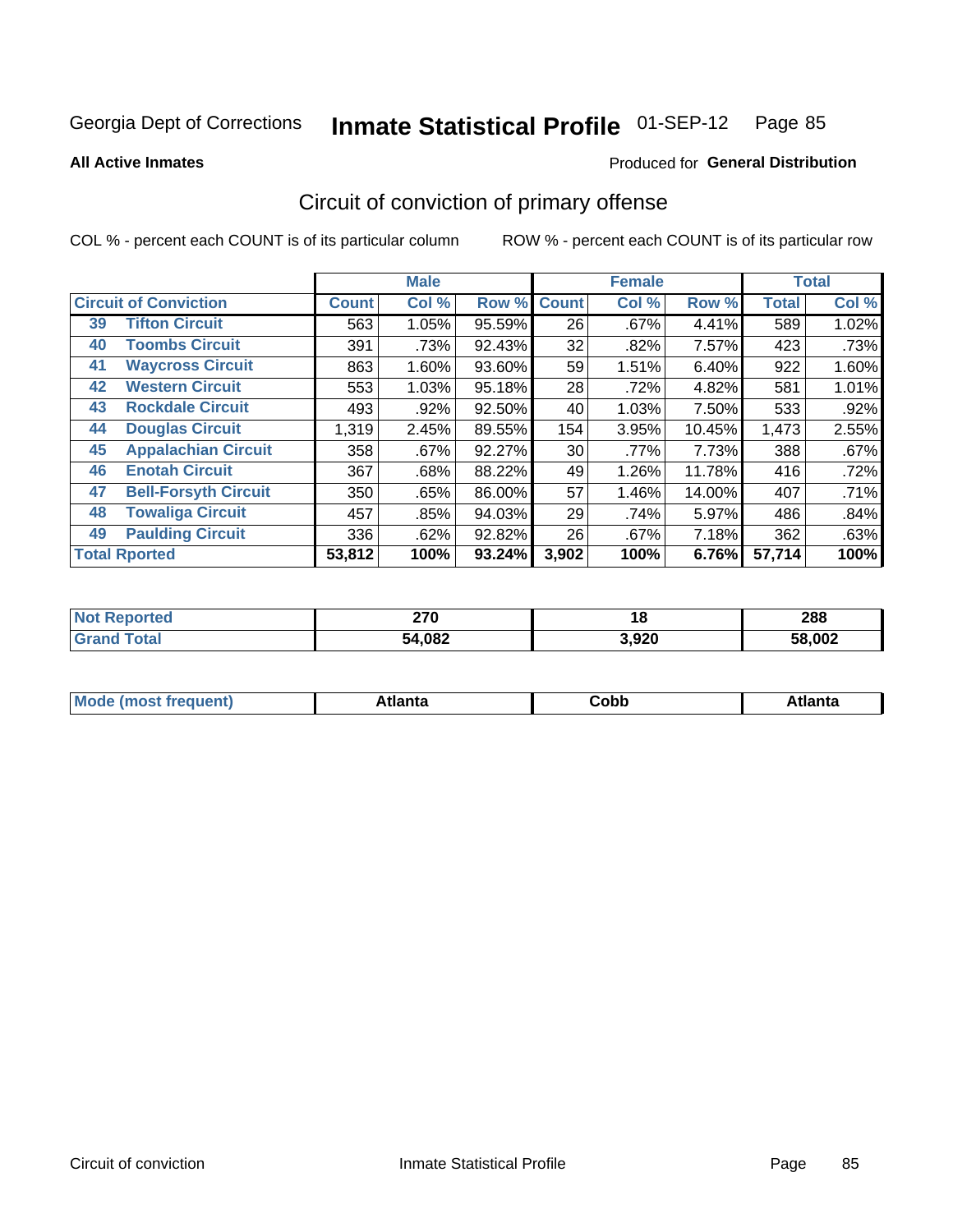#### **All Active Inmates**

#### Produced for **General Distribution**

#### Years served (jail + prison) in this incarceration

|                        |              | <b>Male</b> |         |                | <b>Female</b> |       |              | <b>Total</b> |
|------------------------|--------------|-------------|---------|----------------|---------------|-------|--------------|--------------|
| <b>Years Served</b>    | <b>Count</b> | Col %       | Row %   | <b>Count</b>   | Col %         | Row % | <b>Total</b> | Col %        |
| Less than one year     | 11,201       | 20.74%      | 91.50%  | 1,040          | 26.54%        | 8.50% | 12,241       | 21.14%       |
| 1 to 1.99 years        | 9,339        | 17.30%      | 91.73%  | 842            | 21.49%        | 8.27% | 10,181       | 17.58%       |
| 2 to 2.99 years        | 6,297        | 11.66%      | 91.98%  | 549            | 14.01%        | 8.02% | 6,846        | 11.82%       |
| 3 to 3.99 years        | 4,874        | 9.03%       | 92.70%  | 384            | 9.80%         | 7.30% | 5,258        | 9.08%        |
| 4 to 4.99 years        | 3,900        | 7.22%       | 93.93%  | 252            | 6.43%         | 6.07% | 4,152        | 7.17%        |
| 5 to 5.99 years        | 3,004        | 5.56%       | 93.88%  | 196            | 5.00%         | 6.13% | 3,200        | 5.53%        |
| 6 to 6.99 years        | 2,098        | 3.89%       | 94.12%  | 131            | 3.34%         | 5.88% | 2,229        | 3.85%        |
| 7 to 7.99 years        | 1,563        | 2.89%       | 94.96%  | 83             | 2.12%         | 5.04% | 1,646        | 2.84%        |
| <b>8 to 8.99 years</b> | 1,431        | 2.65%       | 94.89%  | 77             | 1.97%         | 5.11% | 1,508        | 2.60%        |
| 9 to 9.99 years        | 1,385        | 2.57%       | 94.93%  | 74             | 1.89%         | 5.07% | 1,459        | 2.52%        |
| 10 to 10.99 years      | 961          | 1.78%       | 95.62%  | 44             | 1.12%         | 4.38% | 1,005        | 1.74%        |
| 11 to 11.99 years      | 904          | 1.67%       | 97.00%  | 28             | 0.71%         | 3.00% | 932          | 1.61%        |
| 12 to 12.99 years      | 777          | 1.44%       | 95.81%  | 34             | 0.87%         | 4.19% | 811          | 1.40%        |
| 13 to 13.99 years      | 706          | 1.31%       | 95.92%  | 30             | 0.77%         | 4.08% | 736          | 1.27%        |
| 14 to 14.99 years      | 755          | 1.40%       | 96.18%  | 30             | 0.77%         | 3.82% | 785          | 1.36%        |
| 15 to 15.99 years      | 682          | 1.26%       | 97.15%  | 20             | 0.51%         | 2.85% | 702          | 1.21%        |
| 16 to 16.99 years      | 544          | 1.01%       | 96.80%  | 18             | 0.46%         | 3.20% | 562          | 0.97%        |
| 17 to 17.99 years      | 524          | 0.97%       | 97.76%  | 12             | 0.31%         | 2.24% | 536          | 0.93%        |
| 18 to 18.99 years      | 458          | 0.85%       | 95.62%  | 21             | 0.54%         | 4.38% | 479          | 0.83%        |
| 19 to 19.99 years      | 386          | 0.71%       | 98.47%  | $\,6$          | 0.15%         | 1.53% | 392          | 0.68%        |
| 20 to 20.99 years      | 296          | 0.55%       | 96.10%  | 12             | 0.31%         | 3.90% | 308          | 0.53%        |
| 21 to 21.99 years      | 287          | 0.53%       | 97.29%  | 8              | 0.20%         | 2.71% | 295          | 0.51%        |
| 22 to 22.99 years      | 196          | 0.36%       | 96.55%  | 7              | 0.18%         | 3.45% | 203          | 0.35%        |
| 23 to 23.99 years      | 192          | 0.36%       | 98.97%  | $\overline{c}$ | 0.05%         | 1.03% | 194          | 0.33%        |
| 24 to 24.99 years      | 178          | 0.33%       | 97.27%  | $\overline{5}$ | 0.13%         | 2.73% | 183          | 0.32%        |
| 25 to 25.99 years      | 137          | 0.25%       | 100.00% |                |               |       | 137          | 0.24%        |
| 26 to 26.99 years      | 120          | 0.22%       | 98.36%  | $\overline{c}$ | 0.05%         | 1.64% | 122          | 0.21%        |
| 27 to 27.99 years      | 97           | 0.18%       | 97.98%  | $\overline{2}$ | 0.05%         | 2.02% | 99           | 0.17%        |
| 28 to 28.99 years      | 84           | 0.16%       | 98.82%  | $\mathbf 1$    | 0.03%         | 1.18% | 85           | 0.15%        |
| 29 to 29.99 years      | 62           | 0.11%       | 98.41%  | $\mathbf{1}$   | 0.03%         | 1.59% | 63           | 0.11%        |
| Thirty + years         | 558          | 1.03%       | 98.76%  | $\overline{7}$ | 0.18%         | 1.24% | 565          | 0.98%        |
| <b>Total Reported</b>  | 53,996       | 100%        | 93.23%  | 3,918          | 100%          | 6.77% | 57,914       | 100.0%       |

| <b>Not Reported</b>      | 86                 |                    | 88            |  |  |
|--------------------------|--------------------|--------------------|---------------|--|--|
| <b>Grand Total</b>       | 54,082             | 3,920              | 58,002        |  |  |
|                          |                    |                    |               |  |  |
| <b>Mean</b><br>(average) | 5.51               | 3.58               | 5.38          |  |  |
| <b>Median (middle)</b>   | 3.02               | 2.11               | 2.95          |  |  |
| Mode<br>(most frequent)  | Less than one year | Less than one year | Less than one |  |  |
|                          |                    |                    | vear          |  |  |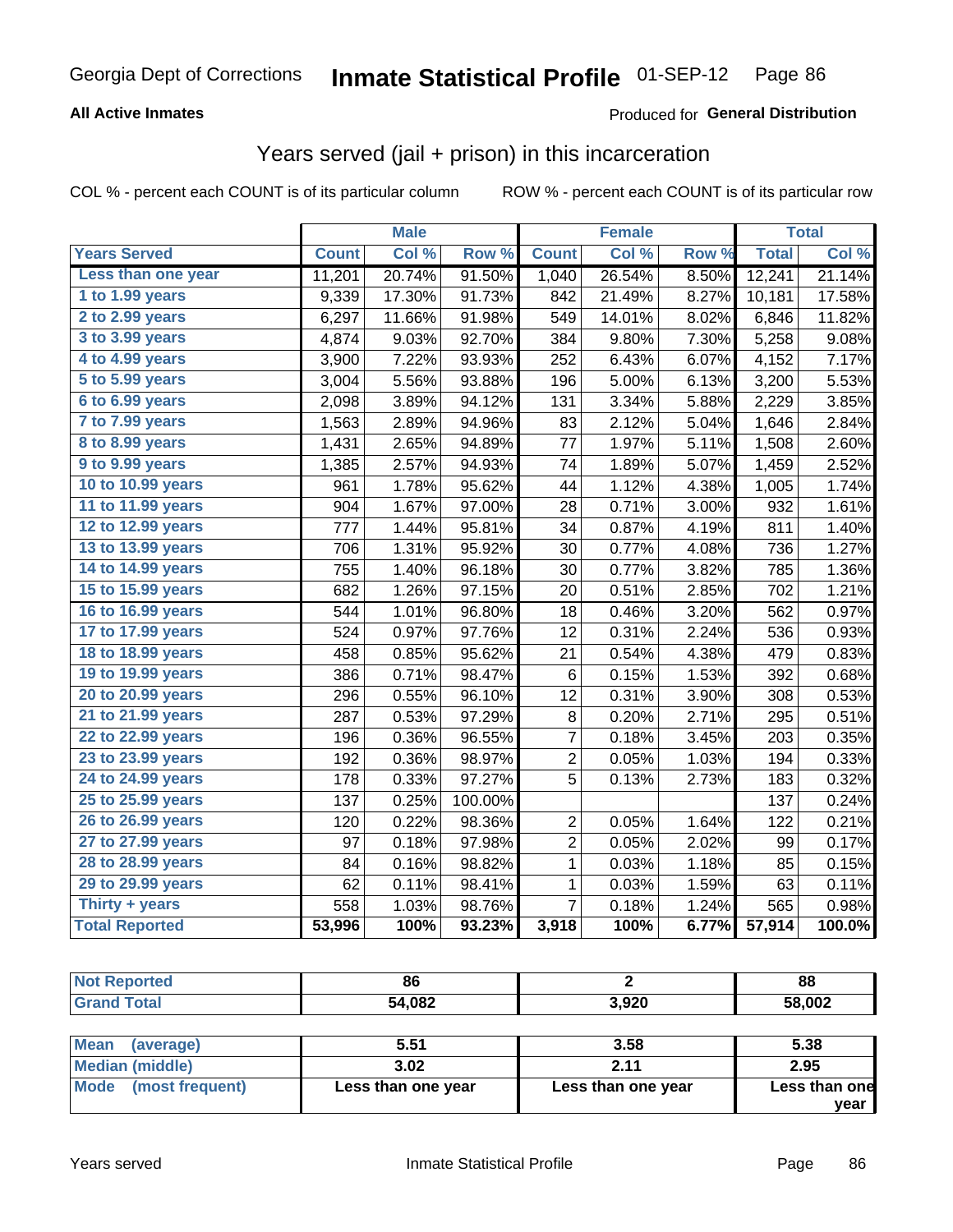#### **All Active Inmates**

Produced for **General Distribution**

### Results of most recent HIV tests

|                         | <b>Male</b>  |        |           |              | <b>Female</b> | Total    |        |        |
|-------------------------|--------------|--------|-----------|--------------|---------------|----------|--------|--------|
| <b>HIV Test Results</b> | <b>Count</b> | Col%   | Row %I    | <b>Count</b> | Col %         | Row %    | Total  | Col %  |
| <b>Positive</b>         | 792          | 1.58%  | $91.77\%$ | 71           | $2.04\%$      | $8.23\%$ | 863    | 1.61%  |
| <b>Negative</b>         | 49,457       | 98.42% | 93.55%    | 3,408        | $97.96\%$     | 6.45%    | 52,865 | 98.39% |
| <b>Indeterminate</b>    | ີ            | 0.01%  | 100.00%   |              |               |          |        | 0.01%  |
| <b>Total Reported</b>   | 50,252       | 100%   | $93.53\%$ | 3,479        | 100%          | $6.47\%$ | 53,731 | 100.0% |

| <b>Not Reported</b> | 3,830  | 441   | - 274<br>7.ZI L |
|---------------------|--------|-------|-----------------|
| Total               | 54,082 | 3,920 | 58,002          |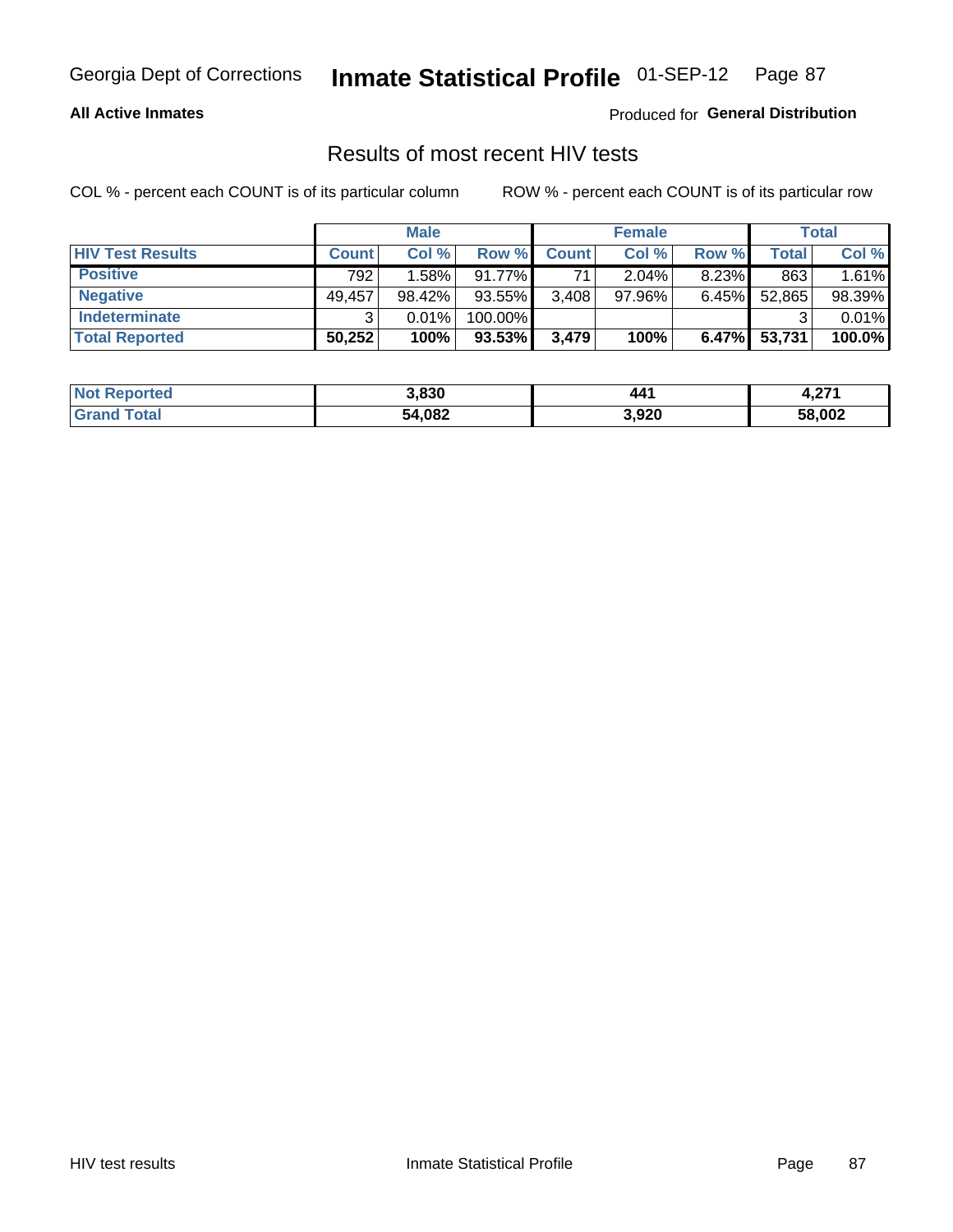#### **All Active Inmates**

#### Produced for **General Distribution**

#### Results of most recent tuberculosis test

|                                  | <b>Male</b>  |           |           |              | <b>Female</b> | Total    |              |        |
|----------------------------------|--------------|-----------|-----------|--------------|---------------|----------|--------------|--------|
| <b>Tuberculosis Test Results</b> | <b>Count</b> | Col%      | Row %I    | <b>Count</b> | Col%          | Row %    | <b>Total</b> | Col %  |
| <b>Positive on current test</b>  | 9.375        | $18.53\%$ | $97.68\%$ | 223          | 6.45%         | $2.32\%$ | 9,598        | 17.76% |
| <b>Positive on previous test</b> | 53'          | 0.10%     | 100.00%   |              |               |          | 53           | 0.10%  |
| <b>Negative</b>                  | 41.167       | $81.37\%$ | $92.71\%$ | 3,237        | $93.55\%$     | $7.29\%$ | 44.404       | 82.15% |
| <b>Total Reported</b>            | 50,595       | 100%      | 93.60%    | 3.460        | 100%          | $6.40\%$ | 54,055       | 100.0% |

| <b>Not Reported</b> | 3,487  | 460   | 3,947  |
|---------------------|--------|-------|--------|
| Total<br>Grand      | 54,082 | 3,920 | 58,002 |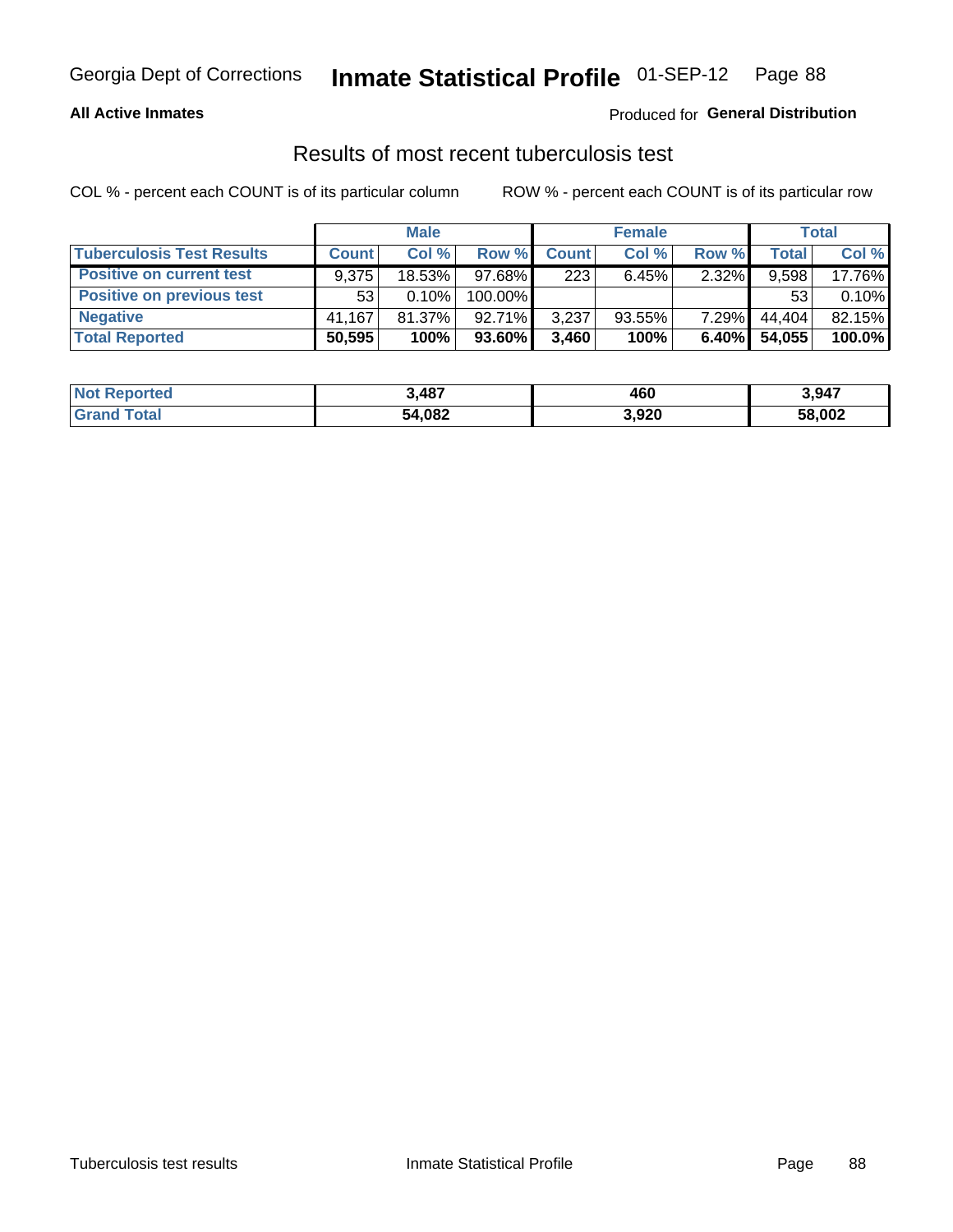#### **All Active Inmates**

Produced for **General Distribution**

#### Results of most recent syphilis test

|                                 | <b>Male</b>  |           |           | <b>Female</b>   |           |          | Total  |        |
|---------------------------------|--------------|-----------|-----------|-----------------|-----------|----------|--------|--------|
| <b>Syphilis Test Results</b>    | <b>Count</b> | Col%      | Row %     | <b>Count</b>    | Col %     | Row %    | Total  | Col %  |
| <b>Positive on current test</b> | 411          | $1.39\%$  | $93.62\%$ | 28 <sub>1</sub> | 1.82%     | $6.38\%$ | 439    | 1.41%  |
| <b>Negative</b>                 | 29.181       | $98.61\%$ | 95.08%    | $1,511 +$       | $98.18\%$ | 4.92%    | 30,692 | 98.59% |
| <b>Total Reported</b>           | 29,592       | 100%      | $95.06\%$ | 1,539           | 100%      | $4.94\%$ | 31,131 | 100%   |

| <b>Not Reported</b> | 24,490 | 2,381 | 26,871 |
|---------------------|--------|-------|--------|
| <b>Grand Total</b>  | 54,082 | 3,920 | 58,002 |